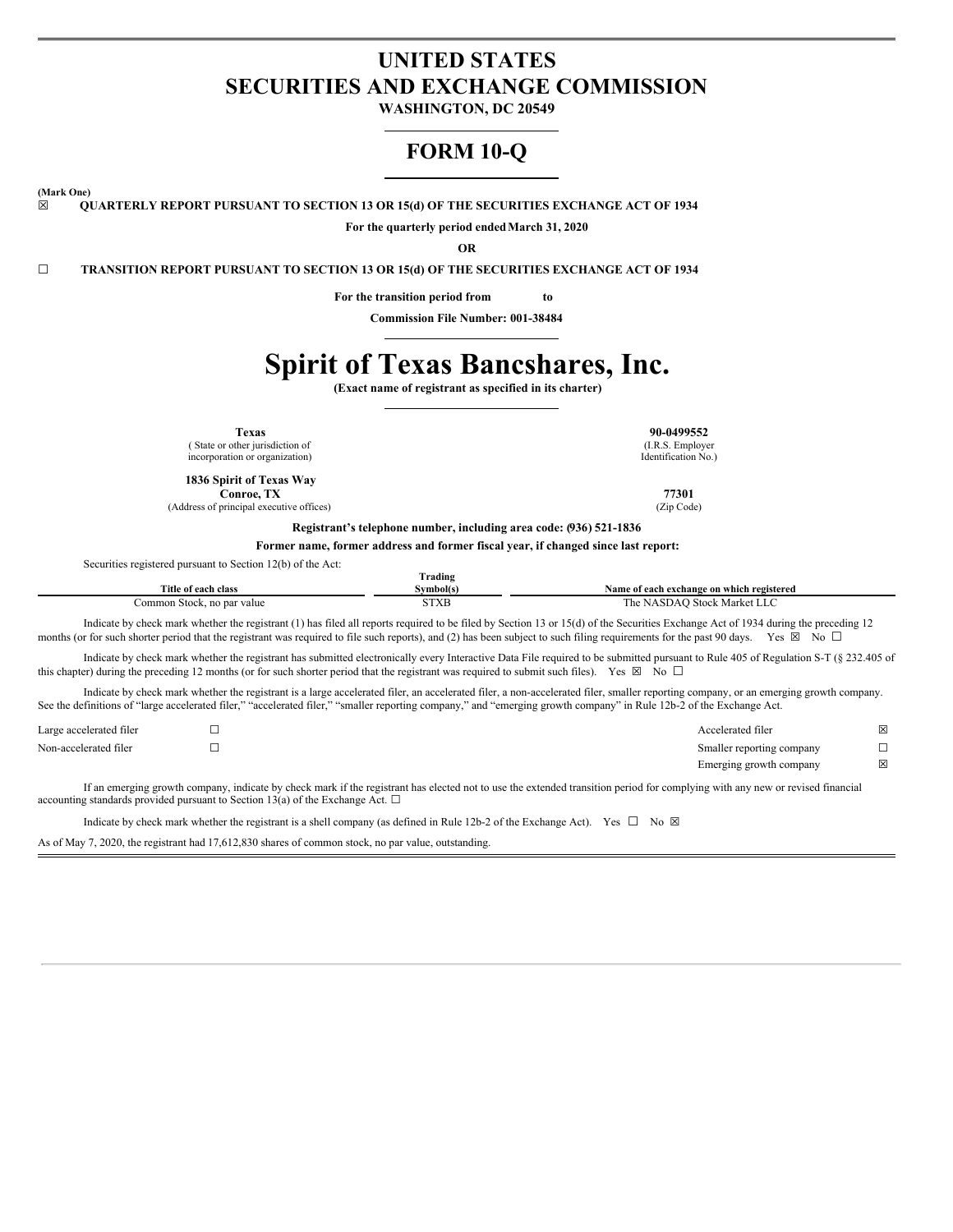# **EXPLANATORY NOTE**

As previously disclosed in the Current Report on Form 8-K filed by Spirit of Texas Bancshares, Inc. (the "Company") with the Securities and Exchange Commission (the "SEC") on May 11, 2020, the filing of the Company's Quarterly Report on Form 10-Q for the period ended March 31, 2020 (the "Form 10-Q"), was delayed due to circumstances related to novel coronavirus outbreak (the "COVID-19 pandemic"). Due to the COVID-19 pandemic and measures taken to limit the spread of the COVID-19 pandemic, the Company's operations and business have experienced disruptions. The COVID-19 pandemic has resulted in the Company having to modify its business practices. In particular, many of our employees, including our finance staff, have been working remotely throughout the state and local shelter-in-place orders, which has resulted in more limited support from and access to key personnel, as well as delays in communication among such persons. The Company was therefore unable to file the Form 10-Q on its customary schedule. The Company relied on the SEC's Order Under Section 36 of the Securities Exchange Act of 1934 Modifying Exemptions from the Reporting and Proxy Delivery Requirements for Public Companies, SEC Release No. 34-88465, dated March 25, 2020, to delay the filing of this Form 10-Q.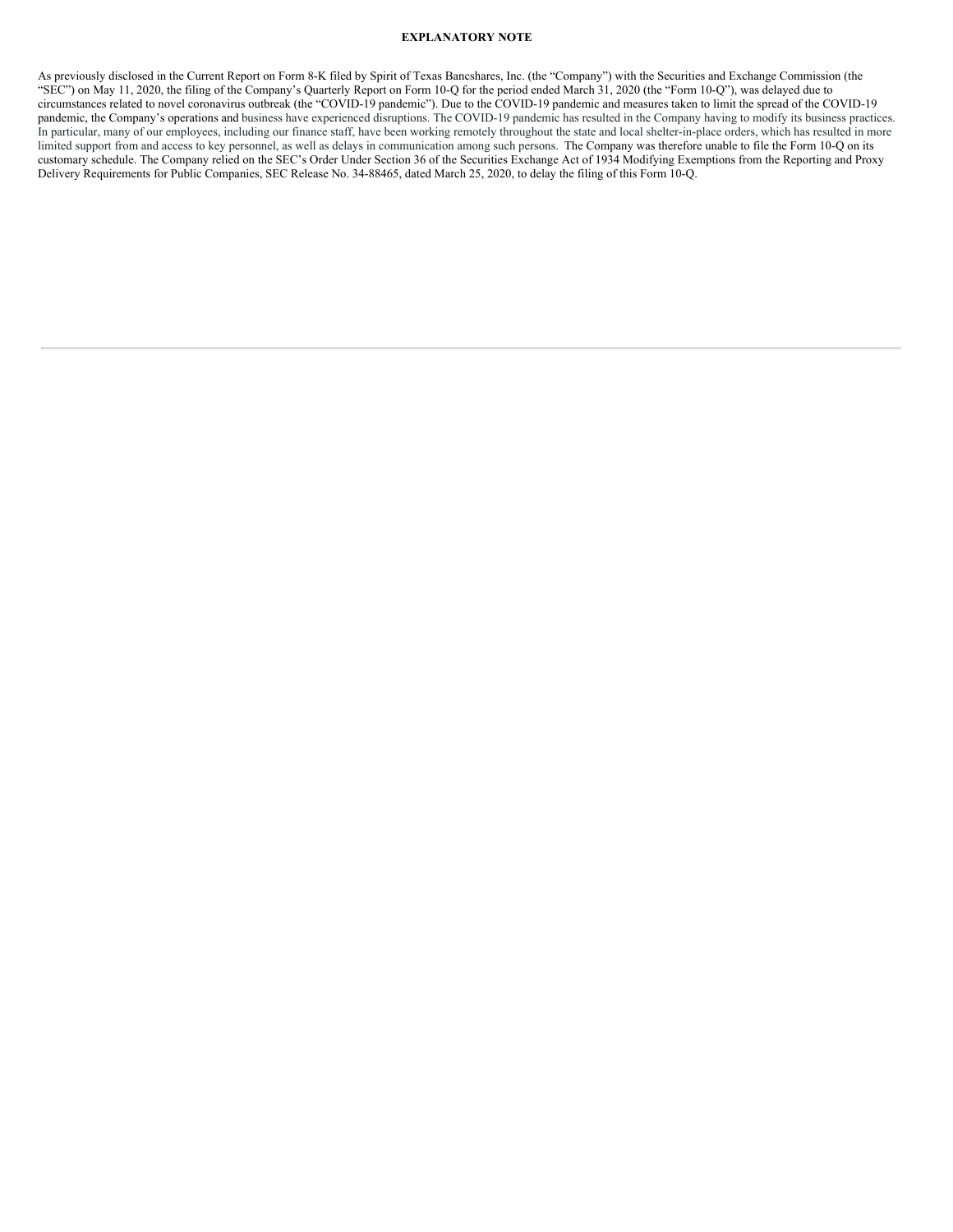# **TABLE OF CONTENTS**

|                   |                                                                                       | Page |
|-------------------|---------------------------------------------------------------------------------------|------|
| PART I.           | <b>FINANCIAL INFORMATION</b>                                                          |      |
| Item 1.           | <b>Consolidated Financial Statements (Unaudited)</b>                                  |      |
|                   | <b>Consolidated Balance Sheets</b>                                                    |      |
|                   | <b>Consolidated Statements of Income</b>                                              |      |
|                   | <b>Consolidated Statements of Comprehensive Income</b>                                |      |
|                   | <b>Consolidated Statements of Changes in Stockholders' Equity</b>                     | 6    |
|                   | <b>Consolidated Statements of Cash Flows</b>                                          |      |
|                   | <b>Notes to Unaudited Consolidated Financial Statements</b>                           | 8    |
| Item 2.           | Management's Discussion and Analysis of Financial Condition and Results of Operations | 31   |
| Item 3.           | <b>Ouantitative and Oualitative Disclosures About Market Risk</b>                     | 58   |
| Item 4.           | <b>Controls and Procedures</b>                                                        | 58   |
| PART II.          | <b>OTHER INFORMATION</b>                                                              | 59   |
| Item 1.           | <b>Legal Proceedings</b>                                                              | 59   |
| Item 1A.          | <b>Risk Factors</b>                                                                   | 60   |
| Item 2.           | Unregistered Sales of Equity Securities and Use of Proceeds                           | 62   |
| Item 3.           | <b>Defaults Upon Senior Securities</b>                                                | 62   |
| Item 4.           | <b>Mine Safety Disclosures</b>                                                        | 62   |
| Item 5.           | <b>Other Information</b>                                                              | 62   |
| Item 6.           | <b>Exhibits</b>                                                                       | 63   |
| <b>Signatures</b> |                                                                                       | 64   |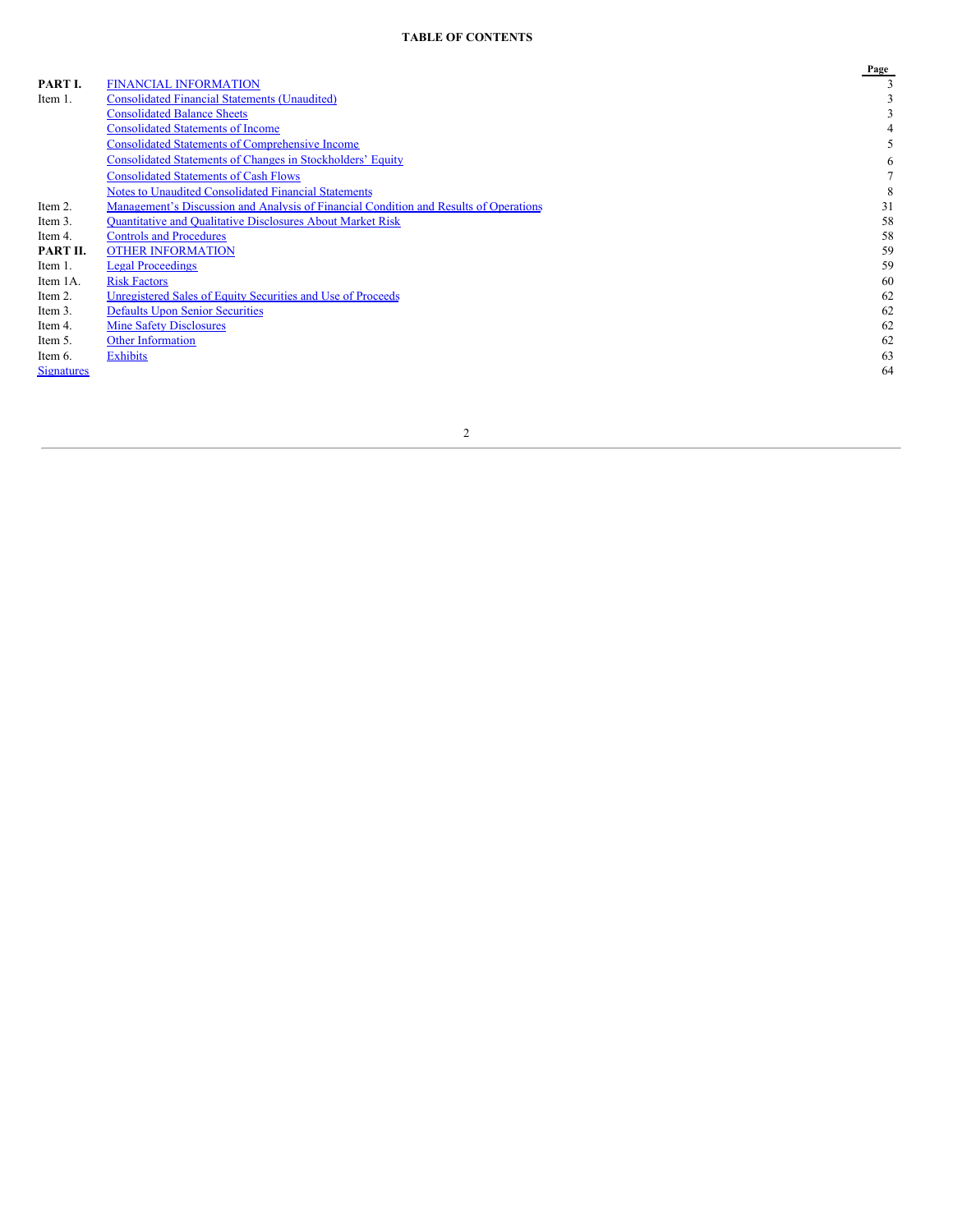<span id="page-3-2"></span><span id="page-3-1"></span><span id="page-3-0"></span>**Item 1. Consolidated Financial Statements (Unaudited)**

# **SPIRIT OF TEXAS BANCSHARES, INC. AND SUBSIDIARY CONSOLIDATED BALANCE SHEETS (Unaudited) (Dollars in thousands, except per share data)**

|                                                                          | March 31,<br>2020 | December 31,<br>2019 |
|--------------------------------------------------------------------------|-------------------|----------------------|
| Assets:                                                                  |                   |                      |
| Cash and due from banks                                                  | \$<br>33,946      | \$<br>32.490         |
| Interest-bearing deposits in other banks                                 | 193,707           | 293,467              |
| Total cash and cash equivalents                                          | 227,653           | 325.957              |
| Time deposits in other banks                                             | 245               | 490                  |
| Investment securities:                                                   |                   |                      |
| Available for sale securities, at fair value                             | 94,963            | 96,937               |
| Total investment securities                                              | 94,963            | 96,937               |
| Loans held for sale                                                      | 7,765             | 3,989                |
| Loans:                                                                   |                   |                      |
| Loans held for investment                                                | 2,013,367         | 1,767,182            |
| Less: allowance for loan and lease losses                                | (7,620)           | (6,737)              |
| Loans, net                                                               | 2,005,747         | 1,760,445            |
| Premises and equipment, net                                              | 78,594            | 75,150               |
| Accrued interest receivable                                              | 7,314             | 6,507                |
| Other real estate owned and repossessed assets                           | 3,731             | 3,653                |
| Goodwill                                                                 | 79,009            | 68,503               |
| Core deposit intangible                                                  | 10,536            | 11,472               |
| SBA servicing asset                                                      | 3,055             | 3,355                |
| Bank-owned life insurance                                                | 15,699            | 15,610               |
| Federal Home Loan Bank and other bank stock, at cost                     | 5,660             | 8,310                |
| Other assets                                                             | 4,526             | 4,244                |
| Total assets                                                             | \$<br>2,544,497   | \$<br>2,384,622      |
| Liabilities and Stockholders' Equity                                     |                   |                      |
| Liabilities:                                                             |                   |                      |
| Deposits:                                                                |                   |                      |
| Transaction accounts:                                                    |                   |                      |
| Noninterest-bearing                                                      | \$<br>487,060     | \$<br>444,822        |
| Interest-bearing                                                         | 878,279           | 803,557              |
| Total transaction accounts                                               | 1,365,339         | 1,248,379            |
| Time deposits                                                            | 711,968           | 679,747              |
| Total deposits                                                           | 2,077,307         | 1,928,126            |
| Accrued interest payable                                                 | 1,218             | 1,219                |
| Short-term borrowings                                                    | 10,000            |                      |
| Long-term borrowings                                                     | 103,276           | 105,140              |
| Deferred tax liability, net                                              | 1,706             | 672                  |
| Other liabilities                                                        | 5,173             | 3,760                |
| <b>Total liabilities</b>                                                 | 2,198,680         | 2,038,917            |
| Commitments and contingencies (Note 13)                                  |                   |                      |
| Stockholders' Equity:                                                    |                   |                      |
| Preferred stock, \$1 par value; 5 million shares authorized; 0 shares    |                   |                      |
| issued and outstanding                                                   |                   |                      |
| Common stock, no par value; 50 million shares authorized; 18,304,245 and |                   |                      |
| 18,272,245 shares issued; 17,969,012 and 18,258,222 shares outstanding   | 297,966           | 297,188              |
| Retained earnings<br>Accumulated other comprehensive income (loss)       | 52,213<br>732     | 48,139<br>667        |
| <b>Treasury stock</b>                                                    | (5,094)           | (289)                |
|                                                                          |                   | 345,705              |
| Total stockholders' equity                                               | \$<br>345,817     | \$                   |
| Total liabilities and stockholders' equity                               | 2,544,497         | 2,384,622            |

The accompanying notes are an integral part of these unaudited, consolidated financial statements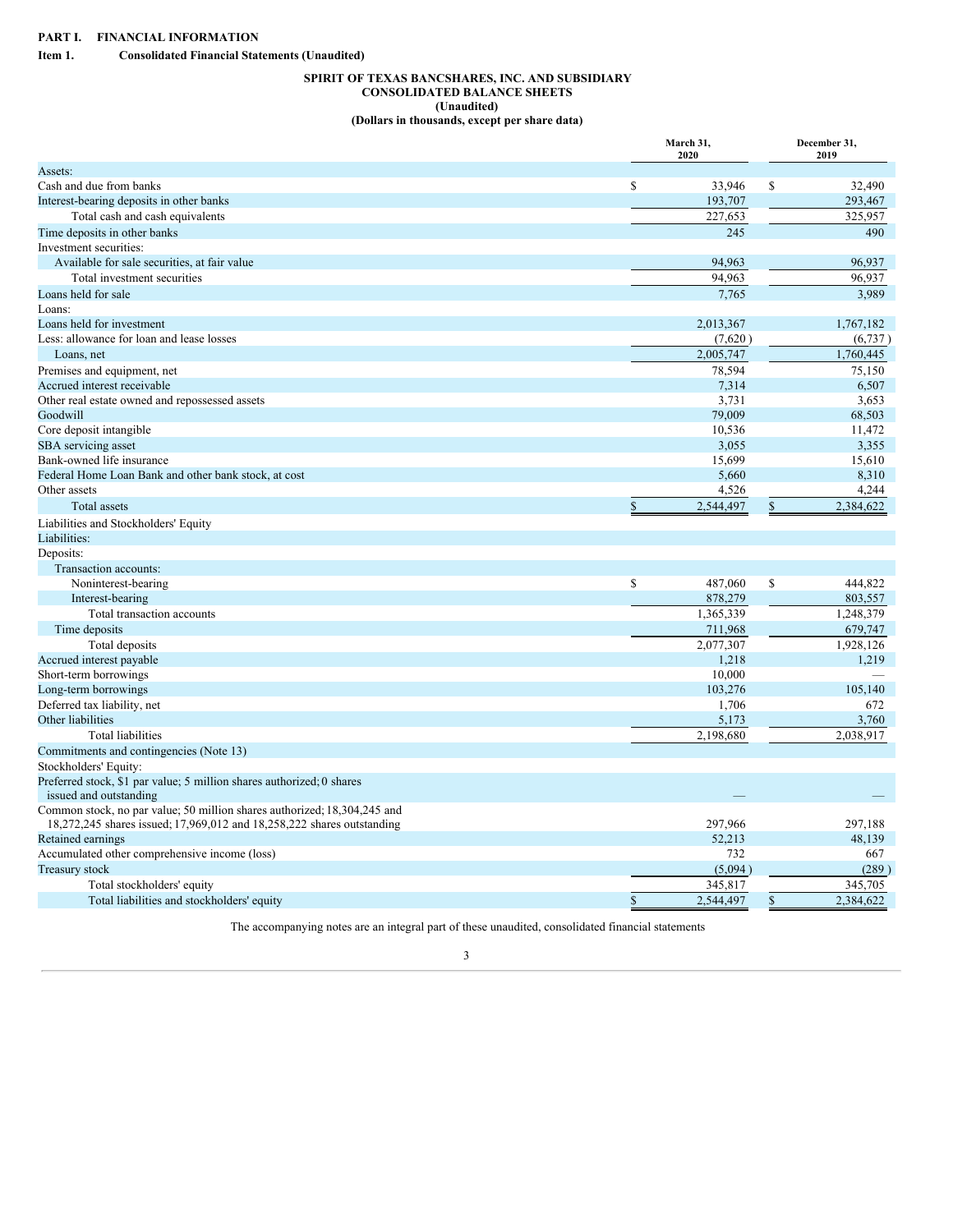# **SPIRIT OF TEXAS BANCSHARES, INC. AND SUBSIDIARY CONSOLIDATED STATEMENTS OF INCOME (Unaudited) (Dollars in thousands, except per share data)**

<span id="page-4-0"></span>

|                                                     |      | Three Months Ended March 31. |            |  |
|-----------------------------------------------------|------|------------------------------|------------|--|
|                                                     | 2020 |                              | 2019       |  |
| Interest income:                                    |      |                              |            |  |
| Interest and fees on loans                          | \$   | \$<br>27,409                 | 17,118     |  |
| Interest and dividends on investment securities     |      | 504                          | 1,182      |  |
| Other interest income                               |      | 900                          | 584        |  |
| Total interest income                               |      | 28,813                       | 18,884     |  |
| Interest expense:                                   |      |                              |            |  |
| Interest on deposits                                |      | 4,507                        | 3,071      |  |
| Interest on FHLB advances and other borrowings      |      | 508                          | 378        |  |
| Total interest expense                              |      | 5,015                        | 3,449      |  |
| Net interest income                                 |      | 23,798                       | 15,435     |  |
| Provision for loan losses                           |      | 1,171                        | 849        |  |
| Net interest income after provision for loan losses |      | 22,627                       | 14,586     |  |
| Noninterest income:                                 |      |                              |            |  |
| Service charges and fees                            |      | 1,311                        | 729        |  |
| SBA loan servicing fees                             |      | 10                           | 264        |  |
| Mortgage referral fees                              |      | 202                          | 110        |  |
| Swap referral fees                                  |      | 580                          |            |  |
| Gain on sales of loans, net                         |      | 464                          | 804        |  |
| Gain on sales of investment securities              |      |                              | 1,081      |  |
| Other noninterest income                            |      | 145                          | 69         |  |
| Total noninterest income                            |      | 2,712                        | 3,057      |  |
| Noninterest expense:                                |      |                              |            |  |
| Salaries and employee benefits                      |      | 11,789                       | 7,124      |  |
| Occupancy and equipment expenses                    |      | 2,315                        | 1,262      |  |
| Professional services                               |      | 895                          | 1,041      |  |
| Data processing and network                         |      | 743                          | 485        |  |
| Regulatory assessments and insurance                |      | 402                          | 98         |  |
| Amortization of intangibles                         |      | 946                          | 603        |  |
| Advertising                                         |      | 153                          | 97         |  |
| Marketing                                           |      | 160                          | 139        |  |
| Telephone expense                                   |      | 407                          | 140        |  |
| Conversion expense                                  |      | 1,477                        | 1,151      |  |
| Other operating expenses                            |      | 1,673                        | 864        |  |
| Total noninterest expense                           |      | 20,960                       | 13,004     |  |
| Income before income tax expense                    |      | 4,379                        | 4,639      |  |
| Income tax expense                                  |      | 305                          | 829        |  |
| Net income                                          | \$   | \$<br>4,074                  | 3,810      |  |
| Earnings per common share:                          |      |                              |            |  |
| <b>Basic</b>                                        | \$   | \$<br>0.22                   | 0.31       |  |
| Diluted                                             | \$   | \$<br>0.22                   | 0.30       |  |
| Weighted average common shares outstanding:         |      |                              |            |  |
| Basic                                               |      | 18,184,110                   | 12,152,558 |  |
| Diluted                                             |      | 18,441,977                   | 12,607,445 |  |

The accompanying notes are an integral part of these unaudited, consolidated financial statements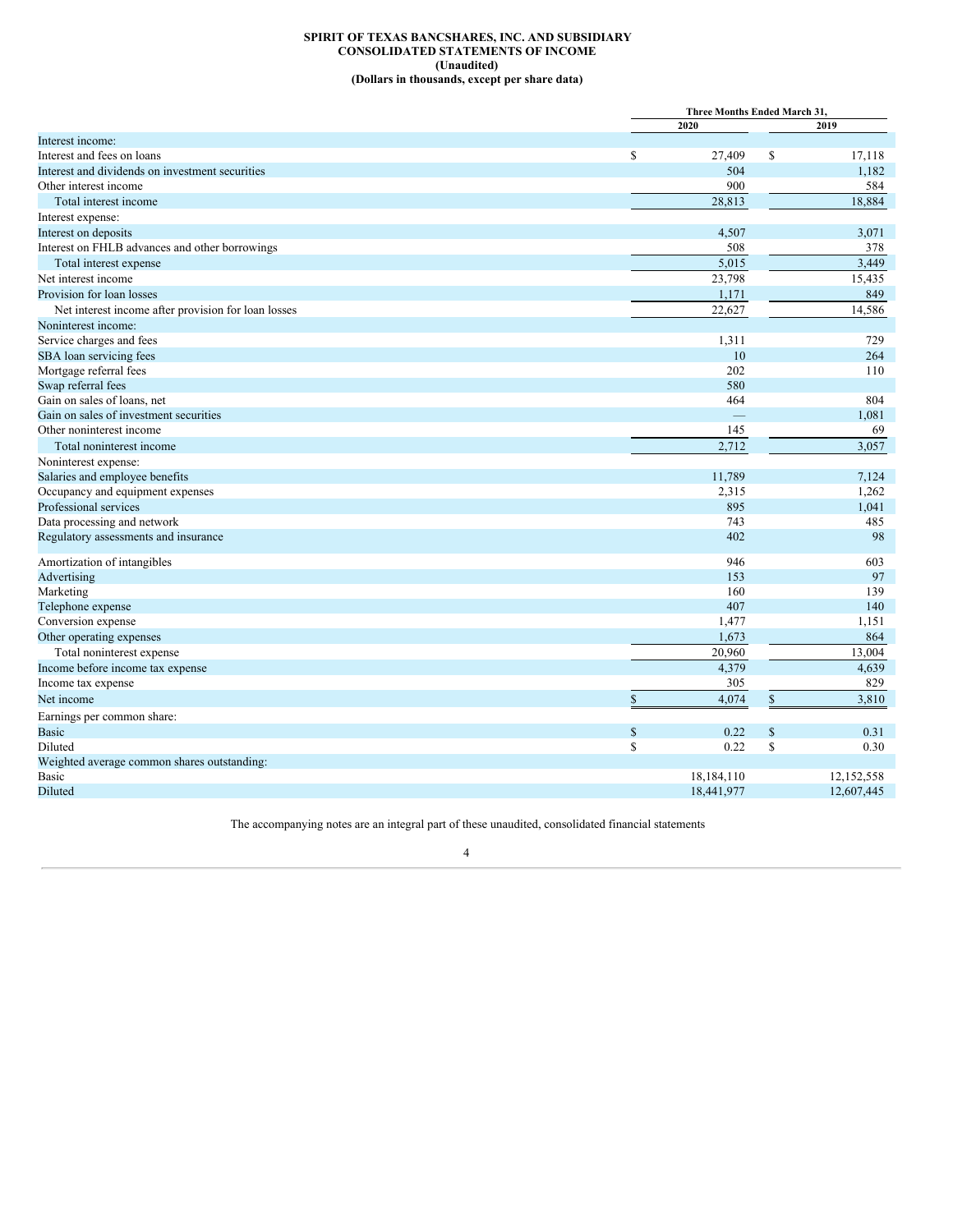#### **SPIRIT OF TEXAS BANCSHARES, INC. AND SUBSIDIARY CONSOLIDATED STATEMENTS OF COMPREHENSIVE INCOME (Unaudited) (Dollars in thousands)**

<span id="page-5-0"></span>

|                                                                                            | Three Months Ended March 31. |       |  |         |
|--------------------------------------------------------------------------------------------|------------------------------|-------|--|---------|
|                                                                                            |                              | 2020  |  | 2019    |
| Net income                                                                                 |                              | 4.074 |  | 3.810   |
| Other comprehensive income (loss):                                                         |                              |       |  |         |
| Unrealized net holding gains (losses) on investment securities available for sale, net of  |                              |       |  |         |
| (tax) and benefit of $\$(17)$ , and $\$(308)$ , respectively                               |                              | 65    |  | 1.162   |
| Reclassification adjustment for realized (gains) losses on investment securities available |                              |       |  |         |
| for sale included in net income, net of taxes of \$0, and \$269, respectively              |                              |       |  | (1,012) |
| Total other comprehensive income (loss)                                                    |                              | 65    |  | 150     |
| Total comprehensive income                                                                 |                              | 4.139 |  | 3.960   |

The accompanying notes are an integral part of these unaudited, consolidated financial statements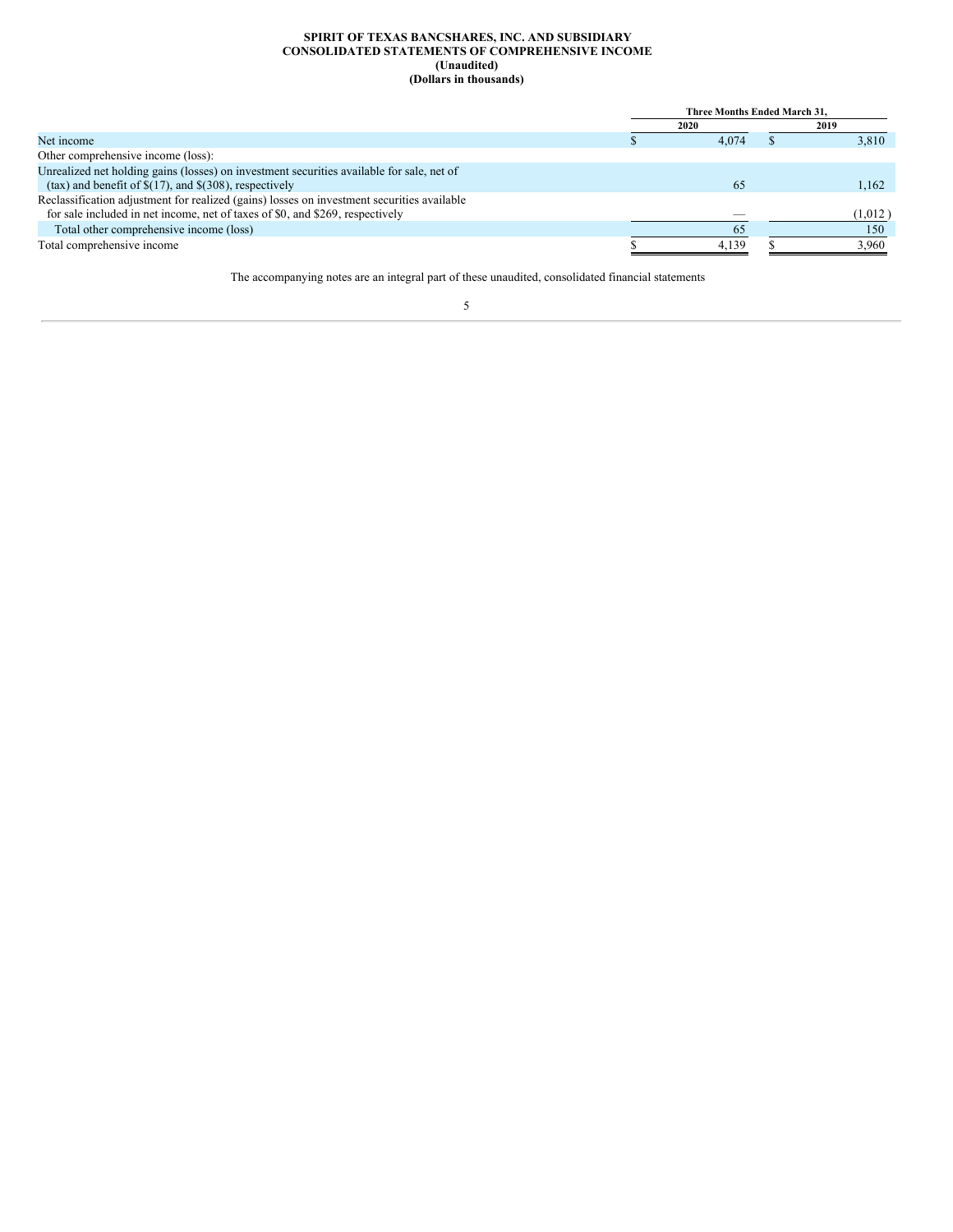# **SPIRIT OF TEXAS BANCSHARES, INC. AND SUBSIDIARY CONSOLIDATED STATEMENTS OF CHANGES IN STOCKHOLDERS' EQUITY (Unaudited) (Dollars in thousands)**

<span id="page-6-0"></span>

|                                           | <b>Shares</b> of<br>Common<br><b>Stock</b> | <b>Shares</b> of<br>Preferred<br><b>Stock</b> | Common<br><b>Stock</b> | Preferred<br><b>Stock</b> | Retained<br><b>Earnings</b> | Treasurv<br><b>Stock</b> | Accumulated<br>Other<br>Comprehensive<br>Income (Loss) | Total<br>Stockholders'<br>Equity |
|-------------------------------------------|--------------------------------------------|-----------------------------------------------|------------------------|---------------------------|-----------------------------|--------------------------|--------------------------------------------------------|----------------------------------|
| Three Months Ended March 31,              |                                            |                                               |                        |                           |                             |                          |                                                        |                                  |
| Balance as of January 1, 2019             | 12, 103, 753                               |                                               | S.<br>169,939          | S                         | 27,003                      | S                        | 1,854                                                  | 198,796<br>S                     |
| Net income                                |                                            |                                               |                        |                           | 3,810                       |                          |                                                        | 3,810                            |
| Shares issued in offering, net adjustment |                                            |                                               |                        |                           |                             |                          |                                                        |                                  |
| Exercise of stock options and warrants    | 92,138                                     |                                               | 1,103                  |                           |                             |                          |                                                        | 1,103                            |
| Stock-based compensation                  |                                            |                                               | 117                    |                           |                             |                          |                                                        | 117                              |
| Other comprehensive income (loss)         |                                            |                                               |                        |                           |                             |                          | 150                                                    | 150                              |
| Balance as of March 31, 2019              | 12,195,891                                 |                                               | \$171,159              |                           | 30,813                      |                          | 2,004                                                  | 203,976                          |
|                                           |                                            |                                               |                        |                           |                             |                          |                                                        |                                  |
| Balance as of January 1, 2020             | 18,258,222                                 |                                               | 297,188<br>\$          | S                         | 48,139<br>S                 | $(289)$ \$<br>S          | 667                                                    | \$<br>345,705                    |
| Net income                                |                                            |                                               |                        |                           | 4,074                       |                          |                                                        | 4,074                            |
| Shares issued in offering, net            |                                            |                                               |                        |                           |                             |                          |                                                        |                                  |
| Exercise of stock options and warrants    | 32,000                                     |                                               | 401                    |                           |                             |                          |                                                        | 401                              |
| Stock-based compensation                  |                                            |                                               | 377                    |                           |                             |                          |                                                        | 377                              |
| Treasury stock purchases                  | (321, 210)                                 |                                               |                        |                           |                             | (4,805)                  |                                                        | (4,805)                          |
| Other comprehensive income (loss)         |                                            |                                               |                        |                           |                             |                          | 65                                                     | 65                               |
| Balance as of March 31, 2020              | 17,969,012                                 |                                               | 297,966                |                           | 52,213                      | (5,094)                  | 732                                                    | 345,817                          |

The accompanying notes are an integral part of these unaudited, consolidated financial statements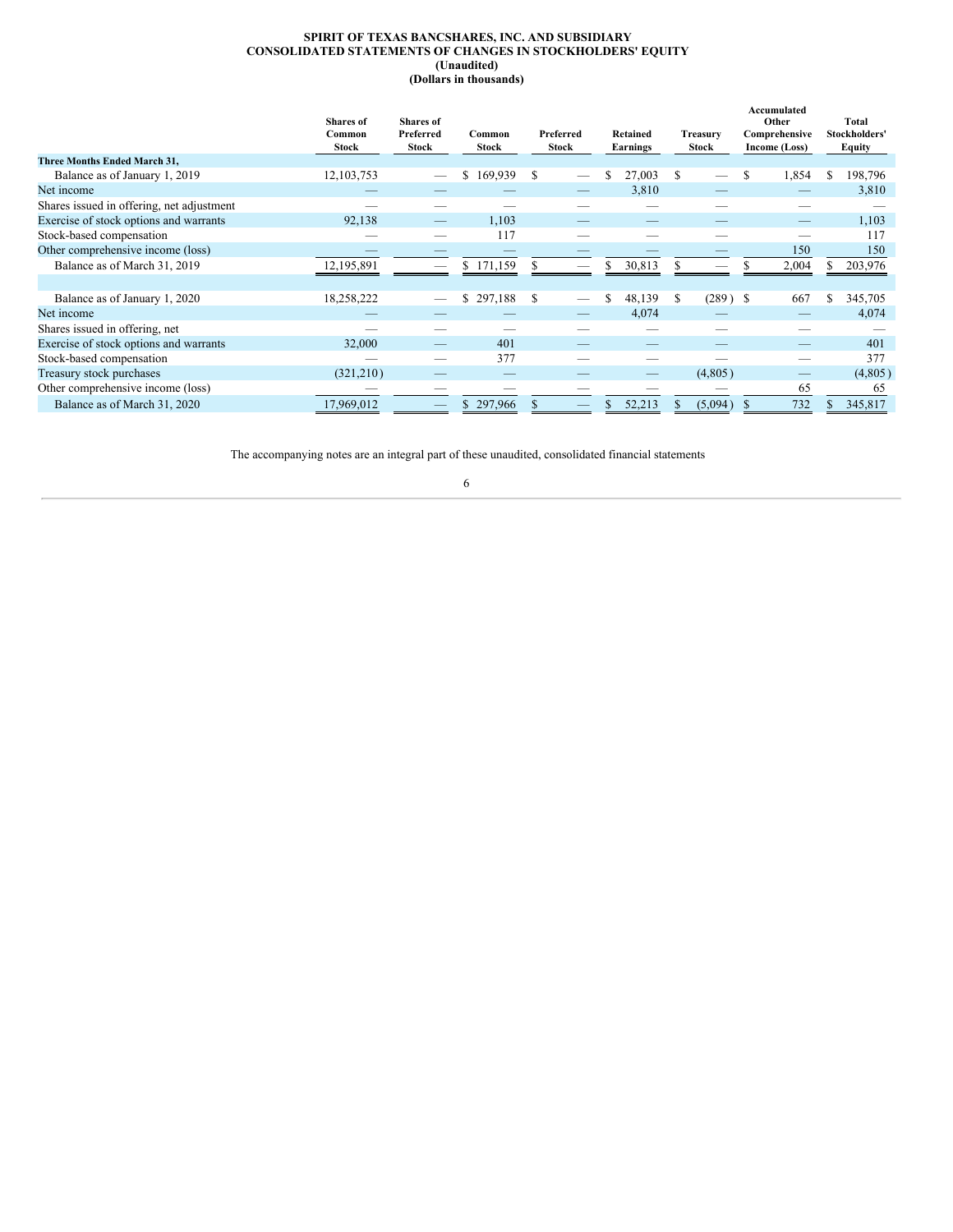# **SPIRIT OF TEXAS BANCSHARES, INC. AND SUBSIDIARY CONSOLIDATED STATEMENTS OF CASH FLOWS (Unaudited) (Dollars in thousands)**

<span id="page-7-0"></span>

|                                                                                   | Three Months Ended March 31, |               |
|-----------------------------------------------------------------------------------|------------------------------|---------------|
|                                                                                   | 2020                         | 2019          |
| Cash Flows From Operating Activities:                                             |                              |               |
| Net income                                                                        | \$<br>4,074                  | \$<br>3,810   |
| Adjustments to reconcile net income to net cash provided by operating activities: |                              |               |
| Provision for loan losses                                                         | 1.171                        | 849           |
| Depreciation and amortization                                                     | 1,104                        | 582           |
| Net amortization (accretion) of premium (discount) on investment securities       | (86)                         | 45            |
| Amortization of core deposit intangible                                           | 946                          | 603           |
| Accretion of discount on retained SBA loans                                       | (333)                        | (450)         |
| Deferred tax expense                                                              | 1,017                        | 740           |
| Originations of loans held for sale                                               | (9,380)                      | (12, 453)     |
| Proceeds from loans held for sale                                                 | 6,109                        | 10,933        |
| Net gains on sale of loans held for sale                                          | (464)                        | (804)         |
| Gain on sale of investment securities                                             |                              | (1,081)       |
| Gain on sale of other real estate owned                                           |                              | (21)          |
| Fair value adjustment on SBA servicing asset                                      | 405                          | 416           |
| Stock-based compensation                                                          | 377                          | 117           |
| Increase in cash surrender value of BOLI                                          | (89)                         | (41)          |
| Net change in operating assets and liabilities:                                   |                              |               |
| Net change in accrued interest receivable                                         | (94)                         | (73)          |
| Net change in accrued interest payable                                            | (40)                         | 35            |
| Net change in other assets                                                        | (30)                         | (188)         |
| Net change in other liabilities                                                   | (286)                        | (1,097)       |
| Net cash provided by operating activities                                         | 4,401                        | 1,922         |
| Cash Flows From Investing Activities:                                             |                              |               |
| Sales of investment securities available for sale                                 |                              | 45,243        |
| Paydown and maturities of investment securities available for sale                | 2,386                        | 4,531         |
| Purchase of FHLB and other bank stock                                             | (46)                         | (37)          |
| Sale of FHLB and other bank stock                                                 | 2,696                        |               |
| Proceeds from the sale of loans held for investment                               | 50,208                       |               |
| Net change in loans                                                               | (39, 375)                    | (23, 442)     |
| Proceeds from the sale of other real estate owned                                 |                              | 336           |
| Purchase of premises and equipment                                                | (2,353)                      | (1,942)       |
| Net cash paid in business combination (1)                                         | (129, 461)                   |               |
| Net cash provided by (used in) investing activities                               | (115, 945)                   | 24,689        |
| Cash Flows From Financing Activities:                                             |                              |               |
| Net change in deposits                                                            | 9,508                        | 20,604        |
| Redemption of trust preferred securities                                          |                              | 78            |
| Proceeds from long-term borrowings                                                | 10.950                       | 1,818         |
| Repayment of long-term borrowings                                                 | (11, 654)                    | (4,058)       |
| Proceeds from short-term borrowings                                               | 10,000                       |               |
| Repayment of short-term borrowings                                                |                              | (12,500)      |
| Net change in secured borrowings                                                  | (1,160)                      | (9)           |
| Purchase of treasury stock                                                        | (4,805)                      |               |
| Exercise of stock options and warrants                                            | 401                          | 1,103         |
| Net cash provided by financing activities                                         | 13,240                       | 7.036         |
|                                                                                   | (98, 304)                    | 33.647        |
| Net Change in Cash and Cash Equivalents                                           |                              |               |
| Cash and Cash Equivalents at Beginning of Period                                  | 325,957                      | 89,015        |
| Cash and Cash Equivalents at End of Period                                        | \$<br>227,653                | \$<br>122,662 |
| Supplemental Disclosures of Cash Flow Information:                                |                              |               |
| Interest paid                                                                     | \$<br>5,016                  | \$<br>3,415   |
| Supplemental disclosure of noncash investing and financing activities:            |                              |               |
| Transfer of loans to other real estate owned and repossessed assets               | \$<br>78                     | \$<br>51      |
| Fair value of assets acquired in business combination, excluding cash             | 270,873                      |               |
| Goodwill recorded                                                                 | 12,499                       |               |
| Liabilities assumed in business combination                                       | 139,721                      |               |

(1) – Total cash paid was \$131.6 million; however, \$2.1 million was accrued and paid subsequent to March 31, 2020.

The accompanying notes are an integral part of these unaudited, consolidated financial statements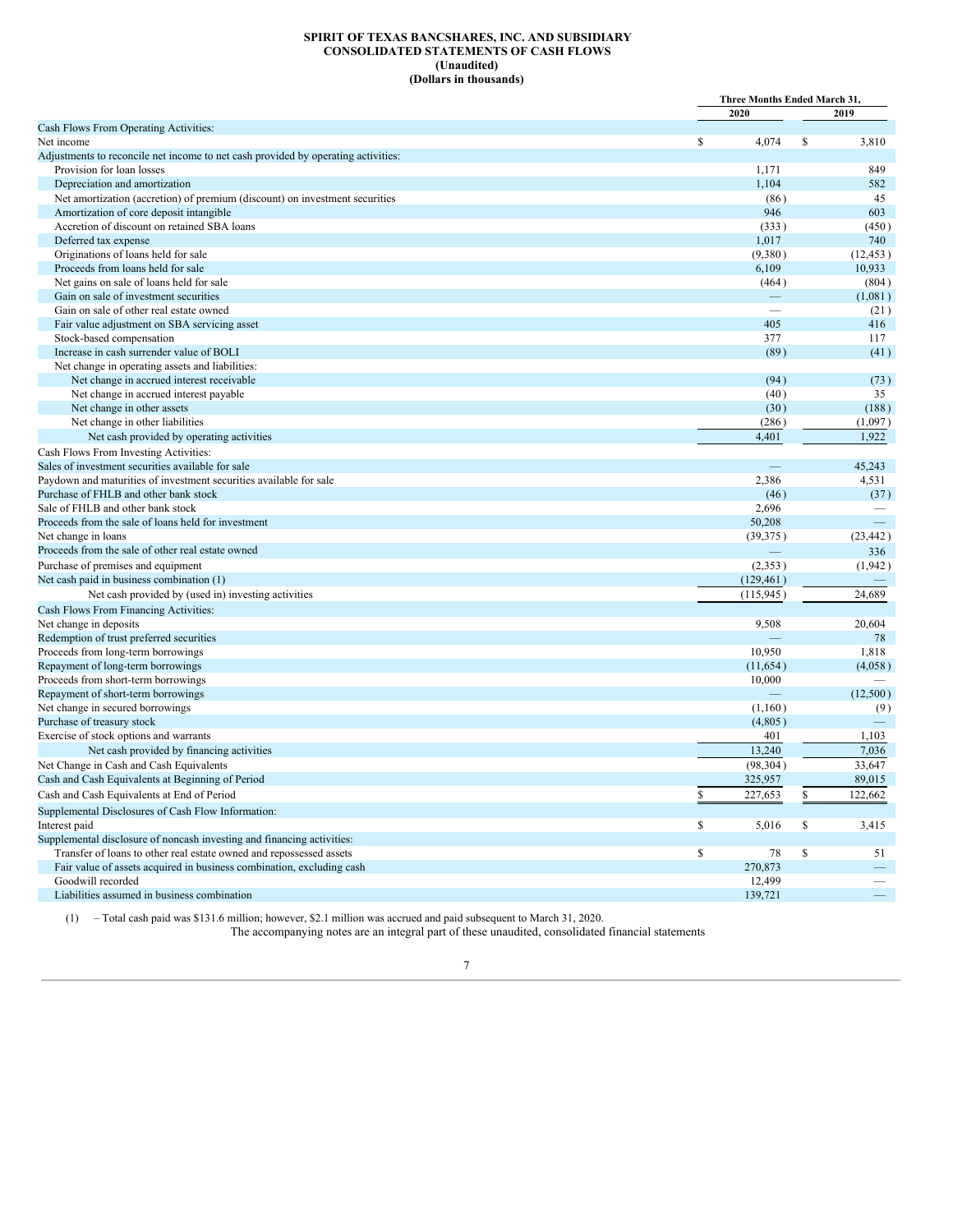#### **SPIRIT OF TEXAS BANCSHARES, INC. NOTES TO CONSOLIDATED FINANCIAL STATEMENTS (Unaudited)**

# <span id="page-8-0"></span>**NOTE 1. SUMMARY OF SIGNIFICANT ACCOUNTING POLICIES**

#### *Nature of Operations*

Spirit of Texas Bancshares, Inc. ("Spirit," "STXB" or the "Company") is a bank holding company headquartered in Conroe, Texas that provides, through its bank subsidiary, a variety of financial services to individuals and corporate customers located largely in the State of Texas, and which customers are primarily involved in agricultural, light industrial and commercial arenas.

The Company consummated an underwritten public offering of its common stock on July 25, 2019 (the "2019 Offering")In connection with the 2019 Offering, the Company issued and sold 2,300,000 shares of its common stock, including300,000 shares sold pursuant to the Underwriters' full exercise of their option to purchase additional shares, at a public offering price of \$21.50 per share for net proceeds of approximately \$46.5 million after deducting underwriting discounts and commissions and estimated offering expenses. The Company used \$21.0 million of the net proceeds from the 2019 Offering to pay off a line of credit with a third-party lender and approximately \$17.9 million of the net proceeds from the 2019 Offering to fund the cash portion of the merger consideration paid to the sole shareholder of Chandler in the Company's acquisition of Chandler Bancorp, Inc. ("Chandler") and its subsidiary, Citizens State Bank. The remaining net proceeds will be used by the Company for other general corporate purposes in order to support its continued growth, including investments in its bank subsidiary and future strategic acquisitions.

# *Risks and Uncertainties*

# COVID-19 Pandemic

In December 2019, a novel strain of coronavirus ("COVID-19") was reported to have surfaced in Wuhan, China, and has since spread to a number of other countries, including the United States. In March 2020, the World Health Organization declared COVID-19 a global pandemic and the United States declared a National Public Health Emergency. The COVID-19 pandemic has severely impacted the level of economic activity in the local, national and global economies and financial markets. The pandemic has resulted in temporary closures of many businesses and the institution of social distancing and sheltering in place requirements in many states and communities. The Company and its customers have been adversely affected by the COVID-19 pandemic. The extent to which the COVID-19 pandemic negatively impacts the Company's business, results of operations, and financial condition, as well as its regulatory capital and liquidity ratios, is unknown at this time and will depend on future developments, including the scope and duration of the pandemic and actions taken by governmental authorities and other third parties in response to the pandemic. If the pandemic is sustained, it may further adversely impact the Company and impair the ability of the Company's customers to fulfill their contractual obligations to the Company. This could cause the Company to experience a material adverse effect on its business operations, asset valuations, financial condition, and results of operations.

In response to the pandemic, the President of the United States signed into law the Coronavirus Aid, Relief and Economic Security ("Cares") Act. This legislation aims at providing relief for individuals and businesses that have been negatively impacted by the coronavirus pandemic. The CARES Act includes a provision for the Company to opt out of applying the "troubled debt restructuring" ("TDR") accounting guidance in ASC 310-40 for certain loan modifications. Loan modifications made between March 1, 2020 and the earlier of i) December 30, 2020 or ii) 60 days after the President declares a termination of the COVID-19 national emergency are eligible for this relief if the related loans were not more than 30 days past due as of December 31, 2019. The Bank adopted this provision.

Additionally, the CARES act contained provisions which impact federal income taxes including but not limited to an extension to pay and file federal tax returns, bonus depreciation on qualified improvement property and the ability to carry back certain net operating losses to a prior year. The Bank will utilize the filing and payment extension and NOL carryback provisions.

# *Basis of Presentation*

The consolidated financial statements include the accounts of the Company and the accounts of its wholly-owned subsidiary, Spirit of Texas Bank, SSB (the "Bank"). All significant intercompany balances and transactions have been eliminated in consolidation.

The accompanying unaudited condensed consolidated financial statements have been prepared in conformity with U.S. generally accepted accounting principles ("GAAP") for interim financial information and Article 10 of Regulation S-X. Accordingly, they do not include all of the information and footnotes required by GAAP for complete financial statements. Operating results for the period ended March 31, 2020 are not necessarily indicative of the results that may be expected for the year ending December 31, 2020 and should be read in conjunction with the audited financial statements and notes thereto for the year ended December 31, 2019 previously filed with the Securities and Exchange Commission (the "SEC") in the Company's Annual Report on Form 10-K.

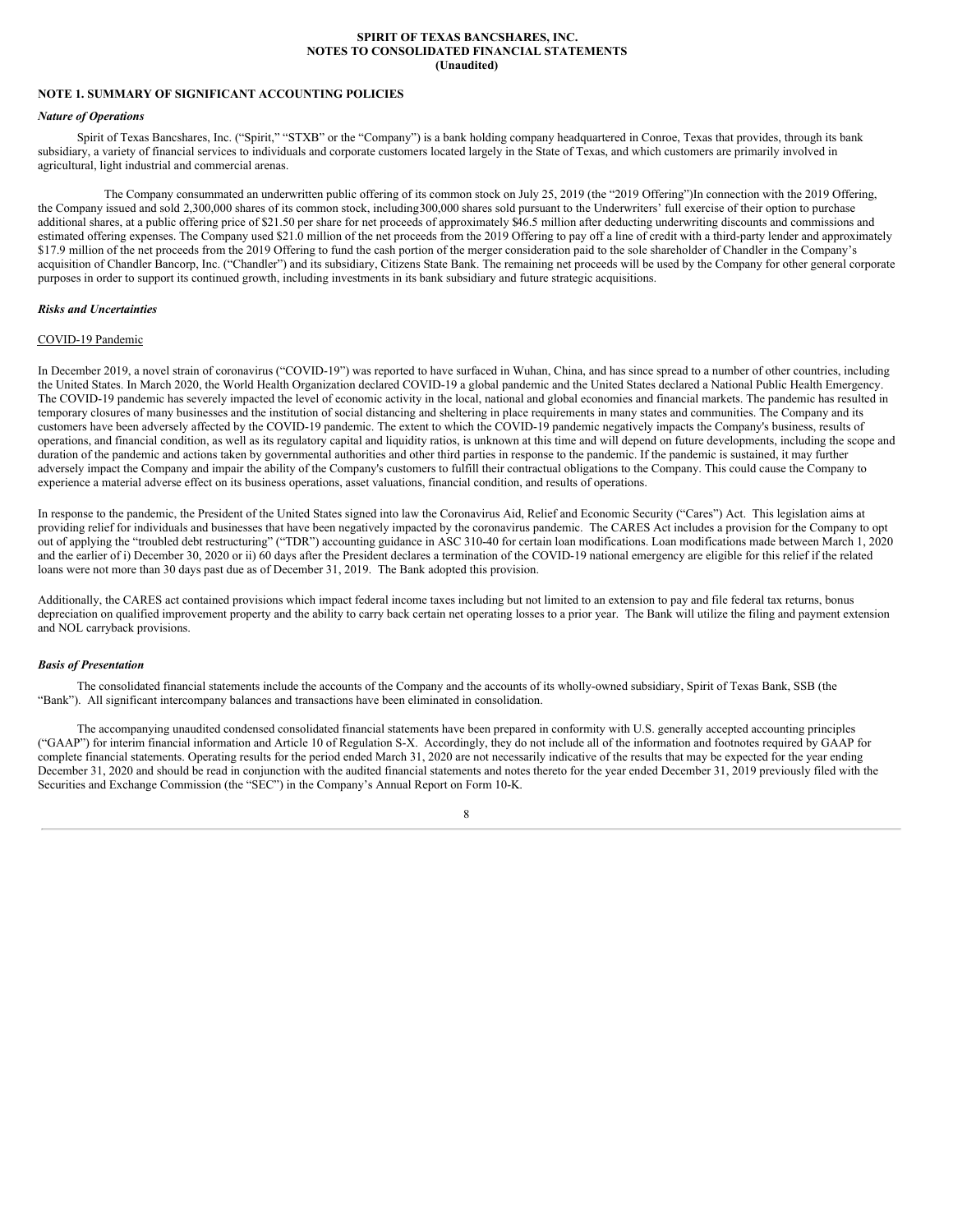In the opinion of management, all adjustments (consisting of normal recurring accruals) considered necessary for the fair presentation of these consolidated financial statements have been included. The preparation of financial statements in conformity with these accounting principles requires management to make estimates and assumptions that affect the reported amounts of assets and liabilities at the date of the financial statements and income and expense during the reporting periods and the related disclosures. Although management's estimates and assumptions are based on current expectations, estimates, forecasts and projections about future performance of the Company, such estimates and assumptions are not guarantees of future performance and involve certain risks, uncertainties and assumptions that are difficult for the Company to assess. Operating results for the interim periods disclosed herein are not necessarily indicative of the results that may be expected for a full year or any future period.

# *Correction of an Immaterial Error on the Consolidated Balance Sheet and Cash Flow*

The Company identified an immaterial error pertaining to the accounting of certain loan participations sold impacting its consolidated balance sheet and its consolidated statement of cash flows for the three months ended March 31, 2019. Due to the rights retained on certain loan participations sold, the Company is deemed to have retained effective control over these loans under Financial Accounting Standards Board ("FASB")'s Accounting Standards Codification ("ASC") Topic 860, "Transfers and Servicing", and therefore these participations sold must be accounted for as a secured borrowing. The Company reviewed the impact of this error on the prior periods and determined that the error was not material to the prior period consolidated financial statements. The Company has corrected the immaterial error in the consolidated statement of cash flows for the three months ended March 31, 2019 by increasing investing cash flows by \$9 thousand and decreasing financing cash flows by \$9 thousand from amounts previously reported.

#### *Accounting Policies Recently Adopted and Pending Accounting Pronouncements*

ASU 2020-04, "Reference Rate Reform (Topic 848): Facilitation of the Effects of Reference Rate Reform on Financial Reporting" -Issued in March 2020, Accounting Standards Update ("ASU") No. 2020-04 provides optional expedients and exceptions for accounting related to contracts, hedging relationships and other transactions affected by reference rate reform if certain criteria are met. ASU 2020-04 applies only to contracts, hedging relationships and other transactions that reference LIBOR or another reference rate expected to be discontinued because of reference rate reform and do not apply to contract modifications made and hedging relationships entered into or evaluated after December  $31$ , 2022, except for hedging relationships existing as of December 31, 2022, that an entity has elected certain optional expedients for and that are retained through the end of the hedging relationship. ASU 2020-04 was effective upon issuance and generally can be applied through December 31, 2022. The adoption of ASU 2020- 04 did not significantly impact our financial statements.

*ASU 2019-11, "Financial Instruments-Credit Losses: Codification Improvements Topic 326" –* Issued in November 2019, ASU No. 2019-11 clarifies and addresses specific issues about certain aspects of the amendments in ASU 2016-13. For the Company, the provisions of this ASU are effective for fiscal years beginning after December 15, 2022 including interim periods within those fiscal years. See the discussions regarding the adoption of ASU 2016-13 below.

ASU 2019-10, "Financial Instruments-Credit Losses (Topic 326), Derivatives and Hedging (Topic 815), and Leases (Topic 842)" -Issued in November 2019, ASU No. 2019-10 addresses the change in philosophy to the effective dates including amendments issued after the issuance of the original ASUs. See the discussions regarding the adoption of ASU 2016-13 and ASU 2016-02 below.

ASU 2019-04, "Codification Improvements to Topic 326, Financial Instruments-Credit Losses, Topic 815, Derivatives and Hedging, and Topic 825, Financial *Instruments" –* Issued in April 2019, ASU No. 2019-04 clarifies a number of issues discussed at the June 2018 and November 2018 Credit Losses Transition Resource Group meetings. The clarifications address a variety of identified issues including but not limited to the treatment of accrued interest receivable as it relates to the allowance for credit losses, transfers between loan classifications and categories, recoveries, and using projections of future interest rate environments in expected cash flow calculations. Management is evaluating these clarifications concurrently with our assessment of ASU 2016-13.

*ASU 2018-13, "Fair Value Measurement Disclosure Framework"*– Issued in August 2018, ASU No. 2018-13 modifies the disclosure requirements on fair value measurements outlined in Topic 820, Fair Value Measurements. Specifically the amendments in the ASU remove the requirements to disclose the amount and reasons for transfers between fair value hierarchy levels, the policy for timing of transfers between levels, the valuation processes for Level 3 fair value measurements, and for nonpublic entities, disclosure of the changes in unrealized gains and losses for the period included in earnings for recurring Level 3 fair value measurements. Additionally, the ASU adds disclosure requirements regarding changes in unrealized gains and losses for the period included in other comprehensive income related to Level 3 fair value measurements, and disclosure of the range and weighted average of significant unobservable inputs used to develop Level 3 fair value measurements. The amendments of ASU 2018-13 are effective for all entities for interim and annual periods beginning after December 15, 2019. Management adopted the provisions of this ASU removing fair value disclosure requirements as of December 31, 2018 as early adoption of the removal provisions was allowed and adopted the remaining provisions of the ASU as of January 1, 2020. The provisions of this ASU did not have a material impact on the Company's consolidated financial statements.

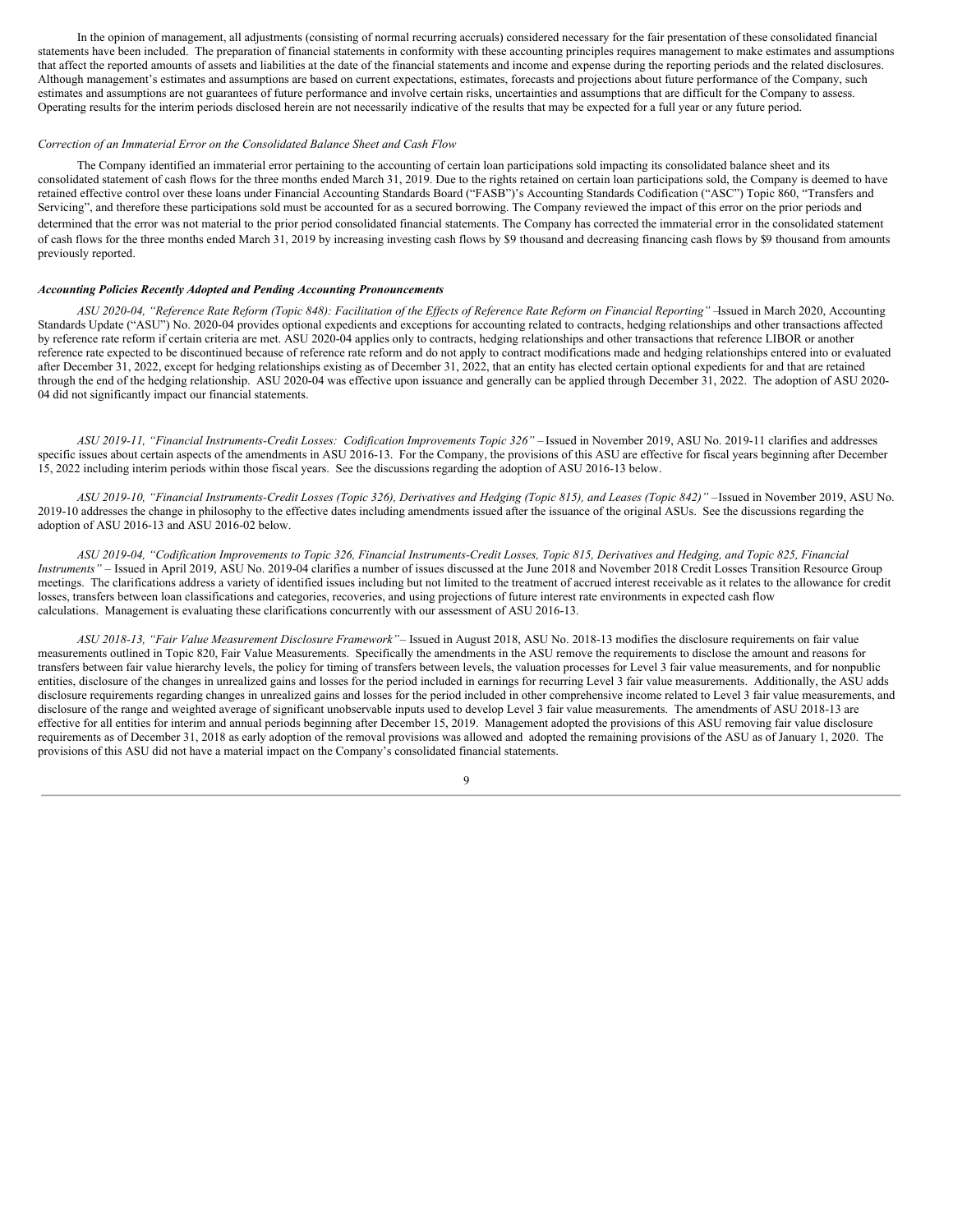*ASU 2018-09, "Codification Improvements."* - Issued in July 2018, ASU No. 2018-09 makes changes to a variety of topics to clarify, correct errors in, or make minor improvements to the Accounting Standards Codification. The majority of the amendments in ASU 2018-09 will be effective in annual periods beginning after December 15, 2018. Management adopted all amendments of ASU 2018-09 as of January 1, 2020. Adoption of the amendments did not have a material impact on the Company's consolidated financial statements.

ASU 2017-04, "Intangibles-Goodwill and Other (Topic 350): Simplifying the Test for Goodwill Impairment. "Issued in January 2017, ASU 2017-04 simplifies the manner in which an entity is required to test goodwill for impairment by eliminating Step 2 from the goodwill impairment test. Step 2 measures a goodwill impairment loss by comparing the implied fair value of a reporting unit's goodwill with the carrying amount of that goodwill. In computing the implied fair value of goodwill under Step 2, an entity, prior to the amendments in ASU 2017-04, had to perform procedures to determine the fair value at the impairment testing date of its assets and liabilities, including unrecognized assets and liabilities, in accordance with the procedure that would be required in determining the fair value of assets acquired and liabilities assumed in a business combination. However, under the amendments in ASU 2017-04, an entity should  $(1)$  perform its annual or interim goodwill impairment test by comparing the fair value of a reporting unit with its carrying amount, and (2) recognize an impairment charge for the amount by which the carrying amount exceeds the reporting unit's fair value, with the understanding that the loss recognized should not exceed the total amount of goodwill allocated to that reporting unit. Additionally, ASU 2017-04 removes the requirements for any reporting unit with a zero or negative carrying amount to perform a qualitative assessment and, if it fails such qualitative test, to perform Step 2 of the goodwill impairment test. ASU 2017-04 is effective prospectively for public entities for annual, or any interim, goodwill impairment tests in fiscal years beginning after December 15, 2019 and for all other entities for impairment tests in fiscal years beginning after December 15, 2021. Management adopted this ASU using the public company effective date as early adoption is permitted. The adoption of ASU 2017-04 did not have a material impact on the Company's consolidated financial statements.

ASU 2016-13, "Financial Instruments-Credit Losses (Topic 326): Measurement of Credit Losses on Financial Instruments."Issued in June 2016, ASU 2016-13 will add FASB ASC Topic 326, "Financial Instruments-Credit Losses," and finalizes amendments to FASB ASC Subtopic 825-15, "Financial Instruments-Credit Losses." The amendments of ASU 2016-13 are intended to provide financial statement users with more decision-useful information related to expected credit losses on financial instruments and other commitments to extend credit by replacing the current incurred loss impairment methodology with a methodology that reflects expected credit losses and requires consideration of a broader range of reasonable and supportable information to determine credit loss estimates. The amendments of ASU 2016-13 eliminate the probable initial recognition threshold and, in turn, reflect an entity's current estimate of all expected credit losses. ASU 2016-13 does not specify the method for measuring expected credit losses, and an entity is allowed to apply methods that reasonably reflect its expectations of the credit loss estimate. Additionally, the amendments of ASU 2016-13 require that credit losses on available for sale debt securities be presented as an allowance rather than as a write-down. The amendments of ASU 2016-13 were originally effective for public entities for interim and annual periods beginning after December 15, 2019 and for all other entities for periods beginning after December 15, 2020. Issued in November 2019, ASU 2019-10, "*Financial Instruments-Credit Losses, Derivatives and Hedging, and Leases*" alters the effective date of ASU 2016-13 for private companies. Under the provisions of ASU 2019-10, ASU 2016-13 is now effective for fiscal years beginning after December 15, 2022 including interim periods within those years for non-public business entities. Earlier application is permitted for interim and annual periods beginning after December 15, 2018. Management has elected to adopt this ASU using the updated private company effective date and is currently evaluating the impact this ASU will have on the consolidated financial statements and that evaluation will depend on economic conditions and the composition of the Company's loan and lease portfolio at the time of adoption.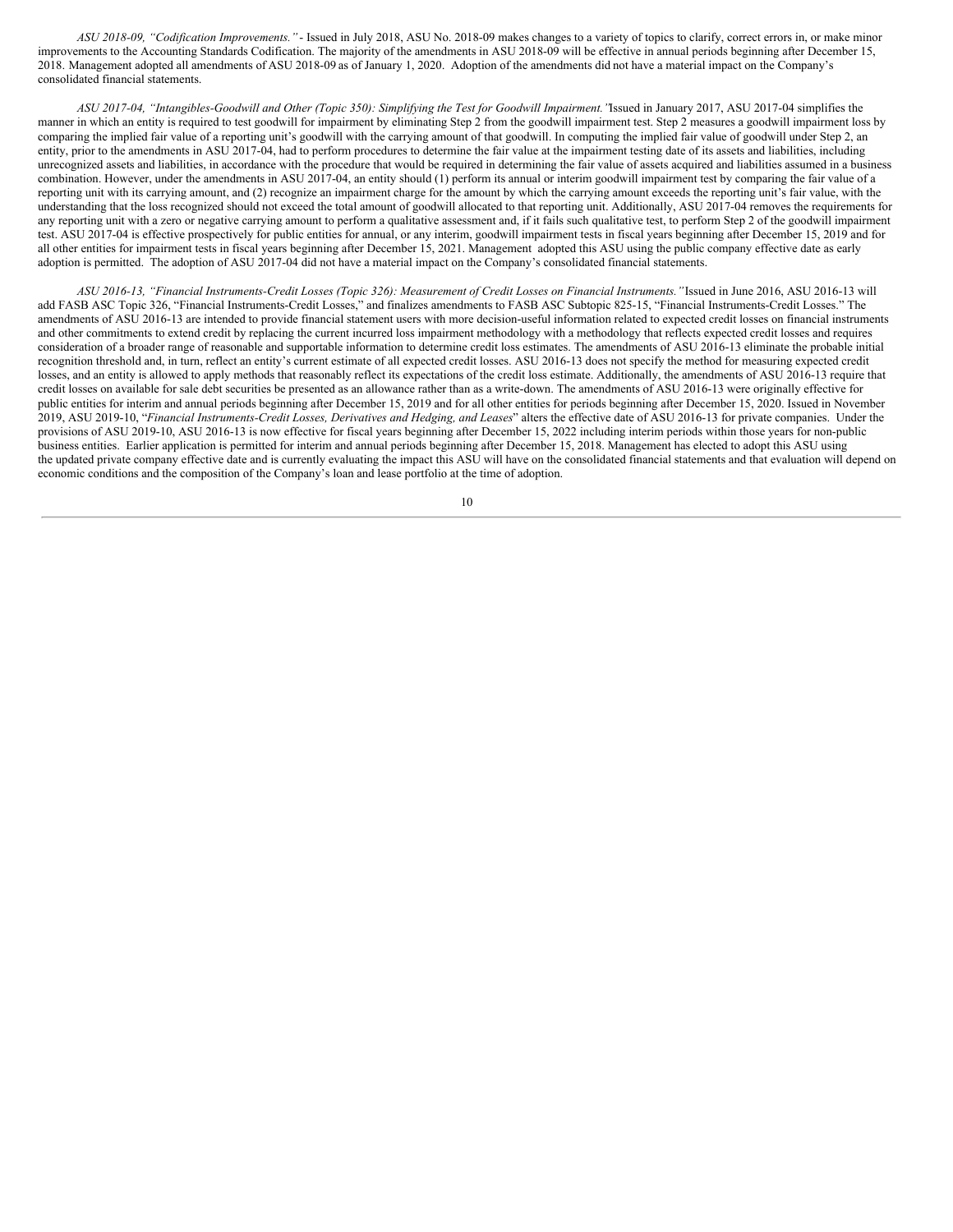*ASU 2016-02, "Leases (Topic 842)."* Issued in February 2016, ASU 2016-02 was issued by the FASB to increase transparency and comparability among organizations by recognizing lease assets and lease liabilities on the balance sheet and by disclosing key information about leasing arrangements. ASU 2016-02 will, among other things, require lessees to recognize a lease liability, which is a lessee's obligation to make lease payments arising from a lease, measured on a discounted basis; and a right-of-use asset, which is an asset that represents the lessee's right to use, or control the use of, a specified asset for the lease term. ASU 2016-02 does not significantly change lease accounting requirements applicable to lessors; however, the ASU contains some targeted improvements that are intended to align, where necessary, lessor accounting with the lessee accounting model and with the updated revenue recognition guidance issued in 2014. The amendments of ASU 2016-02 are effective for public entities for interim and annual periods beginning after December 15, 2018 and for other entities for periods beginning after December 15, 2019. The adoption of this ASU will result in an increase to the Consolidated Balance Sheets for right-of-use assets and associated lease liabilities for operating leases in which the Company is the lessee. Under current accounting standards, all of the Company's leases are classified as operating leases and, as such, are not recognized on the Company's Consolidated Balance Sheet. Additionally, in July 2018, the FASB issued ASU No. 2018-10, Codification Improvements to Topic 842, Leases and ASU No. 2018-11, Leases, Targeted Improvements. The amendments in these updates provide additional clarification and implementation guidance on certain aspects of ASU 2016-02 and have the same effective and transition requirements as ASU 2016-02. Specifically, ASU 2018-11 creates an additional transition method option allowing entities to record a cumulative effect adjustment to opening retained earnings in the year of adoption. In December 2018, the FASB further issued ASU 2018-20, *Leases (Topic 842) Narrow-Scope Improvements for Lessors*. The amendments in this update permits lessors to make an accounting policy election to not evaluate whether certain sales taxes and other similar taxes are lessor costs or lessee costs and instead account for the costs as if they were lessee costs. Additionally, the amendment requires lessors to exclude from variable payments, and therefore revenue, lessor costs paid by lessees directly to third parties. The amendments also require lessors to account for costs excluded from the consideration of a contract that are paid by the lessor and reimbursed by the lessee as variable payments. In March 2019, the FASB also issued ASU 2019-01, *Leases (Topic 842) Codification Improvements,* to further clarify certain identified issues regarding implementation of ASU 2016-02. Specifically, the amendments in ASU 2019-01 clarify the determination of fair value of underlying assets by lessors that are not manufacturers or dealers, the cash flow presentation of sales-type or direct financing leases, and transition disclosures for interim periods. Issued in November 2019, ASU 2019-10, "Financial Instruments-Credit Losses, Derivatives and Hedging, and Leases" alters the effective date of ASU 2016-02 for private companies. Under the provisions of ASU 2019-10, ASU 2016-02 is now effective for fiscal years beginning after December 15, 2020 including interim periods within those years for non-public business entities. Management will adopt these ASUs using the private company effective date of January 1, 2021 and is currently evaluating the impact to the consolidated financial statements and related method of adoption, specifically, management is in the process of determining an appropriate discount rate to record identified right-of-use assets.

# **NOTE 2. REVENUE RECOGNITION**

Spirit accounts for revenue from contracts with customers in accordance with FASB ASC Topic 606, "Revenue from Contracts with Customers," which provides that revenue be recognized in a manner that depicts the transfer of goods or services to a customer in an amount that reflects the consideration the Company expects to be entitled to in exchange for those goods or services. Revenue from contracts with customers is recognized either over time as performance obligations are fulfilled, or at a point in time when control of the goods or services are transferred to the customer. Spirit's noninterest income, excluding all of SBA loan servicing fees, gain on sales of loans, net, and gain on sales of investment securities, are considered within the scope of FASB ASC Topic 606. Each category of in-scope revenue streams is discussed below.

#### *Deposit Accounts Core Service Charges*

Core service charges on deposit accounts consist of account analysis fees (i.e., net fees earned on analyzed business and public checking accounts) and monthly service fees. The Company's performance obligation for account analysis fees and monthly service fees is generally satisfied, and the related revenue recognized, over the period in which the service is provided. Payment for service charges on deposit accounts is primarily received immediately or in the following month through a direct charge to customers' accounts.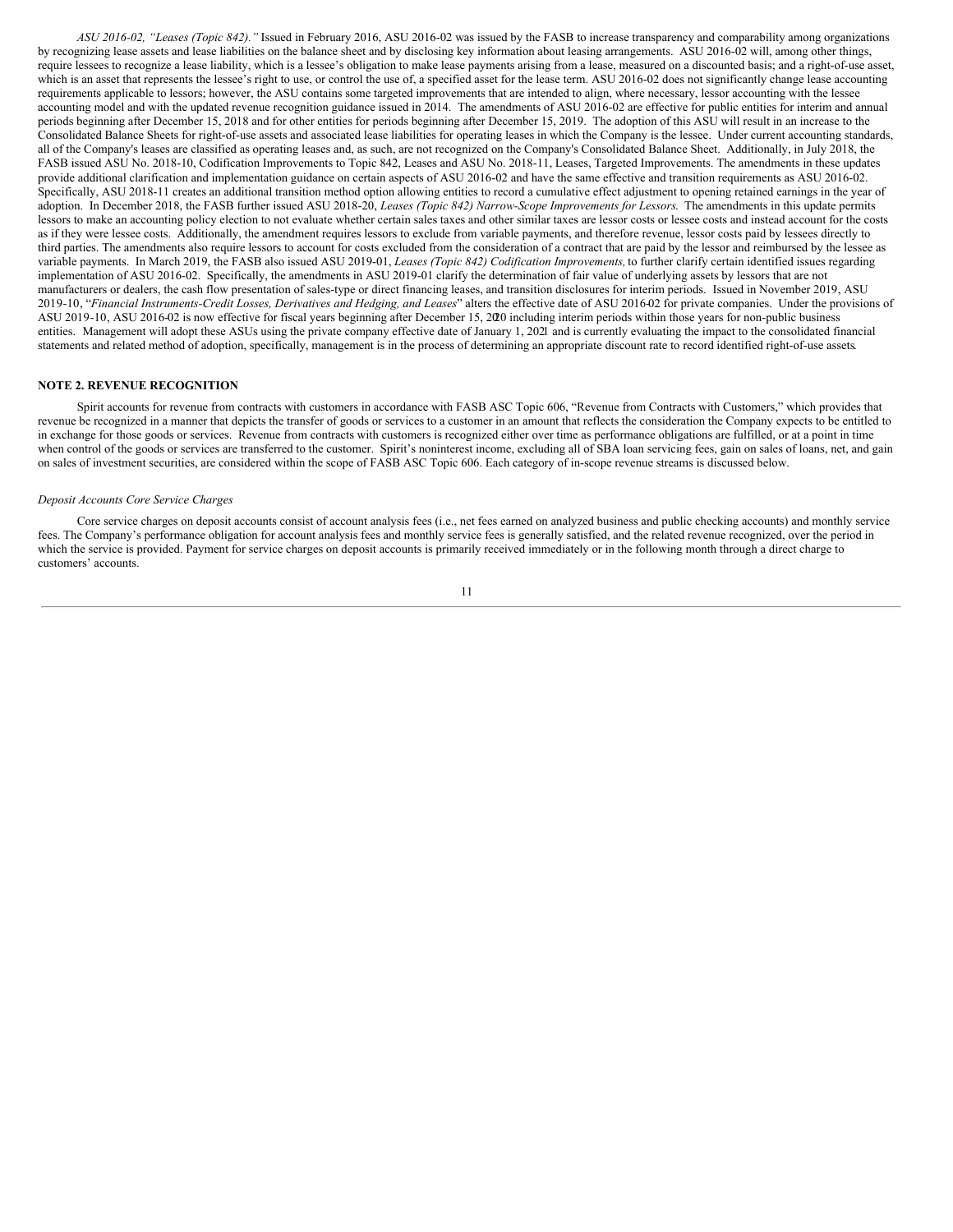#### *Deposit Account Transaction Based Fee Income*

Transaction based fee income on deposit accounts consists of variable revenue streams associated with activities which a deposit account holder may initiate on a transaction by transaction basis. The majority of transaction based fee income arises from interchange revenue received when deposit customers use a debit card for a point of sale transaction over a third-party card payment network. Interchange revenue is recorded net of related interchange expenses in the month in which the transaction occurs.

Merchant services income is realized through a third party service provider who is contracted by the Bank under a referral arrangement. Such fees represent fees charged to merchants to process their debit card transactions, in addition to account management fees. The third-party service provider also issues credit cards as private label in the Company's name in exchange for a referral fee. Fees are earned and recorded in the same period as the referral occurs and the card is issued.

Other transaction based service charges on deposit accounts include revenue from processing wire transfers, issuing cashier's checks, processing check orders, and renting safe deposit boxes. The Company's performance obligation related to these service charges is largely satisfied, and related revenue recognized, when the services are rendered or upon completion. Payment is typically received immediately or charged to the customers' account in the period the service is provided. Safe deposit box rental fees are charged to the customer on an annual basis and recognized upon receipt of payment. The Company determined that since rentals and renewals occur fairly consistently over time, revenue is recognized on a basis consistent with the duration of the performance obligation.

#### *Referral Fees*

Spirit utilizes third-party vendors to provide services to the Company and its customers that are not economically feasible to provide on a stand-alone basis. These services include access to the secondary market for mortgage loans not held for investment and providing interest rate swaps to customers interested in hedging interest rate risk. In exchange for providing these third-party vendors with new customers, Spirit receives a referral fee.

With respect to mortgage referral fees, the Company's performance obligation is satisfied when the referred customer closes a mortgage loan with the third-party vendor and payment of the referral fee is typically received immediately.

Swap referral fees are recognized when an existing or new loan customer enters into a swap agreement with the third-party vendor. Spirit is not a counterparty to the swap, and the performance obligation is satisfied at the time the swap agreement is signed. Payment of the referral fee is received within three days of the signed swap agreement.

The following presents non-interest income, segregated by revenue streams in-scope and out-of-scope of Topic 606, for the three months ended March 31, 2020 and 2019:

|                                                           | Three Months Ended March 31. |  |       |
|-----------------------------------------------------------|------------------------------|--|-------|
|                                                           | 2020                         |  | 2019  |
| <b>Non-Interest Income</b>                                |                              |  |       |
| In-scope of Topic 606                                     |                              |  |       |
| Deposit accounts core service charges                     | 211                          |  | 112   |
| Deposit account transaction based fee income              | 1.100                        |  | 631   |
| Swap referral fees, included in other non-interest income | 580                          |  |       |
| Mortgage referral fees                                    | 202                          |  | 110   |
| Non-Interest Income (in-scope of Topic 606)               | 2,093                        |  | 853   |
| Non-Interest Income (out-of-scope of Topic 606)           | 619                          |  | 2,204 |
| <b>Total Non-Interest Income</b>                          | 2,712                        |  | 3,057 |

# *Contract Balances*

A contract asset balance occurs when an entity performs a service for a customer before the customer pays consideration (resulting in a contract receivable) or before payment is due (resulting in a contract asset). A contract liability balance is an entity's obligation to transfer a service to a customer for which the entity has already received payment (or payment is due) from the customer. The Company's non-interest revenue streams are largely based on transactional activity, or standard month-end revenue accruals. Consideration is often received immediately or shortly after the Company satisfies its performance obligation and revenue is recognized. The Company does not typically enter into long-term revenue contracts with customers, and therefore, does not experience significant contract balances. The Company did not have any significant contract balances at March 31, 2020 or December 31, 2019.

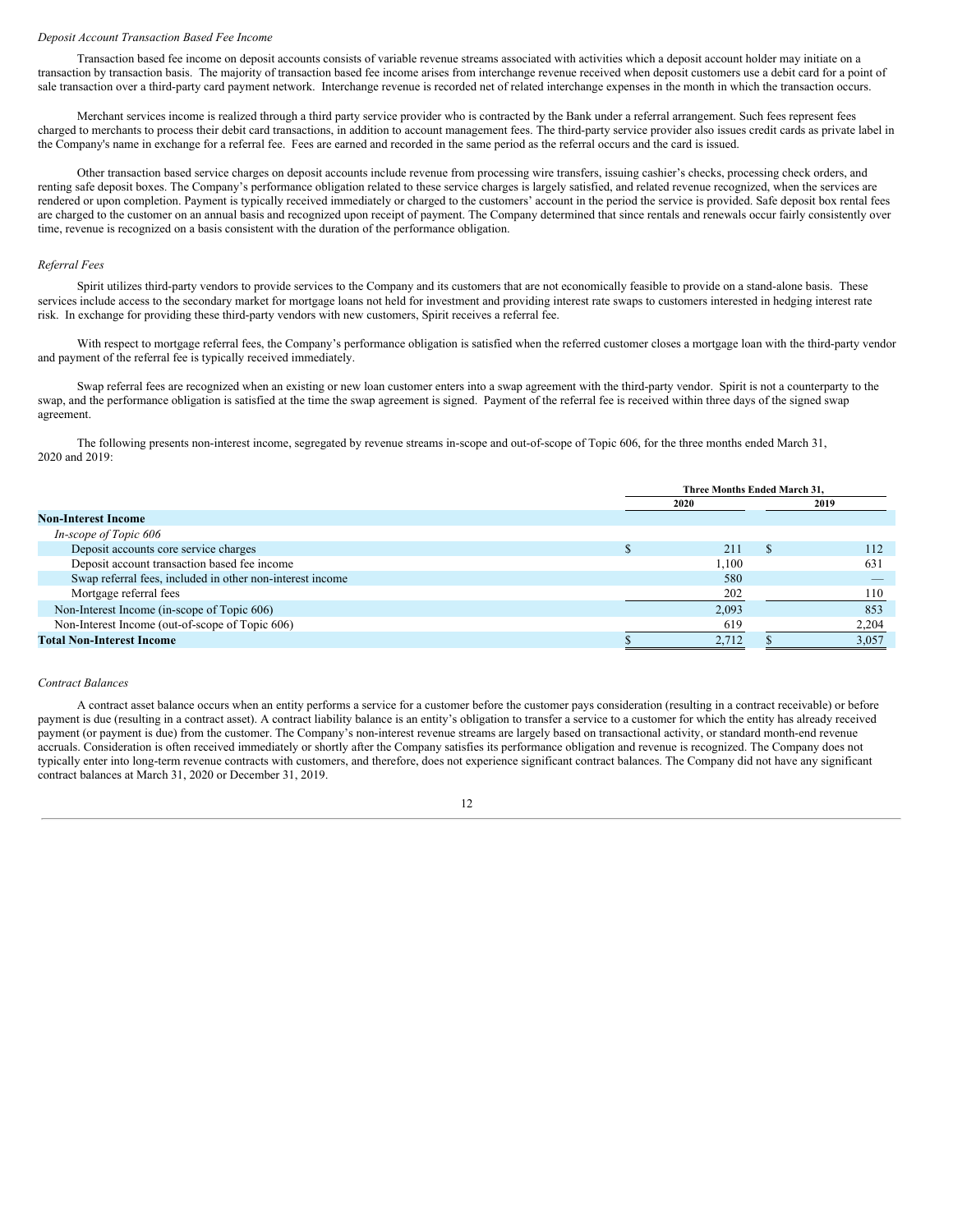#### *Contract Acquisition Costs*

In connection with the adoption of Topic 606, an entity is required to capitalize, and subsequently amortize into expense, certain incremental costs of obtaining a contract with a customer if these costs are expected to be recovered. The incremental costs of obtaining a contract are those costs that an entity incurs to obtain a contract with a customer that it would not have incurred if the contract had not been obtained (for example, sales commission). The Company utilizes the practical expedient which allows entities to immediately expense contract acquisition costs when the asset that would have resulted from capitalizing these costs would have been amortized in one year or less. The Company has not capitalized any contract acquisition costs for the three months ending March 31, 2020 or 2019.

# **NOTE 3. BUSINESS COMBINATIONS**

#### **First Beeville Financial Corporation**

On April 2, 2019 Spirit completed its acquisition of First Beeville Financial Corporation and its subsidiary, The First National Bank of Beeville (together, "Beeville"). This transaction resulted in three additional branches and two loan production offices in the South Texas region. The Company issued1,579,191 shares of its common stock as well as a net cash payment to Beeville shareholders of \$32.4 million, for a total consideration of \$65.9 million, for all outstanding stock of Beeville and resulted in100% ownership interest.

The Company has recognized total goodwill of \$25.8 million which is calculated as the excess of both the consideration exchanged and liabilities assumed compared to the fair market value of identifiable assets acquired. The fair value of the consideration exchanged related to the Company's common stock was calculated based upon the closing market price of the Company's common stock as of April 2, 2019.None of the goodwill recognized is expected to be deductible for income tax purposes.

The Company did not incur any expenses related to the acquisition for the three months ended March 31, 2020. The Company incurred \$504 thousand of expenses related to the acquisition during the three months ended March 31, 2019.

The Company did not identify any loans deemed purchased credit impaired at the acquisition date. Non-credit impaired loans had a fair value of \$296.4 million at the acquisition date and contractual balance of \$298.9 million. As of the acquisition date, the Company expects that an insignificant amount of the contractual balance of these loans will be uncollectible. The difference of \$2.5 million will be recognized into interest income as an adjustment to yield over the life of the loans.

Estimated fair values of the assets acquired and liabilities assumed in this transaction as of the closing date are as follows:

| S | 60,491  |
|---|---------|
|   | 57,206  |
|   | 296,397 |
|   | 5,184   |
|   | 1,359   |
|   | 25,848  |
|   | 5,695   |
|   | 12,618  |
|   | 464,798 |
|   |         |
| S | 398,427 |
|   | 515     |
|   | 398,942 |
|   | 33,479  |
|   | 32,377  |
|   |         |

As of March 31, 2020, management has completed evaluating the fair values of all assets acquired and liabilities assumed in the Beeville acquisition. There were no measurement period adjustments during 2020.

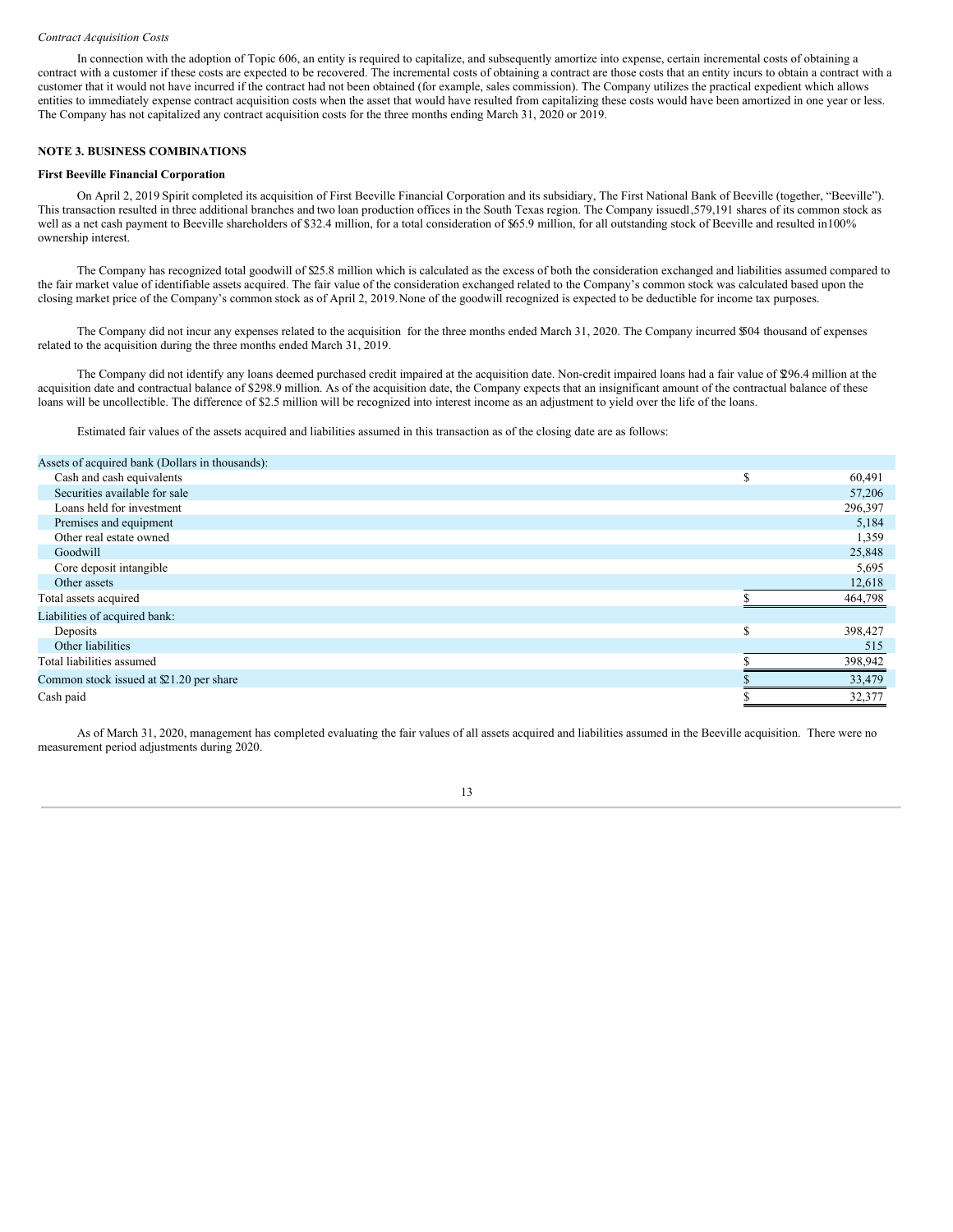#### **Chandler Bancorp Inc.**

On November 5, 2019, the Company completed its acquisition of Chandler Bancorp Inc. and its subsidiary, Citizens State Bank (together, "Citizens"). This transaction resulted in adding 7 additional branches in the Northeast Texas region. The Company issued2,100,000 shares of its common stock as well as a net cash payment to Citizens shareholders of \$17.9 million, for total consideration of \$62.5 million for all outstanding stock of Citizens.

The Company has recognized total goodwill of \$22.4 million which is calculated as the excess of both the consideration exchanged and liabilities assumed compared to the fair market value of identifiable assets acquired. The fair value of the consideration exchanged related to the Company's common stock was calculated based upon the closing market price of the Company's common stock as of November 5, 2019. None of the goodwill recognized is expected to be deductible for income tax purposes.

The Company incurred expenses related to the Citizens acquisition of approximately \$1.2 million for the three months ended March 31, 2020 which are included in noninterest expense in the consolidated statements of income. The Company did not incur any expenses related to the acquisition for the three months ended March 31, 2019.

The Company reviewed the Citizens loan portfolio for potential impairment and identified loans with a contractual balance of \$3.2 million that were deemed purchased credit impaired. Non-credit impaired loans had a preliminary fair value of \$248.8 million at the acquisition date and contractual balance of \$253.1 million. As of the acquisition date, the Company expects that an insignificant amount of the contractual balance of these loans will be uncollectible. The difference of \$1.1 million will be recognized into interest income as an adjustment to yield over the life of the loans.

Estimated fair values of the assets acquired and liabilities assumed in the Citizens acquisition as of the closing date are as follows:

| Assets of acquired bank (Dollars in thousands): |         |
|-------------------------------------------------|---------|
| Cash and cash equivalents                       | 84,240  |
| Loans held for investment                       | 252,037 |
| Premises and equipment                          | 10,849  |
| Goodwill                                        | 22,409  |
| Core deposit intangible                         | 850     |
| Other assets                                    | 3,247   |
| Total assets acquired                           | 373,632 |
| Liabilities of acquired bank:                   |         |
| Deposits                                        | 271,742 |
| <b>FHLB Borrowings</b>                          | 38,242  |
| Other liabilities                               | 1,142   |
| Total liabilities assumed                       | 311,126 |
| Common stock issued at $$21.20$ per share       | 44,604  |
| Cash paid                                       | 17,902  |

As of March 31, 2020, management is still evaluating the fair values of other assets and other liabilities shown in the table above. Measurement period adjustments recorded during the three months ended March 31, 2020 include a \$1.7 million adjustment to the loan discount, \$262 thousand adjustment to premises and equipment, \$296 thousand adjustment to other assets, and \$217 thousand adjustment to other liabilities.

Revenues and earnings of Citizens for the three months ended March 31, 2020 were \$3.9 million and \$2.2 million, respectively.

# **Simmons Branch Acquisition**

On February 28, 2020, the Company completed its acquisition of certain assets and assumption of certain liabilities associated withfive branch offices of Simmons Bank (the "Simmons acquisition"). The offices are located in Austin, San Antonio and Tilden, Texas. The Company paid total cash for the purchase of \$131.6 million.

The Company has recognized total goodwill of \$12.5 million which is calculated as the excess of both the consideration exchanged and liabilities assumed compared to the fair market value of identifiable assets acquired. Goodwill recognized is expected to be deductible for income tax purposes and will be amortized over 15 years.

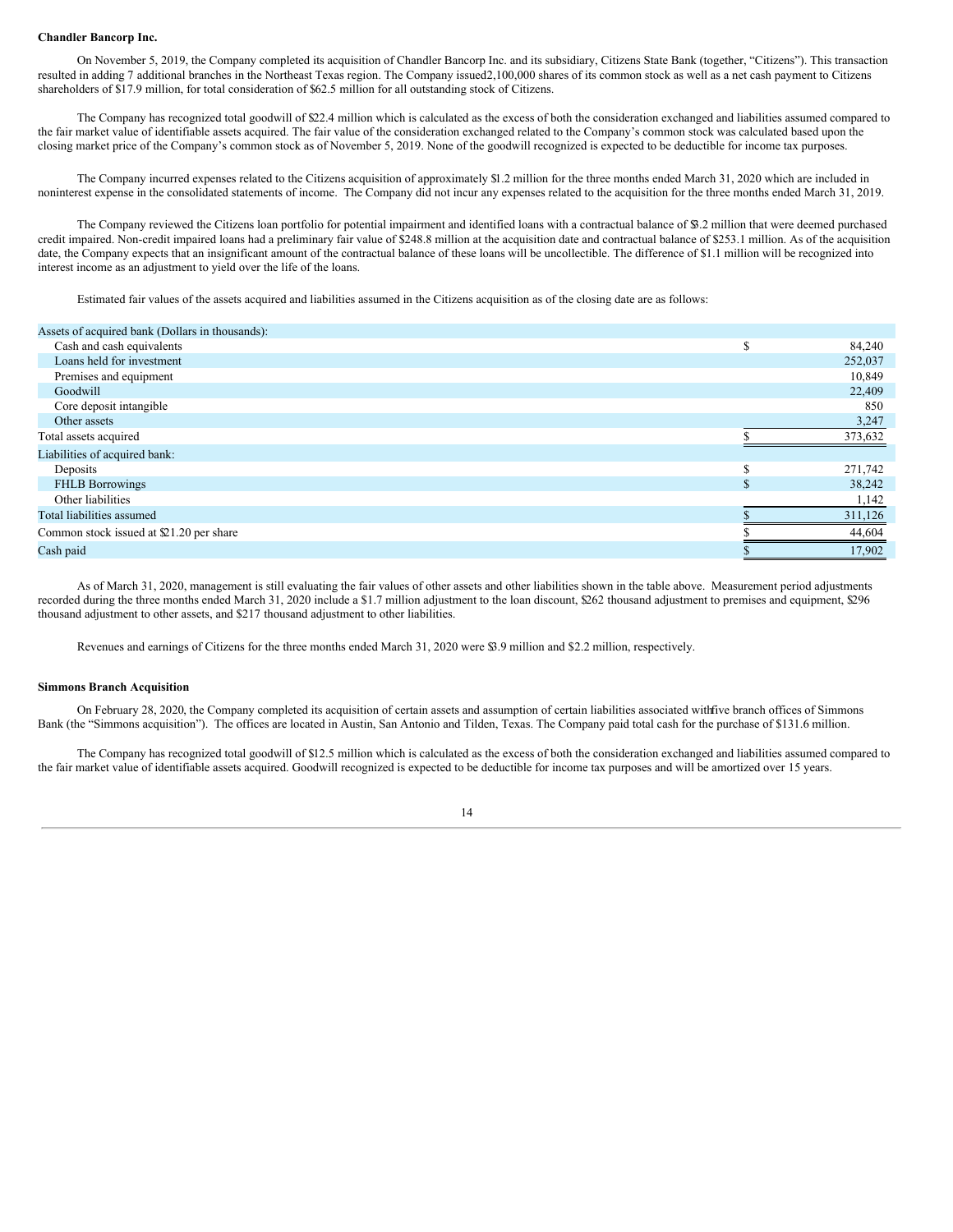The Company incurred expenses related to the Simmons branch acquisition of approximately \$441 thousand for the three months ended March 31, 2020 which are included in noninterest expense in the consolidated statements of income. The Company did not incur any expenses related to the acquisition for the three months ended March 31, 2019.

The Company did not identify any loans deemed purchased credit impaired at the acquisition date. Non-credit impaired loans had a preliminary fair value of \$255.5 million at the acquisition date and contractual balance of \$260.3 million. As of the acquisition date, the Company expects that an insignificant amount of the contractual balance of these loans will be uncollectible. The difference of \$4.8 million will be recognized into interest income as an adjustment to yield over the life of the loans.

Estimated fair values of the assets acquired and liabilities assumed in the Simmons acquisition as of the closing date are as follows:

| Assets of acquired bank (Dollars in thousands): |   |         |
|-------------------------------------------------|---|---------|
| Cash and cash equivalents                       |   | 418     |
| Loans held for investment                       |   | 255,455 |
| Premises and equipment                          |   | 2,195   |
| Goodwill                                        |   | 12,499  |
| Core deposit intangible                         |   | 10      |
| Other assets                                    |   | 713     |
| Total assets acquired                           |   | 271,290 |
| Liabilities of acquired bank:                   |   |         |
| Deposits                                        | e | 139,672 |
| Other liabilities                               |   | 47      |
| Total liabilities assumed                       |   | 139,719 |
| Cash paid                                       |   | 131,571 |

As of March 31, 2020, management is still evaluating the fair values of all assets and liabilities shown in the table above. Management is working with third parties to finalize the fair value of loans, appraised value of acquired properties, valuation of core deposit intangibles, and time deposit premium. Additionally, management is evaluating other assets and other liabilities and related deferred tax adjustments based on the completion of other fair value adjustments.

Revenues and earnings of the Simmons branches since the acquisition date have not been disclosed as these branches were merged into the Company during 2020.

# **NOTE 4. INVESTMENT SECURITIES**

The amortized cost, gross unrealized gains and losses and approximate fair values of securities available for sale are as follows:

|                                        | Amortized              |   | <b>Unrealized</b>      | Fair              |                          |     |        |
|----------------------------------------|------------------------|---|------------------------|-------------------|--------------------------|-----|--------|
| March 31, 2020                         | Cost                   |   | Gains                  |                   | <b>Losses</b>            |     | Value  |
|                                        |                        |   | (Dollars in thousands) |                   |                          |     |        |
| Available for sale:                    |                        |   |                        |                   |                          |     |        |
| U.S. Treasury securities               | \$<br>60,429           | S | 414                    | S                 | $\overline{\phantom{0}}$ | S   | 60,843 |
| State and municipal obligations        | 7,230                  |   | 19                     |                   | 53                       |     | 7,196  |
| Residential mortgage-backed securities | 26,383                 |   | 568                    |                   | 27                       |     | 26,924 |
| Total available for sale               | 94,042                 |   | 1,001                  |                   | 80                       |     | 94,963 |
|                                        | Amortized              |   |                        | <b>Unrealized</b> |                          |     | Fair   |
| December 31, 2019                      | Cost                   |   | Gains                  |                   | <b>Losses</b>            |     | Value  |
|                                        | (Dollars in thousands) |   |                        |                   |                          |     |        |
| Available for sale:                    |                        |   |                        |                   |                          |     |        |
| U.S. Treasury securities               | \$<br>60,315           | S | 71                     | <b>S</b>          | 15                       | \$. | 60,371 |
| State and municipal obligations        | 7,861                  |   | 120                    |                   |                          |     | 7,981  |
| Residential mortgage-backed securities | 27,922                 |   | 664                    |                   |                          |     | 28,585 |
| Total available for sale               | 96,098                 |   | 855                    |                   | 16                       |     | 96,937 |

Taxable interest and dividends on investment securities were \$465 thousand and \$1.1 million for the three months ended March 31, 2020 and 2019, respectively. Taxexempt interest and dividends on investment securities were \$39 thousand and \$108 thousand for the three months ended March 31, 2020 and 2019, respectively.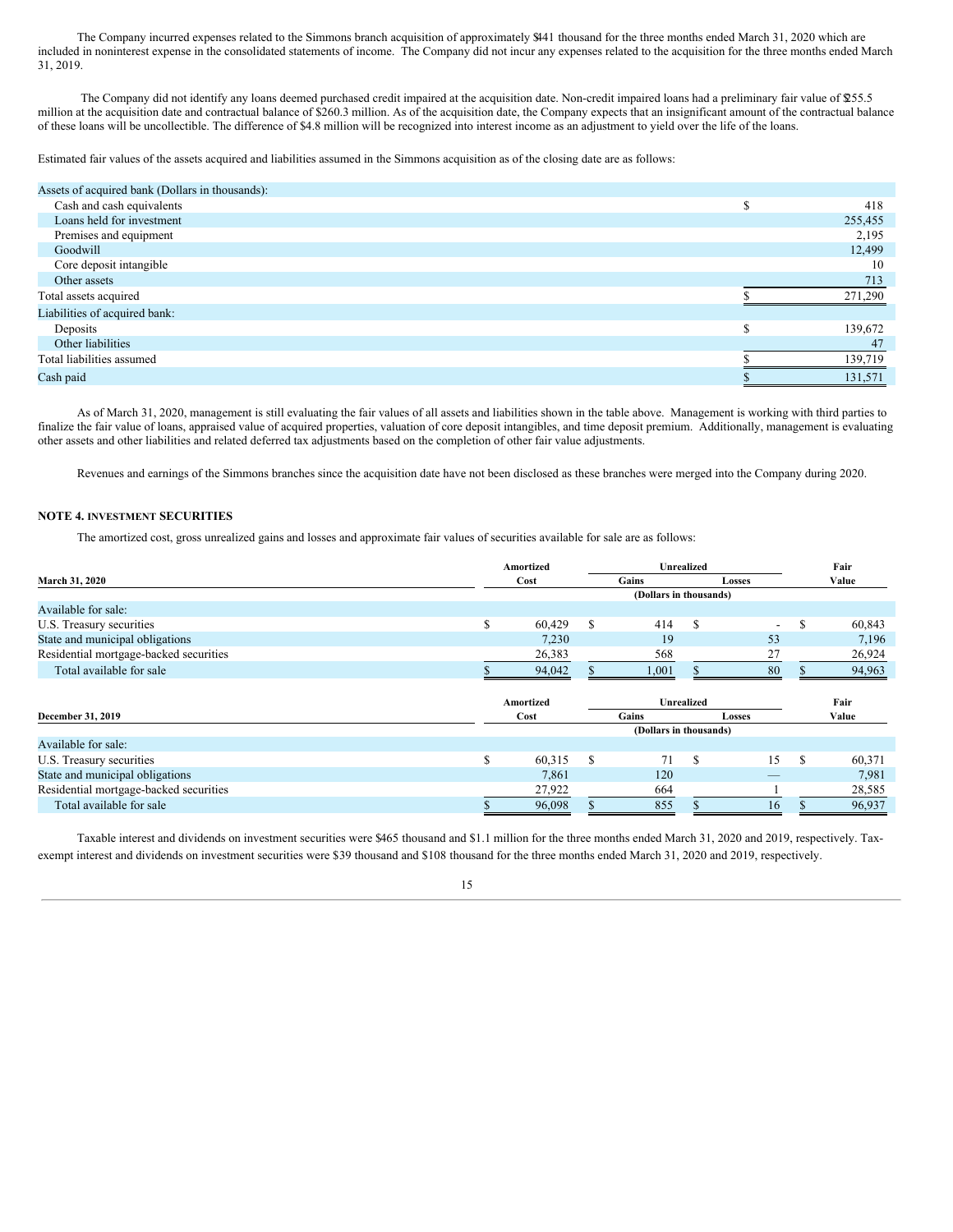There were \$86.2 million and \$90.6 million of securities pledged to collateralize public funds at March 31, 2020and December 31, 2019, respectively.

The amortized cost and estimated fair value of securities available for sale, by contractual maturity, are as follows for the period presented:

|                                        | Amortized              | Fair   |
|----------------------------------------|------------------------|--------|
| <b>March 31, 2020</b>                  | Cost                   | Value  |
|                                        | (Dollars in thousands) |        |
| Available for sale:                    |                        |        |
| Due in one year or less                | 59,345                 | 59,701 |
| Due after one year through five years  | 8,124                  | 8,136  |
| Due after five years through ten years | 76                     | 80     |
| Due after ten years                    | 114                    | 122    |
| Residential mortgage-backed securities | 26,383                 | 26,924 |
| Total available for sale               | 94,042                 | 94,963 |

For purposes of the maturity table, residential mortgage-backed securities, the principal of which are repaid periodically, are presented as a single amount. The expected lives of these securities will differ from contractual maturities because borrowers may have the right to prepay the underlying loans with or without prepayment penalties.

The following tables present the estimated fair values and gross unrealized losses on investment securities available for sale, aggregated by investment category and length of time individual securities have been in a continuous unrealized loss position as of the periods presented:

|                                        |   | <b>Less than 12 Months</b> |                   |                           | <b>12 Months or More</b> |                        |                           |    |               | Total                    |       |                    |  |  |
|----------------------------------------|---|----------------------------|-------------------|---------------------------|--------------------------|------------------------|---------------------------|----|---------------|--------------------------|-------|--------------------|--|--|
| <b>March 31, 2020</b>                  |   | Fair<br>Value              |                   | <b>Unrealized</b><br>Loss |                          | Fair<br>Value          | <b>Unrealized</b><br>Loss |    | Fair<br>Value |                          |       | Unrealized<br>Loss |  |  |
|                                        |   | (Dollars in thousands)     |                   |                           |                          |                        |                           |    |               |                          |       |                    |  |  |
| Available for sale:                    |   |                            |                   |                           |                          |                        |                           |    |               |                          |       |                    |  |  |
| U.S. Treasury securities               | S | $\overline{\phantom{a}}$   | S                 | $\overline{\phantom{a}}$  | <sup>\$</sup>            |                        | -S                        |    | \$.           | $\overline{\phantom{a}}$ | \$    |                    |  |  |
| State and municipal obligations        |   | 6,118                      |                   | 53                        |                          |                        |                           |    |               | 6,118                    |       | 53                 |  |  |
| Residential mortgage-backed securities |   |                            |                   |                           |                          | 4,742                  |                           | 27 |               | 4,742                    |       | 27                 |  |  |
| Total available for sale               |   | 6,118                      |                   | 53                        |                          | 4,742                  |                           | 27 |               | 10,860                   |       | 80                 |  |  |
|                                        |   | Less than 12 Months        |                   |                           |                          |                        | <b>12 Months or More</b>  |    |               |                          | Total |                    |  |  |
|                                        |   | Fair                       | <b>Unrealized</b> |                           | Fair                     |                        | <b>Unrealized</b>         |    | Fair          |                          |       | Unrealized         |  |  |
| December 31, 2019                      |   | Value                      |                   | Value<br>Loss             |                          |                        | Loss                      |    | Value         |                          | Loss  |                    |  |  |
| Available for sale:                    |   |                            |                   |                           |                          | (Dollars in thousands) |                           |    |               |                          |       |                    |  |  |
| U.S. Treasury securities               | S | 30,762                     | S                 | 15                        | <sup>\$</sup>            |                        | -S                        |    | S             | 30,762                   | S     | 15                 |  |  |
| State and municipal obligations        |   |                            |                   |                           |                          |                        |                           |    |               |                          |       |                    |  |  |
| Residential mortgage-backed securities |   |                            |                   | _                         |                          | 481                    |                           |    |               | 481                      |       |                    |  |  |
|                                        |   |                            |                   |                           |                          |                        |                           |    |               |                          |       |                    |  |  |

At March 31, 2020, the Company's securities portfolio consisted of92 securities, 20 of which were in an unrealized loss position. Four of the twenty securities in an unrealized loss position at March 31, 2020 were in an unrealized loss position for more than 12 months. The unrealized losses for these securities resulted primarily from changes in interest rates and spreads.

The Company monitors its investment securities for other-than-temporary-impairment ("OTTI"). Impairment is evaluated on an individual security basis considering numerous factors, and its relative significance. The Company has evaluated the nature of unrealized losses in the investment securities portfolio to determine if OTTI exists. The unrealized losses relate to changes in market interest rates and specific market conditions that do not represent credit-related impairments. Furthermore, the Company does not intend to sell nor is it more likely than not that it will be required to sell these investments before the recovery of their amortized cost basis. Management has completed an assessment of each security in an unrealized loss position for credit impairment and has determined that no individual security was other-than-temporarily impaired at March 31, 2020. The following describes the basis under which the Company has evaluated OTTI: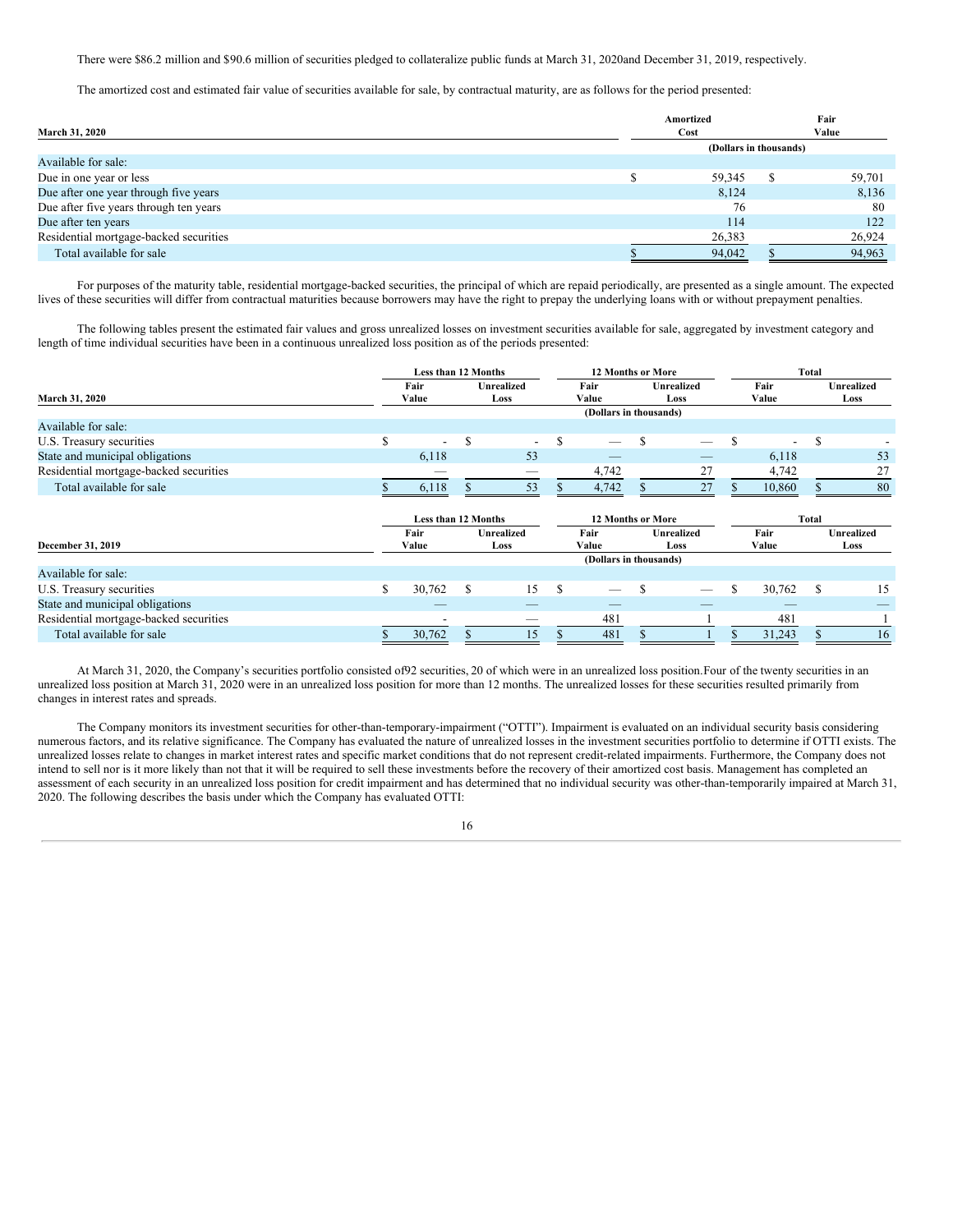# *U.S. Treasury Securities, and Residential Mortgage-Backed Securities ("MBS"):*

The unrealized losses associated with U.S. Treasury securities, U.S. Government agencies and residential MBS are primarily driven by changes in interest rates. These securities have either an explicit or implicit U.S. government guarantee.

There were no securities sold for the three months ended March 31, 2020. Sale proceeds from the sale of available for sale securities for the three months ended March 31, 2019 were \$45.2 million which resulted in gross realized gains of \$1.1 million.

# **NOTE 5. LOANS, NET**

Loans, net consisted of the following at March 31, 2020 and December 31, 2019:

|                                                      |     | March 31, 2020          |                      |                        |                    |           |  |  |  |  |  |
|------------------------------------------------------|-----|-------------------------|----------------------|------------------------|--------------------|-----------|--|--|--|--|--|
|                                                      |     | Acquired<br>Loans $(1)$ | <b>Organic Loans</b> |                        | <b>Total Loans</b> |           |  |  |  |  |  |
|                                                      |     |                         |                      | (Dollars in thousands) |                    |           |  |  |  |  |  |
| Commercial and industrial loans (2)                  | \$. | 100.022                 |                      | 220,396                | <sup>\$</sup>      | 320,418   |  |  |  |  |  |
| Real estate:                                         |     |                         |                      |                        |                    |           |  |  |  |  |  |
| 1-4 single family residential loans                  |     | 130.326                 |                      | 252,574                |                    | 382,900   |  |  |  |  |  |
| Construction, land and development                   |     | 167.758                 |                      | 237,903                |                    | 405,661   |  |  |  |  |  |
| Commercial real estate loans (including multifamily) |     | 387,271                 |                      | 434.681                |                    | 821,952   |  |  |  |  |  |
| Consumer loans and leases                            |     | 12,249                  |                      | 10,149                 |                    | 22,398    |  |  |  |  |  |
| Municipal and other loans                            |     | 15,093                  |                      | 44,945                 |                    | 60,038    |  |  |  |  |  |
| Total loans held in portfolio (3)                    |     | 812,719                 |                      | 1,200,648              |                    | 2,013,367 |  |  |  |  |  |
| Allowance for loan losses                            |     |                         |                      | (7,620)                |                    | (7,620)   |  |  |  |  |  |
| Loans held in portfolio, net                         |     | 812.719                 |                      | 1.193.028              |                    | 2.005.747 |  |  |  |  |  |

|                                                      | December 31, 2019 |                         |  |                        |               |                    |  |  |  |  |
|------------------------------------------------------|-------------------|-------------------------|--|------------------------|---------------|--------------------|--|--|--|--|
|                                                      |                   | Acquired<br>Loans $(1)$ |  | <b>Organic Loans</b>   |               | <b>Total Loans</b> |  |  |  |  |
|                                                      |                   |                         |  | (Dollars in thousands) |               |                    |  |  |  |  |
| Commercial and industrial loans (2)                  | S.                | 46,842                  |  | 236,107                | <sup>\$</sup> | 282,949            |  |  |  |  |
| Real estate:                                         |                   |                         |  |                        |               |                    |  |  |  |  |
| 1-4 single family residential loans                  |                   | 118,669                 |  | 257,074                |               | 375,743            |  |  |  |  |
| Construction, land and development                   |                   | 58,054                  |  | 201,330                |               | 259,384            |  |  |  |  |
| Commercial real estate loans (including multifamily) |                   | 332,476                 |  | 421,336                |               | 753,812            |  |  |  |  |
| Consumer loans and leases                            |                   | 11,351                  |  | 11.418                 |               | 22,769             |  |  |  |  |
| Municipal and other loans                            |                   | 13,709                  |  | 58,816                 |               | 72,525             |  |  |  |  |
| Total loans held in portfolio (3)                    |                   | 581,101                 |  | 1,186,081              |               | 1,767,182          |  |  |  |  |
| Allowance for loan losses                            |                   |                         |  | (6,737)                |               | (6, 737)           |  |  |  |  |
| Loans held in portfolio, net                         |                   | 581,101                 |  | 1,179,344              |               | 1,760,445          |  |  |  |  |

(1) Acquired loans in 2020 include loans acquired in the Comanche, Beeville, Citizens, and Simmons acquisitions. Acquired loans in 2019 include loans acquired in the Comanche, Beeville, and Citizens acquisitions. All loans originated after acquisition close date are included in organic loans.

(2) Organic loans balance includes \$75.3 million and \$74.2 million of the unguaranteed portion of U.S. Small Business Administration ("SBA") loans as of March 31, 2020 and December 31, 2019, respectively.

(3) Organic loans balance includes \$(4.1) million and \$(4.2) million of deferred fees, cost, premium and discount as of March 31, 2020 and December 31, 2019, respectively.

At March 31, 2020 and December 31, 2019, the Company had pledged loans as collateral for Federal Home Loan Bank ("FHLB") advances of \$816.9 million and \$668.5 million, respectively. There were no recorded investments of consumer mortgage loans secured by residential real estate properties for which formal foreclosure proceedings were in process as of March 31, 2020 and December 31, 2019.

The Company originates and sells loans secured by the SBA. The Company retains the unguaranteed portion of the loan and servicing on the loans sold and receives a fee based upon the principal balance outstanding. During the three months ended March 31, 2020 and 2019, the Company sold approximately \$5.6 million and \$10.1 million, respectively, in SBA loans to third parties. The loan sales resulted in realized gains of \$464 thousand and \$804 thousand for the three months ended March 31, 2020 and 2019, respectively.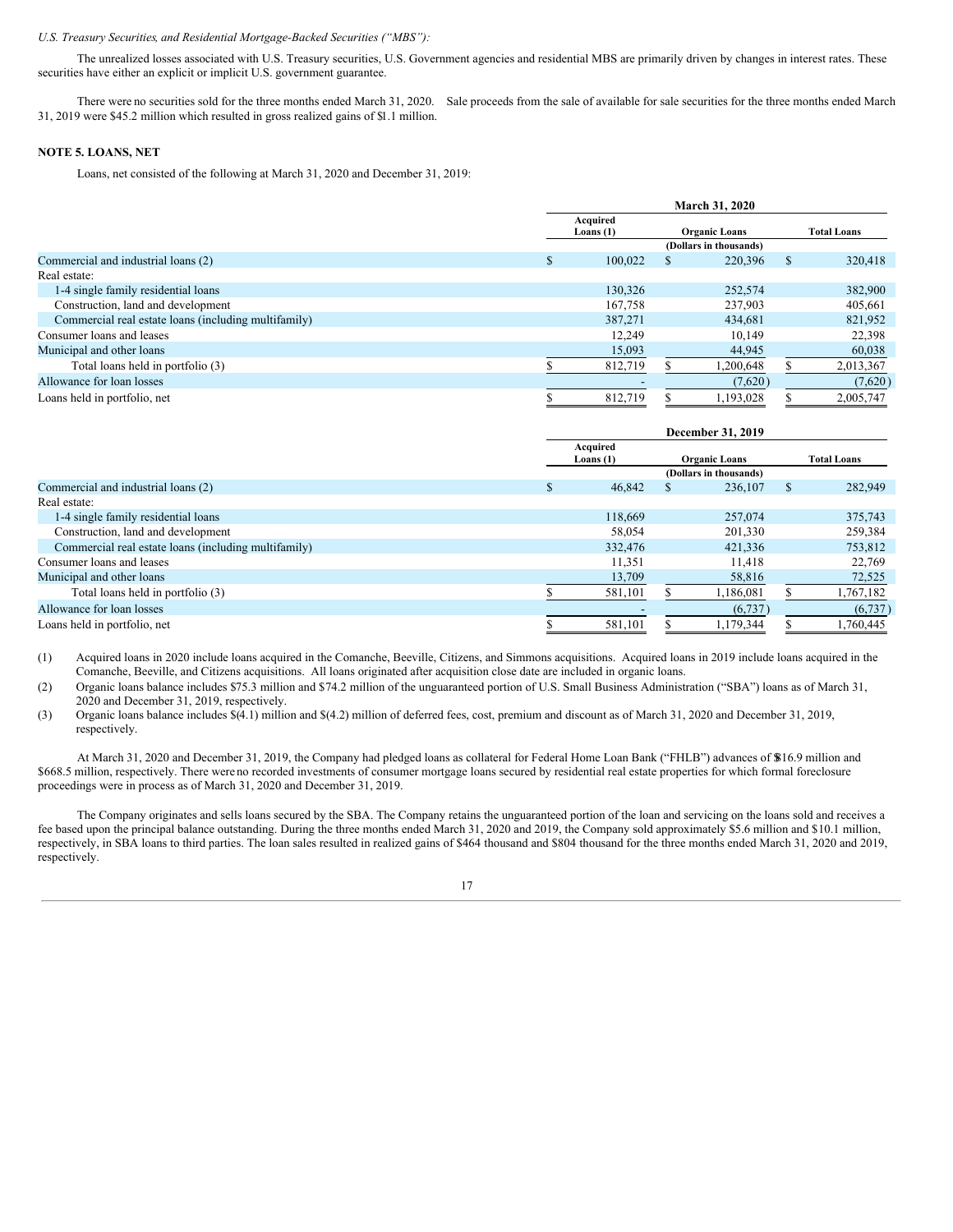Due to the rights retained on certain loan participations sold, the Company is deemed to have retained effective control over these loans under ASC 860, "Transfers and Servicing." These loans can no longer be reported as sold, and must be reported on the balance sheet as loans held for investment regardless of whether the Company intends to exercise its rights. These loans are reported as loans held for investment with the offsetting liability recorded as long-term borrowings. The amount of secured borrowings included in loans held for investment and long-term borrowings at March 31, 2020 and December 31, 2019 was \$13.5 million and \$14.7 million, respectively.

Loans serviced for others are not included in the accompanying balance sheets. The unpaid principal balances of loans serviced for others, including SBA loans, were \$199.4 million and \$205.0 million at March 31, 2020 and December 31, 2019, respectively.

In the ordinary course of business, the Company makes loans to executive officers and directors. Loans to these related parties, including companies in which they are principal owners, are as follows for the periods presented:

| Three Months Ended March 31, |       |      |                        |  |  |  |  |  |
|------------------------------|-------|------|------------------------|--|--|--|--|--|
|                              | 2019  |      |                        |  |  |  |  |  |
|                              |       |      |                        |  |  |  |  |  |
|                              | 6,005 |      | 107                    |  |  |  |  |  |
|                              | _     |      | $-$                    |  |  |  |  |  |
|                              | 1,719 |      | _                      |  |  |  |  |  |
|                              | (277) |      | (14)                   |  |  |  |  |  |
|                              | 7.447 |      | 93                     |  |  |  |  |  |
|                              |       | 2020 | (Dollars in thousands) |  |  |  |  |  |

There were \$376 thousand in unfunded commitments to related parties at March 31, 2020. There were \$861 thousand in unfunded commitments to related parties at December 31, 2019.

# **NOTE 6. ALLOWANCE FOR LOAN AND LEASE LOSSES**

The allowance for loan and lease losses is a reserve established through a provision for loan losses charged to expense, which represents management's best estimate of probable losses that have been incurred within the existing portfolio of loans. The allowance, in the judgment of management, is necessary to reserve for estimated loan losses and risks inherent in the loan portfolio. The methodology is based on historical loss experience by type of credit and internal risk grade, changes in the composition and volume of the portfolio, and specific loss allocations, with adjustments for current events and conditions. The Company's process for determining the appropriate level of the allowance for loan and lease losses is designated to account for credit deterioration as it occurs.

On April 2, 2019, the Company closed its acquisition of Beeville. At the date of acquisition, Beeville had \$298.9 million in loans. In accordance with ASC 805, "Business Combinations," the Company utilized a third-party to value the loan portfolio as of the acquisition date. Based upon the third party valuation, the fair value of the loans was approximately \$296.4 million at the acquisition date. The overall discount calculated was \$2.5 million and will be accreted into interest income over the life of the loans.

On November 5, 2019, the Company closed its acquisition of Citizens. At the date of acquisition, Citizens had loans with a contractual balance of \$253.1 million. In accordance with ASC 805, "Business Combinations," the Company utilized a third-party to value the loan portfolio as of the acquisition date. Based upon the third-party valuation, the preliminary fair value of non-purchased credit impaired loans was approximately \$248.8 million at the acquisition date. Purchased credit impaired loans had a fair value of \$3.2 million. The overall discount calculated was \$1.1 million and will be accreted into interest income over the life of the loans.

On February 28, 2020, the Company closed its acquisition of certain assets and assumption of certain liabilities associated with five offices of Simmons Bank. At the date of acquisition, the offices had \$260.3 million in loans. In accordance with ASC 805, "Business Combinations," the Company utilized a third-party to value the loan portfolio as of the acquisition date. Based upon the third-party valuation, the fair value of the loans was approximately \$255.5 million at the acquisition date. The overall discount calculated was \$4.8 million and will be accreted into interest income over the life of the loans.

As of March 31, 2020, all purchased loans were excluded from the allowance for loan and lease losses calculation. To determine if the portfolio had experienced greater than anticipated deterioration between the acquisition date and March 31, 2020, the Bank evaluated each of the purchased loan portfolios. The evaluation consisted of analysing the purchased loan portfolio utilizing the current allowance for loan and lease losses model. The model did not indicate the need for an additional allowance on any of the portfolios.

At March 31, 2020, purchased credit impaired loans related to the Comanche acquisition remain insignificant, and the Bank didnot identify any purchased credit impaired loans related to the Beeville or Simmons acquisitions. Remaining recorded investment in purchased credit impaired loans related to Citizens was \$582 thousand at March 31, 2020 and the Company believes that all contractual principal and interest will be received. Purchased credit impaired loans related to the Citizens acquisition are not included in the impaired loans disclosure within this Note.

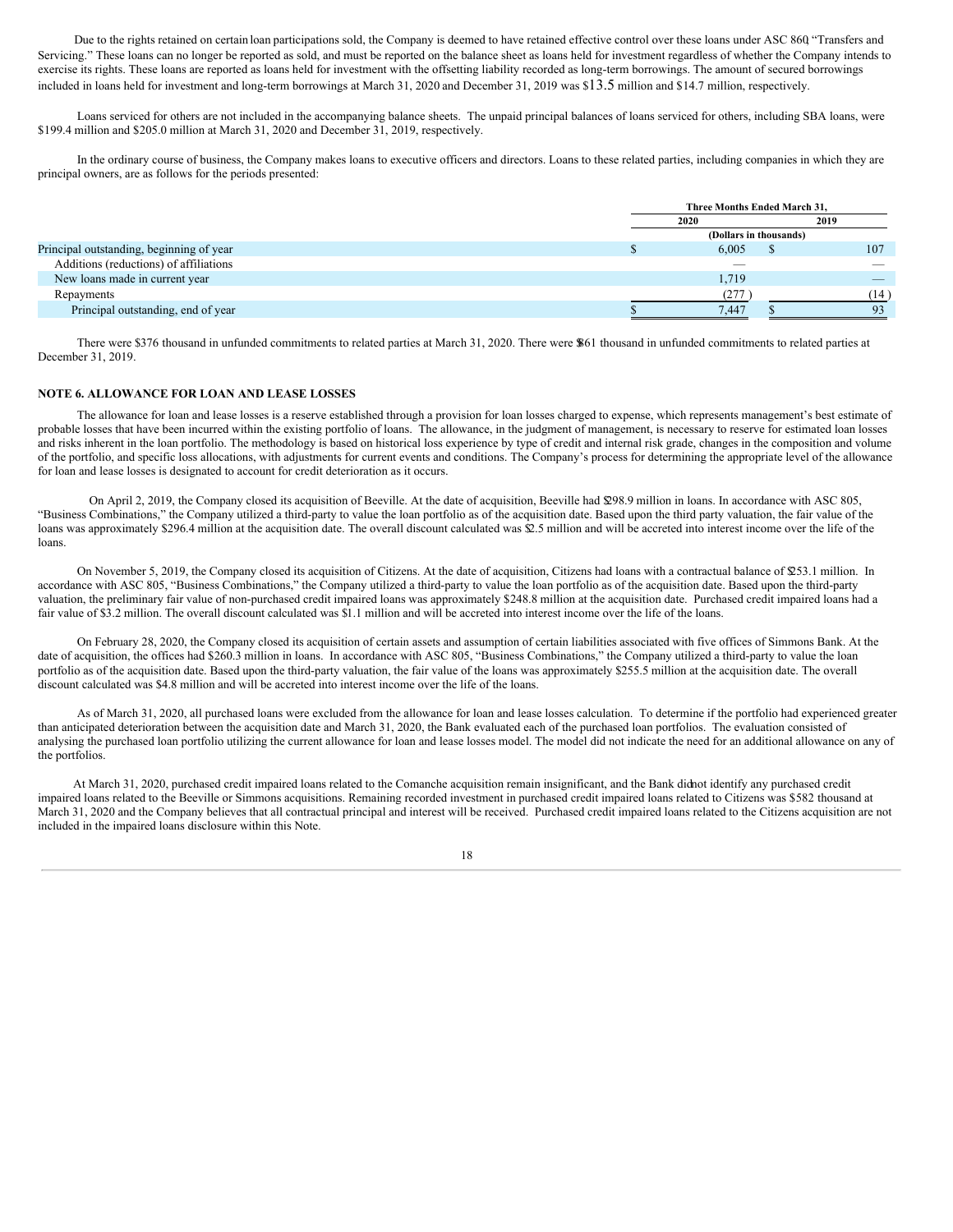The following tables present information related to allowance for loan and lease losses for the periods presented:

|                                                      | <b>Allowance Rollforward</b> |                             |                    |                        |            |           |                |              |                          |  |  |  |
|------------------------------------------------------|------------------------------|-----------------------------|--------------------|------------------------|------------|-----------|----------------|--------------|--------------------------|--|--|--|
| Three Months Ended March 31, 2020                    |                              | Beginning<br><b>Balance</b> | <b>Charge-offs</b> |                        | Recoveries | Provision |                |              | Ending<br><b>Balance</b> |  |  |  |
|                                                      |                              |                             |                    | (Dollars in thousands) |            |           |                |              |                          |  |  |  |
| Commercial and industrial loans                      |                              | 4,078                       | - 5                | $(254)$ \$             | 4          | - 35      | 656            | $\mathbf{r}$ | 4,484                    |  |  |  |
| Real estate:                                         |                              |                             |                    |                        |            |           |                |              |                          |  |  |  |
| 1-4 single family residential loans                  |                              | 31                          |                    |                        |            |           | $\overline{4}$ |              | 35                       |  |  |  |
| Construction, land and development loans             |                              | 1,055                       |                    |                        |            |           | 238            |              | .293                     |  |  |  |
| Commercial real estate loans (including multifamily) |                              | 1,451                       |                    | _                      |            |           | 298            |              | 1,749                    |  |  |  |
| Consumer loans and leases                            |                              | 68                          |                    | (52)                   | 12         |           | 23             |              | 51                       |  |  |  |
| Municipal and other loans                            |                              | 54                          |                    | _                      |            |           | (48)           |              |                          |  |  |  |
| Ending allowance balance                             |                              | 6,737                       |                    | (306)                  | 18         |           | 1.171          |              | 7,620                    |  |  |  |

|                                                      |   | <b>Allowance Rollforward</b> |  |                    |            |    |   |                  |               |                          |  |  |  |
|------------------------------------------------------|---|------------------------------|--|--------------------|------------|----|---|------------------|---------------|--------------------------|--|--|--|
| Three Months Ended March 31, 2019                    |   | Beginning<br><b>Balance</b>  |  | <b>Charge-offs</b> | Recoveries |    |   | <b>Provision</b> |               | Ending<br><b>Balance</b> |  |  |  |
|                                                      |   | (Dollars in thousands)       |  |                    |            |    |   |                  |               |                          |  |  |  |
| Commercial and industrial loans                      | D | 4,453                        |  | (578)              | - S        | 28 | S | 758              | <sup>\$</sup> | 4,661                    |  |  |  |
| Real estate:                                         |   |                              |  |                    |            |    |   |                  |               |                          |  |  |  |
| 1-4 single family residential loans                  |   | 59                           |  |                    |            |    |   | (25)             |               | 34                       |  |  |  |
| Construction, land and development loans             |   | 731                          |  |                    |            |    |   | 18               |               | 749                      |  |  |  |
| Commercial real estate loans (including multifamily) |   | 960                          |  | _                  |            | __ |   | 97               |               | 1,057                    |  |  |  |
| Consumer loans and leases                            |   | 80                           |  | (18)               |            |    |   |                  |               | 57                       |  |  |  |
| Municipal and other loans                            |   |                              |  | _                  |            |    |   |                  |               |                          |  |  |  |
| Ending allowance balance                             |   | 6,286                        |  | (596)              |            | 30 |   | 849              |               | 6,569                    |  |  |  |

# *Credit Quality Indicators*

In evaluating credit risk, the Company looks at multiple factors; however, management considers delinquency status to be the most meaningful indicator of the credit quality of 1-4 single family residential, home equity loans and lines of credit and consumer loans. Delinquency statistics are updated at least monthly. Internal risk ratings are considered the most meaningful indicator of credit quality for commercial, construction, land and development and commercial real estate loans. Internal risk ratings are updated on a continuous basis.

The following tables present an aging analysis of the recorded investment for delinquent loans by portfolio and segment for the periods presented:

| <b>March 31, 2020</b>                                | Current |           | 30 to 59<br>Days Past<br>Due |       | 60 to 89<br>Days Past<br>Due |                        |          | 90 Days or<br><b>More Past</b><br>Due |               | Non-<br>Accrual |     | Total     |
|------------------------------------------------------|---------|-----------|------------------------------|-------|------------------------------|------------------------|----------|---------------------------------------|---------------|-----------------|-----|-----------|
|                                                      |         |           |                              |       |                              | (Dollars in thousands) |          |                                       |               |                 |     |           |
| Commercial and industrial loans                      |         | 315,840   | -S                           | 917   | <b>S</b>                     | 382                    | <b>S</b> | _                                     | <sup>\$</sup> | 3,279           | \$. | 320,418   |
| Real estate:                                         |         |           |                              |       |                              |                        |          |                                       |               |                 |     |           |
| 1-4 single family residential loans                  |         | 377,941   |                              | 2,756 |                              | 263                    |          |                                       |               | 1,940           |     | 382,900   |
| Construction, land and development                   |         | 404,926   |                              | 429   |                              | 90                     |          |                                       |               | 216             |     | 405,661   |
| Commercial real estate loans (including multifamily) |         | 819.333   |                              | 375   |                              | $-$                    |          | _                                     |               | 2.244           |     | 821,952   |
| Consumer loans and leases                            |         | 22.175    |                              | 162   |                              | 21                     |          |                                       |               | 40              |     | 22.398    |
| Municipal and other loans                            |         | 59,929    |                              | 109   |                              | $-$                    |          | _                                     |               | _               |     | 60,038    |
| Total loans                                          |         | 2,000,144 |                              | 4.748 |                              | 756                    |          | $\overline{\phantom{a}}$              |               | 7.719           |     | 2,013,367 |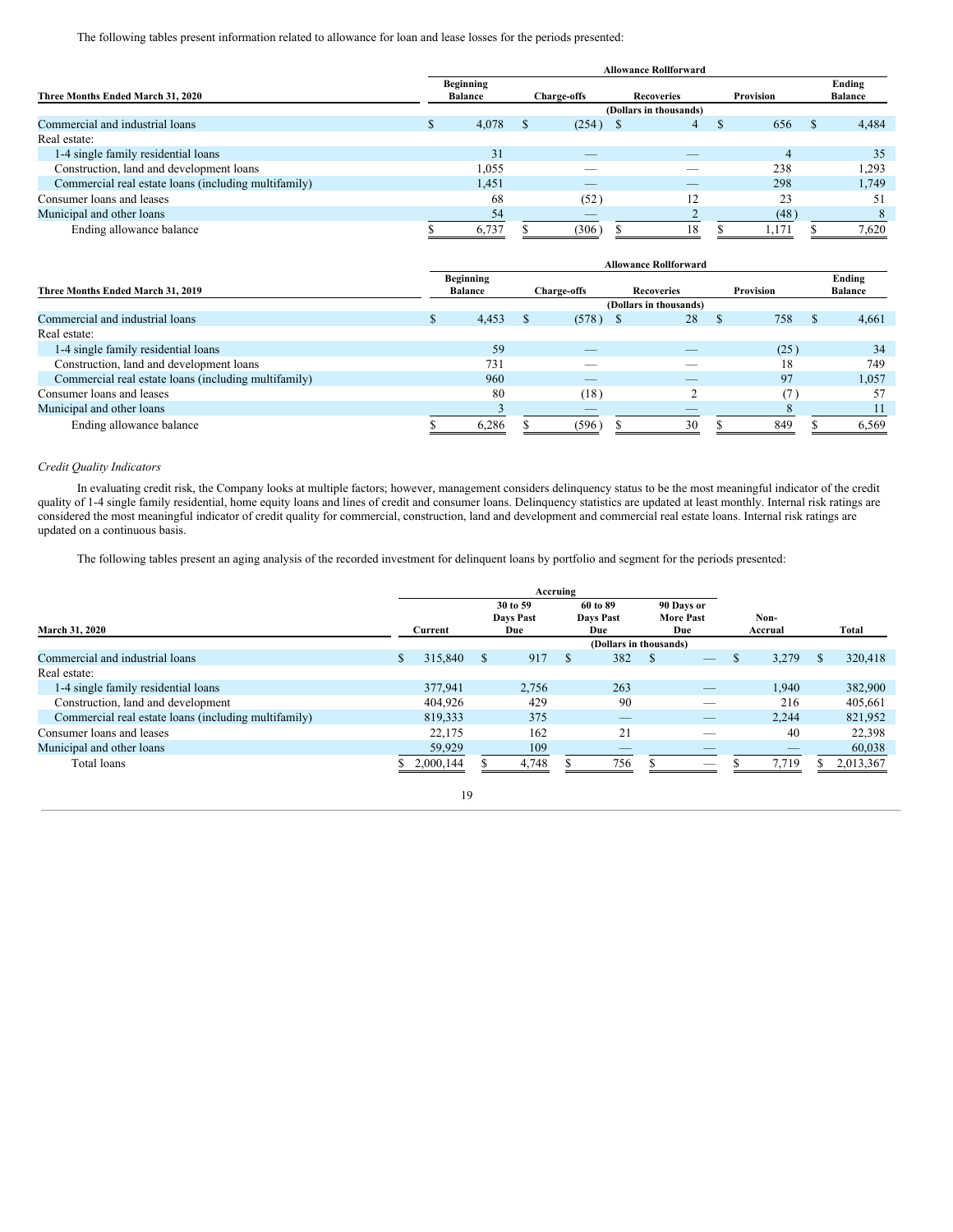|                                                      | Accruing |           |  |                         |  |                        |  |                                |   |         |          |
|------------------------------------------------------|----------|-----------|--|-------------------------|--|------------------------|--|--------------------------------|---|---------|----------|
|                                                      |          |           |  | 30 to 59                |  | 60 to 89               |  | 90 Days or<br><b>More Past</b> |   | Non-    |          |
| December 31, 2019                                    |          | Current   |  | <b>Days Past</b><br>Due |  | Days Past<br>Due       |  | Due                            |   | Accrual | Total    |
|                                                      |          |           |  |                         |  | (Dollars in thousands) |  |                                |   |         |          |
| Commercial and industrial loans                      |          | 278,922   |  | 760                     |  | 688                    |  | $\overline{\phantom{a}}$       | S | 2,579   | 282,949  |
| Real estate:                                         |          |           |  |                         |  |                        |  |                                |   |         |          |
| 1-4 single family residential loans                  |          | 372,828   |  | 1,018                   |  |                        |  | _                              |   | 1,897   | 375,743  |
| Construction, land and development                   |          | 258,497   |  | 671                     |  |                        |  | _                              |   | 216     | 259,384  |
| Commercial real estate loans (including multifamily) |          | 750,432   |  | 1,283                   |  | 404                    |  | _                              |   | 1,693   | 753,812  |
| Consumer loans and leases                            |          | 22.663    |  | 27                      |  |                        |  |                                |   | 74      | 22,769   |
| Municipal and other loans                            |          | 72,525    |  |                         |  |                        |  |                                |   |         | 72,525   |
| Total loans                                          |          | 1,755,867 |  | 3,759                   |  | .095                   |  |                                |   | 6,459   | ,767,182 |

There were no loans 90 days or more past due and still accruing at March 31, 2020. There wasone loan 90 days or more past due and still accruing at December 31, 2019 with a recorded investment of \$2 thousand. All loans with active deferral periods related to COVID-19 are excluded from nonaccrual and days past due reporting.

At March 31, 2020, non-accrual loans that were 30 to 59 days past due were \$1.3 million, non-accrual loans that were 60 to 89 days past due were \$208 thousand, and non-accrual loans that were 90 days or more past due were \$2.8 million. At December 31, 2019, non-accrual loans that were 30 to 59 days past due were \$08 thousand, nonaccrual loans that were 60 to 89 days past due were \$1.2 million, and non-accrual loans that were 90 days or more past due were \$2.6 million.

Loans exhibiting potential credit weaknesses that deserve management's close attention and that if left uncorrected may result in deterioration of the repayment capacity of the borrower are categorized as special mention. Loans with well-defined credit weaknesses including payment defaults, declining collateral values, frequent overdrafts, operating losses, increasing balance sheet leverage, inadequate cash flow, project cost overruns, unreasonable construction delays, past due real estate taxes or exhausted interest reserves are assigned an internal risk rating of substandard. Loans classified as substandard can be on an accrual or non-accrual basis, as determined by its unique characteristics. A loan with a weakness so severe that collection in full is highly questionable or improbable will be assigned an internal risk rating of doubtful.

The following tables summarize the Company's loans by key indicators of credit quality for the periods presented:

|                                                      |           |               | <b>Special</b>           |               |        |               |          |
|------------------------------------------------------|-----------|---------------|--------------------------|---------------|--------|---------------|----------|
| <b>March 31, 2020</b>                                | Pass      |               | <b>Mention</b>           | Substandard   |        |               | Doubtful |
|                                                      |           |               | (Dollars in thousands)   |               |        |               |          |
| Commercial and industrial loans                      | 301.543   | <sup>\$</sup> | 3.977                    | <sup>\$</sup> | 14.897 | <sup>\$</sup> |          |
| Real estate:                                         |           |               |                          |               |        |               |          |
| 1-4 single family residential loans                  | 379,099   |               | 1.153                    |               | 2,648  |               |          |
| Construction, land and development                   | 401,342   |               | 4,103                    |               | 216    |               |          |
| Commercial real estate loans (including multifamily) | 808,113   |               | 964                      |               | 12,875 |               |          |
| Consumer loans and leases                            | 22,318    |               | $\overline{\phantom{a}}$ |               | 80     |               |          |
| Municipal and other loans                            | 59,880    |               |                          |               | 158    |               |          |
| Total loans                                          | 1,972,295 |               | 10.197                   |               | 30,874 |               |          |

|                                                      |           |                | <b>Special</b>           |   |             |    |          |
|------------------------------------------------------|-----------|----------------|--------------------------|---|-------------|----|----------|
| December 31, 2019                                    | Pass      | <b>Mention</b> |                          |   | Substandard |    | Doubtful |
|                                                      |           |                | (Dollars in thousands)   |   |             |    |          |
| Commercial and industrial loans                      | 266,688   |                | 1.905                    | S | 14,355      | -S |          |
| Real estate:                                         |           |                |                          |   |             |    |          |
| 1-4 single family residential loans                  | 372,190   |                | 893                      |   | 2,660       |    |          |
| Construction, land and development                   | 258,864   |                | 304                      |   | 216         |    |          |
| Commercial real estate loans (including multifamily) | 734,757   |                | 5.312                    |   | 13.743      |    | _        |
| Consumer loans and leases                            | 22,632    |                | $\overline{\phantom{a}}$ |   | 137         |    |          |
| Municipal and other loans                            | 72,134    |                | $-$                      |   | 391         |    |          |
| Total loans                                          | 1,727,265 |                | 8,414                    |   | 31,502      |    |          |

Internal risk ratings and other credit metrics are key factors in identifying loans to be individually evaluated for impairment and impact management's estimates of loss factors used in determining the amount of the allowance for loan and lease losses.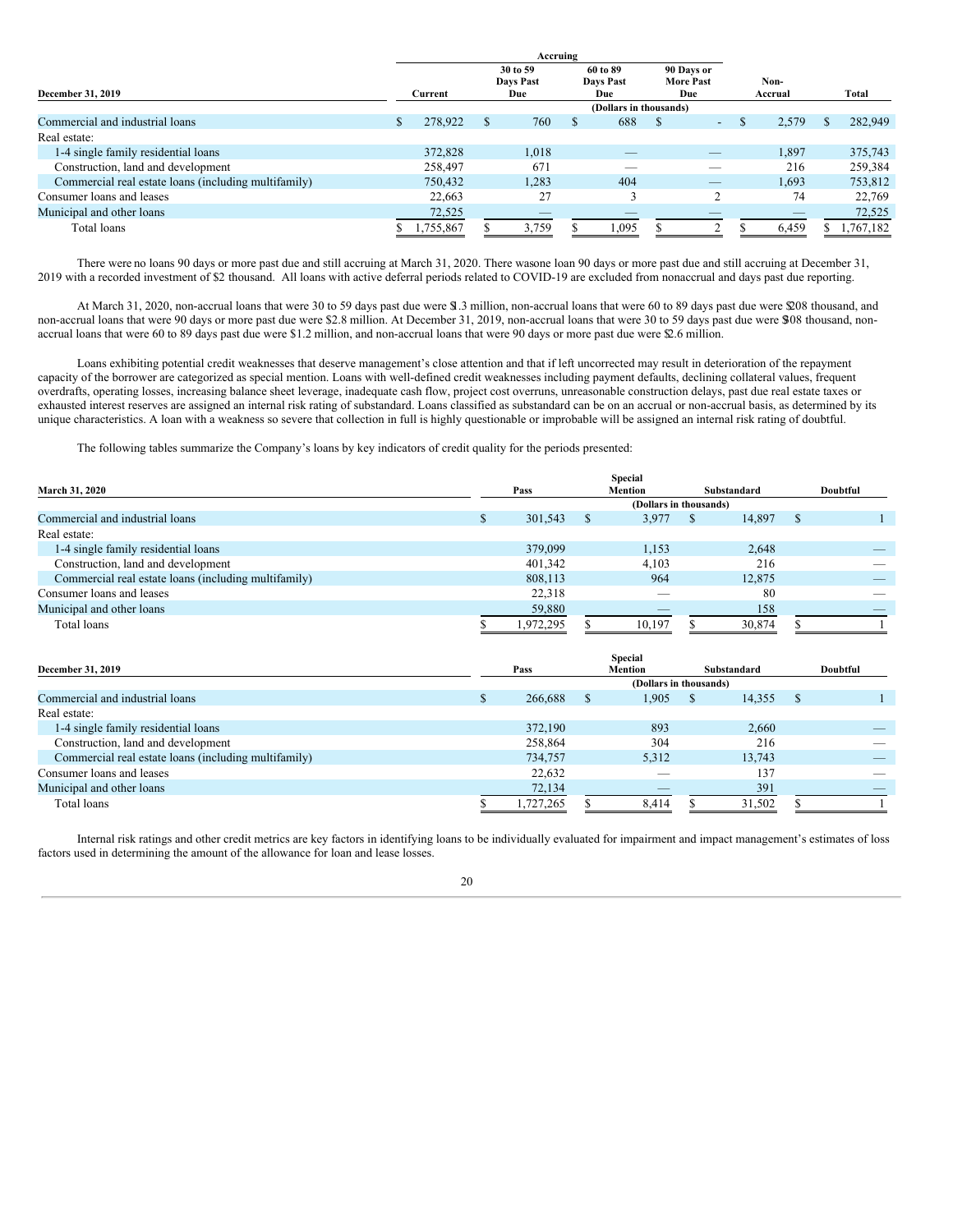The following tables show the Company's investment in loans disaggregated based on the method of evaluating impairment for the periods presented:

|                                                      |               | <b>Loans - Recorded Investment</b>                 |              |                                                    |                                                    | <b>Allowance for Credit Loss</b> |    |                                                    |  |
|------------------------------------------------------|---------------|----------------------------------------------------|--------------|----------------------------------------------------|----------------------------------------------------|----------------------------------|----|----------------------------------------------------|--|
| March 31, 2020                                       |               | Individually<br><b>Evaluated for</b><br>Impairment |              | Collectively<br><b>Evaluated for</b><br>Impairment | Individually<br><b>Evaluated for</b><br>Impairment |                                  |    | Collectively<br><b>Evaluated for</b><br>Impairment |  |
|                                                      |               |                                                    |              | (Dollars in thousands)                             |                                                    |                                  |    |                                                    |  |
| Commercial and industrial loans                      | $\mathcal{S}$ | 3,403                                              | <sup>S</sup> | 317,015                                            | <sup>\$</sup>                                      | 1,939                            | -S | 2,545                                              |  |
| Real estate:                                         |               |                                                    |              |                                                    |                                                    |                                  |    |                                                    |  |
| 1-4 single family residential loans                  |               | 2,081                                              |              | 380,819                                            |                                                    | $\overline{c}$                   |    | 33                                                 |  |
| Construction, land and development                   |               | 216                                                |              | 405,445                                            |                                                    |                                  |    | 1,293                                              |  |
| Commercial real estate loans (including multifamily) |               | 2,296                                              |              | 819,656                                            |                                                    | 53                               |    | 1,696                                              |  |
| Consumer loans and leases                            |               | 42                                                 |              | 22,356                                             |                                                    |                                  |    | 51                                                 |  |
| Municipal and other loans                            |               |                                                    |              | 60,038                                             |                                                    |                                  |    | 8                                                  |  |
| Total loans                                          |               | 8,038                                              |              | 2,005,329                                          |                                                    | .994                             |    | 5,626                                              |  |

|                                                      |                                                                                                          | <b>Loans - Recorded Investment</b> |   |                        |   |                                                    | <b>Allowance for Credit Loss</b> |                                                    |  |
|------------------------------------------------------|----------------------------------------------------------------------------------------------------------|------------------------------------|---|------------------------|---|----------------------------------------------------|----------------------------------|----------------------------------------------------|--|
| December 31, 2019                                    | Individually<br>Collectively<br><b>Evaluated for</b><br><b>Evaluated for</b><br>Impairment<br>Impairment |                                    |   |                        |   | Individually<br><b>Evaluated for</b><br>Impairment |                                  | Collectively<br><b>Evaluated for</b><br>Impairment |  |
|                                                      |                                                                                                          |                                    |   | (Dollars in thousands) |   |                                                    |                                  |                                                    |  |
| Commercial and industrial loans                      | $\mathcal{S}$                                                                                            | 2,508                              | S | 280,441                | S | 1,422                                              | -S                               | 2,657                                              |  |
| Real estate:                                         |                                                                                                          |                                    |   |                        |   |                                                    |                                  |                                                    |  |
| 1-4 single family residential loans                  |                                                                                                          | 1,988                              |   | 373,755                |   | 3                                                  |                                  | 28                                                 |  |
| Construction, land and development                   |                                                                                                          | 216                                |   | 259,168                |   |                                                    |                                  | 1,055                                              |  |
| Commercial real estate loans (including multifamily) |                                                                                                          | 1,571                              |   | 752,241                |   |                                                    |                                  | 1,451                                              |  |
| Consumer loans and leases                            |                                                                                                          | 24                                 |   | 22,745                 |   | 19                                                 |                                  | 48                                                 |  |
| Municipal and other loans                            |                                                                                                          |                                    |   | 72,525                 |   |                                                    |                                  | 54                                                 |  |
| Total loans                                          |                                                                                                          | 6,307                              |   | 1,760,875              |   | 1.444                                              |                                  | 5,293                                              |  |

The following tables set forth certain information regarding the Company's impaired loans that were evaluated for specific reserves for the periods presented:

|                                                      | <b>Impaired Loans - With Allowance</b> |                                                                                                |   |       |   |       |               | <b>Impaired Loans - With no</b><br><b>Allowance</b> |               |                                       |  |  |
|------------------------------------------------------|----------------------------------------|------------------------------------------------------------------------------------------------|---|-------|---|-------|---------------|-----------------------------------------------------|---------------|---------------------------------------|--|--|
| March 31, 2020                                       |                                        | Unpaid<br>Principal<br>Related<br>Recorded<br><b>Balance</b><br><b>Allowance</b><br>Investment |   |       |   |       |               | Recorded<br>Investment                              |               | Unpaid<br>Principal<br><b>Balance</b> |  |  |
|                                                      | (Dollars in thousands)                 |                                                                                                |   |       |   |       |               |                                                     |               |                                       |  |  |
| Commercial and industrial loans                      | \$                                     | 3,016                                                                                          | S | 3,000 | S | 1,939 | <sup>\$</sup> | 389                                                 | <sup>\$</sup> | 385                                   |  |  |
| Real estate:                                         |                                        |                                                                                                |   |       |   |       |               |                                                     |               |                                       |  |  |
| 1-4 single family residential loans                  |                                        | 10                                                                                             |   | 10    |   |       |               | 2,071                                               |               | 2,075                                 |  |  |
| Construction, land and development                   |                                        |                                                                                                |   |       |   |       |               | 216                                                 |               | 214                                   |  |  |
| Commercial real estate loans (including multifamily) |                                        | 53                                                                                             |   | 53    |   | 53    |               | 2,243                                               |               | 2,220                                 |  |  |
| Consumer loans and leases                            |                                        | $\overline{\phantom{a}}$                                                                       |   | -     |   | -     |               | 40                                                  |               | 38                                    |  |  |
| Municipal and other loans                            |                                        | $-$                                                                                            |   | __    |   | _     |               | _                                                   |               | _                                     |  |  |
| Total loans                                          |                                        | 3,079                                                                                          |   | 3,063 |   | 1,994 |               | 4,959                                               |               | 4,932                                 |  |  |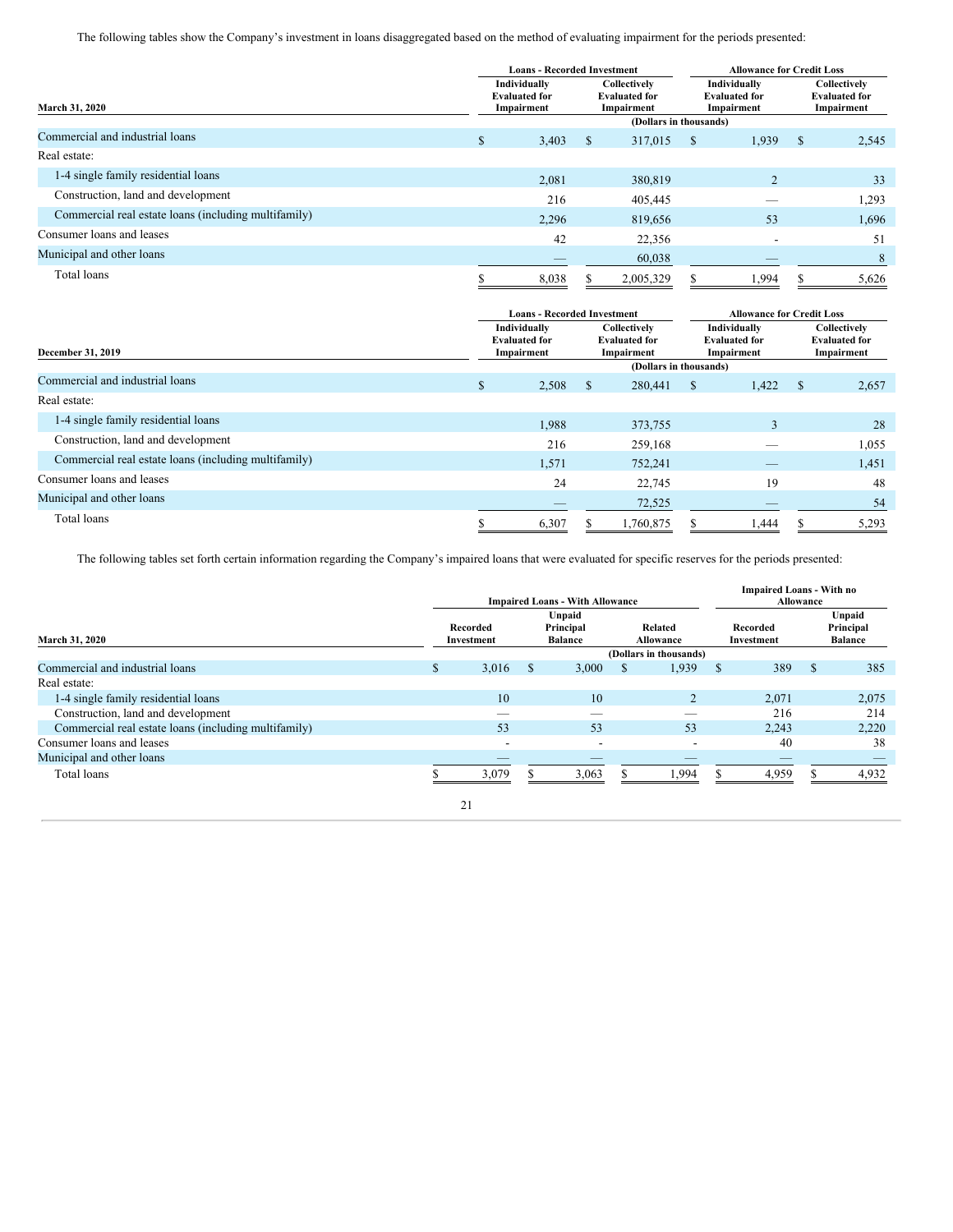|                                                      |     |                        |    | <b>Impaired Loans - With Allowance</b> | <b>Impaired Loans - With no</b><br><b>Allowance</b> |                             |               |                        |               |                                       |  |
|------------------------------------------------------|-----|------------------------|----|----------------------------------------|-----------------------------------------------------|-----------------------------|---------------|------------------------|---------------|---------------------------------------|--|
| December 31, 2019                                    |     | Recorded<br>Investment |    | Unpaid<br>Principal<br><b>Balance</b>  |                                                     | Related<br><b>Allowance</b> |               | Recorded<br>Investment |               | Unpaid<br>Principal<br><b>Balance</b> |  |
|                                                      |     | (Dollars in thousands) |    |                                        |                                                     |                             |               |                        |               |                                       |  |
| Commercial and industrial loans                      | \$. | 2,150                  | S. | 2,168                                  | S                                                   | 1,422                       | <sup>\$</sup> | 358                    | <sup>\$</sup> | 360                                   |  |
| Real estate:                                         |     |                        |    |                                        |                                                     |                             |               |                        |               |                                       |  |
| 1-4 single family residential loans                  |     | 12                     |    | 12                                     |                                                     | 3                           |               | 1,976                  |               | 1,965                                 |  |
| Construction, land and development                   |     |                        |    |                                        |                                                     |                             |               | 216                    |               | 214                                   |  |
| Commercial real estate loans (including multifamily) |     |                        |    |                                        |                                                     | _                           |               | 1,571                  |               | 1,571                                 |  |
| Consumer loans and leases                            |     | 24                     |    | 24                                     |                                                     | 19                          |               | _                      |               |                                       |  |
| Municipal and other loans                            |     |                        |    |                                        |                                                     |                             |               |                        |               |                                       |  |
| Total loans                                          |     | 2,186                  |    | 2,204                                  |                                                     | 1,444                       |               | 4,121                  |               | 4,110                                 |  |

|                                                      | Three Months Ended March 31, |                                   |      |                                         |  |                                   |   |                                         |  |  |  |
|------------------------------------------------------|------------------------------|-----------------------------------|------|-----------------------------------------|--|-----------------------------------|---|-----------------------------------------|--|--|--|
|                                                      |                              |                                   | 2020 |                                         |  | 2019                              |   |                                         |  |  |  |
|                                                      |                              | Average<br>Recorded<br>Investment |      | <b>Interest</b><br>Income<br>Recognized |  | Average<br>Recorded<br>Investment |   | <b>Interest</b><br>Income<br>Recognized |  |  |  |
|                                                      |                              |                                   |      | (Dollars in thousands)                  |  |                                   |   |                                         |  |  |  |
| Commercial and industrial loans                      | ъ                            | 5,247                             | S.   |                                         |  | 4,457                             | S |                                         |  |  |  |
| Real estate:                                         |                              |                                   |      |                                         |  |                                   |   |                                         |  |  |  |
| 1-4 single family residential loans                  |                              | 2,102                             |      |                                         |  | 972                               |   |                                         |  |  |  |
| Construction, land and development                   |                              | 216                               |      | _                                       |  | 224                               |   | _                                       |  |  |  |
| Commercial real estate loans (including multifamily) |                              | 2,270                             |      | _                                       |  | 247                               |   |                                         |  |  |  |
| Consumer loans and leases                            |                              | 39                                |      |                                         |  | 18                                |   |                                         |  |  |  |
| Municipal and other loans                            |                              |                                   |      | $\overline{\phantom{a}}$                |  | _                                 |   |                                         |  |  |  |
| Total loans                                          |                              | 9,874                             |      |                                         |  | 5,918                             |   | $\overline{\phantom{a}}$                |  |  |  |

# *Troubled Debt Restructurings:*

The following table provides a summary of troubled debt restructurings ("TDRs") based upon delinquency status, all of which are considered impaired, for the periods presented:

|                                                      | March 31, 2020         |    |                        | December 31, 2019      |   |                        |  |  |  |
|------------------------------------------------------|------------------------|----|------------------------|------------------------|---|------------------------|--|--|--|
|                                                      | Number of<br>contracts |    | Recorded<br>Investment | Number of<br>contracts |   | Recorded<br>Investment |  |  |  |
|                                                      |                        |    | (Dollars in thousands) |                        |   |                        |  |  |  |
| Performing TDRs:                                     |                        |    |                        |                        |   |                        |  |  |  |
| Commercial and industrial loans                      | $\overline{2}$         | -S | 56                     | $\overline{2}$         | S | 58                     |  |  |  |
| Real estate:                                         |                        |    |                        |                        |   |                        |  |  |  |
| 1-4 single family residential loans                  | 3                      |    | 146                    |                        |   | 151                    |  |  |  |
| Construction, land and development                   | _                      |    |                        |                        |   |                        |  |  |  |
| Commercial real estate loans (including multifamily) |                        |    |                        |                        |   |                        |  |  |  |
| Consumer loans and leases                            |                        |    |                        |                        |   |                        |  |  |  |
| Municipal and other loans                            |                        |    |                        |                        |   |                        |  |  |  |
| Total performing TDRs                                |                        |    | 202                    |                        |   | 209                    |  |  |  |
| Nonperforming TDRs                                   |                        |    | 344                    |                        |   | 198                    |  |  |  |
| <b>Total TDRs</b>                                    | 14                     |    | 546                    | 10                     |   | 407                    |  |  |  |
| Allowance attributable to TDRs                       |                        |    | 169                    |                        |   | 113                    |  |  |  |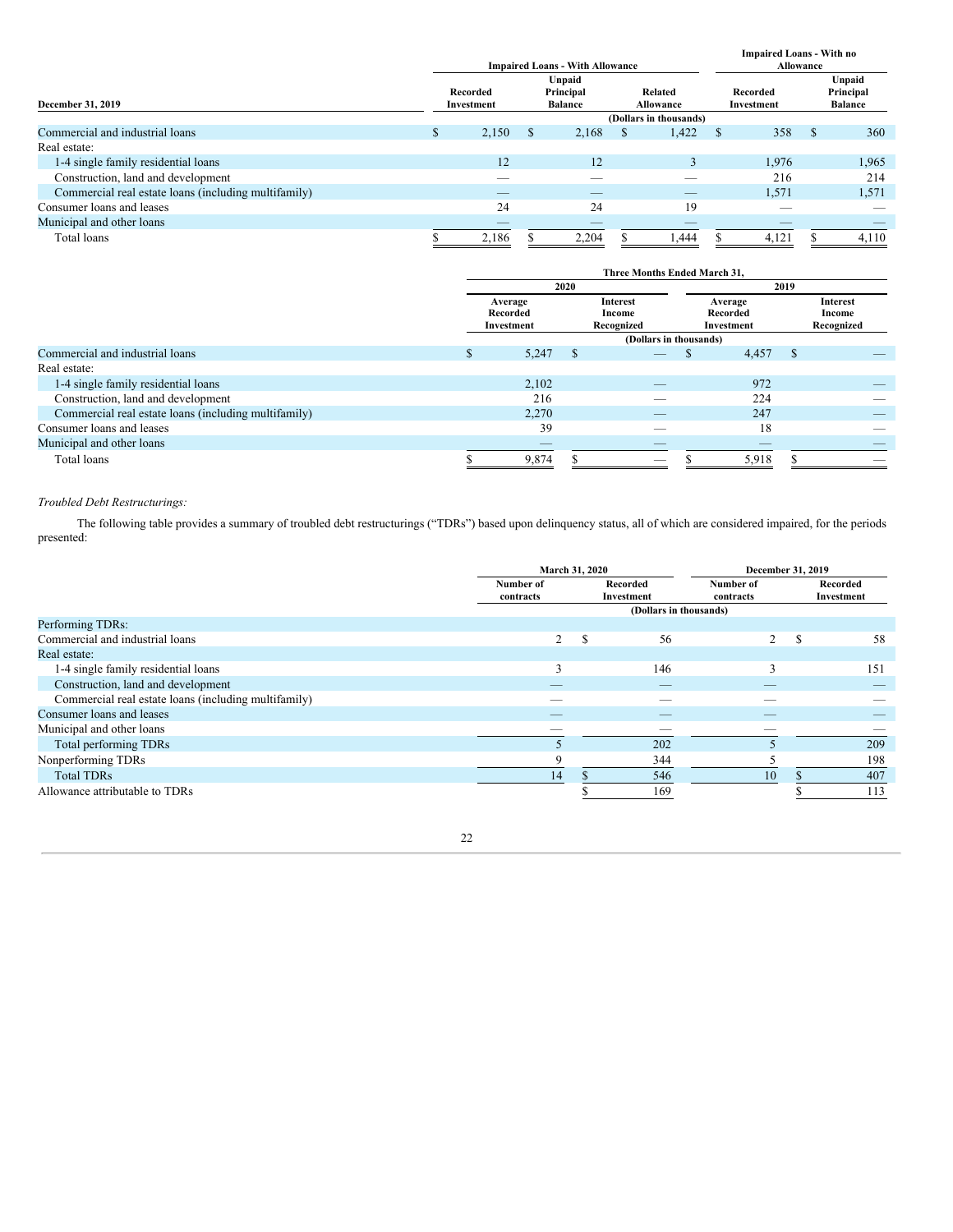The following tables summarize TDRs, and includes newly designated TDRs as well as modifications made to existing TDRs, for the periods presented. Modifications may include, but are not limited to, granting a material extension of time, entering into a forbearance agreement, adjusting the interest rate, accepting interest only payments for an extended period of time, a change in the amortization period or a combination of any of these. Post-modification balances represent the recorded investment at the end of Day 2 in which the modification was made.

The CARES Act includes a provision for the Company to opt out of applying the TDR accounting guidance in ASC 310-40 for certain loan modifications Loan modifications made between March 1, 2020 and the earlier of i) December 30, 2020 or ii) 60 days after the President declares a termination of the COVID-19 national emergency are eligible for this relief if the related loans were not more than 30 days past due as of December 31, 2019. As of March 31, 2020, 155 qualified loans had been granted 90 day deferrals or interest only payment periods of90 days with an unpaid principal balance of \$83.2 million. As of May 7, 2020, 989 qualified loans had been granted 90 day deferrals or interest only payment periods of90 days with an unpaid principal balance of \$446.4 million.

|                                                          | Three Months Ended March 31, |                                                               |     |      |                                                                |               |                        |                           |   |                                                               |                                                                |     |              |                             |
|----------------------------------------------------------|------------------------------|---------------------------------------------------------------|-----|------|----------------------------------------------------------------|---------------|------------------------|---------------------------|---|---------------------------------------------------------------|----------------------------------------------------------------|-----|--------------|-----------------------------|
|                                                          |                              |                                                               |     | 2020 |                                                                |               |                        |                           |   |                                                               | 2019                                                           |     |              |                             |
|                                                          | Number of<br>Contracts       | Pre-<br>Modification<br>Outstanding<br>Recorded<br>Investment |     |      | Post-<br>Modification<br>Outstanding<br>Recorded<br>Investment |               | Related<br>Allowance   | Number<br>of<br>Contracts |   | Pre-<br>Modification<br>Outstanding<br>Recorded<br>Investment | Post-<br>Modification<br>Outstanding<br>Recorded<br>Investment |     |              | Related<br><b>Allowance</b> |
|                                                          |                              |                                                               |     |      |                                                                |               | (Dollars in thousands) |                           |   |                                                               |                                                                |     |              |                             |
| Commercial and industrial loans                          | $\overline{4}$               | \$                                                            | 168 | S    | 168                                                            | <sup>\$</sup> | 56                     | 4                         | S | 145                                                           | $\mathbb{S}$                                                   | 139 | <sup>S</sup> | 113                         |
| Real estate:                                             |                              |                                                               |     |      |                                                                |               |                        |                           |   |                                                               |                                                                |     |              |                             |
| 1-4 single family residential loans                      | _                            |                                                               |     |      |                                                                |               | _                      |                           |   |                                                               |                                                                |     |              |                             |
| Construction, land and development                       |                              |                                                               |     |      |                                                                |               |                        |                           |   |                                                               |                                                                |     |              |                             |
| Commercial real estate loans (including)<br>multifamily) |                              |                                                               | _   |      | __                                                             |               | _                      | $\overline{\phantom{a}}$  |   |                                                               |                                                                |     |              |                             |
| Consumer loans and leases                                |                              |                                                               |     |      |                                                                |               |                        |                           |   |                                                               |                                                                |     |              |                             |
| Municipal and other loans                                |                              |                                                               |     |      |                                                                |               |                        |                           |   |                                                               |                                                                |     |              |                             |

There have been no defaults of troubled debt restructurings that took place within the three months ended March 31, 2020 and 2019.

# **NOTE 7. GOODWILL AND INTANGIBLES**

Goodwill and other intangible assets are presented in the table below. As of March 31, 2020, we evaluated recent triggering events that might be indicators that our goodwill was impaired. The events include the economic disruption and uncertainty surrounding the COVID-19 pandemic and the circumstances surrounding recent volatility in the market price of crude oil. The evaluation performed included utilizing the discounted cash flow and market approaches and based on our evaluation, we concluded that our goodwill was not more than likely impaired as of that date.

|                                   | <b>Three Months</b><br>Ended March 31,<br>2020 |   | <b>Year Ended</b><br>December 31,<br>2019 |
|-----------------------------------|------------------------------------------------|---|-------------------------------------------|
|                                   | (Dollars in thousands)                         |   |                                           |
| Beginning goodwill                | 68,503                                         | S | 18,253                                    |
| Arising from business combination | 12.499                                         |   | 50,250                                    |
| Measurement Period Adjustments    | (1,993)                                        |   |                                           |
| Ending goodwill                   | 79,009                                         |   | 68,503                                    |
|                                   |                                                |   |                                           |
| Core deposit intangible           | 19,712                                         |   | 19,712                                    |
| Arising from business combination | 10                                             |   |                                           |
| Less: Accumulated amortization    | (9,186)                                        |   | (8,240)                                   |
| Core deposit intangible, net      | 10,536                                         |   | 11,472                                    |
|                                   |                                                |   |                                           |

Amortization expense for core deposit intangibles for the three months ended March 31, 2020 and 2019 totaled \$946 thousand and \$603 thousand, respectively.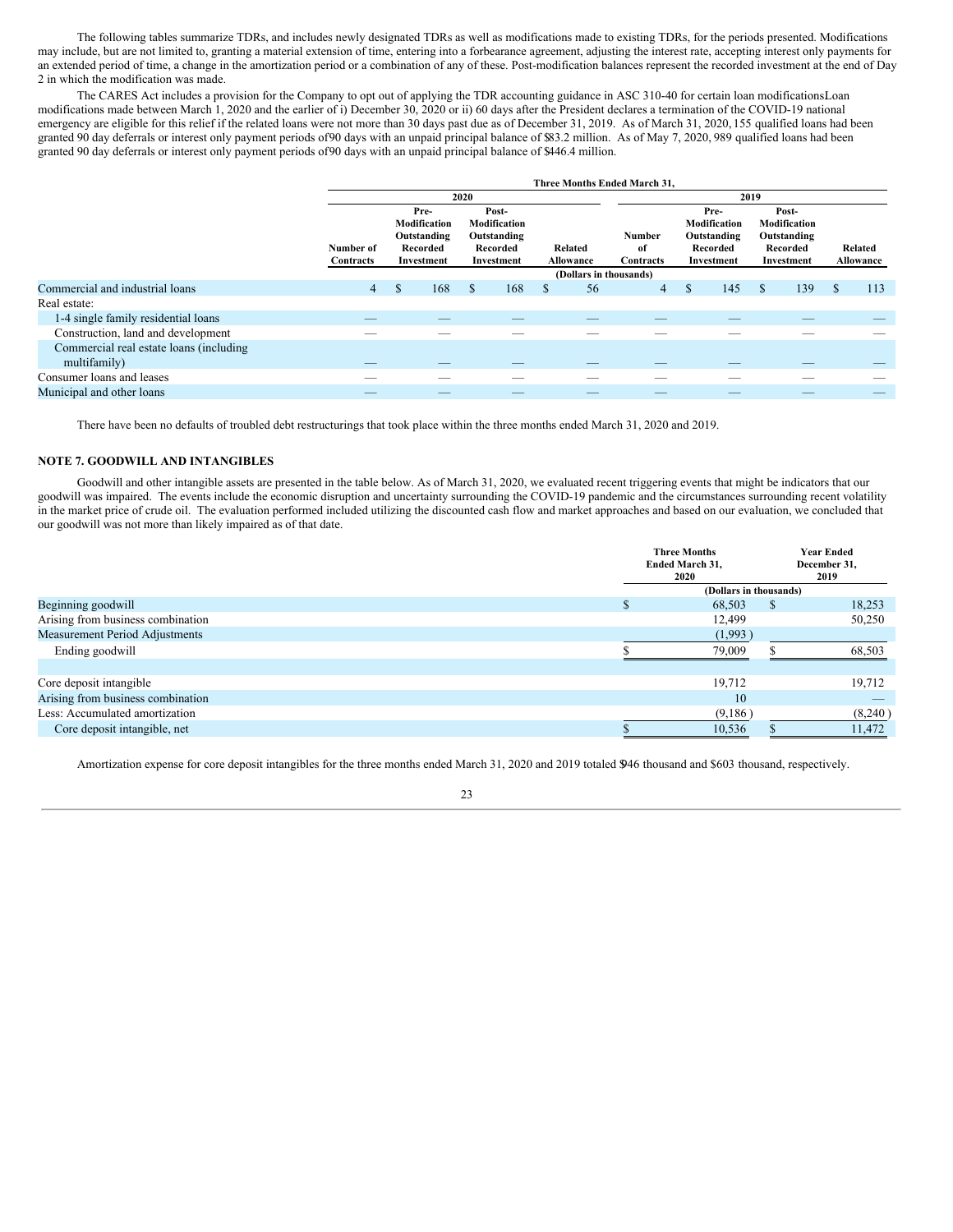The estimated amount of amortization expense for core deposit intangibles to be recognized over the next five fiscal years is as follows:

| <b>Type of intangibles</b> | Remainder of 2020 |       | 2021  | 2022<br>2023 |                                      |  |      | 2024 | 2025 |     |  |
|----------------------------|-------------------|-------|-------|--------------|--------------------------------------|--|------|------|------|-----|--|
|                            |                   |       |       |              | (Dollars in thousands)               |  |      |      |      |     |  |
| Core deposit intangible    |                   | 2.718 | 3.028 |              | $\frac{1}{2}$ \$ 2,212 $\frac{1}{2}$ |  | .499 | 744  |      | 200 |  |

# **NOTE 8. SBA SERVICING ASSET**

SBA servicing assets are recognized separately when rights are acquired through the sale of the guaranteed portion of SBA loans. These servicing rights are initially measured at fair value at the date of sale and included in the gain on sale. Updated fair values are obtained from an independent third party on a quarterly basis and adjustments are presented in SBA loan servicing fees on the consolidated statements of income. To determine the fair value of SBA servicing rights, the Company uses market prices for comparable servicing contracts, when available, or alternatively, uses a valuation model that calculates the present value of estimated future net servicing income.

Loans serviced for others are not included in the accompanying balance sheets. The unpaid principal balances of SBA loans serviced for others were \$199.4 million and \$205.0 million at March 31, 2020 and December 31, 2019, respectively. SBA loan servicing fees were \$10 thousand and \$264 thousand for the three months ended March 31, 2020 and 2019, respectively.

The risks inherent in the SBA servicing asset relate primarily to changes in prepayments that result from shifts in interest rates.The following summarizes the activity pertaining to SBA servicing rights, which are in the consolidated balance sheets, for the three months ended March 31, 2020 and 2019:

|                                 | Three Months Ended March 31, |  |       |  |  |  |  |
|---------------------------------|------------------------------|--|-------|--|--|--|--|
|                                 | 2020                         |  | 2019  |  |  |  |  |
|                                 | (Dollars in thousands)       |  |       |  |  |  |  |
| Beginning balance               | 3,355                        |  | 3,965 |  |  |  |  |
| Origination of servicing assets | 105                          |  | 198   |  |  |  |  |
| Change in fair value:           |                              |  |       |  |  |  |  |
| Due to run-off                  | (140)                        |  | (165) |  |  |  |  |
| Due to market changes           | (265)                        |  | (251) |  |  |  |  |
| Ending balance                  | 3.055                        |  | 3.747 |  |  |  |  |

# **NOTE 9. DEPOSITS**

The following table sets forth the Company's deposits by category for the periods presented:

|                                                           | March 31.<br>2020      |   | December 31,<br>2019 |
|-----------------------------------------------------------|------------------------|---|----------------------|
|                                                           | (Dollars in thousands) |   |                      |
| Noninterest-bearing demand deposits                       | 487,060                | S | 444,822              |
| Interest-bearing demand deposits                          | 334,302                |   | 370,467              |
| Interest-bearing NOW accounts                             | 28,376                 |   | 28,204               |
| Savings and money market accounts                         | 515,601                |   | 404,886              |
| Time deposits                                             | 711,968                |   | 679,747              |
| Total deposits                                            | 2,077,307              |   | 1.928.126            |
| Time deposits \$100,000 and greater                       | 570,499                | ъ | 333,464              |
| Time deposits \$250,000 and greater                       | 209.317                |   | 204,389              |
| Related party deposits (executive officers and directors) | 25.071                 |   | 23.150               |

The aggregate amount of overdraft demand deposits reclassified to loans was \$97 thousand and \$129 thousand at March 31, 2020 and December 31, 2019, respectively. The aggregate amount of maturities for time deposits for each of the five years following the latest balance sheet date totaled \$540.1 million, \$127.1 million, \$29.3 million, \$9.1 million and \$6.3 million, respectively. The Company held brokered certificates of deposit of \$12.5 million and \$6.0 million at March 31, 2020 and December 31, 2019, respectively.

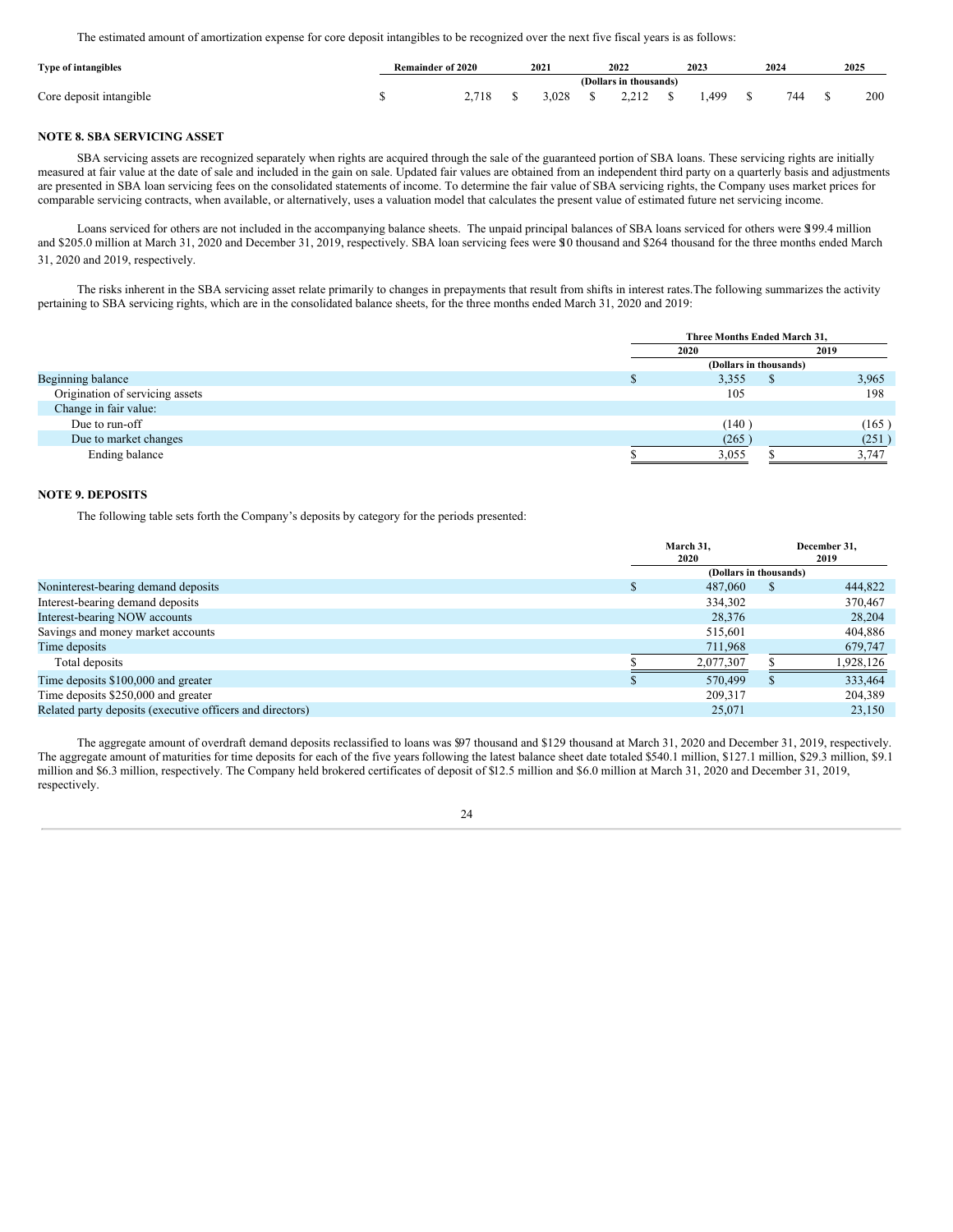# **NOTE 10. STOCK-BASED COMPENSATION AND OTHER BENEFIT PLANS**

*Spirit of Texas Bancshares, Inc. 2008 Stock Plan (the "2008 Stock Plan")*

Option activity for the period indicated is summarized as follows:

|                                          |                | 2008 Stock Plan |                                                 |          |                                                   |  |                                                                 |  |  |  |  |
|------------------------------------------|----------------|-----------------|-------------------------------------------------|----------|---------------------------------------------------|--|-----------------------------------------------------------------|--|--|--|--|
|                                          | <b>Options</b> |                 | Weighted<br>Average<br><b>Exercise</b><br>Price |          | Aggregate<br>Intrinsic<br>Value<br>(in thousands) |  | Weighted<br>Average<br>Remaining<br>Contractual<br>Life (Years) |  |  |  |  |
| Outstanding at January 1, 2020           | 898,572        | S               | $\overline{\phantom{a}}$                        |          |                                                   |  |                                                                 |  |  |  |  |
| Granted                                  | __             |                 |                                                 |          |                                                   |  |                                                                 |  |  |  |  |
| Exercised                                | $(32,000)$ \$  |                 | 12.19                                           | <b>S</b> | $\overline{\phantom{a}}$                          |  |                                                                 |  |  |  |  |
| Forfeited                                | $(1,300)$ \$   |                 | 16.00                                           |          |                                                   |  |                                                                 |  |  |  |  |
| Expired                                  | _              |                 | __                                              |          |                                                   |  |                                                                 |  |  |  |  |
| Outstanding at March 31, 2020            | 865,272        | S               | 13.43                                           | -S       | $\overline{\phantom{a}}$                          |  | 4.18                                                            |  |  |  |  |
| Vested and exercisable at March 31, 2020 | 768,612        | S               | 13.34                                           | S        | $\overline{\phantom{a}}$                          |  | 3.96                                                            |  |  |  |  |

The total unrecognized compensation cost of \$167 thousand related to the 2008 Stock Plan for the share awards outstanding at March 31, 2020 will be recognized over a weighted average remaining period of 1.15 years.

# *Spirit of Texas Bancshares, Inc. 2017 Stock Plan (the "2017 Stock Plan")*

Option activity for the period indicated is summarized as follows:

|                                          | 2017 Stock Plan |              |                                                 |      |                                                   |                                                                 |  |
|------------------------------------------|-----------------|--------------|-------------------------------------------------|------|---------------------------------------------------|-----------------------------------------------------------------|--|
|                                          | <b>Options</b>  |              | Weighted<br>Average<br><b>Exercise</b><br>Price |      | Aggregate<br>Intrinsic<br>Value<br>(in thousands) | Weighted<br>Average<br>Remaining<br>Contractual<br>Life (Years) |  |
| Outstanding at January 1, 2020           | 199,447         | S.           | 17.53                                           |      |                                                   |                                                                 |  |
| Granted                                  | __              |              | $\overline{\phantom{a}}$                        |      | _                                                 |                                                                 |  |
| Exercised                                |                 |              | $\hspace{0.1mm}-\hspace{0.1mm}$                 |      | $-$                                               |                                                                 |  |
| Forfeited                                | (1,733)         |              | 15                                              |      |                                                   |                                                                 |  |
| Expired                                  |                 |              | $-$                                             |      |                                                   |                                                                 |  |
| Outstanding at March 31, 2020            | 197,714         | S            | 17.55                                           | - \$ | $\overline{\phantom{0}}$                          | 7.46                                                            |  |
| Vested and exercisable at March 31, 2020 | 82,805          | <sup>S</sup> | 16.22                                           | -S   | $\overline{\phantom{a}}$                          | 7.19                                                            |  |

The total unrecognized compensation cost of \$437 thousand related to the 2017 Stock Plan for the share awards outstanding at March 31, 2020 will be recognized over a weighted average remaining period of 2.45 years.

# *2017 Stock Plan – Restricted Stock Unit Awards*

On two different dates during the period ended March 31, 2020, the Company granted a total of7,954 restricted stock units to employees and directors that vest in full (i.e. cliff vesting) on the five year anniversary of the grant date. The fair value of the restricted stock units on the grant date was \$185 thousand and will be recognized as compensation expense over the requisite vesting period ending on the respective five year anniversary of the restricted stock unit award's grant date.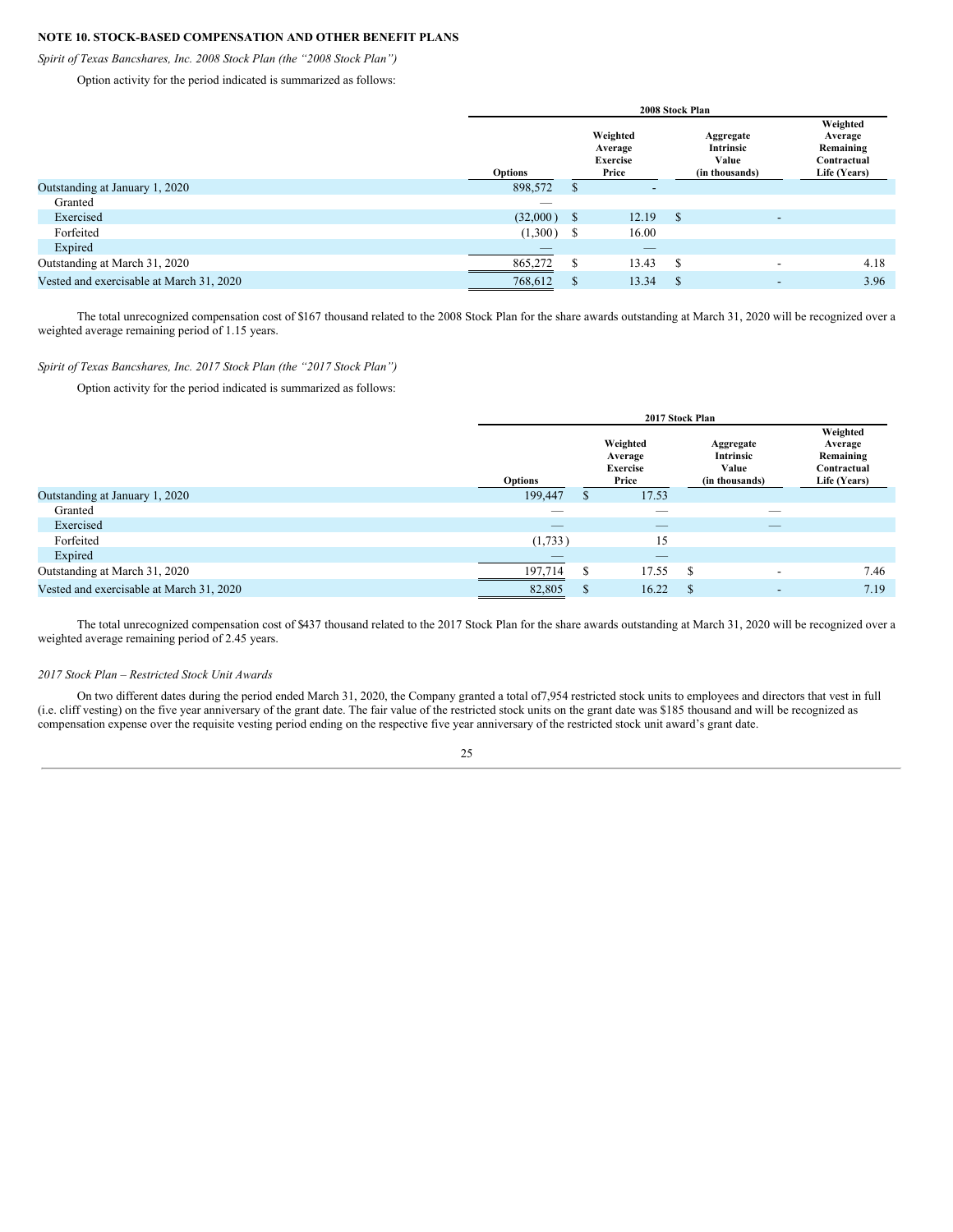The following table presents the activity during the period related to restricted stock units from the 2017 Stock Plan:

|                                |               | 2017 Stock Plan<br><b>Restricted Stock Unit Awards</b><br>Weighted |                                                   |  |  |  |
|--------------------------------|---------------|--------------------------------------------------------------------|---------------------------------------------------|--|--|--|
|                                |               |                                                                    |                                                   |  |  |  |
|                                | <b>Shares</b> |                                                                    | Average<br><b>Grant Date</b><br><b>Fair Value</b> |  |  |  |
| Outstanding at January 1, 2020 | 59,280        | ъ                                                                  | 22.11                                             |  |  |  |
| Granted                        | 7,954         | S                                                                  | 23.23                                             |  |  |  |
| Vested                         | (4,915)       |                                                                    | 22.41                                             |  |  |  |
| Forfeited                      | (2,500)       |                                                                    | 21.20                                             |  |  |  |
| Outstanding at March 31, 2020  | 59,819        | <b>S</b>                                                           | 22.29                                             |  |  |  |

A summary of selected data related to stock-based compensation expense for the three months ended March 31, 2020 and 2019 are as follows:

|                                                                               | <b>Restricted Stock Unit Awards</b> |      |  |  |  |  |
|-------------------------------------------------------------------------------|-------------------------------------|------|--|--|--|--|
|                                                                               | March 31.                           |      |  |  |  |  |
|                                                                               | 2020                                | 2019 |  |  |  |  |
|                                                                               | (Dollars in thousands)              |      |  |  |  |  |
| Stock-based compensation expense                                              | 237                                 |      |  |  |  |  |
| Unrecognized compensation expense related to stock-based compensation         | 1.064                               |      |  |  |  |  |
| Weighted-average life over which expense is expected to be recognized (years) | 3.82                                |      |  |  |  |  |

# *Warrants*

The was no activity during the three months ended March 31, 2020 on the Bank4Texas Warrants.

There was no activity during the three months ended March 31, 2020 on the Oasis Warrants.

# **NOTE 11. BASIC AND DILUTED EARNINGS PER COMMON SHARE**

The following table presents the computation of basic and diluted EPS for the periods presented:

|                                                       | Three Months Ended March 31,                  |  |            |  |  |  |  |
|-------------------------------------------------------|-----------------------------------------------|--|------------|--|--|--|--|
|                                                       | 2020                                          |  | 2019       |  |  |  |  |
|                                                       | (Dollars in thousands, except per share data) |  |            |  |  |  |  |
| Net income available to common stockholders           | 4,074                                         |  | 3,810      |  |  |  |  |
| Weighted average number of common shares - basic      | 18, 184, 110                                  |  | 12,152,558 |  |  |  |  |
| Effect of dilutive securities:                        |                                               |  |            |  |  |  |  |
| Employee stock-based compensation awards and warrants | 257,867                                       |  | 454.887    |  |  |  |  |
| Weighted average number of common shares - diluted    | 18,441,977                                    |  | 12,607,445 |  |  |  |  |
| Basic earnings per common share                       | 0.22                                          |  | 0.31       |  |  |  |  |
| Diluted earnings per common share                     | 0.22                                          |  | 0.30       |  |  |  |  |
| Anti-dilutive warrants and stock options              |                                               |  | 4.203      |  |  |  |  |

# **NOTE 12. INCOME TAXES**

The effective tax rates for the three months ended March 31, 2020 and 2019 were7.0% and 17.9%, respectively. The effective tax rate for the first quarter of 2020 was favorably impacted by a discrete income tax benefit driven by the Company's decision to carry back certain net operating losses as allowed by the CARES Act, as enacted on March 27, 2020. The Company does not anticipate any additional significant impact from other provisions of the CARES Act.

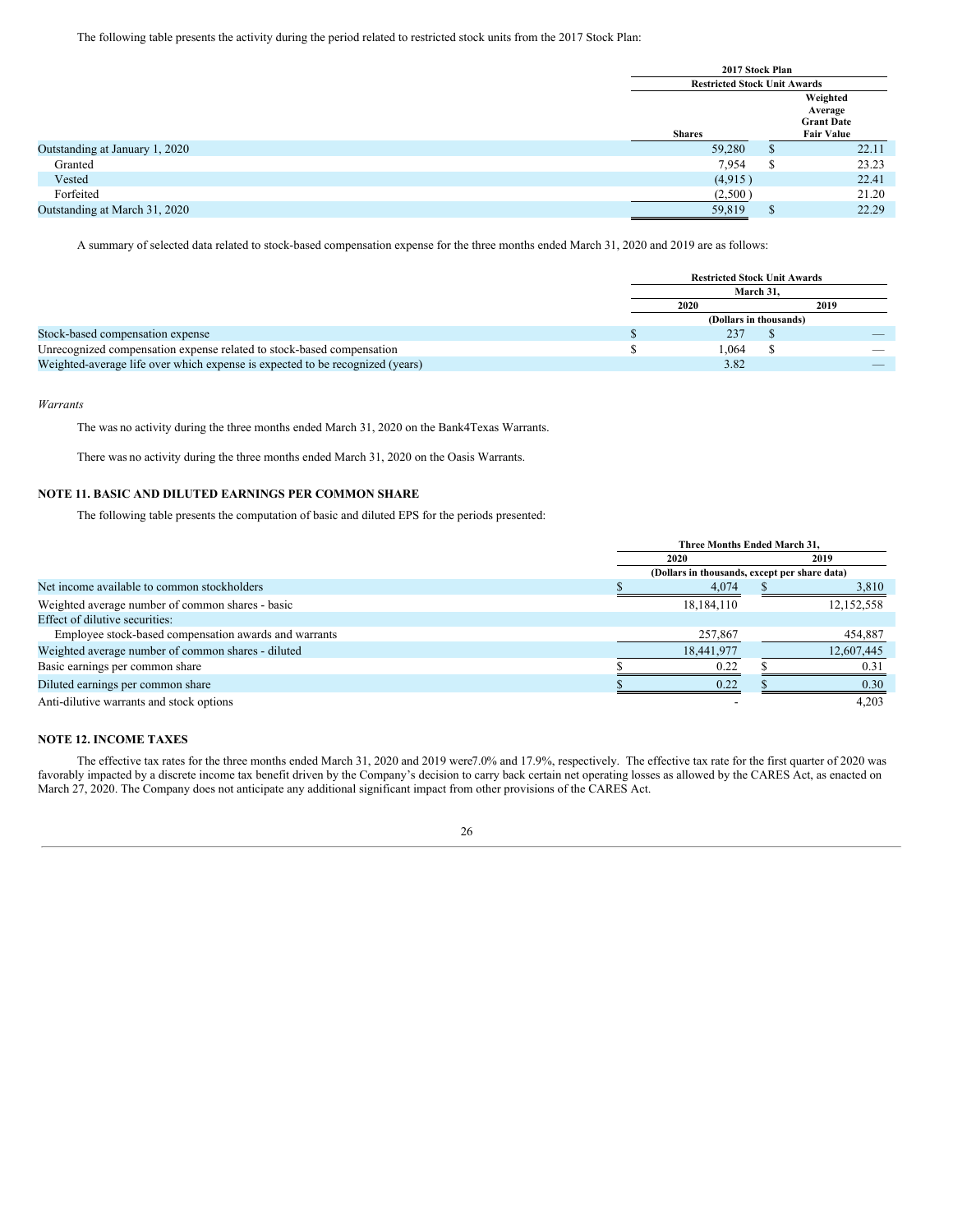# **NOTE 13. COMMITMENTS AND CONTINGENCIES**

The Company issues off-balance sheet financial instruments in connection with its lending activities and to meet the financing needs of its customers. These financial instruments include commitments to fund loans and lines of credit as well as commercial and standby letters of credit. These commitments expose the Company to varying degrees of credit and market risk which are essentially the same as those involved in extending loans to customers. The Company follows the same credit policies in making commitments as it does for instruments recorded on the Company's consolidated balance sheet. Collateral is obtained based on management's assessment of the customer's credit risk.

The Company's exposure to credit loss is represented by the contractual amount of these commitments. As of and for both periods ending March 31, 2020 and December 31, 2019, the Company's reserve for unfunded commitments totaled \$98 thousand.

Fees collected on off-balance sheet financial instruments represent the fair value of those commitments and are deferred and amortized over their term.

#### **Financial Instruments Commitments**

Unfunded commitments are as follows for the periods presented:

|                                          | March 31,<br>2020 |                        | December 31,<br>2019 |
|------------------------------------------|-------------------|------------------------|----------------------|
|                                          |                   | (Dollars in thousands) |                      |
| Unfunded loan commitments                | 314,908           |                        | 243,568              |
| Commercial and standby letters of credit | 2.232             |                        | 1.232                |
| Total                                    | 317,140           |                        | 244,800              |

#### *Unfunded loan commitments:*

Commitments to extend credit are agreements to lend to a customer as long as there is no violation of any condition established in the contract. Commitments generally have fixed expiration dates or other termination clauses and may require payment of a fee. Since many of the commitments are expected to expire without being drawn upon, the total commitment amounts do not necessarily represent future cash requirements. The Company evaluates each customer's creditworthiness on a case-by-case basis. The amount of collateral obtained, if it is deemed necessary by the Company upon extension of credit, is based upon management's credit evaluation of the counterparty. Collateral held varies but may include accounts receivable, inventory, property, plant and equipment, and income-producing commercial properties.

#### *Commercial and standby letters of credit:*

Letters of credit are conditional commitments issued by the Company to guarantee the performance of a customer to a third party. Letters of credit are primarily issued to support trade transactions or guarantee arrangements. The credit risk involved in issuing letters of credit is essentially the same as that involved in extending loan facilities to customers. The Company generally holds collateral supporting those commitments if deemed necessary.

# **Other Commitments and Contingencies**

# *Legal Proceedings*

The Company, from time to time, is involved as plaintiff or defendant in various legal actions arising in the normal course of business. While the ultimate outcome of any such proceedings cannot be predicted with certainty, it is the opinion of management, based upon advice of legal counsel, that no proceedings exist, either individually or in the aggregate, which, if determined adversely to the Company, would have a material effect on the Company's consolidated balance sheet, results of operations or cash flows.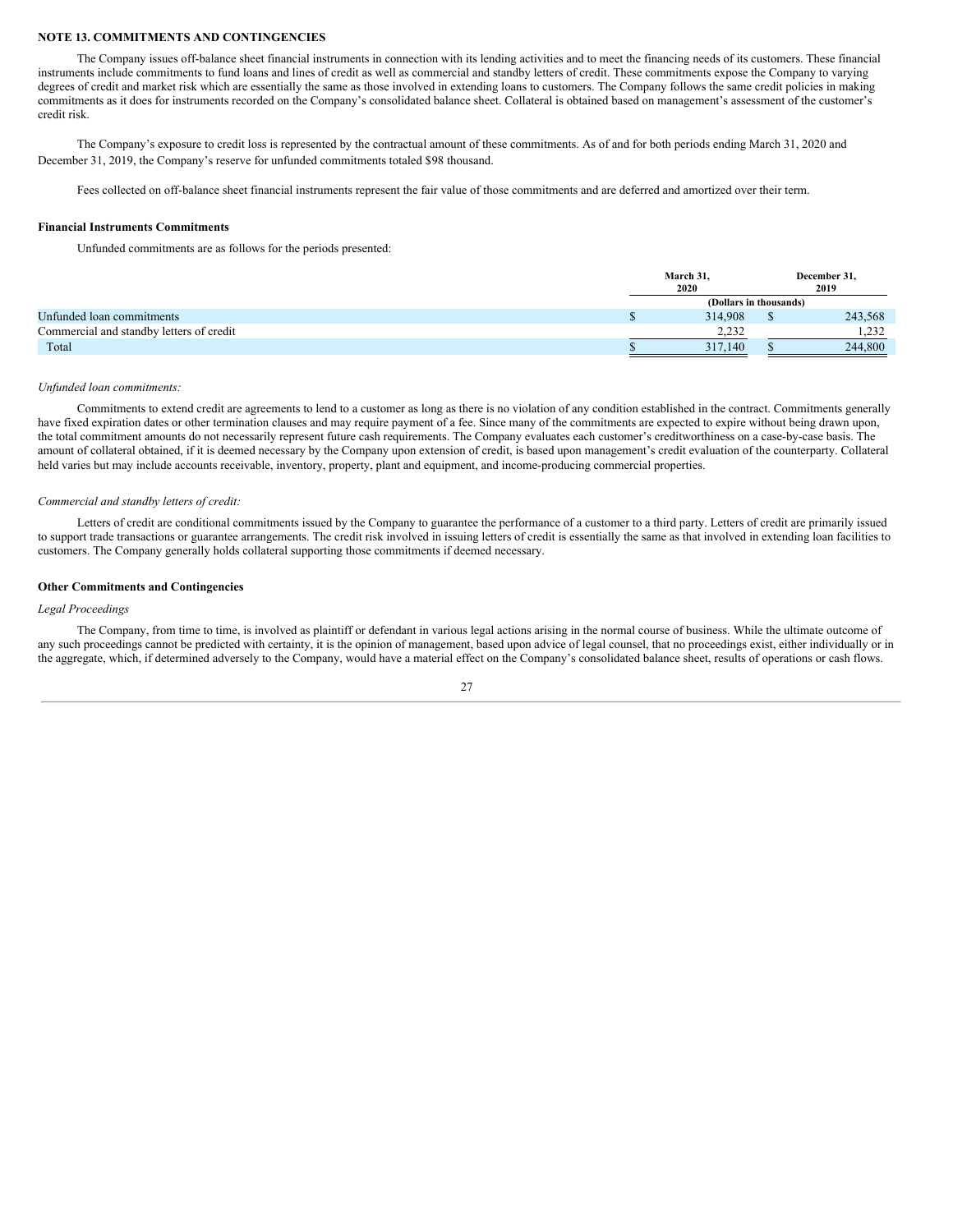#### **NOTE 14. FAIR VALUE MEASUREMENTS**

When determining the fair value measurements for assets and liabilities and the related fair value hierarchy, the Company considers the principal or most advantageous market in which it would transact and the assumptions that market participants would use when pricing the asset or liability. When possible, the Company looks to active and observable markets to price identical assets or liabilities. When identical assets and liabilities are not traded in active markets, the Company looks to market observable data for similar assets and liabilities. It is the Company's policy to maximize the use of observable inputs, minimize the use of unobservable inputs and use unobservable inputs to measure fair value to the extent that observable inputs are not available. The need to use unobservable inputs generally results from the lack of market liquidity, resulting in diminished observability of both actual trades and assumptions that would otherwise be available to value these instruments, or the value of the underlying collateral is not market observable. Although third party price indications may be available for an asset or liability, limited trading activity would make it difficult to support the observability of these quotations.

# *Financial Instruments Carried at Fair Value on a Recurring Basis*

The following is a description of the valuation methodologies used for financial instruments measured at fair value on a recurring basis, as well as the general classification of each instrument under the valuation hierarchy.

Investment Securities—Investment securities available for sale are carried at fair value on a recurring basis. When available, fair value is based on quoted prices for the identical security in an active market and as such, would be classified as Level 1. If quoted market prices are not available, fair values are estimated using quoted prices of securities with similar characteristics, discounted cash flows or matrix pricing models. Investment securities available for sale for which Level 1 valuations are not available are classified as Level 2, and include U.S. Government agencies and sponsored enterprises obligations and agency mortgage-backed securities; state and municipal obligations; asset-backed securities; and corporate debt and other securities. Pricing of these securities is generally spread driven.

Observable inputs that may impact the valuation of these securities include benchmark yield curves, credit spreads, reported trades, dealer quotes, bids, issuer spreads, current rating, historical constant prepayment rates, historical voluntary prepayment rates, structural and waterfall features of individual securities, published collateral data, and for certain securities, historical constant default rates and default severities.

SBA Servicing Asset—The SBA Servicing Asset is carried at fair value on a recurring basis. To determine the fair value of SBA servicing rights, The Company uses market prices for comparable servicing contracts, when available, or alternatively, uses a valuation model that calculates the present value of estimated future net servicing income. In using this valuation method, the Company incorporates assumptions that market participants would use in estimating future net servicing income, which includes estimates of the cost to service, the discount rate, custodial earnings rate, an inflation rate, ancillary income, prepayment speeds, default rates, late fees and losses. The SBA Servicing Asset is classified as Level 3.

The following tables present the assets and liabilities measured at fair value on a recurring basis for the periods presented:

|                                        |    |         |   | March 31, 2020           |               |                          |   |              |  |
|----------------------------------------|----|---------|---|--------------------------|---------------|--------------------------|---|--------------|--|
|                                        |    | Level 1 |   | Level 2                  |               | Level 3                  |   | <b>Total</b> |  |
|                                        |    |         |   |                          |               |                          |   |              |  |
|                                        |    |         |   |                          |               |                          |   |              |  |
|                                        | \$ | 60,843  | S | -                        | \$.           |                          | S | 60,843       |  |
| State and municipal obligations        |    |         |   | 7,196                    |               | _                        |   | 7,196        |  |
| Residential mortgage-backed securities |    | _       |   | 26,924                   |               | -                        |   | 26,924       |  |
|                                        |    |         |   |                          |               | 3,055                    |   | 3,055        |  |
|                                        |    | 60,843  |   | 34,120                   |               | 3,055                    |   | 98,018       |  |
|                                        |    |         |   | December 31, 2019        |               |                          |   |              |  |
|                                        |    | Level 1 |   | Level 2<br>Level 3       |               |                          |   | <b>Total</b> |  |
|                                        |    |         |   | (Dollars in thousands)   |               |                          |   |              |  |
|                                        |    |         |   |                          |               |                          |   |              |  |
|                                        | S  | 60,371  | S | $\overline{\phantom{a}}$ | <sup>\$</sup> | $\overline{\phantom{0}}$ | S | 60,371       |  |
| State and municipal obligations        |    |         |   | 7,981                    |               |                          |   | 7,981        |  |
| Residential mortgage-backed securities |    |         |   | 28,585                   |               |                          |   | 28,585       |  |
|                                        |    |         |   |                          |               | 3,355                    |   | 3,355        |  |
|                                        | ъ  | 60,371  | ъ | 36,566                   | S             | 3,355                    | S | 100,292      |  |

There were no transfers of financial assets between levels of the fair value hierarchy during the three months ended March 31, 2020.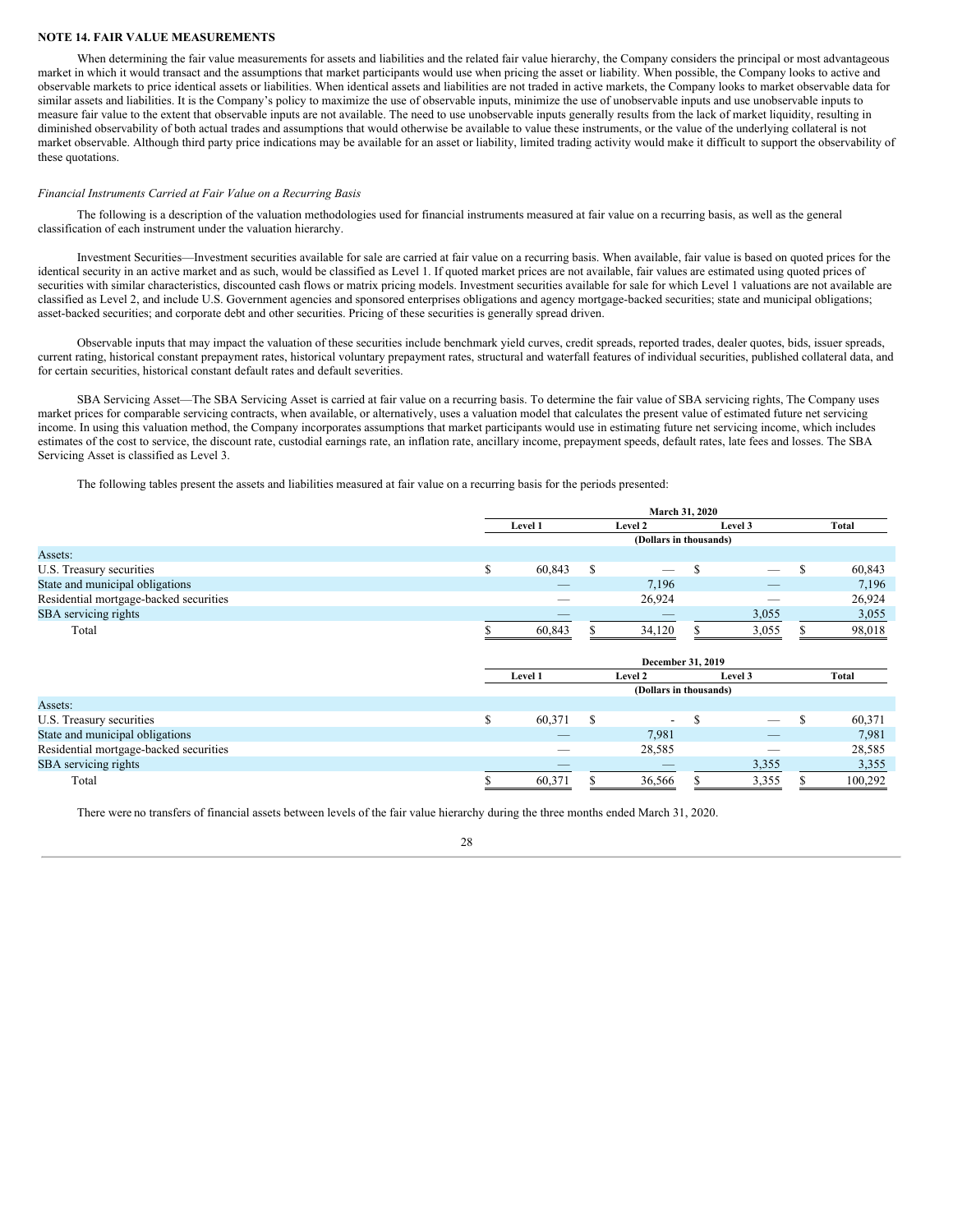#### *Financial Instruments Measured at Fair Value on a Non-Recurring Basis*

The following is a description of the methodologies used to estimate the fair values of assets and liabilities measured at fair value on a non-recurring basis, and the level within the fair value hierarchy in which those measurements are typically classified.

Impaired loans and other real estate owned ("OREO")—The carrying amount of collateral dependent impaired loans is typically based on the fair value of the underlying collateral, which may be real estate or other business assets, less estimated costs to sell. The carrying value of OREO is initially measured based on the fair value, less estimated cost to sell, of the real estate acquired in foreclosure and subsequently adjusted to the lower of cost or estimated fair value, less estimated cost to sell. Fair values of real estate collateral are typically based on real estate appraisals which utilize market and income valuation techniques incorporating both observable and unobservable inputs. When current appraisals are not available, the Company may use brokers' price opinions, home price indices, or other available information about changes in real estate market conditions to adjust the latest appraised value available. These adjustments to appraised values may be subjective and involve significant management judgment. The fair value of collateral consisting of other business assets is generally based on appraisals that use market approaches to valuation, incorporating primarily unobservable inputs. Fair value measurements related to collateral dependent impaired loans and OREO are classified within Level 3 of the fair value hierarchy.

The following tables provide information about certain assets measured at fair value on a non-recurring basis:

|                                          | <b>Estimated Fair Value</b> |  |                      |  |  |
|------------------------------------------|-----------------------------|--|----------------------|--|--|
|                                          | March 31,<br>2020           |  | December 31,<br>2019 |  |  |
|                                          | (Dollars in thousands)      |  |                      |  |  |
| Assets (classified in Level 3):          |                             |  |                      |  |  |
| Impaired loans                           | 4,576                       |  | 3,990                |  |  |
| Other real estate and repossessed assets | 3,731                       |  | 3,653                |  |  |

Impairment charges resulting from the non-recurring changes in fair value of underlying collateral of impaired loans are included in the provision for loan losses in the consolidated statement of income. Impairment charges resulting from the non-recurring changes in fair value of OREO are included in other real estate and acquired assets resolution expenses in the consolidated statement of income.

The following tables show significant unobservable inputs used in the recurring and non-recurring fair value measurements of Level 3 assets:

| <b>Level 3 Asset</b><br><b>Fair Value</b> |              |       | <b>Valuation Technique</b> | Unobservable Inputs                             | Range/Weighted<br>Average |
|-------------------------------------------|--------------|-------|----------------------------|-------------------------------------------------|---------------------------|
| <b>March 31, 2020</b>                     |              |       |                            |                                                 |                           |
| Non-recurring:                            |              |       |                            |                                                 |                           |
| <b>Impaired</b> loans                     | $\mathbb{S}$ | 4,576 | Third party appraisals     | Collateral discounts                            | $0.0\% - 100.0\%$ (32.3%) |
| Other real estate owned                   |              | 3,731 | Third party appraisals     | Collateral discounts and estimated cost to sell | $10.0\%$                  |
| Recurring:                                |              |       |                            |                                                 |                           |
| SBA servicing assets                      |              | 3,055 | Discounted cash flows      | Conditional prepayment rate                     | 14.5 $%$                  |
|                                           |              |       |                            | Discount rate                                   | $10.0\%$                  |
| December 31, 2019                         |              |       |                            |                                                 |                           |
| Non-recurring:                            |              |       |                            |                                                 |                           |
| Impaired loans                            | S            | 3,990 | Third party appraisals     | Collateral discounts                            | $0.0\% - 100.0\%$ (19.2%) |
| Other real estate owned                   |              | 3,653 | Third party appraisals     | Collateral discounts and estimated cost to sell | $10.0\%$                  |
| Recurring:                                |              |       |                            |                                                 |                           |
| SBA servicing assets                      |              | 3,355 | Discounted cash flows      | Conditional prepayment rate                     | $11.8\%$                  |
|                                           |              |       |                            | Discount rate                                   | $11.5\%$                  |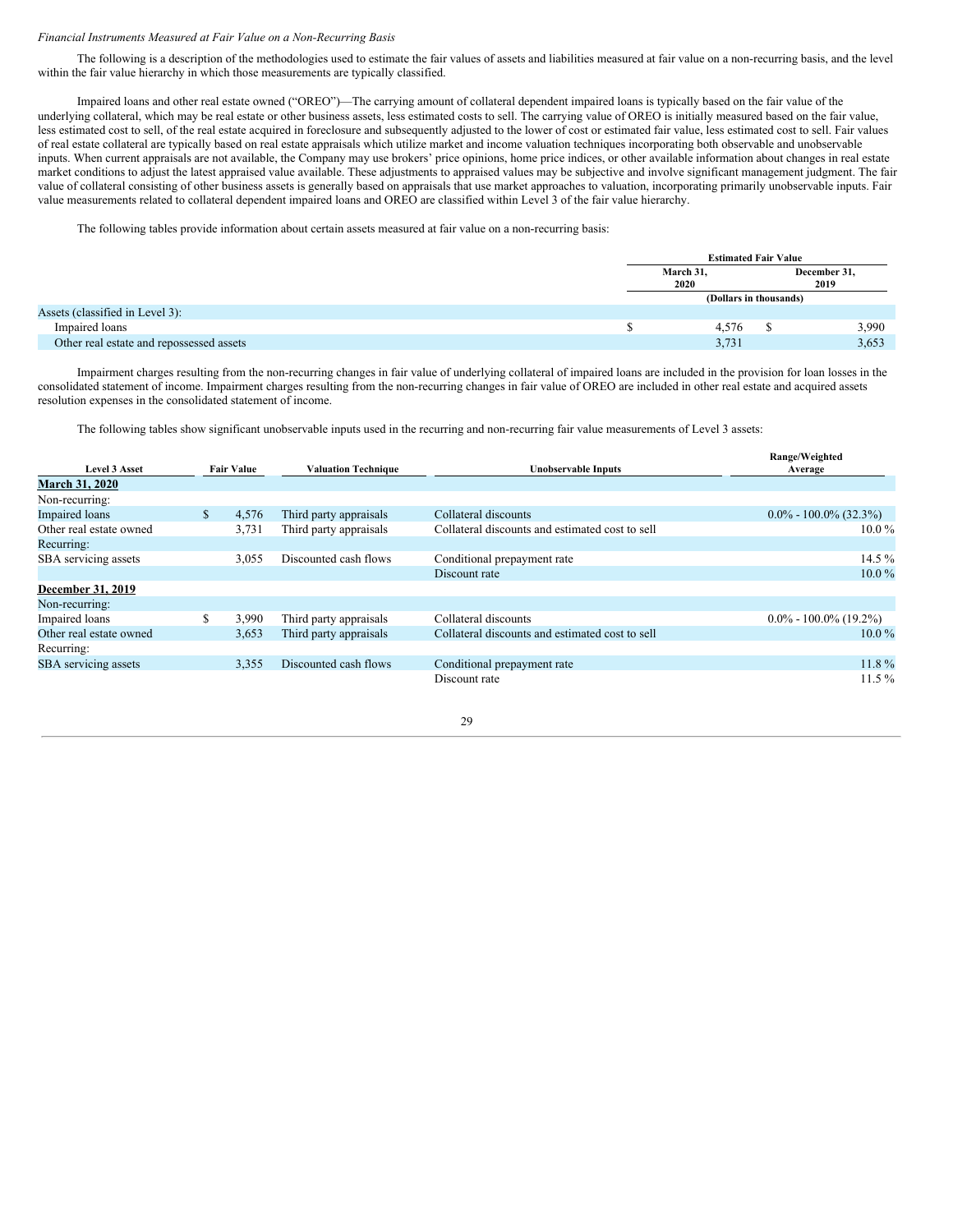The carrying amounts and estimated fair values, as well as the level within the fair value hierarchy, of the Company's financial instruments are as follows for the periods presented:

| March 31, 2020                | Fair<br>Carrying<br>Value<br>Value |           |     | Level 1   |              |                        | Level 2       |           | Level 3      |           |
|-------------------------------|------------------------------------|-----------|-----|-----------|--------------|------------------------|---------------|-----------|--------------|-----------|
|                               |                                    |           |     |           |              | (Dollars in thousands) |               |           |              |           |
| <b>Financial Assets:</b>      |                                    |           |     |           |              |                        |               |           |              |           |
| Cash and cash equivalents     | $\mathbb{S}$                       | 227,653   | \$  | 227,653   | \$           | 227,653                | $\mathbf S$   |           | $\mathbb{S}$ |           |
| Time deposits in other banks  |                                    | 245       |     | 245       |              | 245                    |               |           |              |           |
| Available for sale securities |                                    | 94,963    |     | 94,963    |              | 60,843                 |               | 34,120    |              |           |
| FHLB and other bank stock     |                                    | 5,660     |     | 5,660     |              |                        |               | 5,660     |              |           |
| Loans, net                    |                                    | 2,005,747 |     | 1,991,367 |              |                        |               |           |              | 1,991,367 |
| Loans held for sale           |                                    | 7,765     |     | 8,388     |              |                        |               | 8,388     |              |           |
| Accrued interest receivable   |                                    | 7,314     |     | 7,314     |              | -                      |               | 7,314     |              |           |
| Bank-owned life insurance     |                                    | 15,699    |     | 15,699    |              |                        |               | 15,699    |              |           |
| SBA servicing rights          |                                    | 3,055     |     | 3,055     |              | -                      |               |           |              | 3,055     |
|                               |                                    |           |     |           |              |                        |               |           |              |           |
| <b>Financial Liabilities:</b> |                                    |           |     |           |              |                        |               |           |              |           |
| Deposits                      | S                                  | 2,077,307 | \$. | 2,072,249 | $\mathbb{S}$ |                        | <sup>\$</sup> | 2,072,249 | $\mathbb{S}$ |           |
| Accrued interest payable      |                                    | 1,218     |     | 1,218     |              |                        |               | 1,218     |              |           |
| Long-term borrowings          |                                    | 103,276   |     | 87,804    |              |                        |               | 87,804    |              |           |
|                               |                                    |           |     |           |              |                        |               |           |              |           |
|                               |                                    | Carrying  |     | Fair      |              |                        |               |           |              |           |
| December 31, 2019             |                                    | Value     |     | Value     |              | Level 1                |               | Level 2   |              | Level 3   |
|                               |                                    |           |     |           |              | (Dollars in thousands) |               |           |              |           |
| <b>Financial Assets:</b>      |                                    |           |     |           |              |                        |               |           |              |           |
| Cash and cash equivalents     | \$                                 | 325,957   | \$  | 325,957   | \$           | 325,957                | S             |           | $\mathbb{S}$ |           |
| Time deposits in other banks  |                                    | 490       |     | 490       |              |                        |               |           |              |           |

| Cash and cash equivalents     | ₩   | ----- <i>--</i> |     | ------    |               |                                 |              |           | ↩  |           |
|-------------------------------|-----|-----------------|-----|-----------|---------------|---------------------------------|--------------|-----------|----|-----------|
| Time deposits in other banks  |     | 490             |     | 490       |               |                                 |              |           |    |           |
| Available for sale securities |     | 96,937          |     | 96,937    |               | $\overline{\phantom{a}}$        |              | 96,937    |    |           |
| FHLB and other bank stock     |     | 8,310           |     | 8,310     |               | $-$                             |              | 8,310     |    |           |
| Loans, net                    |     | 1,760,445       |     | 1,758,511 |               |                                 |              |           |    | 1,758,511 |
| Loans held for sale           |     | 3.989           |     | 4,307     |               | $\overline{\phantom{a}}$        |              | 4,307     |    |           |
| Accrued interest receivable   |     | 6,507           |     | 6,507     |               |                                 |              | 6,507     |    | __        |
| Bank-owned life insurance     |     | 15,610          |     | 15,610    |               | $\overline{\phantom{a}}$        |              | 15,610    |    | _         |
| SBA servicing rights          |     | 3,355           |     | 3,355     |               |                                 |              | _         |    | 3,355     |
|                               |     |                 |     |           |               |                                 |              |           |    |           |
| <b>Financial Liabilities:</b> |     |                 |     |           |               |                                 |              |           |    |           |
| Deposits                      | \$. | 1.928.126       | \$. | 1,855,491 | <sup>\$</sup> | $\hspace{0.1mm}-\hspace{0.1mm}$ | $\mathbb{S}$ | 1,855,491 | -S | _         |
| Accrued interest payable      |     | 1,219           |     | 1,219     |               | _                               |              | 1,219     |    |           |
| Short-term borrowings         |     |                 |     |           |               |                                 |              |           |    |           |
| Long-term borrowings          |     | 105.140         |     | 102.488   |               |                                 |              | 102.488   |    |           |
|                               |     |                 |     |           |               |                                 |              |           |    |           |

Certain financial instruments are carried at amounts that approximate fair value due to their short-term nature and generally negligible credit risk. Financial instruments for which fair value approximates the carrying amount at March 31, 2020 and December 31, 2019, include cash and cash equivalents, time deposits in other banks and accrued interest receivable and payable.

# **NOTE 15. SUBSEQUENT EVENTS**

Subsequent to March 31, 2020 and through May 7, 2020, the Company has approved and funded approximately \$449 million of Paycheck Protection Program ("PPP") loans under the CARES Act. This program has allowed us to assist roughly 3,000 of our customers. The Company intends to continue accepting and processing PPP loan applications for as long as funding for the program remains available. The Company is currently utilizing the Board of Governors of the Federal Reserve System's (the "Federal Reserve") PPP Liquidity Facility to fund these PPP loans, which is neutral to the Company's capital position.

Through May 7, 2020, the Company has also received and approved COVID-19 related loan relief requests for a period of90 days, including interest only payments, full payment deferrals, and escrow deferrals associated with loans with an unpaid principal balance of approximately \$464 million.

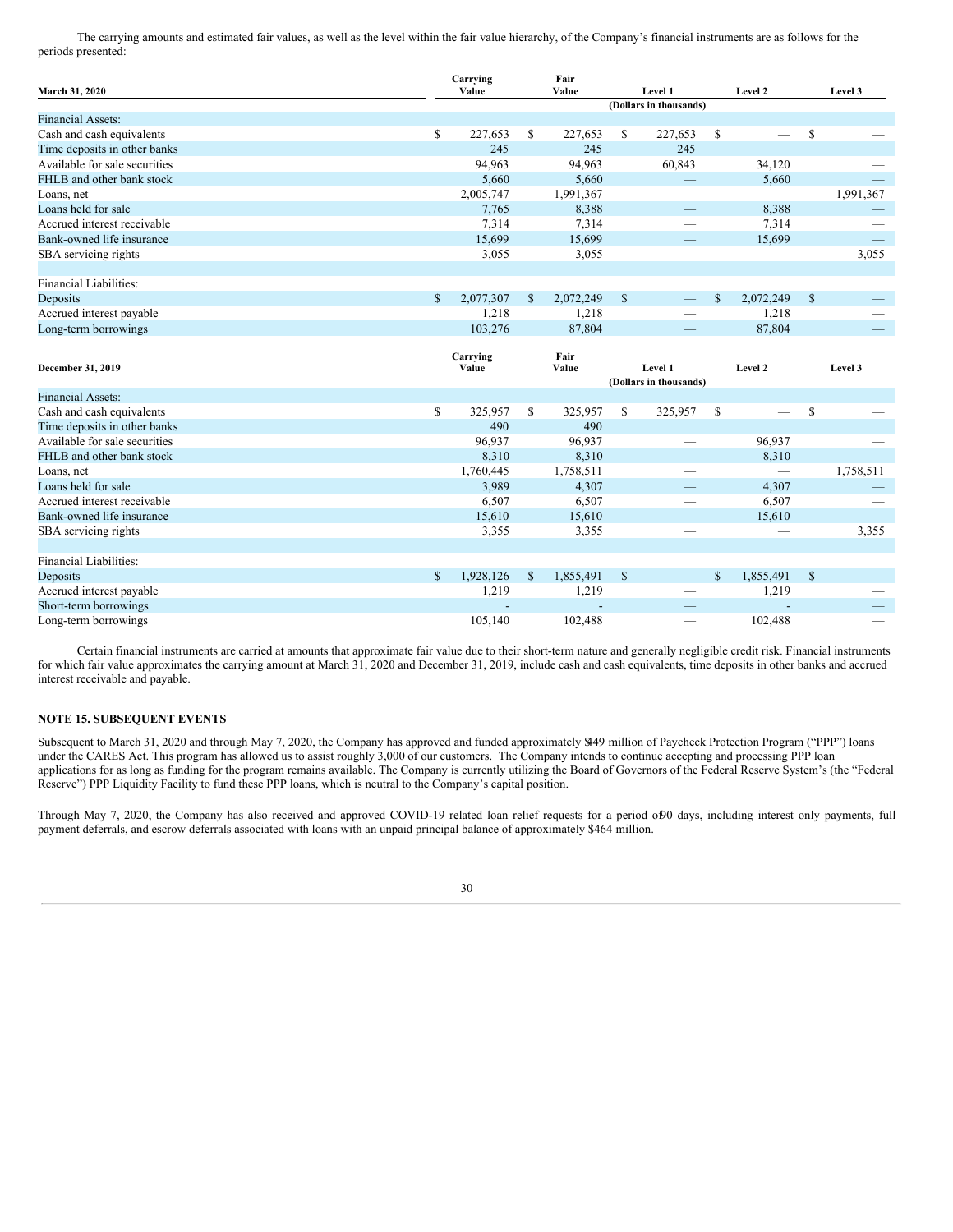#### <span id="page-31-0"></span>**Item 2. Management's Discussion and Analysis of Financial Condition and Results of Operations**

The following discussion and analysis is intended to assist readers in understanding our financial condition as of and results of operations for the three months ended March 31, 2020 and should be read in conjunction with our consolidated financial statements and the accompanying notes thereto included in this Quarterly Report on Form 10-Q (this "Form 10-Q") and in our Annual Report on Form 10-K for the year ended December 31, 2019. Unless we state otherwise or the context otherwise requires, references in this Form 10-Q to "Company," "we," "our," and "us" refer to Spirit of Texas Bancshares, Inc., a Texas corporation, and our wholly-owned banking subsidiary, Spirit of Texas Bank SSB, a Texas state savings bank. References in this Form 10-Q to "Bank" refer to Spirit of Texas Bank, SSB. References in this Form 10-Q to "Houston metropolitan area," "Dallas/Fort Worth metropolitan area," "Bryan/College Station metropolitan area," "San Antonio-New Braunfels metropolitan area," "Corpus Christi metropolitan area" "Tyler metropolitan area" and the "Austin metropolitan area" refer to the Houston-The Woodlands-Sugar Land Metropolitan Statistical Area, the Dallas-Fort Worth- Arlington Metropolitan Statistical Area, the College Station-Bryan Metropolitan Statistical Area, the San Antonio-New Braunfels Statistical Area, the Corpus Christ Statistical Area, the Tyler Statistical Area and the Austin Metropolitan Statistical Area, respectively. Unless otherwise indicated, the reported results are for the three months ended March 31, 2020 with the "same period," the "comparable period," and "prior period" being the respective three months ended March 31, 2019.

# C**autionary Notice Regarding Forward-Looking Statements**

Statements and financial discussion and analysis contained in this Form 10-Q that are not historical facts are forward-looking statements made pursuant to the safe harbor provisions of the Private Securities Litigation Reform Act of 1995. We also may make forward-looking statements in our other documents filed with or furnished to the SEC. In addition, our senior management may make forward-looking statements orally to investors, analysts, representatives of the media and others. These statements are often, but not always, preceded by, followed by or otherwise include the words "believes," "expects," "anticipates," "intends," "projects," "estimates," "plans" and similar expressions or future or conditional verbs such as "will," "should," "may" and "could" or the negative version of those words or other comparable words or phrases of a future or forward-looking nature. These forward-looking statements are not historical facts and are based on current expectations, estimates and projections about our industry, management's beliefs and certain assumptions made by management, many of which, by their nature, are inherently uncertain and beyond our control. Accordingly, we caution you that any such forward-looking statements are not guarantees of future performance and are subject to risks, assumptions and uncertainties that are difficult to predict. Although we believe that the expectations reflected in these forward-looking statements are reasonable as of the date made, actual results may prove to be materially different from the results expressed or implied by the forward-looking statements.

We have made the forward-looking statements in this Form 10-Q based on assumptions and estimates that we believe to be reasonable in light of the information available to us at this time. However, these forward-looking statements are subject to significant risks and uncertainties, and could be affected by many factors. These factors include, but are not limited to, the following:

- 1. risks related to the concentration of our business in Texas, and in the Houston and Dallas/Fort Worth metropolitan areas in particular, including risks associated with any downturn in the real estate sector and risks associated with a decline in the values of single family homes in our Texas markets;
- 2. general market conditions and economic trends nationally, regionally and particularly in our Texas markets, including a decrease in or the volatility of oil and gas prices;
- 3. the impact, duration and severity of the COVID-19 pandemic, the response of governmental authorities to the pandemic and our participation in COVID-related government programs such as the Paycheck Protection Program;
- 4. risks related to our concentration in our primary markets, which are susceptible to severe weather events that could negatively impact the economies of our markets, our operations or our customers, any of which could have a material adverse effect on our business, financial condition and results of operations;
- 5. our ability to implement our growth strategy, including identifying and consummating suitable acquisitions, raising additional capital to finance such transactions, entering new markets, possible failures in realizing the anticipated benefits from such acquisitions and an inability of our personnel, systems and infrastructure to keep pace with such growth;
- 6. risks related to the integration of any acquired businesses, including exposure to potential asset quality and credit quality risks and unknown or contingent liabilities, the time and costs associated with integrating systems, technology platforms, procedures and personnel, the need for additional capital to finance such transactions, and possible failures in realizing the anticipated benefits from acquisitions;
- 7. changes in SBA loan products, including specifically the Section 7(a) program and Section 504 loans, or changes in SBA standard operating procedures;

31

8. risks associated with our ability to diligence our loans to and deposit accounts from foreign nationals;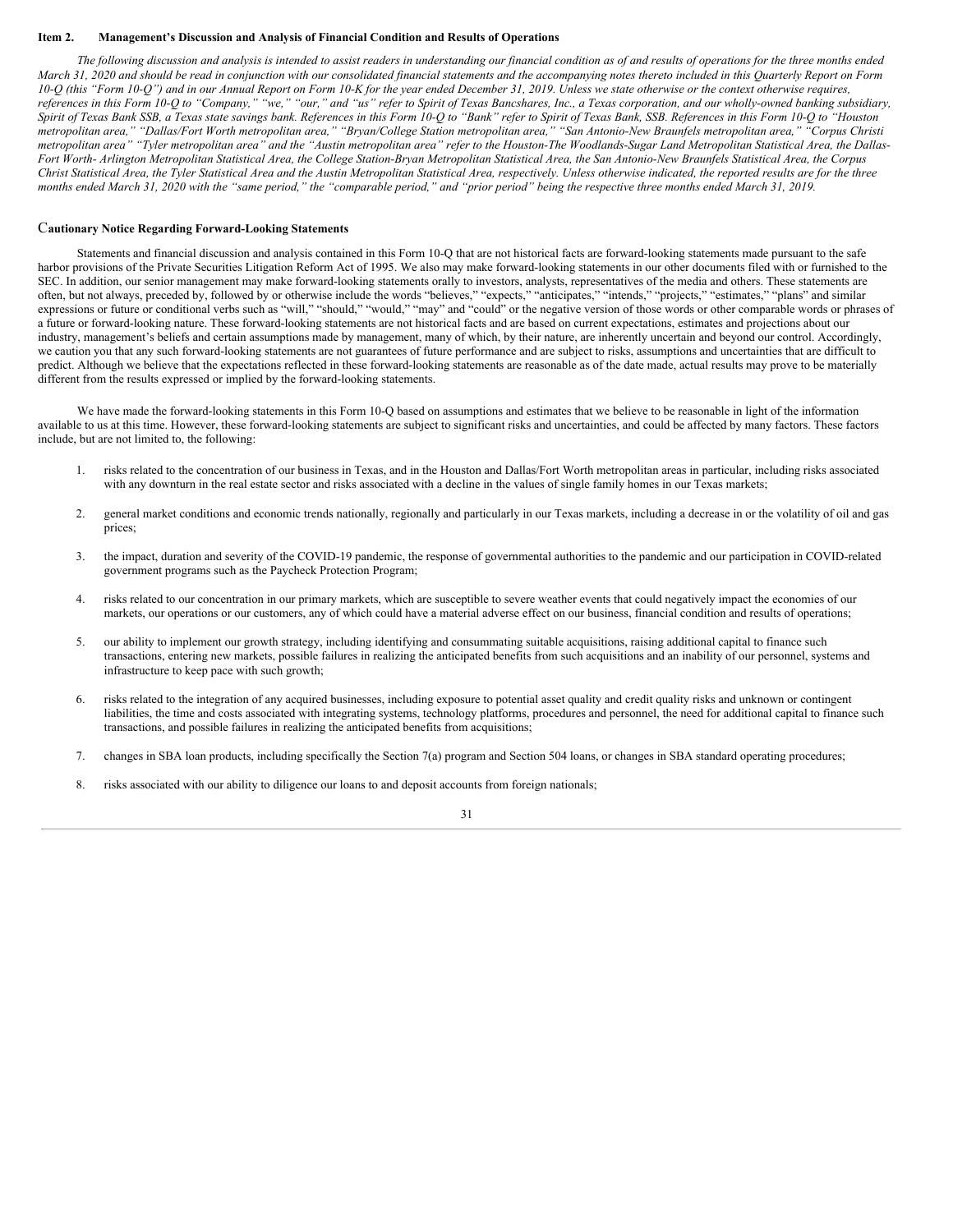- 9. risks associated with the relatively unseasoned nature of a significant portion of our loan portfolio;
- 10. the accuracy and sufficiency of the assumptions and estimates we make in establishing reserves for potential loan losses and other estimates;
- 11. the risk of deteriorating asset quality and higher loan charge-offs;
- 12. risks related to the significant amount of credit that we have extended to a limited number of borrowers and in a limited geographic area;
- 13. our ability to maintain adequate liquidity and to raise necessary capital to fund our acquisition strategy and operations or to meet increased minimum regulatory capital levels;
- 14. material decreases in the amount of deposits we hold, or a failure to grow our deposit base as necessary to help fund our growth and operations;
- 15. changes in market interest rates that affect the pricing of our loans and deposits and our net interest income;
- 16. potential fluctuations in the market value and liquidity of our investment securities;
- 17. the effects of competition from a wide variety of local, regional, national and other providers of financial, investment and insurance services;
- 18. our ability to maintain an effective system of disclosure controls and procedures and internal controls over financial reporting;
- 19. risks associated with fraudulent, negligent, or other acts by our customers, employees or vendors;
- 20. our ability to keep pace with technological change or difficulties when implementing new technologies;
- 21. risks associated with system failures or failures to protect against cybersecurity threats, such as breaches of our network security;
- 22. risks associated with data processing system failures and errors;
- 23. potential impairment on the goodwill we have recorded or may record in connection with business acquisitions;
- 24. the initiation and outcome of litigation and other legal proceedings against us or to which we become subject;
- 25. our ability to comply with various governmental and regulatory requirements applicable to financial institutions, including regulatory requirements to maintain minimum capital levels;
- 26. the impact of recent and future legislative and regulatory changes, including changes in banking, securities and tax laws and regulations and their application by our regulators, such as the implementation of the Economic Growth, Regulatory Relief and Consumer Protection Act;
- 27. changes in tariffs and trade barriers;
- 28. governmental monetary and fiscal policies, including the policies of the Federal Reserve;
- 29. our ability to comply with supervisory actions by federal and state banking agencies;
- 30. changes in the scope and cost of Federal Deposit Insurance Corporation ("FDIC"), insurance and other coverage; and
- 31. systemic risks associated with the soundness of other financial institutions.
- 32. the cost savings from our recent acquisitions may not be fully realized or may take longer to realize than expected; and
- 33. operating costs, customer loss and business disruption following the acquisitions, including adverse effects on relationships with employees, may be greater than expected; and
- 34. competition from other financial services companies in the Company's markets.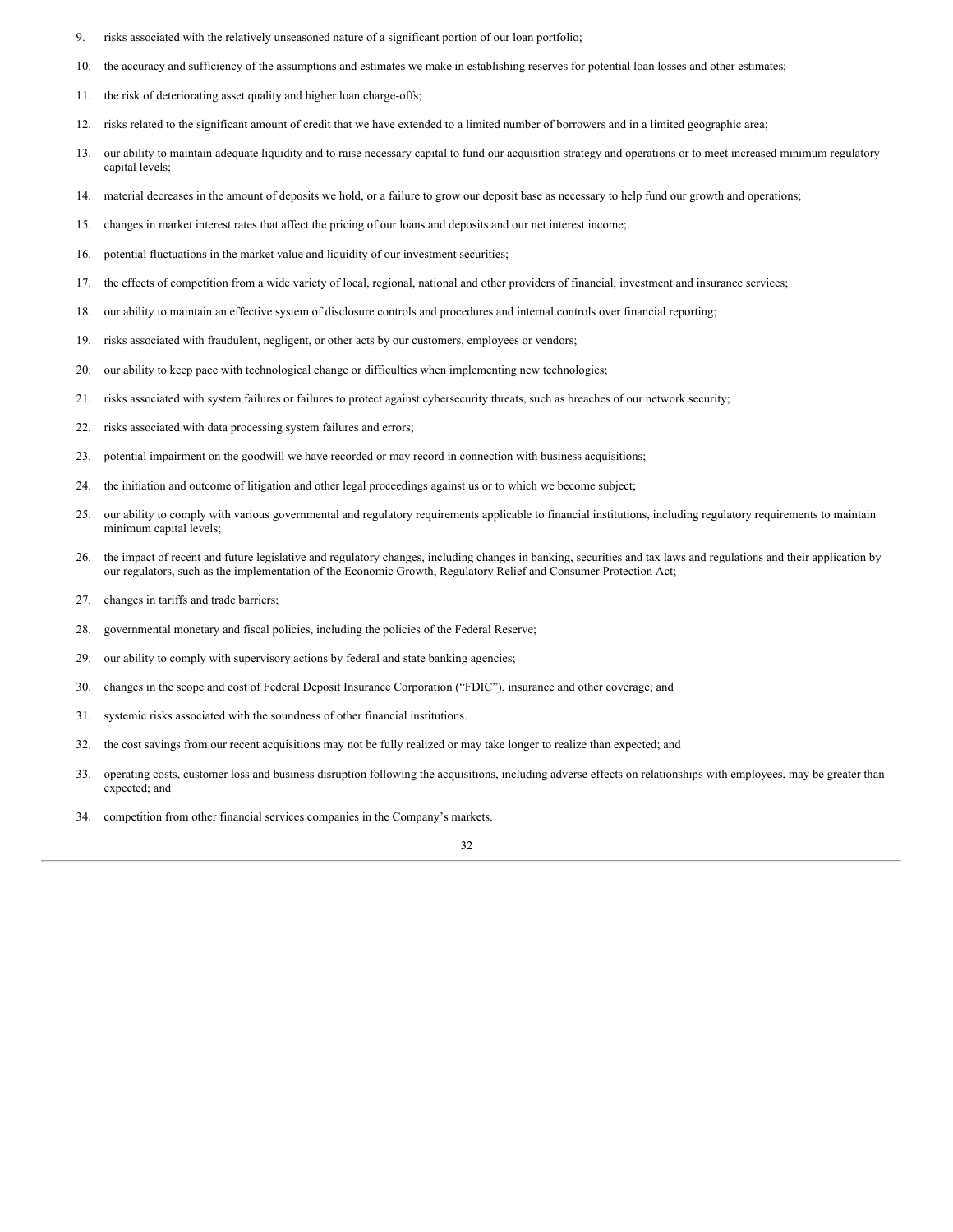Other factors not identified above, including those described under the heading "Risk Factors" in our Annual Report on Form 10-K for the year ended December 31, 2019 and "Risk Factors" and "Management's Discussion and Analysis of Financial Condition and Results of Operations" in this Form 10-Q, may also cause our results to differ materially from the anticipated or estimated results described in our forward-looking statements. The foregoing factors should not be construed as exhaustive, and you should consider these factors in connection with considering any forward-looking statements that may be made by us. If one or more events related to these or other risks or uncertainties materialize, or if our underlying assumptions prove to be incorrect, actual results may differ materially from what we anticipate. Accordingly, you should not place undue reliance on any such forward-looking statements. Any forward-looking statements speaks only as of the date on which it is made, and we undertake no obligation to release publicly any revisions to any forward-looking statements, to report events or to report the occurrence of unanticipated events unless we are required to do so by law.

#### **Recent Developments Related to COVID-19**

Our business has been, and continues to be, impacted by the recent and ongoing outbreak of COVID-19. In March 2020, COVID-19 was declared a pandemic by the World Health Organization and a national emergency by the President of the United States. Efforts to limit the spread of COVID-19 have led to shelter-in-place orders, the closure of non-essential businesses, travel restrictions, supply chain disruptions and prohibitions on public gatherings, among other things, throughout many parts of the United States and, in particular, the markets in which we operate. The pandemic is ongoing and additional uncertainties exist which may impact our customers, employees and vendors; the financial services and banking industry; and the economy as a whole. These uncertainties include, the extent and severity of the spread of COVID-19, the length outbreak, and future actions taken by governmental authorities to contain the outbreak or to mitigate its impact. COVID-19 has negatively affected, and is expected to continue to negatively affect, our business, financial position and operating results. In light of the uncertainties and continuing developments discussed herein, the ultimate adverse impact of COVID-19 cannot be reliably estimated at this time, but it has been and is expected to continue to be material.

In the State of Texas, many jurisdictions have declared health emergencies. The resulting closures of non-essential businesses and related economic disruption has impacted our operations as well as the operations of our customers. Financial services have been identified as a Critical Infrastructure Sector by the Department of Homeland Security. Accordingly, our business remains open. In order to facilitate the continued delivery of essential services while prioritizing the safety of our customers and employees, we have taken the following measures:

- Implemented our communications plans to ensure our employees, customers and critical vendors are kept informed of new developments affecting our operations.
- Temporarily closed all of our lobbies and other corporate facilities to non-employees, except for certain limited cases by appointment only. We continue to serve our consumer and business customers through our drive-thrus, ATMs, internet banking, mobile app and telephone customer service capabilities.
- Expanded remote-access availability to ensure employees have the capability to work from home or other remote locations.

Notwithstanding the foregoing actions, the COVID-19 outbreak could still greatly affect our routine and essential operations due to staff absences, particularly among key personnel; further limited access to or closures of our branch facilities and other physical offices; operational, technical or security-related risks; and government or regulatory agency orders. The business and operations of our third party service providers, many of whom perform critical services for our business, could also be significantly impacted, which in turn could impact us. As a result, we are currently unable to fully assess or predict the extent of the effects of COVID-19 on our operations as the ultimate impact will depend on factors that are currently unknown and/or beyond our control.

Our financial position and results of operations are particularly susceptible to the ability of our loan customers to meet loan obligations, the availability of our workforce, the availability of our vendors and the decline in the value of assets held by us. While its effects continue to materialize, the COVID-19 pandemic has resulted in a significant decrease in commercial activity throughout the State of Texas as well as nationally. This decrease in commercial activity may cause our customers (including affected businesses and individuals), and vendors to be unable to meet existing payment or other obligations to us. The resulting economic pressure on consumers and uncertainty regarding the sustainability of any economic improvements has impacted the creditworthiness of potential and current borrowers. Borrower loan defaults that adversely affect our earnings correlate with deteriorating economic conditions (such as the unemployment rate), which, in turn, are likely to impact our borrowers' creditworthiness and our ability to make loans.

In addition, the economic pressures and uncertainties arising from the COVID-19 pandemic may result in specific changes in consumer and business spending and borrowing and saving habits, affecting the demand for loans and other products and services we offer. Consumers affected by COVID-19 may continue to demonstrate changed behavior even after the crisis is over. For example, consumers may decrease discretionary spending on a permanent or long-term basis, certain industries may take longer to recover (particularly those that rely on travel or large gatherings) as consumers may be hesitant to return to full social interaction, To help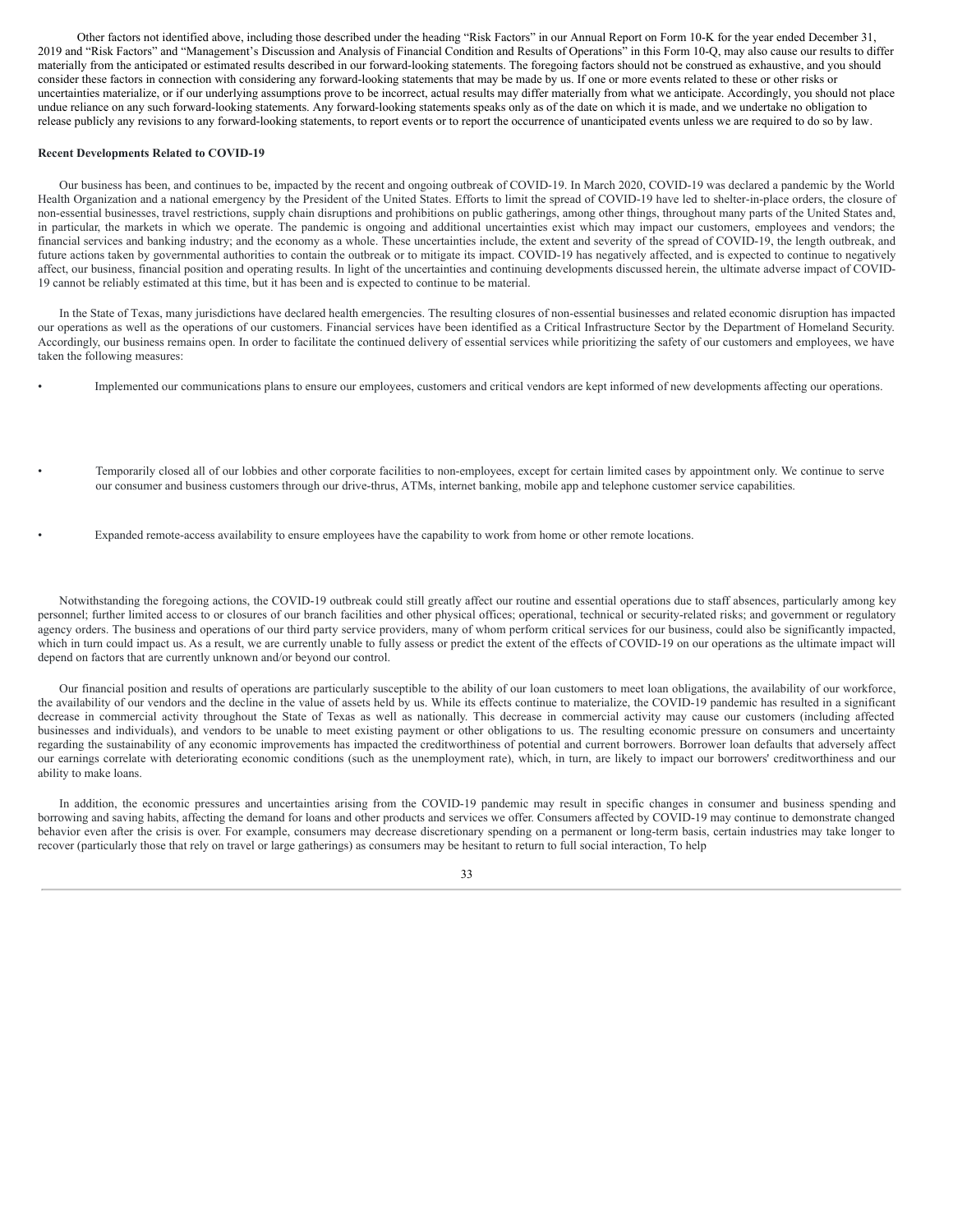mitigate the adverse effects of COVID-19, loan customers may apply for a deferral of payments, or portions thereof, for up to 90 days. Additionally, the temporary closures of bank branches could result in consumers becoming more comfortable with technology and devaluing face-to-face interaction. Our business is relationship driven and such changes could necessitate changes to our business practices to accommodate changing consumer behaviors. The potential changes in behaviors driven by COVID-19 also present heightened liquidity risks, for example, arising from increased demand for our products and services (such as unusually high draws on credit facilities) or decreased demand for our products and services.

Recent actions taken by the federal government and the Federal Reserve and other bank regulatory agencies to mitigate the economic effects of COVID-19 will also have an impact on our financial position and results of operations. These actions are further discussed below.

In an emergency measure aimed at blunting the economic impact of COVID-19, the Federal Reserve lowered the target for the federal funds rate to a range of between zero to 0.25% on March 15, 2020. This action by the Federal Reserve followed a prior reduction of the targeted federal funds rates to a range of 1.0% to 1.25% on March 3, 2020. Our earnings and cash flows are largely dependent upon our net interest income. As our balance sheet is more asset sensitive, our earnings are more adversely affected by decreases in market interest rates as the interest rates received on loans and other investments fall more quickly and to a larger degree than the interest rates paid on deposits and other borrowings. The decline in interest rates has already led to new all-time low yields across the US Treasury maturity curve. If the Federal Reserve decreases the targeted federal funds rates even further in response to the economic effects of COVID-19, overall interest rates will decline further, which will negatively impact our net interest income and further compress our net interest margin. Alternatively, if the COVID-19 outbreak abates and general economic conditions improve, the Federal Reserve may determine to increase the targeted federal funds rates and overall interest rates will likely rise, which may positively impact our net interest income, but may negatively impact commercial lending activity and the U.S. economy.

Other actions taken by the Federal Reserve in an effort to provide monetary stimulus to counteract the economic disruption caused by COVID-19 include:

- Expanded reverse repo operations, adding liquidity to the banking system.
- Restarted quantitative easing.
- Lowered the interest rate on the discount window by 1.5% to 0.25%.
- Reduced reserve requirement ratios to zero percent.
- Encouraged banks to use their capital and liquidity buffers to lend.
- Introduced several new programs that will operate on a temporary basis to help preserve market liquidity.

The U.S. government has also enacted certain fiscal stimulus measures in several phases to counteract the economic disruption caused by the COVID-19. The Phase 1 legislation, the Coronavirus Preparedness and Response Supplemental Appropriations Act, was enacted on March 6, 2020 and, among other things, authorized funding for research and development of vaccines and allocated money to state and local governments to aid containment and response measures. The Phase 2 legislation, the Families First Coronavirus Response Act, was enacted on March 18, 2020 and provides for paid sick/medical leave, establishes no-cost coverage for coronavirus testing, expands unemployment benefits, expands food assistance, and provides additional funding to states for the ongoing economic consequences of the pandemic, among other provisions. The Phase 3 legislation, the Coronavirus Aid, Relief, and Economic Security Act (the "CARES Act"), was enacted on March 27, 2020. Among other provisions, the CARES Act (i) authorizes the Secretary of the Treasury to make loans, loan guarantees and other investments, up to \$500 billion, for assistance to eligible businesses, States and municipalities with limited, targeted relief for passenger air carriers, cargo air carriers, and businesses critical to maintaining national security, (ii) creates a \$349 billion loan program called the Paycheck Protection Program (the "PPP") for loans to small businesses for, among other things, payroll, group health care benefit costs and qualifying mortgage, rent and utility payments, (iii) provides certain credits against the 2020 personal income tax for eligible individuals and their dependents, (iv) expands eligibility for unemployment insurance and provides eligible recipients with an additional \$600 per week on top of the unemployment amount determined by each State and (v) expands telehealth services in Medicare. The Phase 3.5 legislation, the Paycheck Protection Program and Healthcare Enhancement Act of 2020 (the "PPPHE Act"), was enacted on April 24, 2020. Among other things, the PPPHE Act provided an additional \$310 billion of funding for the PPP of which, \$30 billion is specifically allocated for use by banks and other insured depository institutions that have assets between \$10 billion and \$50 billion. We are continuing to monitor the potential development of so-called "Phase 4" legislation and further actions taken by the U.S. government.

The Federal Reserve has created various additional lending facilities and expanded existing facilities to help provide up to \$2.6 trillion in financing in response to the financial disruptions caused by COVID-19. The programs include, among other things, (i) the Paycheck Protection Program Lending Facility (the "PPP Facility"), which is intended to extend loans to banks making PPP loans, (ii) the Municipal Liquidity Facility, which is intended to facilitate the purchase of eligible notes from states, and certain

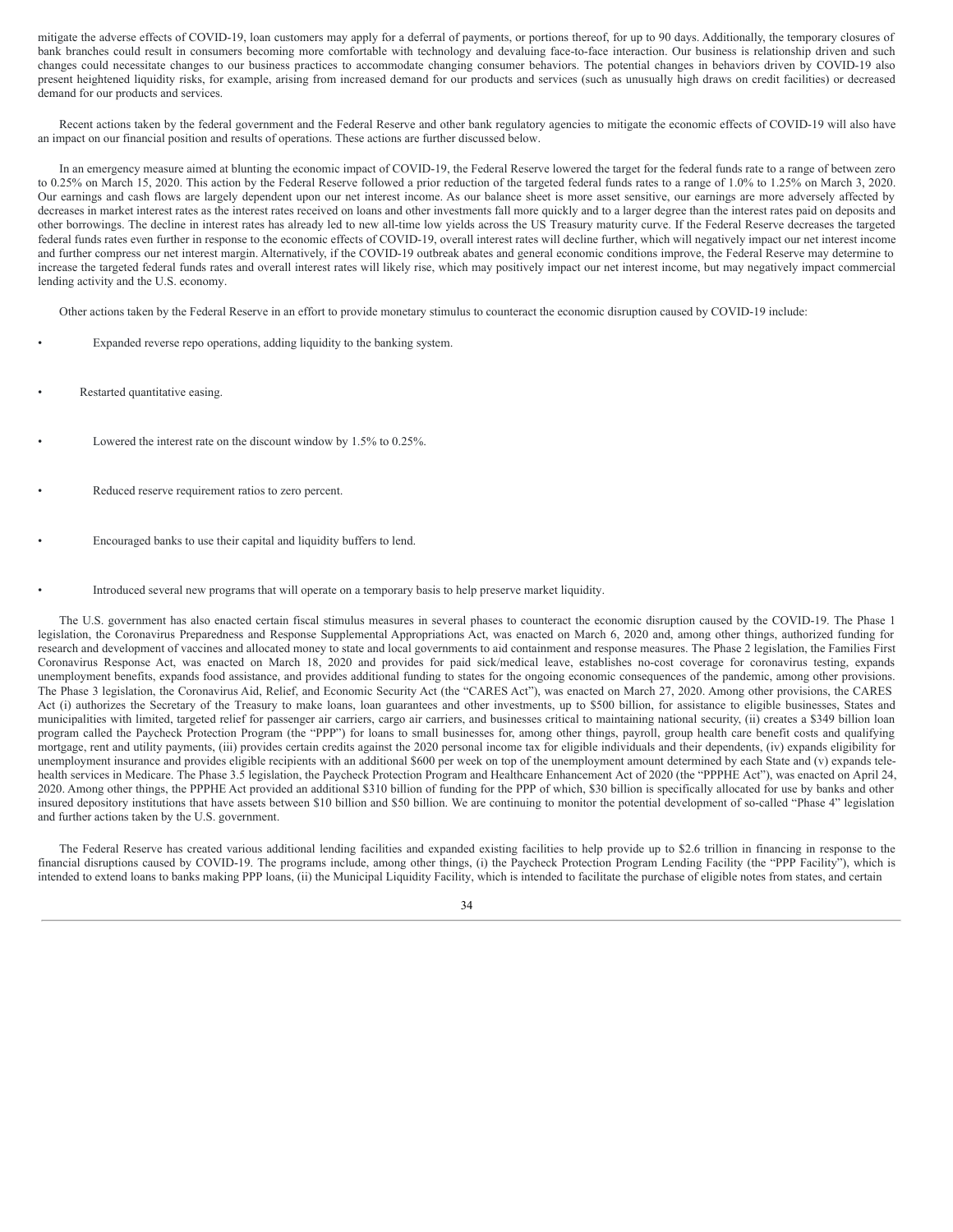counties and cities around the country, and (iii) the Main Street Lending Program, which is intended to facilitate credit flows to businesses affected by the COVID-19 pandemic with up to 10,000 employees or up to \$2.5 billion in 2019 annual revenues.

Banks and bank holding companies have been particularly impacted by the COVID-19 pandemic as a result of disruption and volatility in the global capital markets. This disruption has impacted our cost of capital and may adversely affect our ability to access the capital markets if we need or desire to do so and, although the ultimate impact cannot be reliably estimated at this time in light of the uncertainties and ongoing developments noted herein, such impacts could be material. Furthermore, bank regulatory agencies have been (and are expected to continue to be) very proactive in responding to both market and supervisory concerns arising from the COVID-19 pandemic as well as the potential impact on customers, especially borrowers. As shown during and following the financial crisis of 2007-2008, periods of economic and financial disruption and stress have, in the past, resulted in increased scrutiny of banking organizations. We are closely monitoring the potential for new laws and regulations impacting lending and funding practices as well as capital and liquidity standards. Such changes could require us to maintain significantly more capital, with common equity as a more predominant component, or manage the composition of our assets and liabilities to comply with formulaic liquidity requirements. Furthermore, provisions of the CARES Act allow, but do not require, the FDIC to guarantee deposit obligations of banks in non-interest-bearing transaction accounts through December 31, 2020. Participation in any such guarantee program may result in fees and other assessments as the FDIC determines and may include special assessments. Other provisions of the CARES Act as well as actions taken by bank regulators, such as potential relief for working with borrowers who are distressed as a result of the effects of COVID-19, could similarly impact aggregate deposit insurance expense.

#### **Overview**

We are a Texas corporation and a registered bank holding company located in the Houston metropolitan area with headquarters in Conroe, Texas. We offer a broad range of commercial and retail banking services through our wholly-owned bank subsidiary, Spirit of Texas Bank SSB. We operate through 39 full-service branches and two loan productions offices located primarily in the Houston, Dallas/Fort Worth, San Antonio-New Braunfels, Corpus Christi, Austin, and Tyler metropolitan areas. As of March 31, 2020, we had total assets of \$2.54 billion, loans held for investment of \$2.01 billion, total deposits of \$2.08 billion and total stockholders' equity of \$345.8 million.

As a bank holding company, we generate most of our revenues from interest income on loans, gains on sale of the guaranteed portion of SBA loans, customer service and loan fees, brokerage fees derived from secondary mortgage originations and interest income from investments in securities. We incur interest expense on deposits and other borrowed funds and noninterest expenses, such as salaries and employee benefits and occupancy expenses. Our goal is to maximize income generated from interest-earning assets, while also minimizing interest expense associated with our funding base to widen net interest spread and drive net interest margin expansion. Net interest margin is a ratio calculated as net interest income divided by average interest-earning assets. Net interest income is the difference between interest income on interest-earning assets, such as loans and securities, and interest expense on interest-bearing liabilities, such as deposits and borrowings that are used to fund those assets. Net interest spread is the difference between rates earned on interest-earning assets and rates paid on interest-bearing liabilities.

Changes in market interest rates and the interest rates we earn on interest-earning assets or pay on interest-bearing liabilities, as well as the volume and types of interestearning assets, interest-bearing and noninterest-bearing liabilities and stockholders' equity, are usually the largest drivers of periodic changes in net interest spread, net interest margin and net interest income. Fluctuations in market interest rates are driven by many factors, including governmental monetary policies, inflation, deflation, macroeconomic developments, changes in unemployment, the money supply, political and international conditions and conditions in domestic and foreign financial markets. Periodic changes in the volume and types of loans in our loan portfolio are affected by, among other factors, economic and competitive conditions in Texas, as well as developments affecting the real estate, technology, financial services, insurance, transportation, manufacturing and energy sectors within our target markets and throughout Texas.

#### **Results of Operations**

Our results of operations depend substantially on net interest income and noninterest income. Other factors contributing to our results of operations include our level of our noninterest expenses, such as salaries and employee benefits, occupancy and equipment and other miscellaneous operating expenses.

#### *Net Interest Income*

Net interest income represents interest income less interest expense. We generate interest income from interest, dividends and fees received on interest-earning assets, including loans and investment securities we own. We incur interest expense from interest paid on interest-bearing liabilities, including interest-bearing deposits and borrowings. To evaluate net interest income, we measure and monitor (1) yields on our loans and other interest-earning assets, (2) the costs of our deposits and other funding sources, (3) our net interest spread, (4) our net interest margin and (5) our provisions for loan losses. Net interest spread is the difference between rates earned on interestearning assets and rates paid on interest-bearing liabilities. Net interest margin is calculated as the annualized net interest income divided by average interest-earning assets. Because noninterest-bearing sources of funds, such as noninterest-bearing

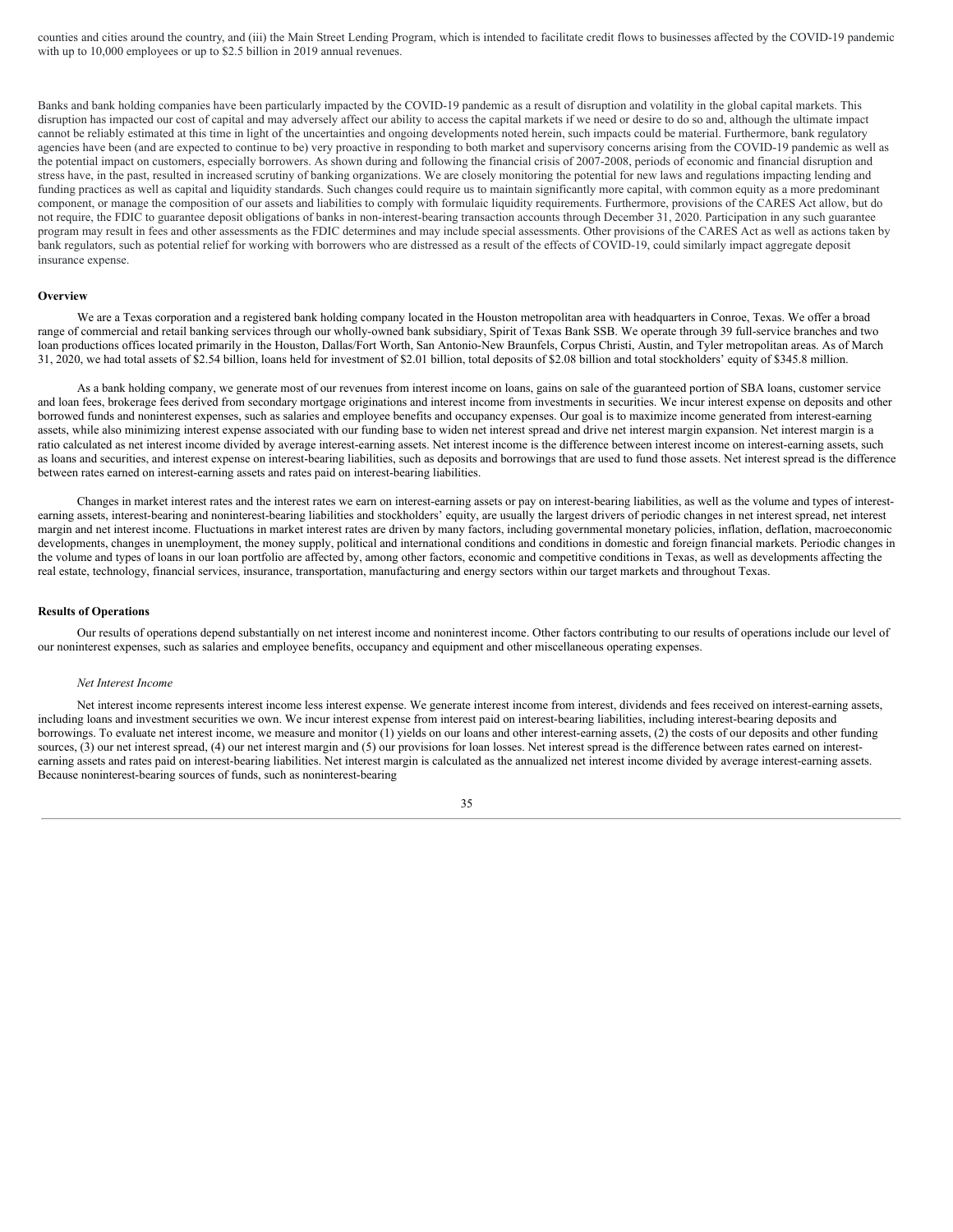deposits and stockholders' equity, also fund interest-earning assets, net interest margin includes the benefit of these noninterest-bearing sources.

Changes in market interest rates and the interest rates we earn on interest-earning assets or pay on interest-bearing liabilities, as well as the volume and types of interestearning assets, interest-bearing and noninterest-bearing deposits and stockholders' equity, are usually the largest drivers of periodic changes in net interest spread, net interest margin and net interest income. We measure net interest income before and after provision for loan losses required to maintain our allowance for loan and lease losses at acceptable levels.

# *Noninterest Income*

Our noninterest income includes the following: (1) service charges and fees; (2) SBA loan servicing fees; (3) mortgage referral fees; (4) gain on the sales of loans, net; (5) gain (loss) on sales of investment securities; and (6) other.

#### *Noninterest Expense*

Our noninterest expense includes the following: (1) salaries and employee benefits; (2) occupancy and equipment expenses; (3) professional services; (4) data processing and network; (5) regulatory assessments and insurance; (6) amortization of core deposit intangibles; (7) advertising; (8) marketing; (9) telephone expenses; (10) conversion expenses; and (11) other.

#### **Financial Condition**

The primary factors we use to evaluate and manage our financial condition include liquidity, asset quality and capital.

#### *Liquidity*

We manage liquidity based upon factors that include the amount of core deposits as a percentage of total deposits, the level of diversification of our funding sources, the allocation and amount of our deposits among deposit types, the short-term funding sources used to fund assets, the amount of non-deposit funding used to fund assets, the availability of unused funding sources, off-balance sheet obligations, the availability of assets to be readily converted into cash without undue loss, the amount of cash and liquid securities we hold, and the repricing characteristics and maturities of our assets when compared to the repricing characteristics of our liabilities, the ability to securitize and sell certain pools of assets and other factors.

#### *Asset Quality*

We manage the diversification and quality of our assets based upon factors that include the level, distribution, severity and trend of problem, classified, delinquent, nonaccrual, nonperforming and restructured assets, the adequacy of our allowance for loan and lease losses, discounts and reserves for unfunded loan commitments, the diversification and quality of loan and investment portfolios and credit risk concentrations.

#### *Capital*

We manage capital based upon factors that include the level and quality of capital and our overall financial condition, the trend and volume of problem assets, the adequacy of discounts and reserves, the level and quality of earnings, the risk exposures in our balance sheet, the levels of Tier 1 (core), risk-based and tangible equity capital, the ratios of tier 1 (core), risk-based and tangible equity capital to total assets and risk-weighted assets and other factors.

#### **Performance Highlights**

Operating and financial highlights for the three months ended March 31, 2020 include the following:

- Net income for the first quarter of 2020 increased to \$4.1 million. Adjusted net income for the first quarter of 2020 was \$4.8 million, which excluded \$1.3 million of after-tax, merger-related expenses and a \$575 thousand income tax benefit related to a net operating loss carryback.
- Diluted earnings per share were \$0.22 for the first quarter of 2020. Adjusted diluted earnings per share were \$0.26 for the first quarter of 2020, which excluded \$1.3 million of after-tax, merger-related expenses and a \$575 thousand income tax benefit related to a net operating loss carryback.
- Net Interest Margin and Tax Equivalent Net Interest Margin were 4.38% and 4.40%, respectively.
- Organic loan growth of \$8.8 million which includes \$59.0 million in new originations, representing growth of 19.9% annualized, and \$50.2 million of participations sold during the quarter.

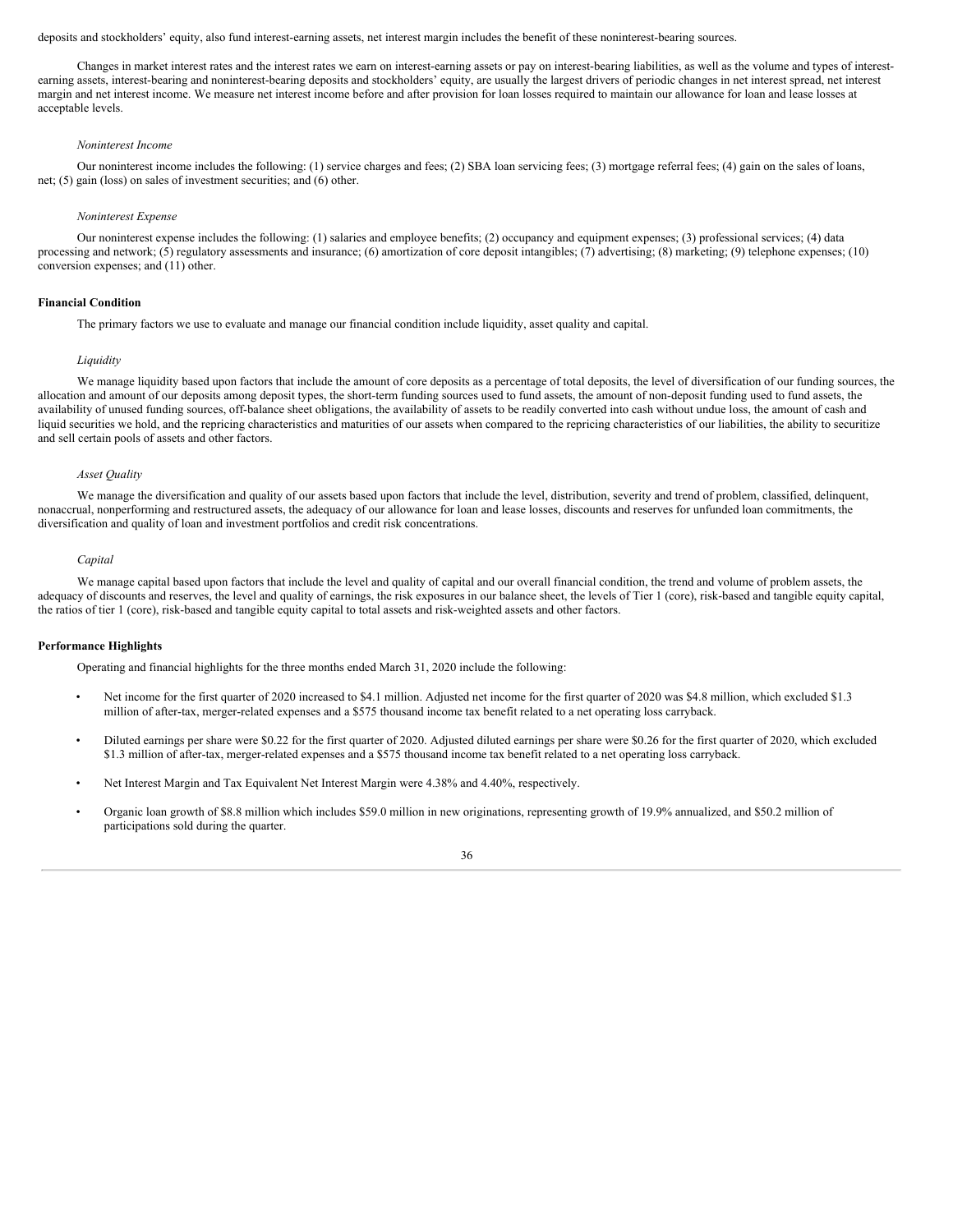- Return on average assets was 0.68%, annualized including merger related expenses and the tax benefit recorded.
- Book value per share was \$19.25 and tangible book value per share was \$14.28.

Tax equivalent net interest margin, adjusted net income, adjusted basic and diluted earnings per share and tangible book value per share are non-GAAP financial measures. See our reconciliation of non-GAAP financial measures to their most directly comparable GAAP financial measures under the caption "Management's Discussion and Analysis of Financial Condition and Results of Operations—Non-GAAP Financial Measures."

# **Analysis of Results of Operations**

Net income for the three months ended March 31, 2020 totaled \$4.1 million, which generated diluted earnings per common share of \$0.22 for the three months ended March 31, 2020. Adjusted net income, which is a Non-GAAP measure, for the three months ended March 31, 2020 totaled \$4.8 million which excluded \$1.3 million of aftertax, merger-related expenses and a \$575 thousand income tax benefit related to a net operating loss carryback, which generated adjusted diluted earnings per common share of \$0.26. Net income for the three months ended March 31, 2019 totaled \$3.8 million, which generated diluted earnings per common share of \$0.30 for the three months ended March 31, 2019. The increase in net income was driven by an increase in net interest income of \$8.4 million that was primarily attributable to organic and acquired growth in the average balance of loans, partially offset by an increase in noninterest expense of \$8.0 million, which was mainly the result of an increase of salaries and employee benefits of \$5.0 million, an increase in occupancy expenses of \$1.1 million, and an increase in other operating expenses of \$809 thousand. Our results of operations for the three months ended March 31, 2020 produced an annualized return on average assets of 0.68% compared to an annualized return on average assets of 1.11% for the three months ended March 31, 2019. We had an annualized return on average stockholders' equity of 4.72% for the three months ended March 31, 2020, compared to an annualized return on average stockholders' equity of 7.65% for the three months ended March 31, 2019.

| I<br>I<br>× |  |
|-------------|--|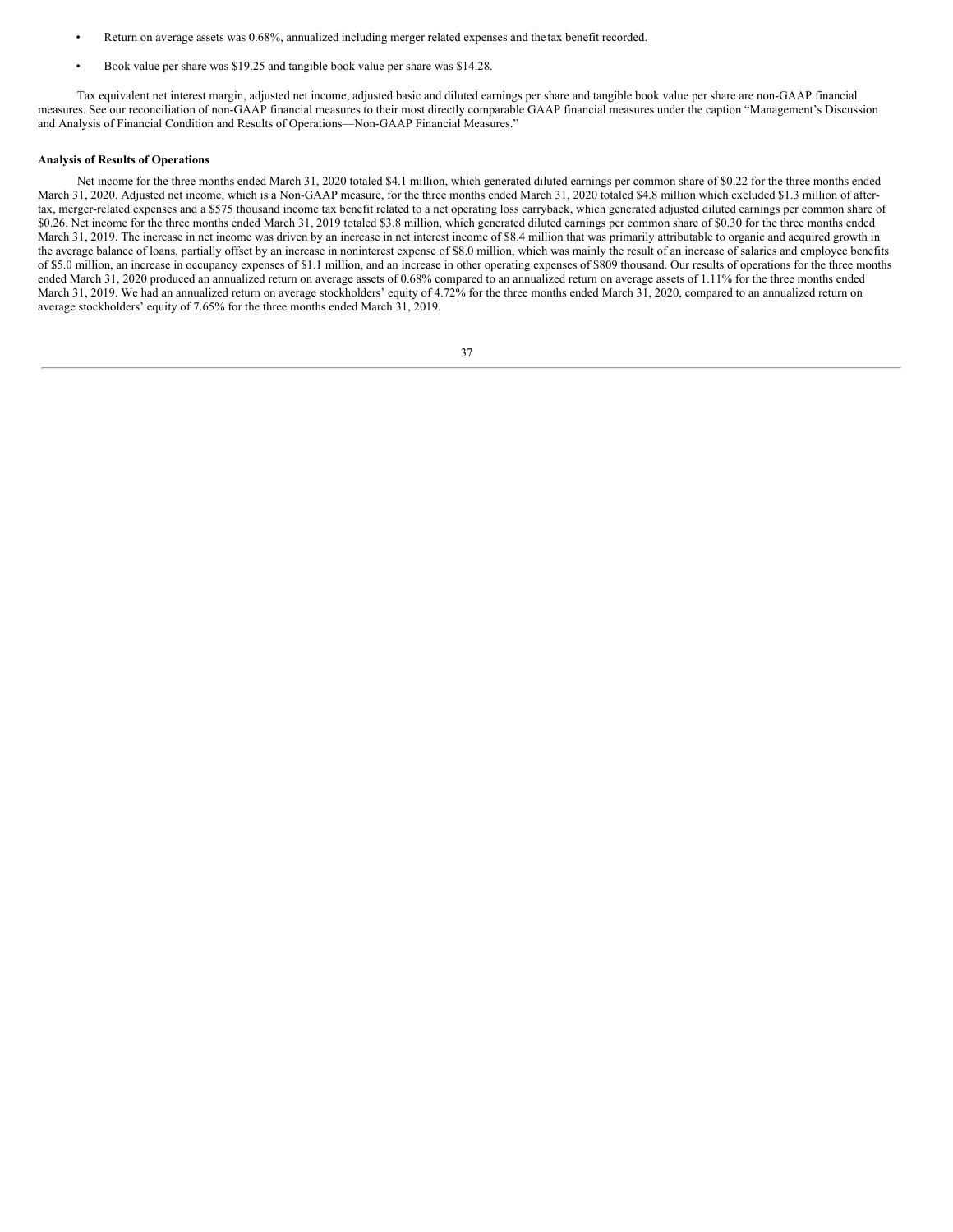# *Net Interest Income and Net Interest Margin*

The following table presents, for the periods indicated, information about (1) average balances, the total dollar amount of interest income from interest-earning assets and the resultant average yields; (2) average balances, the total dollar amount of interest expense on interest-bearing liabilities and the resultant average rates; (3) the interest rate spread; (4) net interest income and margin; and (5) net interest income and margin (tax equivalent). Interest earned on loans that are classified as nonaccrual is not recognized in income, however the balances are reflected in average outstanding balances for that period. Any nonaccrual loans have been included in the table as loans carrying a zero yield.

|                                                              | Three Months Ended March 31, |                        |               |                             |                                 |                        |           |                             |        |                                 |  |  |
|--------------------------------------------------------------|------------------------------|------------------------|---------------|-----------------------------|---------------------------------|------------------------|-----------|-----------------------------|--------|---------------------------------|--|--|
|                                                              |                              |                        |               | 2020                        |                                 |                        | 2019      |                             |        |                                 |  |  |
|                                                              |                              | Average<br>Balance (1) |               | Interest/<br><b>Expense</b> | Annualized<br><b>Yield/Rate</b> | Average<br>Balance (1) |           | Interest/<br><b>Expense</b> |        | Annualized<br><b>Yield/Rate</b> |  |  |
|                                                              |                              |                        |               |                             | (Dollars in thousands)          |                        |           |                             |        |                                 |  |  |
| Interest-earning assets:                                     |                              |                        |               |                             |                                 |                        |           |                             |        |                                 |  |  |
| Interest-earning deposits in other banks                     | S                            | 231,616                | S             | 852                         | $1.48\%$ \$                     |                        | 92,892    | \$                          | 546    | 2.38%                           |  |  |
| Loans, including loans held for sale (2)                     |                              | 1,851,879              |               | 27,409                      | 5.94%                           |                        | 1,105,177 |                             | 17,118 | 6.28%                           |  |  |
| Investment securities and other                              |                              | 96,006                 |               | 552                         | $2.31\%$                        |                        | 148,035   |                             | 1,220  | 3.34%                           |  |  |
| Total interest-earning assets                                |                              | 2,179,501              |               | 28,813                      | 5.30%                           |                        | 1,346,104 |                             | 18,884 | 5.69%                           |  |  |
| Noninterest-earning assets                                   |                              | 217,060                |               |                             |                                 |                        | 110,334   |                             |        |                                 |  |  |
| <b>Total assets</b>                                          |                              | 2,396,561              |               |                             |                                 |                        | 1,456,438 |                             |        |                                 |  |  |
| Interest-bearing liabilities:                                |                              |                        |               |                             |                                 |                        |           |                             |        |                                 |  |  |
| Interest-bearing demand deposits                             | $\mathcal{S}$                | 335,669                | <sup>\$</sup> | 225                         | $0.27\%$ \$                     |                        | 128,059   | <sup>\$</sup>               | 167    | $0.53\%$                        |  |  |
| Interest-bearing NOW accounts                                |                              | 27,632                 |               | 26                          | $0.38\%$                        |                        | 7,354     |                             | 3      | $0.15\%$                        |  |  |
| Savings and money market accounts                            |                              | 443,449                |               | 1,012                       | $0.92\%$                        |                        | 235,148   |                             | 442    | $0.76\%$                        |  |  |
| Time deposits                                                |                              | 685,689                |               | 3,244                       | 1.90%                           |                        | 561,435   |                             | 2,459  | 1.78%                           |  |  |
| FHLB advances and other borrowings                           |                              | 86,809                 |               | 508                         | $2.35\%$                        |                        | 67,149    |                             | 378    | 2.29%                           |  |  |
| Total interest-bearing liabilities                           |                              | 1,579,248              |               | 5,015                       | $1.27\%$                        |                        | 999,145   |                             | 3,449  | 1.40%                           |  |  |
| Noninterest-bearing liabilities and<br>shareholders' equity: |                              |                        |               |                             |                                 |                        |           |                             |        |                                 |  |  |
| Noninterest-bearing demand deposits                          |                              | 459,156                |               |                             |                                 |                        | 250,204   |                             |        |                                 |  |  |
| Other liabilities                                            |                              | 12,265                 |               |                             |                                 |                        | 5,232     |                             |        |                                 |  |  |
| Stockholders' equity                                         |                              | 345,892                |               |                             |                                 |                        | 201,857   |                             |        |                                 |  |  |
| Total liabilities and stockholders' equity                   |                              | 2,396,561              |               |                             |                                 |                        | 1,456,438 |                             |        |                                 |  |  |
| Net interest rate spread                                     |                              |                        |               |                             | 4.03 $%$                        |                        |           |                             |        | 4.29%                           |  |  |
| Net interest income and margin                               |                              |                        |               | 23,798                      | 4.38%                           |                        |           | \$                          | 15,435 | 4.65%                           |  |  |
| Net interest income and margin (tax equivalent)(3)           |                              |                        |               | 23,890                      | 4.40%                           |                        |           | \$                          | 15,573 | 4.69%                           |  |  |

(1) Average balances presented are derived from daily average balances.

(2) Includes loans on nonaccrual status.

(3) In order to make pretax income and resultant yields on tax-exempt loans comparable to those on taxable loans, a tax-equivalent adjustment has been computed using a federal tax rate of 21% for the three months ended March 31, 2020 and 2019, which is a non-GAAP financial measure. See our reconciliation of non-GAAP financial measures to their most directly comparable GAAP financial measures under the caption "Management's Discussion and Analysis of Financial Condition and Results of Operations—Non-GAAP Financial Measures."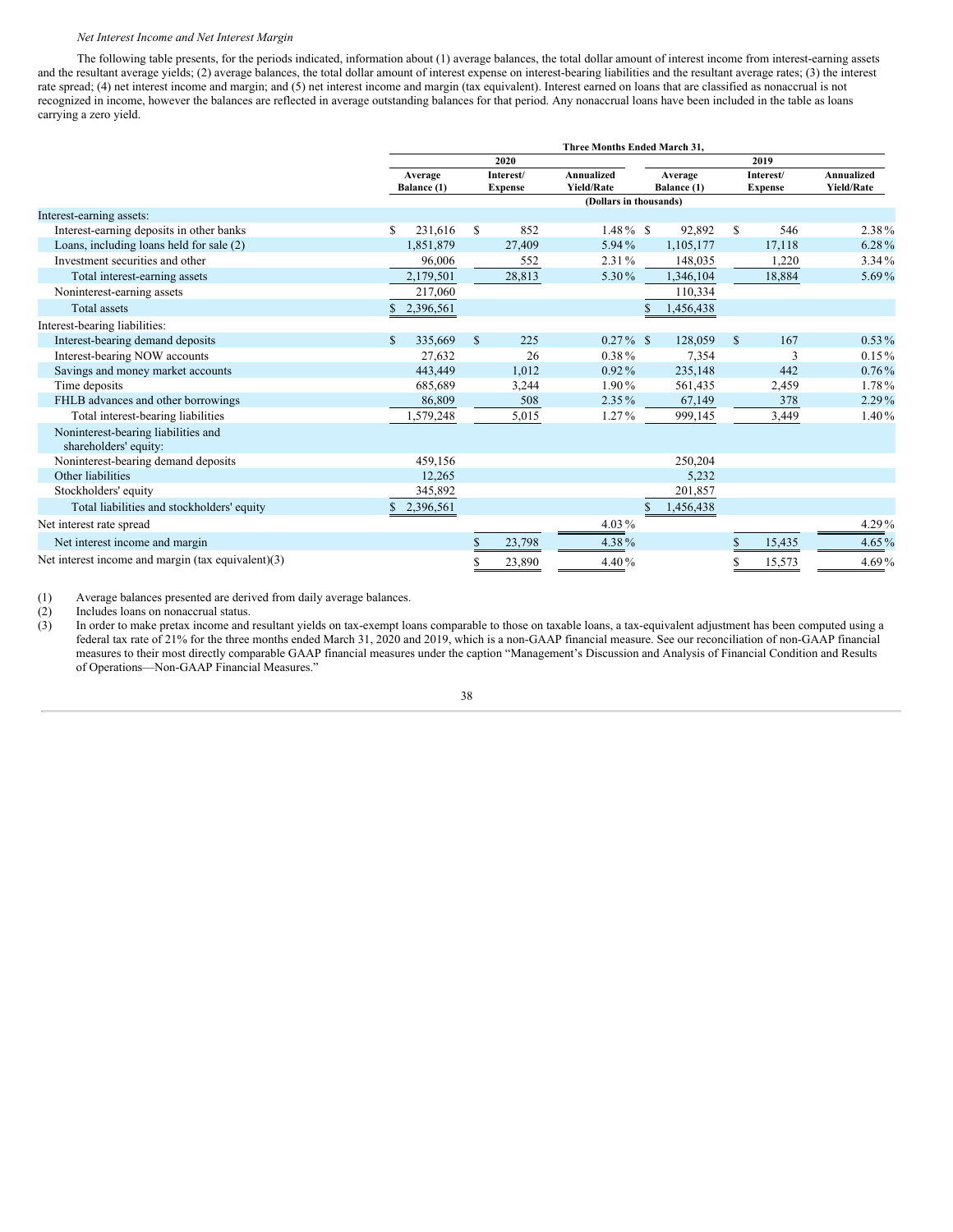Increases and decreases in interest income and interest expense result from changes in average balances (volume) of interest-earning assets and liabilities, as well as changes in average interest rates. The following table shows the effect that these factors had on the interest earned on our interest-earning assets and the interest incurred on our interest-bearing liabilities for the periods indicated. The effect of changes in volume is determined by multiplying the change in volume by the prior period's average rate. Similarly, the effect of rate changes is calculated by multiplying the change in average rate by the prior period's volume.

A summary of increases and decreases in interest income and interest expense resulting from changes in average balances (volume) and average interest rates follows:

|                                          |              | Three Months Ended March 31,<br>2020 compared to 2019 |              |                        |     |        |
|------------------------------------------|--------------|-------------------------------------------------------|--------------|------------------------|-----|--------|
|                                          |              | <b>Increase (Decrease) Due to</b>                     |              |                        |     |        |
|                                          |              | Volume (1)<br>Rate $(1)$                              |              |                        |     | Total  |
|                                          |              |                                                       |              | (Dollars in thousands) |     |        |
| Interest-earning assets:                 |              |                                                       |              |                        |     |        |
| Interest-earning deposits in other banks | \$           | 1,584                                                 | $\mathbb{S}$ | (1,278)                | - S | 306    |
| Loans, including loans held for sale (2) |              | 16,544                                                |              | (6,253)                |     | 10,291 |
| Investment securities and other          |              | (355)                                                 |              | (313)                  |     | (668)  |
| Total change in interest income          |              | 17,773                                                |              | (7,844)                |     | 9,929  |
| Interest-bearing liabilities:            |              |                                                       |              |                        |     |        |
| Interest-bearing demand deposits         | $\mathbf{s}$ | 879                                                   | <b>S</b>     | (821)                  | -S  | 58     |
| Interest-bearing NOW accounts            |              | 13                                                    |              | 10                     |     | 23     |
| Savings and money market accounts        |              | 446                                                   |              | 124                    |     | 570    |
| Time deposits                            |              | 590                                                   |              | 195                    |     | 785    |
| FHLB advances and other borrowings       |              | 119                                                   |              | 11                     |     | 130    |
| Total change in interest expenses        |              | 2,047                                                 |              | (481)                  |     | 1,566  |
| Total change in net interest income      |              | 15,726                                                |              | (7, 363)               |     | 8,363  |

(1) Variances attributable to both volume and rate are allocated on a consistent basis between rate and volume based on the absolute value of the variances in each category.

(2) Includes loans on nonaccrual status.

#### *Three months ended March 31, 2020 compared to three months ended March 31, 2019*

Net interest income was \$23.8 million for the three months ended March 31, 2020 compared to \$15.4 million for the three months ended March 31, 2019, representing an increase of \$8.4 million, or 54.2%. The increase in net interest income was primarily due to an increase in interest income of \$9.9 million partially offset by an increase in interest expense of \$1.6 million. Interest income on loans increased by \$10.3 million for the three months ended March 31, 2020. The growth in average loans of \$746.7 million, including loans held for sale, for the three months ended March 31, 2020 was the primary driver of the increase in interest income on loans, partially offset by a decrease in the average rate on loans of 34 basis points over the same period.

Interest expense was \$5.0 million for the three months ended March 31, 2020 compared to \$3.4 million for the three months ended March 31, 2019, representing an increase of \$1.6 million. This increase was mainly due to an increase in interest expense on deposits. Interest expense on deposits totaled \$4.5 million for the three months ended March 31, 2020 compared to \$3.1 million for the three months ended March 31, 2019, representing an increase of \$1.4 million, resulting primarily from an increase in the average deposit balances of \$560.4 million for the three months ended March 31, 2020 over the three months ended March 31, 2019. The average cost of deposits for the three months ended March 31, 2020 was 0.93%. This represents a decrease of twelve basis points compared to the average cost of deposits of 1.05% for the three months ended March 31, 2019. The decrease was primarily due to an increase in the mix of noninterest-bearing demand deposits. For the three months ended March 31, 2020, the average rate paid on time deposits was 1.90% compared to 1.78% for the three months ended March 31, 2019.

The net interest margin was 4.38% for the three months ended March 31, 2020 compared to 4.65% for the three months ended March 31, 2019, representing a decrease of 27 basis points. The tax equivalent net interest margin was 4.40% for the three months ended March 31, 2020 compared to 4.69% for the three months ended March 31, 2019, representing a decrease of 29 basis points. The average yield on interest-earning assets decreased by 45 basis points for the three months ended March 31, 2020 compared to the three months ended March 31, 2019, while the average rate paid on interest-bearing liabilities decreased by 14 basis points, resulting in a 30 basis point decrease in the interest rate spread. The decrease in both net interest margin and interest rate spread primarily resulted from the decrease in interest rates by the Federal Open Market Committee during the first quarter of 2020.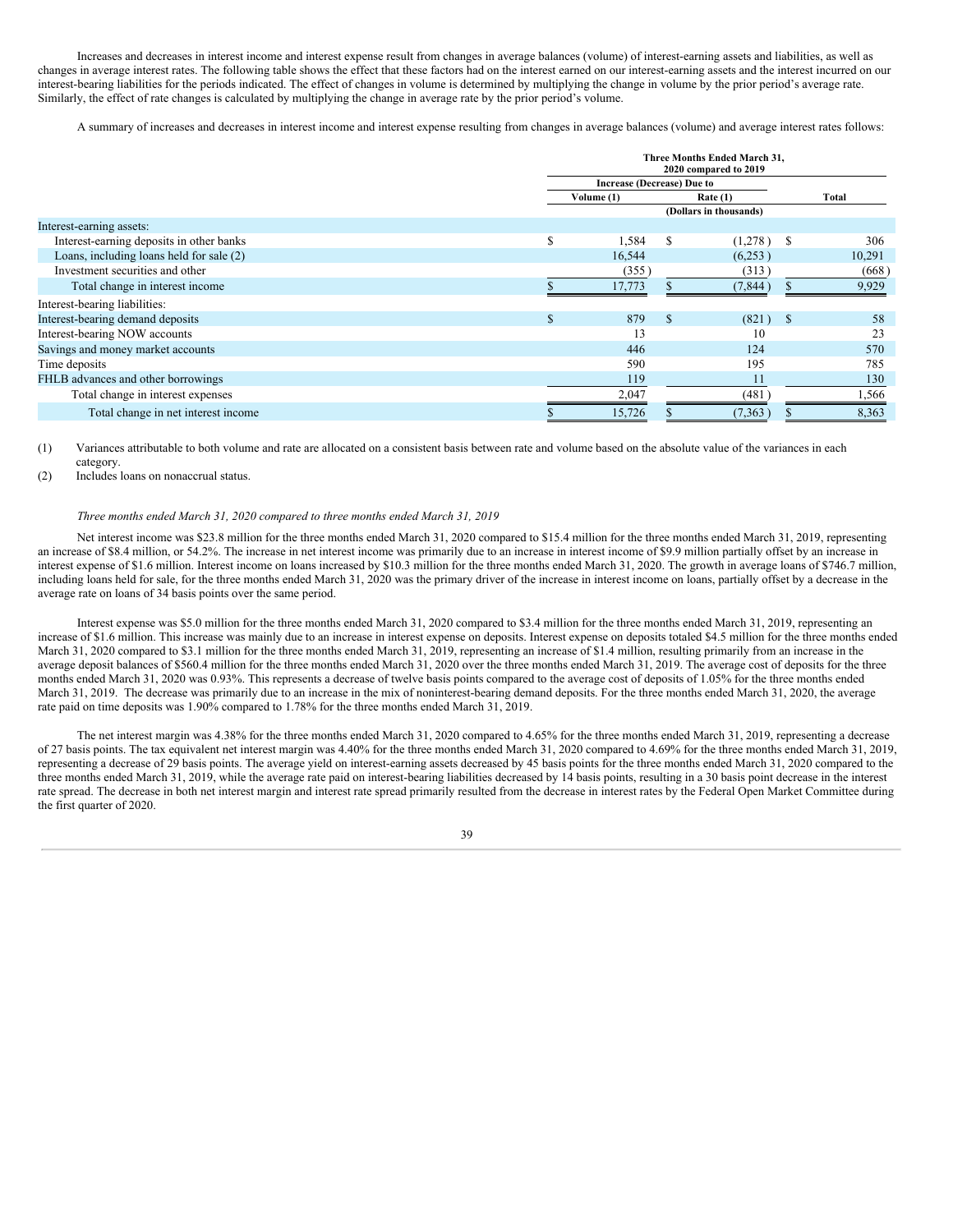We currently expect our net interest income and net interest margin to decline in the latter part of 2020 as a result of the decreases in market interest rates and the expectation that interest rates will remain at such levels for some period of time. The near term impact of the decrease in market interest rates is partly mitigated as certain variable-rate loans adjust on a delayed basis. Additionally, our participation in the PPP, as further discussed below, is expected to positively impact net interest income and net interest margin.

# *Provision for Loan Losses*

The provision for loan losses represents the amount determined by management to be necessary to maintain the allowance for loan and lease losses at a level capable of absorbing inherent losses in the loan portfolio. See the discussion under "—Critical Accounting Policies—Allowance for Loan and Lease Losses." Our management and board of directors review the adequacy of the allowance for loan and lease losses on a quarterly basis. The allowance for loan and lease losses calculation is segregated by call report code and then further segregated into various segments that include classified loans, loans with specific allocations and pass rated loans. A pass rated loan is generally characterized by a very low to average risk of default and in which management perceives there is a minimal risk of loss. Loans are rated using a nine-point risk grade scale by loan officers that are subject to validation by a third party loan review or our internal credit committee. Risk ratings are categorized as pass, watch, special mention, substandard, doubtful and loss, with some general allocation of reserves based on these grades. Impaired loans are reviewed specifically and separately under the Financial Accounting Standards Board ("FASB")'s Accounting Standards Codification ("ASC") 310, "Receivables", to determine the appropriate reserve allocation. Management compares the investment in an impaired loan with the present value of expected future cash flow discounted at the loan's effective interest rate, the loan's observable market price or the fair value of the collateral, if the loan is collateral-dependent, to determine the specific reserve allowance. Reserve percentages assigned to non-impaired loans are based on historical charge-off experience adjusted for other risk factors. To evaluate the overall adequacy of the allowance to absorb losses inherent in our loan portfolio, our management considers historical loss experience based on volume and types of loans, trends in classifications, volume and trends in delinquencies and nonaccruals, economic conditions and other pertinent information. Based on future evaluations, additional provisions for loan losses may be necessary to maintain the allowance for loan and lease losses at an appropriate level.

#### *Three months ended March 31, 2020 compared to three months ended March 31, 2019*

The provision for loan losses was \$1.2 million for the three months ended March 31, 2020 and \$849 thousand for the three months ended March 31, 2019. The majority of the provision for the quarter related to increased qualitative reserves due to the current economic environment as discussed in the section captioned "Recent Developments Related to COVID-19". The ratio of net charged-off loans to average loans (annualized) was 0.06% for the three months ended March 31, 2020 and 0.21% for the three months ended March 31, 2019. Charge-offs taken in the first quarter of 2020 were primarily on impaired loans which had been provided for in a previous period.

Our management maintains a proactive approach in managing nonperforming loans, which were \$7.7 million, or 0.38% of loans held for investment, at March 31, 2020, and \$6.5 million, or 0.37% of loans held for investment, at December 31, 2019. The allowance for loan and lease losses totaled \$7.6 million, or 0.38% of loans held for investment, at March 31, 2020 compared to \$6.7 million, or 0.38% of loans held for investment, at December 31, 2019. The ratio of allowance for loan and lease losses to nonperforming loans was 98.72% at March 31, 2020, compared to 104.18% at December 31, 2019.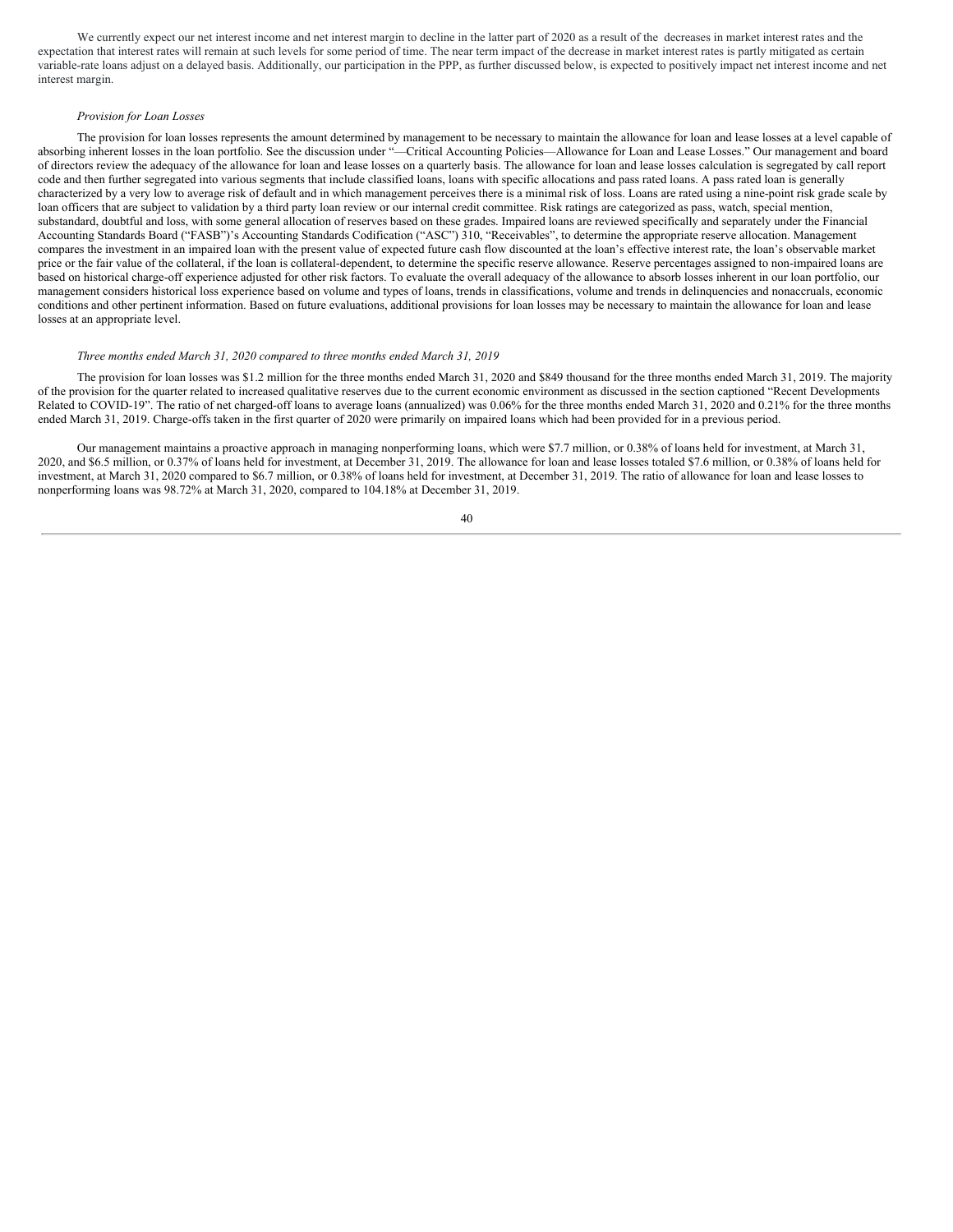#### *Noninterest Income*

Our noninterest income includes the following: (1) service charges and fees; (2) SBA loan servicing fees; (3) mortgage referral fees; (4) gain on the sales of loans, net; (5) gain (loss) on sales of investment securities; and (6) other.

The following table presents a summary of noninterest income by category, including the percentage change in each category, for the periods indicated:

|                                        |      | Three Months Ended March 31. |  |       |                                 |  |  |  |  |
|----------------------------------------|------|------------------------------|--|-------|---------------------------------|--|--|--|--|
|                                        | 2020 |                              |  | 2019  | Change from<br>the Prior Period |  |  |  |  |
| Noninterest income:                    |      |                              |  |       |                                 |  |  |  |  |
| Service charges and fees               |      | 1,311                        |  | 729   | 79.8%                           |  |  |  |  |
| SBA loan servicing fees                |      | 10                           |  | 264   | $-96.2\%$                       |  |  |  |  |
| Mortgage referral fees                 |      | 202                          |  | 110   | 83.6 %                          |  |  |  |  |
| Swap referral fees                     |      | 580                          |  | -     |                                 |  |  |  |  |
| Gain on sales of loans, net            |      | 464                          |  | 804   | $-42.3\%$                       |  |  |  |  |
| Gain on sales of investment securities |      | _                            |  | 1,081 | $0.0\%$                         |  |  |  |  |
| Other noninterest income               |      | 145                          |  | 69    | 110.1%                          |  |  |  |  |
| Total noninterest income               |      | 2,712                        |  | 3,057 | $-11.3\%$                       |  |  |  |  |

# *Three months ended March 31, 2020 compared to three months ended March 31, 2019*

For the three months ended March 31, 2020, noninterest income totaled \$2.7 million, a \$345 thousand, or 11.3%, decrease from \$3.1 million for the prior period. This decrease was primarily due to a decrease in SBA servicing fees of \$254 thousand and gain on sale of loans, net of \$340 thousand offset by swap referral fees of \$580 thousand. We currently expect noninterest income to remain at reduced levels due to less loan sales and fewer swap agreements in response to the COVID-19 pandemic.

Service charges and fees were \$1.3 million for the three months ended March 31, 2020, compared to \$729 thousand for the three months ended March 31, 2019. The increase in service charges and fees were the result of increase deposit accounts related to the Beeville, Citizens, and Simmons acquisitions.

SBA loan servicing fees were \$10 thousand for the three months ended March 31, 2020, compared to \$264 thousand for the three months ended March 31, 2019. The decrease in SBA loan servicing fees were primarily driven by negative fair value adjustments to the servicing asset during the quarter.

# *Noninterest Expense*

Our noninterest expense includes the following: (1) salaries and employee benefits; (2) occupancy and equipment expenses; (3) professional services; (4) data processing and network; (5) regulatory assessments and insurance; (6) amortization of core deposit intangibles; (7) advertising; (8) marketing; (9) telephone expense; (10) conversion expense; and (11) other.

The following table presents a summary of noninterest expenses by category, including the percentage change in each category, for the periods indicated:

|                                      | Three Months Ended March 31, |        |                                        |  |  |  |  |
|--------------------------------------|------------------------------|--------|----------------------------------------|--|--|--|--|
|                                      | 2020                         | 2019   | <b>Change from</b><br>the Prior Period |  |  |  |  |
| Noninterest expense:                 |                              |        |                                        |  |  |  |  |
| Salaries and employee benefits       | 11,789                       | 7,124  | 65.5 %                                 |  |  |  |  |
| Occupancy and equipment expenses     | 2,315                        | 1,262  | 83.4 %                                 |  |  |  |  |
| Professional services                | 895                          | 1,041  | $-14.0%$                               |  |  |  |  |
| Data processing and network          | 743                          | 485    | 53.2 %                                 |  |  |  |  |
| Regulatory assessments and insurance | 402                          | 98     | 310.2%                                 |  |  |  |  |
| Amortization of intangibles          | 946                          | 603    | 56.9%                                  |  |  |  |  |
| Advertising                          | 153                          | 97     | 57.7 %                                 |  |  |  |  |
| Marketing                            | 160                          | 139    | 15.1%                                  |  |  |  |  |
| Telephone expense                    | 407                          | 140    | 190.7%                                 |  |  |  |  |
| Conversion expense                   | 1,477                        | 1,151  | $100.0\%$                              |  |  |  |  |
| Other operating expenses             | 1,673                        | 864    | 93.6 %                                 |  |  |  |  |
| Total noninterest expense            | 20,960                       | 13,004 | 61.2%                                  |  |  |  |  |

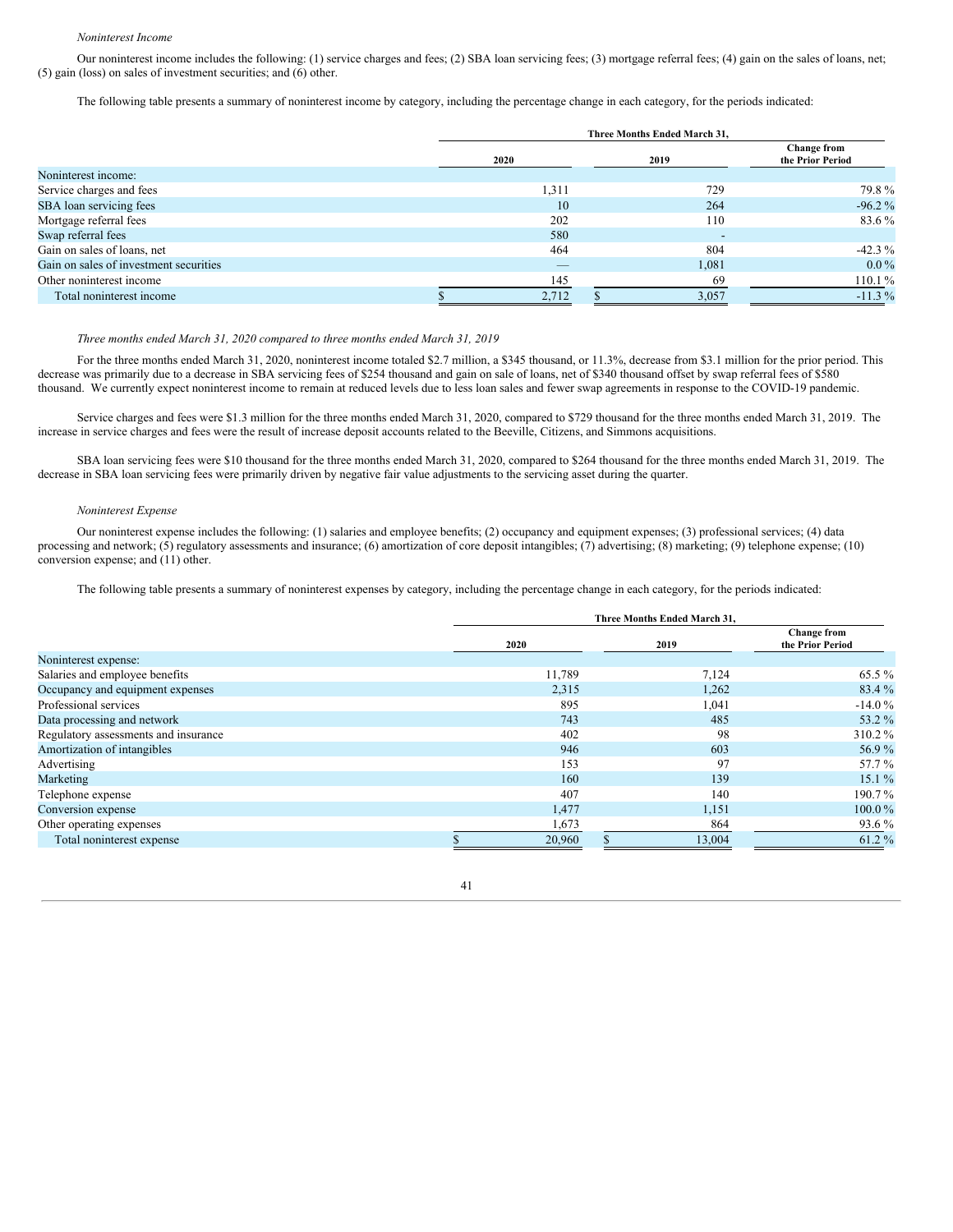#### *Three months ended March 31, 2020 compared to three months ended March 31, 2019*

For the three months ended March 31, 2020, noninterest expenses totaled \$21.0 million, a \$8.0 million, or 61.2%, increase from \$13.0 million for the prior period. This increase was primarily due to an increase in salaries and employee benefits of \$4.6 million, an increase in occupancy and equipment expenses of \$1.1 million, and an increase in other operating expenses of \$810 thousand.

Salaries and employee benefits totaled \$11.8 million for the three months ended March 31, 2020 compared to \$7.1 million for the three months ended March 31, 2019. The \$4.7 million increase in salaries and employee benefits is primarily due to the additional staff brought on through the Beeville, Citizens, and Simmons acquisitions.

Occupancy and equipment expenses increased \$1.1 million for the three months ended March 31, 2020 compared to March 31, 2019. This is driven by the additional properties acquired in the Beeville, Citizens, and Simmons acquisitions.

Other operating expenses totaled \$1.7 million for the three months ended March 31, 2020 compared to \$864 thousand for the three months ended March 31, 2019. This increase is the result of bonuses paid in conjunction with the Simmons acquisition and increased payroll processing costs related to the increase in full time equivalents resulting from the Beeville, Citizens, and Simmons acquisitions.

#### *Income Tax Expense*

The provision for income taxes includes both federal and state taxes. Fluctuations in effective tax rates reflect the differences in the inclusion or deductibility of certain income and expenses for income tax purposes. Our future effective income tax rate will fluctuate based on the mix of taxable and tax-free investments we make, periodic increases in surrender value of bank-owned life insurance policies for certain former executive officers and our overall taxable income.

#### *Three months ended March 31, 2020 compared to three months ended March 31, 2019*

Income tax expense was \$305 thousand for the three months ended March 31, 2020, a decrease of \$524 thousand compared to income tax expense of \$829 thousand for the three months ended March 31, 2019. Our effective tax rates for the three months ended March 31, 2020 and 2018 were 7.0% and 17.9%, respectively. The effective tax rate for the first quarter of 2020 was favorably impacted by a discrete income tax benefit driven by the Company's decision to carry back certain net operating losses as allowed by the CARES Act, as enacted on March 27, 2020.

# **Financial Condition**

Our total assets increased \$159.9 million, or 6.7%, from \$2.38 billion as of December 31, 2019 to \$2.54 billion as of March 31, 2020, primarily as a result of the completion of the Simmons acquisition.

#### *Investment Securities*

We use our investment securities portfolio to provide a source of liquidity, provide an appropriate return on funds invested, manage interest rate risk, and meet collateral requirements and meet regulatory capital requirements. The average balance of the securities portfolio including FHLB and The Independent Bankers Bank ("TIB"), bank stock for the three months ended March 31, 2020 and 2019 was \$96.0 million and \$148.0 million, respectively, with a pre-tax yield of 2.31% and 3.34%, respectively. We held 92 securities classified as available for sale with an amortized cost of \$94.0 million as of March 31, 2020.

Management evaluates securities for other-than-temporary impairment ("OTTI"), at least on a quarterly basis, and more frequently when economic or market conditions warrant such an evaluation. No securities were determined to be OTTI as of March 31, 2020 or December 31, 2019.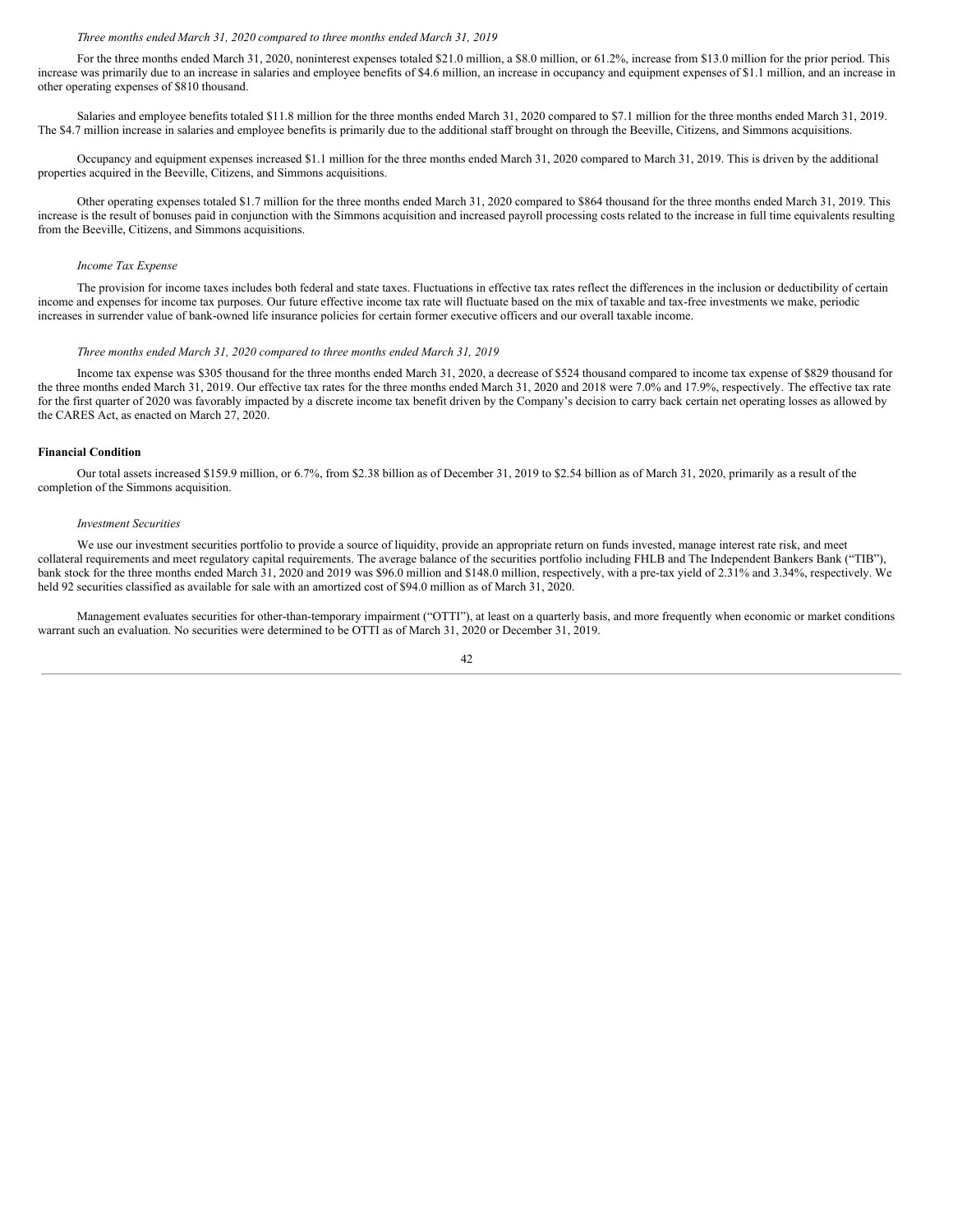The following table shows contractual maturities and the weighted average yields on our investment securities as of the dates presented. Expected maturities may differ from contractual maturities because issuers may have the right to call or prepay obligations with or without call or prepayment penalties. Weighted average yields are not presented on a taxable equivalent basis:

|                                 |                         |                              |                          | Maturity as of March 31, 2020 |  |                   |                              |  |                        |                              |  |
|---------------------------------|-------------------------|------------------------------|--------------------------|-------------------------------|--|-------------------|------------------------------|--|------------------------|------------------------------|--|
|                                 | <b>One Year or Less</b> |                              | <b>One to Five Years</b> |                               |  |                   | <b>Five to Ten Years</b>     |  | <b>After Ten Years</b> |                              |  |
| (Dollars in thousands)          | Amortized<br>Cost       | Weighted<br>Average<br>Yield | Amortized<br>Cost        | Weighted<br>Average<br>Yield  |  | Amortized<br>Cost | Weighted<br>Average<br>Yield |  | Amortized<br>Cost      | Weighted<br>Average<br>Yield |  |
| Available for sale:             |                         |                              |                          |                               |  |                   |                              |  |                        |                              |  |
| U.S. Treasury securities        | 57.410                  | $1.76\%$ \$                  | 3.019                    | $1.86\%$ \$                   |  |                   | $0.00\%$ \$                  |  |                        | $0.00\%$                     |  |
| State and municipal obligations | 1,935                   | $2.47\%$                     | 5.104                    | $2.50\%$                      |  | 76                | $4.93\%$                     |  | 114                    | 5.47%                        |  |
| Residential mortgage-backed     |                         |                              |                          |                               |  |                   |                              |  |                        |                              |  |
| securities                      |                         | $0.00\%$                     |                          | $3.11\%$                      |  | 14,832            | $2.97\%$                     |  | 11,551                 | $2.94\%$                     |  |
| Total available for             |                         |                              |                          |                               |  |                   |                              |  |                        |                              |  |
| sale                            | 59,345                  | $1.79\%$ \$                  | 8,124                    | $2.26\%$                      |  | 14,908            | $2.98\%$                     |  | 11,665                 | $2.96\%$                     |  |

As a member institution of the FHLB and TIB, the Bank is required to own capital stock in the FHLB and TIB. As of March 31, 2020 and December 31, 2019, the Bank held approximately \$5.7 million in FHLB and TIB bank stock. No market exists for this stock, and the Bank's investment can be liquidated only through repurchase by the FHLB or TIB. Such repurchases have historically been at par value. We monitor our investment in FHLB and TIB stock for impairment through review of recent financial results, dividend payment history and information from credit agencies. As of March 31, 2020 and December 31, 2019, management did not identify any indicators of impairment of FHLB and TIB stock.

Except for securities issued by U.S. government agencies, we did not have any concentrations where the total outstanding balances issued by a single issuer exceed 10% of our stockholders' equity as of March 31, 2020 and December 31, 2019.

Our securities portfolio had a weighted average life of 2.0 years and an effective duration of 1.63 years as of March 31, 2020 and a weighted average life of 2.46 years and an effective duration of 2.09 years as of December 31, 2019.

#### *Loans Held for Sale*

Loans held for sale consist of the guaranteed portion of SBA loans that we intend to sell after origination. Our loans held for sale were \$7.8 million as of March 31, 2020 and \$4.0 million as of December 31, 2019.

# *Loan Concentrations*

Our primary source of income is interest on loans to individuals, professionals, small and medium-sized businesses and commercial companies located in the Houston and Dallas/Fort Worth metropolitan areas. Our loan portfolio consists primarily of commercial and industrial loans, 1-4 single family residential real estate loans and loans secured by commercial real estate properties located in our primary market areas. Our loan portfolio represents the highest yielding component of our earning asset base.

Our total loans held for investment of \$2.01 billion as of March 31, 2020 represented an increase of \$246.2 million, or 13.9%, compared to \$1.77 billion as of December 31, 2019. Our loans as a percentage of assets were 79.1% and 74.1% as of March 31, 2020 and December 31, 2018, respectively.

The current concentrations in our loan portfolio may not be indicative of concentrations in our loan portfolio in the future. We plan to maintain a relatively diversified loan portfolio to help reduce the risk inherent in concentration in certain types of collateral. The following table summarizes the allocation of loans by type as of the dates presented.

|                                                      | March 31, 2020 |           |                        | December 31, 2019 |            |  |
|------------------------------------------------------|----------------|-----------|------------------------|-------------------|------------|--|
| (Dollars in thousands)                               |                | Amount    | % of Total             | Amount            | % of Total |  |
|                                                      |                |           | (Dollars in thousands) |                   |            |  |
| Commercial and industrial loans (1)                  |                | 320,418   | $16.0\%$ \$            | 282,949           | $16.0\%$   |  |
| Real estate:                                         |                |           |                        |                   |            |  |
| 1-4 single family residential loans                  |                | 382,900   | $19.0\%$               | 375,743           | $21.2\%$   |  |
| Construction, land and development loans             |                | 405,661   | $20.1\%$               | 259,384           | $14.7\%$   |  |
| Commercial real estate loans (including multifamily) |                | 821,952   | 40.8%                  | 753.812           | $42.7\%$   |  |
| Consumer loans and leases                            |                | 22,398    | $1.1\%$                | 22,769            | $1.3\%$    |  |
| Municipal and other loans                            |                | 60,038    | $3.0\%$                | 72,525            | $4.1\%$    |  |
| Total loans held in portfolio (2)                    |                | 2,013,367 | $100.0\%$              | 1,767,182         | $100.0\%$  |  |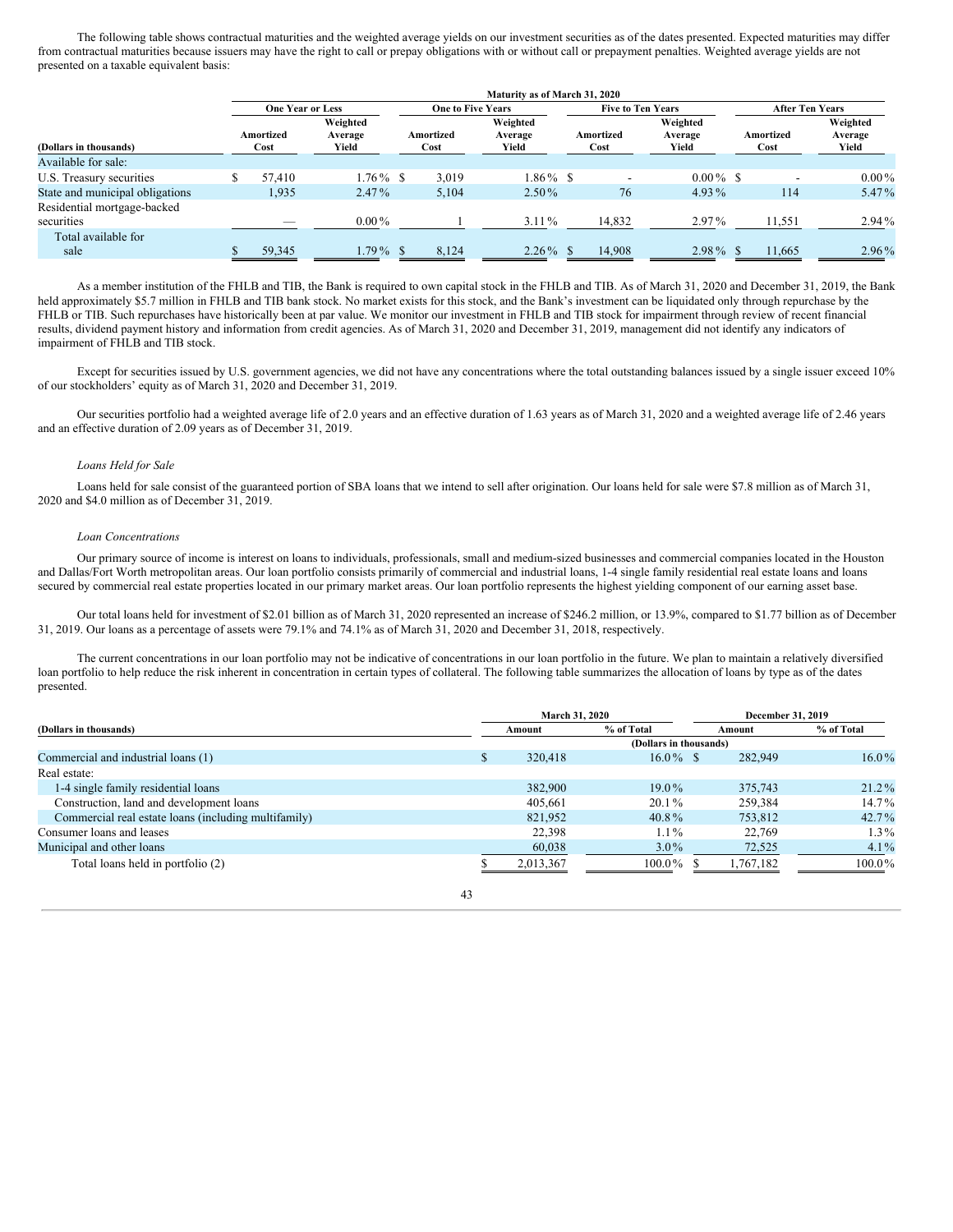(1) Balance includes \$75.3 million and \$74.2 million of the unguaranteed portion of SBA loans as of March 31, 2020 and December 31, 2019, respectively.

(2) Balance includes \$13.4 million and \$14.7 million of secured borrowings as of March 31, 2020 and December 31, 2019, respectively. See footnote 5 for more details.

# *Commercial and Industrial Loans (including SBA loans)*

Commercial and industrial loans, including SBA loans, are underwritten after evaluating and understanding the borrower's ability to repay the loan through operating profitably and effectively growing its business. Our management examines current and projected cash flows to determine the ability of the borrower to repay their obligations as agreed. Commercial loans are primarily made based on the credit quality and cash flows of the borrower and secondarily on the underlying collateral provided by the borrower. The cash flows of borrowers, however, may not be as expected and the collateral securing these loans may fluctuate in value. Most commercial loans are secured by the assets being financed or other business assets such as accounts receivable or inventory and may incorporate a personal guarantee to add strength to the credit and reduce the risk on a transaction to an acceptable level; however, some short-term loans may be made on an unsecured basis to the most credit worthy borrowers.

In the case of loans secured by accounts receivable, the availability of funds for the repayment of these loans may be substantially dependent on the ability of the borrower to collect amounts due from its customers. Due to the nature of accounts receivable and inventory secured loans, we closely monitor credit availability and collateral through the use of various tools, including but not limited to borrowing-base formulas, periodic accounts receivable agings, periodic inventory audits, and/or collateral inspections.

Commercial and industrial loans, including SBA loans, totaled \$320.4 million as of March 31, 2020 and represented an increase of \$37.5 million, or 13.2%, from \$282.9 million as of December 31, 2019. The increase in commercial and industrial loans during the three months ended March 31, 2020 was due primarily to acquired loans associated with the Simmons acquisition. We believe we are well-positioned for continued loan growth in our commercial and industrial loan portfolio based on our strategic presence in the Houston, Dallas/Fort Worth, and San Antonio/Corpus Christi metropolitan areas.

The primary focus of our SBA lending program is financing well-known national franchises for which the United States generally will guarantee between 75% and 85% of the loan. We are a SBA preferred lender, and originate SBA loans to national franchises in Texas and nationwide. We routinely sell the guaranteed portion of SBA loans to third parties for a premium and retain the servicing rights, for which we earn a 1% fee, and maintain the nonguaranteed portion in our loan portfolio.

SBA loans held in our loan portfolio totaled \$75.3 million and \$74.2 million at March 31, 2020 and December 31, 2019, respectively.

#### *Real estate loans*

# *1-4 single family residential real estate loans (including loans to foreign nationals)*

1-4 single family residential real estate loans, including foreign national loans, are subject to underwriting standards and processes similar to commercial and industrial loans. We provide mortgages for the financing of 1-4 single family residential homes for primary occupancy, vacation or rental purposes. The borrowers on these loans generally qualify for traditional market financing. We also specialize in 1-4 single family residential real estate loans to foreign national customers, in which the borrower does not qualify for traditional market financing.

We define our foreign national loans as loans to borrowers who derive more than 50% of their personal income from outside the United States. We provide mortgages for these foreign nationals in Texas for primary occupancy or secondary homes while travelling to the United States. Because more than 50% of the borrower's income is derived from outside of the United States, they do not qualify for traditional market financing. We have developed an enhanced due diligence process for foreign national loans that includes larger down payments than a traditional mortgage, as well as minimum reserves equal to an amount of mortgage payments over a specified period held in the Bank and monthly escrows for taxes and insurance.

1-4 single family residential real estate loans (including loans to foreign nationals) totaled \$382.9 million as of March 31, 2020 and represented an increase of \$7.2 million, or 1.9%, from \$375.7 million as of December 31, 2019. We believe we are well-positioned for continued loan growth in our 1-4 single family residential real estate loan portfolio based on our strategic presence in the Houston, Dallas/Fort Worth, and San Antonio/Corpus Christi metropolitan areas.

#### *Construction, land and development loans*

With respect to loans to developers and builders, we generally require the borrower to have a proven record of success and expertise in the building industry. Construction loans are underwritten utilizing feasibility studies, independent appraisal reviews, sensitivity analysis of absorption and lease rates and financial analysis of the developers and property owners. Construction loans are generally based upon estimates of costs and value associated with the complete project. These estimates may be inaccurate.

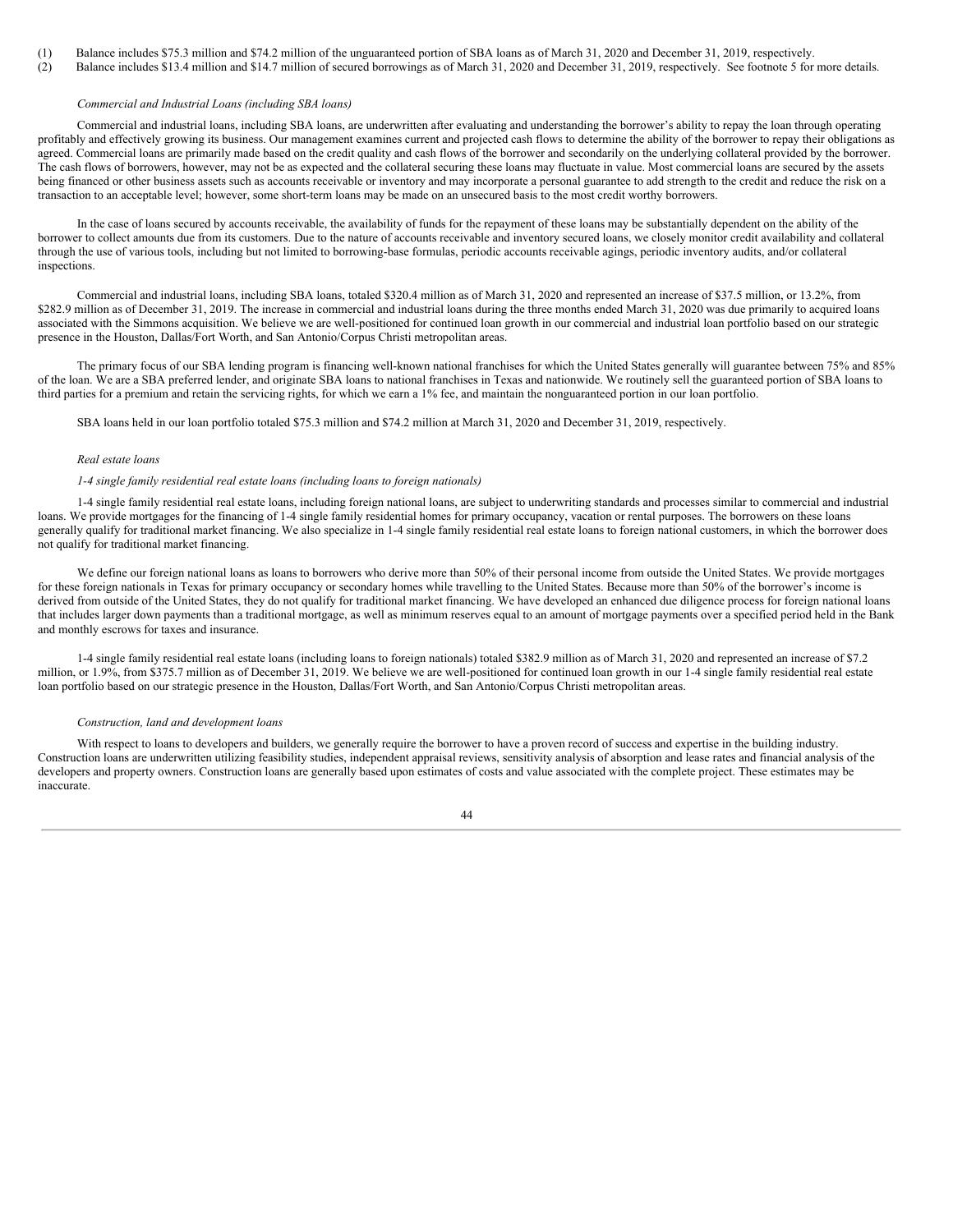#### Construction loans often involve the disbursement of substantial funds with repayment primarily dependent on the success of the ultimate project.

Sources of repayment for these types of loans may be pre-committed permanent loans from approved long-term lenders, sales of developed property or an interim loan commitment from us until permanent financing is obtained. These loans are closely monitored by on-site inspections and are considered to have higher risks than other real estate loans due to their ultimate repayment being sensitive to interest rate changes, governmental regulation of real property, general economic conditions and the availability of long-term financing. Due to the nature of the real estate industry, we evaluate the borrower's ability to service the interest of the debt from other sources other than the sale of the constructed property.

Construction loans totaled \$405.7 million as of March 31, 2020 and represented an increase of \$146.3 million, or 56.4%, from \$259.4 million as of December 31, 2019. We believe we are well-positioned for continued loan growth in our construction, land and development loan portfolio based on our strategic presence in the Houston, Dallas/Fort Worth, and San Antonio/Corpus Christi metropolitan areas.

#### *Commercial real estate loans*

Commercial real estate loans are subject to underwriting standards and processes similar to commercial loans. Commercial real estate lending typically involves higher loan principal amounts and the repayment of these loans is generally largely dependent on the successful operation of the property securing the loan or the business conducted on the property securing the loan.

Commercial real estate loans may be more adversely affected by conditions in the real estate markets or in the general economy. Management monitors and evaluates commercial real estate loans based on collateral and risk grade criteria. As a general rule, we avoid financing special use projects unless strong secondary support is present to help mitigate risk.

Commercial real estate loans consist of owner and nonowner-occupied commercial real estate loans, multifamily loans and farmland. Total commercial real estate loans of \$822.0 million as of March 31, 2020 represented an increase of \$68.1 million, or 9.0%, from \$753.8 million as of December 31, 2019. We believe we are wellpositioned for continued loan growth in our commercial real estate loan portfolio based on our strategic presence in the Houston, Dallas/Fort Worth, and San Antonio/Corpus Christi metropolitan areas.

#### *Consumer loans and leases*

Our non-real estate consumer loans are based on the borrower's proven earning capacity over the term of the loan. We monitor payment performance periodically for consumer loans to identify any deterioration in the borrower's financial strength. To monitor and manage consumer loan risk, management develops and adjusts policies and procedures as needed. This activity, coupled with a relatively small volume of consumer loans, minimizes risk.

All of our leases are related to the financing of vehicle leases to individuals. These loans are originated by a well-known third party leasing company and subsequently purchased by us after our final credit review. We limit our exposure to individuals living in Texas, within our defined local markets.

Consumer loans and leases totaled \$22.4 million as of March 31, 2020 and represented a decrease of \$371 thousand, or 1.6%, from \$22.8 million as of December 31, 2019. We have not actively grown our consumer portfolio because we believe current pricing on these loans does not adequately cover the inherent risk.

#### *Municipal and other loans*

Municipal and other loans consist primarily of loans made to municipalities and emergency service, hospital and school districts as well as agricultural loans.

We make loans to municipalities and emergency service, hospital and school districts primarily throughout Texas. The majority of these loans have tax or revenue pledges and in some cases are additionally supported by collateral. Municipal loans made without a direct pledge of taxes or revenues are usually made based on some type of collateral that represents an essential service. Lending money directly to these municipalities allows us to earn a higher yield for similar durations than we could if we purchased municipal securities. Total loans to municipalities and emergency service, hospital and school districts and others were \$60.0 million as of March 31, 2020 and represented a decrease of \$12.5 million, or 17.2%, from \$72.5 million as of December 31, 2019.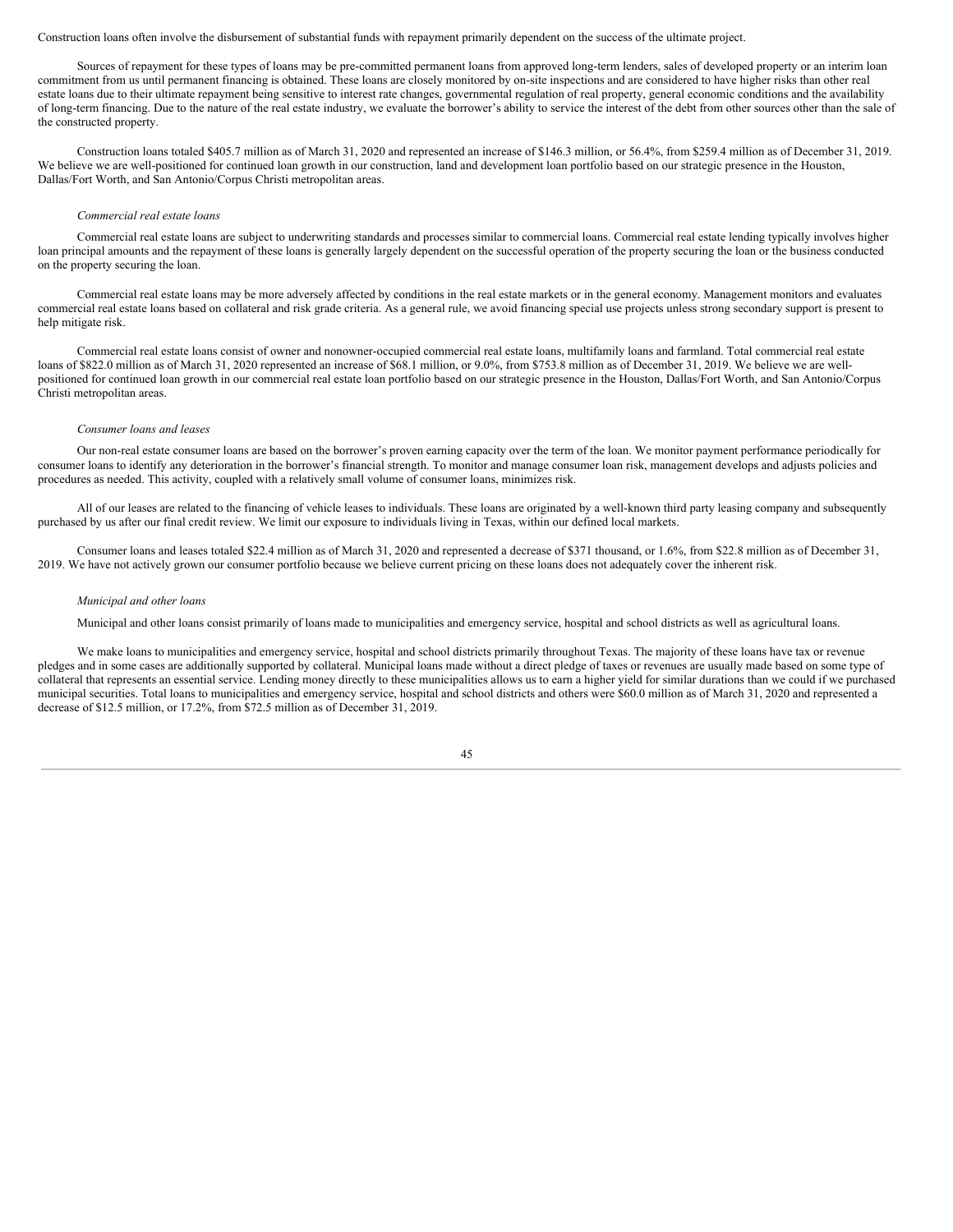#### *Paycheck Protection Program*

In April 2020, we began originating loans to qualified small businesses under the PPP administered by the SBA under the provisions of the CARES Act. Loans covered by the PPP may be eligible for loan forgiveness for certain costs incurred related to payroll, group health care benefit costs and qualifying mortgage, rent and utility payments. The remaining loan balance after forgiveness of any amounts is still fully guaranteed by the SBA. Terms of the PPP loans include the following (i) maximum amount limited to the lesser of \$10 million or an amount calculated using a payroll-based formula, (ii) maximum loan term of two years, (iii) interest rate of 1.00%, (iv) no collateral or personal guarantees are required, (v) no payments are required for six months following the loan disbursement date and (vi) loan forgiveness up to the full principal amount of the loan and any accrued interest, subject to certain requirements including that no more than 25% of the loan forgiveness amount may be attributable to non-payroll costs. In return for processing and booking the loan, the SBA will pay the lender a processing fee tiered by the size of the loan (5% for loans of not more than \$350 thousand; 3% for loans more than \$350 thousand and less than \$2 million; and 1% for loans of at least \$2 million). Through May 7, 2020, we have funded approximately \$448 million of SBA-approved PPP loans to over 3000 customers.

We are also currently participating in the Federal Reserve's PPP Facility which, through September 30, 2020, will extend loans to banks who are loaning money to small businesses under the PPP. The amount outstanding at May 7, was \$91.6 million and is non-recourse and secured by the amount of the PPP loans we originate. The maturity date of a borrowing under the PPP Facility is equal the maturity date of the PPP loan pledged to secure the borrowing and would be accelerated (i) if the underlying PPP loan goes into default and is sold to the SBA to realize on the SBA guarantee or (ii) to the extent that any loan forgiveness reimbursement is received from the SBA. Borrowings under the PPP Facility will bear interest at a rate of 0.35% and there would be no fees to us.

Federal bank regulatory agencies have issued an interim final rule that permits banks to neutralize the regulatory capital effects of participating in the PPP and, if applicable, the PPP Facility. Specifically, all PPP loans have a zero percent risk weight under applicable risk-based capital rules. Additionally, a bank may exclude all PPP loans pledged as collateral to the PPP Facility from its average total consolidated assets for the purposes of calculating its leverage ratio, while PPP loans that are not pledged as collateral to the PPP Facility will be included.

# *Asset Quality*

The following table sets forth the composition of our nonperforming assets, including nonaccrual loans, accruing loans 90 days or more days past due, other real estate owned and repossessed assets and restructured loans as of the dates indicated:

|                                                      | March 31,<br>2020      |    | December 31,<br>2019 |
|------------------------------------------------------|------------------------|----|----------------------|
|                                                      | (Dollars in thousands) |    |                      |
| Nonperforming assets                                 |                        |    |                      |
| Nonaccrual loans:                                    |                        |    |                      |
| Commercial and industrial loans                      | \$<br>3,280            | \$ | 2,579                |
| Real estate:                                         |                        |    |                      |
| 1-4 single family residential loans                  | 1,940                  |    | 1,901                |
| Construction, land and development loans             | 216                    |    | 214                  |
| Commercial real estate loans (including multifamily) | 2,243                  |    | 1,700                |
| Consumer loans and leases                            | 40                     |    | 71                   |
| Municipal and other loans                            |                        |    |                      |
| Total nonaccrual loans                               | 7,719                  |    | 6,465                |
| Accruing loans 90 days or more past due              |                        |    |                      |
| Total nonperforming loans                            | 7,719                  |    | 6,467                |
| Other real estate owned and repossessed assets       | 3,731                  |    | 3,653                |
| Total nonperforming assets                           | 11,450                 |    | 10,120               |
| Restructured loans (1)                               | \$<br>202              | \$ | 209                  |

(1) Restructured loans represent the balance at the end of the respective period for those performing loans modified in a troubled debt restructuring that are not already presented as a nonperforming loan.

Nonperforming loans totaled \$7.7 million at March 31, 2020, an increase of \$1.3 million, or 19.4%, from \$6.5 million at December 31, 2019. Nonperforming assets totaled \$11.4 million at March 31, 2020, an increase of \$1.3 million, or 13.1%, from \$10.1 million at December 31, 2019.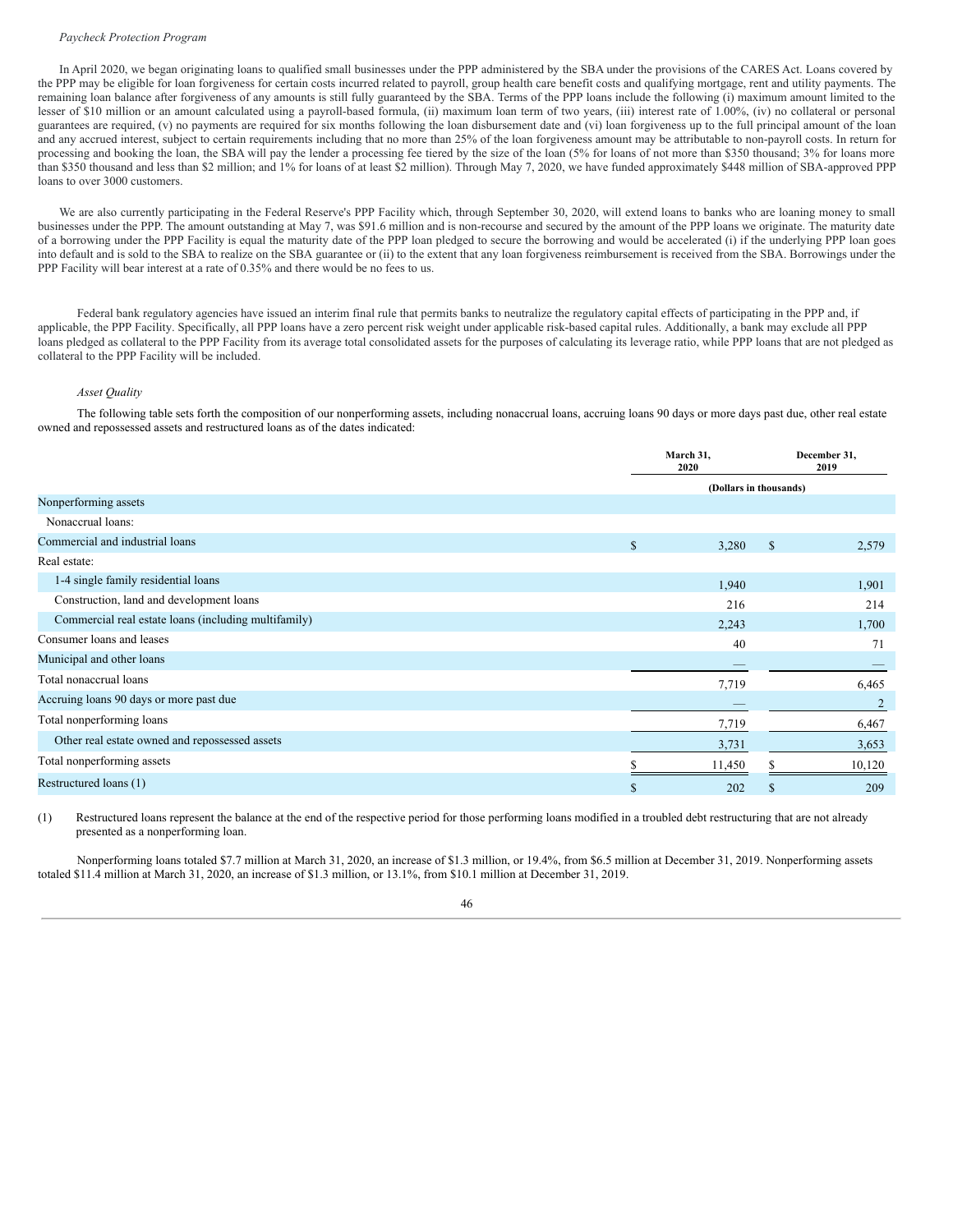We classify loans as past due when the payment of principal or interest is greater than 30 days delinquent based on the contractual next payment due date. Our policies related to when loans are placed on nonaccrual status conform to guidelines prescribed by bank regulatory authorities. Loans are placed on nonaccrual status when it is probable that principal or interest is not fully collectible, or when principal or interest becomes 90 days past due, whichever occurs first. Loans are removed from nonaccrual status when they become current as to both principal and interest and concern no longer exists as to the collectability of principal and interest.

Loans are identified for restructuring based on their delinquency status, risk rating downgrade, or at the request of the borrower. Borrowers that are 90 days delinquent and/or have a history of being delinquent, or experience a risk rating downgrade, are contacted to discuss options to bring the loan current, cure credit risk deficiencies, or other potential restructuring options that will reduce the inherent risk and improve collectability of the loan. In some instances, a borrower will initiate a request for loan restructure. We require borrowers to provide current financial information to establish the need for financial assistance and satisfy applicable prerequisite conditions required by us. We may also require the borrower to enter into a forbearance agreement.

Modification of loan terms may include the following: reduction of the stated interest rate; extension of maturity date or other payment dates; reduction of the face amount or maturity amount of the loan; reduction in accrued interest; forgiveness of past-due interest; or a combination of the foregoing.

We engage an external consulting firm to complete an independent loan review and validate our credit risk program on a periodic basis. Results of these reviews are presented to management. The loan review process complements and reinforces the risk ratings and credit quality assessment decisions made by lenders and credit personnel, as well as our policies and procedures.

Certain borrowers are currently unable to meet their contractual payment obligations because of the effects of COVID-19. In an effort to mitigate the adverse effects of COVID-19 on our loan customers, we are providing them the opportunity to defer payments, or portions thereof, for up to 90 days, should they so request. In the absence of other intervening factors, such short-term modifications made on a good faith basis are not categorized as troubled debt restructurings, nor are loans granted payment deferrals related to COVID-19 reported as past due or placed on non-accrual status (provided the loans were not past due or on non-accrual status prior to the deferral). As of March 31, 2020, 155 qualified loans had been granted 90 day deferrals or interest only payment periods of 90 days with an unpaid principal balance of \$83.2 million. As of May 7, 2020, 989 qualified loans had been granted 90 day deferrals or interest only payment periods of 90 days with an unpaid principal balance of \$446.4 million.

The COVID-19 pandemic has contributed to an increased risk of delinquencies, defaults and foreclosures. We currently expect that a significant number and amount of our loans will experience ratings downgrades, credit deterioration and defaults in many industries. See additional information about the effects of and risks associated with the COVID-19 pandemic in the section captioned "Recent Developments Related to COVID-19" elsewhere in this discussion.

The following table sets forth our asset and credit quality ratios for the periods presented:

|                                                        | <b>March 31, 2020</b> | December 31, 2019 |
|--------------------------------------------------------|-----------------------|-------------------|
| <b>Asset and Credit Quality Ratios</b>                 |                       |                   |
| Nonperforming loans to loans held for investment (1)   | $0.38 \%$             | $0.37\%$          |
| Nonperforming assets to loans plus OREO                | $0.57\%$              | $0.57\%$          |
| Nonperforming assets to total assets (2)               | $0.45\%$              | $0.42\%$          |
| Net charge-offs to average loans (annualized)(3)       | $0.06\%$              | $0.17\%$          |
| Allowance for loan losses to nonperforming loans       | 98.72 %               | $104.18\%$        |
| Allowance for loan losses to loans held for investment | $0.38 \%$             | $0.38 \%$         |
| Allowance for loan losses to organic loans(4)          | $0.63\%$              | $0.57\%$          |

(1) Nonperforming loans include loans in nonaccrual status.

(2) Nonperforming assets include loans in nonaccrual status and other real estate owned.<br>
(3) December 31, 2019 ratio uses year to date net charge-offs.

December 31, 2019 ratio uses year to date net charge-offs.

(4) Organic loans exclude loans acquired through a business combination.

#### *Analysis of the Allowance for Loan and Lease Losses*

Allowance for loan and lease losses reflects management's estimate of probable credit losses inherent in the loan portfolio. The computation of the allowance for loan and lease losses includes elements of judgment and high levels of subjectivity.

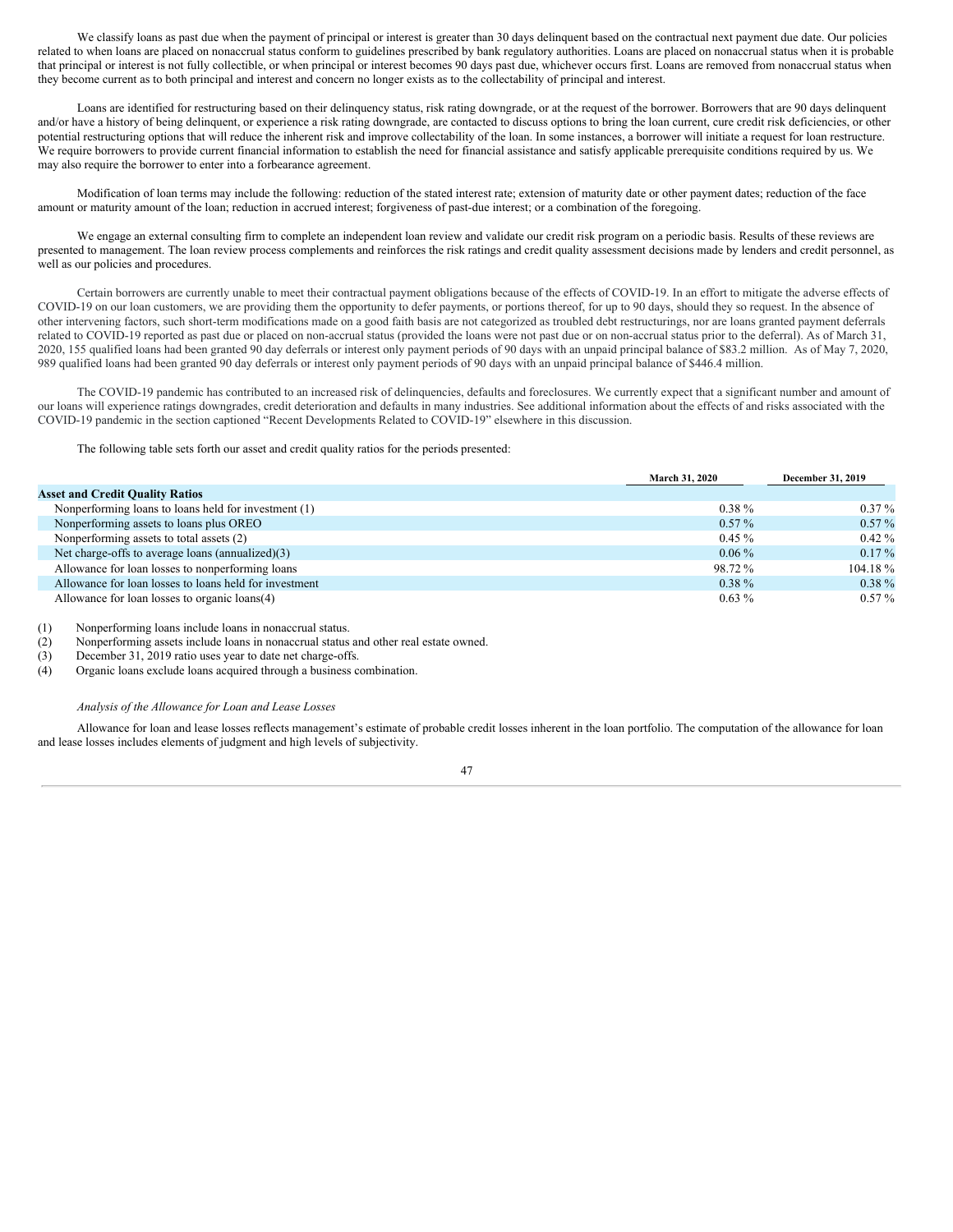The following tables summarize the allocation of allowance for loan and lease losses related to our loans as of the dates and for the periods presented. This allocation is calculated on an approximate basis and is not necessarily indicative of future losses or allocations. The entire amount of the allowance is available to absorb losses occurring in any category of loans:

| Three Months Ended March 31, 2020                    |  | <b>Beginning</b><br><b>Balance</b> |  | <b>Charge-offs</b> | <b>Recoveries</b>      | Provision      |   | Ending<br><b>Balance</b> |
|------------------------------------------------------|--|------------------------------------|--|--------------------|------------------------|----------------|---|--------------------------|
|                                                      |  |                                    |  |                    | (Dollars in thousands) |                |   |                          |
| Commercial and industrial loans                      |  | 4,078                              |  | (254)              |                        | 655            | S | 4,484                    |
| Real estate:                                         |  |                                    |  |                    |                        |                |   |                          |
| 1-4 single family residential loans                  |  | 31                                 |  |                    |                        | $\overline{4}$ |   | 35                       |
| Construction, land and development loans             |  | 1,055                              |  |                    |                        | 238            |   | 1,293                    |
| Commercial real estate loans (including multifamily) |  | 1.451                              |  |                    | $-$                    | 298            |   | 1,749                    |
| Consumer loans and leases                            |  | 68                                 |  | (52)               | 12                     | 23             |   | 51                       |
| Municipal and other loans                            |  | 54                                 |  | $-$                |                        | (48)           |   |                          |
| Ending allowance balance                             |  | 6,737                              |  | (306)              | 19                     | 1,170          |   | 7,620                    |

|                                          | <b>Allowance Rollforward</b> |                                    |  |             |                        |    |           |               |                          |
|------------------------------------------|------------------------------|------------------------------------|--|-------------|------------------------|----|-----------|---------------|--------------------------|
| Three Months Ended March 31, 2019        |                              | <b>Beginning</b><br><b>Balance</b> |  | Charge-offs | <b>Recoveries</b>      |    | Provision |               | Ending<br><b>Balance</b> |
|                                          |                              |                                    |  |             | (Dollars in thousands) |    |           |               |                          |
| Commercial and industrial loans          | ж                            | 4,453                              |  | $(578)$ \$  | 28                     | -S | 758       | <sup>\$</sup> | 4,661                    |
| Real estate:                             |                              |                                    |  |             |                        |    |           |               |                          |
| 1-4 single family residential loans      |                              | 59                                 |  |             |                        |    | (25)      |               | 34                       |
| Construction, land and development loans |                              | 731                                |  |             |                        |    | 18        |               | 749                      |
| Commercial real estate loans (including  |                              |                                    |  |             |                        |    |           |               |                          |
| multifamily)                             |                              | 960                                |  | _           | __                     |    | 97        |               | 1,057                    |
| Consumer loans and leases                |                              | 80                                 |  | (18)        |                        |    | 17        |               | 57                       |
| Municipal and other loans                |                              |                                    |  | _           |                        |    |           |               |                          |
| Ending allowance balance                 |                              | 6,286                              |  | (596)       | 30                     |    | 849       |               | 6,569                    |

In determining the allowance for loan and lease losses, we estimate losses on specific loans, or groups of loans, where the probable loss can be identified and reasonably determined. The balance of the allowance for loan and lease losses is based on internally assigned risk classifications of loans, historical loan loss rates, changes in the nature of the loan portfolio, overall portfolio quality, industry concentrations, delinquency trends, current economic factors and the estimated impact of current economic conditions on certain historical loan loss rates.

On April 2, 2019, the Company closed its acquisition of Beeville. At the date of acquisition, Beeville had \$298.9 million in loans. In accordance with ASC 805, "Business Combinations," the Company utilized a third-party to value the loan portfolio as of the acquisition date. Based upon the third-party valuation, the fair value of the loans was approximately \$296.4 million at the acquisition date. The overall discount calculated was \$2.5 million and will be accreted into interest income over the life of the loans.

On November 5, 2019, the Company closed its acquisition of Citizens. At the date of acquisition, Citizens had loans with a contractual balance of \$253.1 million. In accordance with ASC 805, "Business Combinations," the Company utilized a third-party to value the loan portfolio as of the acquisition date. Based upon the third-party valuation, the fair value of non-purchased credit impaired loans was approximately \$248.8 million at the acquisition date. Purchased credit impaired loans had a fair value of \$3.2 million. The overall discount calculated was \$1.1 million and will be accreted into interest income over the life of the loans.

On February 28, 2020, the Company closed its acquisition of certain assets and assumption of certain liabilities associated with five offices of Simmons Bank. At the date of acquisition, the offices had \$260.3 million in loans. In accordance with ASC 805, "Business Combinations," the Company utilized a third-party to value the loan portfolio as of the acquisition date. Based upon the third-party valuation, the fair value of the loans was approximately \$255.5 million at the acquisition date. The overall discount calculated was \$4.8 million and will be accreted into interest income over the life of the loans.

As of March 31, 2020, all purchased loans were excluded from the allowance for loan and lease losses calculation. To determine if the portfolio had experienced greater than anticipated deterioration between the acquisition date and March 31, 2020, the Bank evaluated each of the purchased loan portfolios with the exception of Citizens and Simmons loan portfolios given the recent close of the transactions. The evaluation consisted of analyzing the purchased loan portfolio utilizing the current allowance for loan and lease losses model. The model did not indicate the need for an additional allowance.

The allowance for loan and lease losses was \$7.6 million at March 31, 2020 as compared to \$6.7 million at December 31, 2019. The majority of the increase in the allowance for loan and lease losses was due to adjustments in qualitative factors in response to the

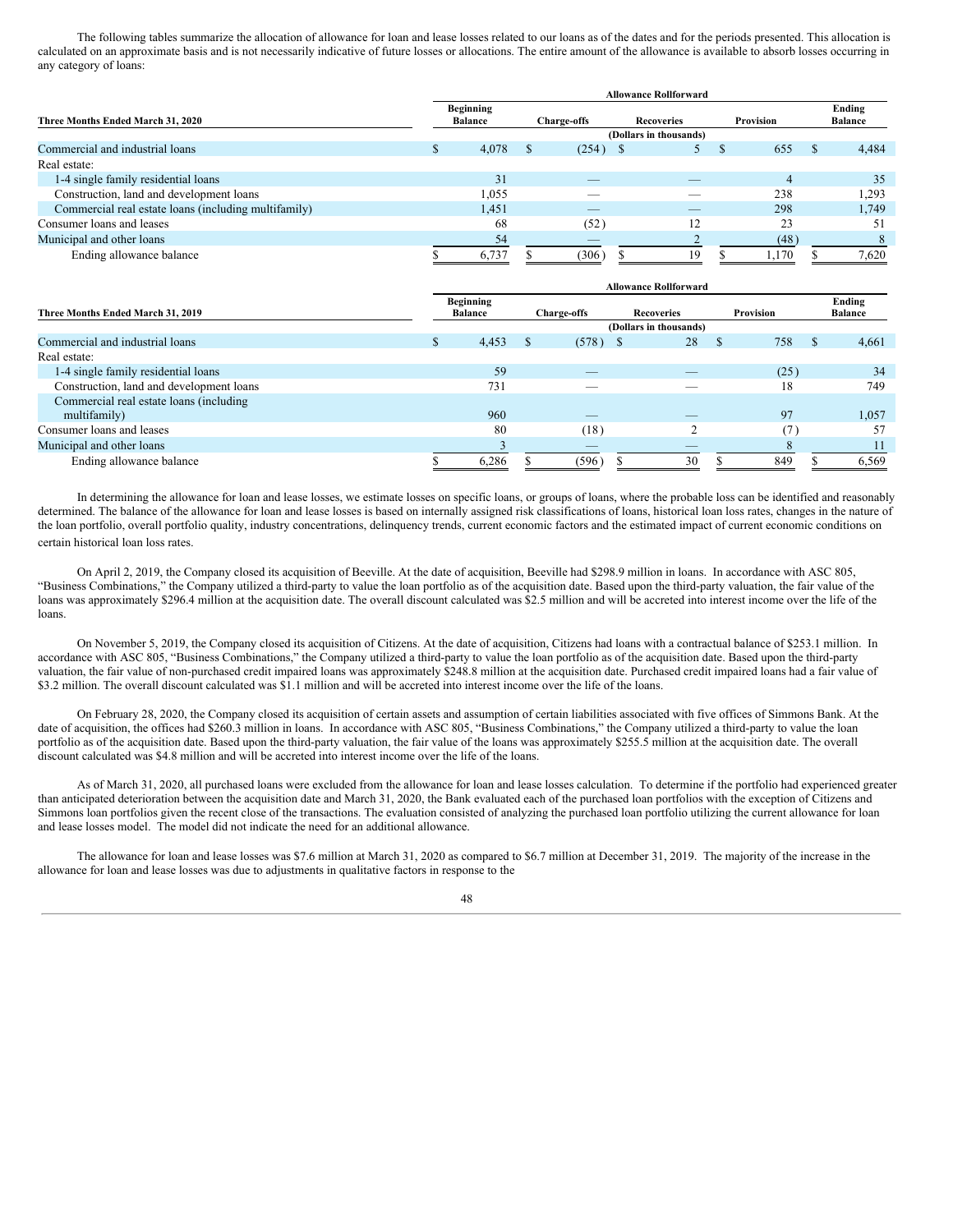COVID-19 pandemic. Current qualitative factors include among others, unemployment, GDP growth, and oil prices. These factors were updated to capture the estimated deterioration in these metrics as a result of COVID-19 and recent volatility in oil prices. The current allowance for loan and lease loss model does not bifurcate the portfolio by industry. While Management does monitor higher risk segments such as oil and gas, these monitoring procedures did not translate into an increased allowance for loan and lease losses at March 31, 2020 beyond the increase created by the adjustment to qualitative factors. The allowance for loan and lease losses as a percentage of nonperforming loans and allowance for loan and lease losses as a percentage of loans held for investment was 98.72% and 0.38%, respectively, as of March 31, 2020, compared to 104.18% and 0.38%, respectively, as of December 31, 2019.

Net loan charge-offs for the three months ended March 31, 2020 totaled \$287 thousand, a decrease from \$566 thousand of net loan charge-offs for the same period of 2019.

The following table provides the allocation of the allowance for loan and lease losses as of the dates presented:

|                                                      |               | <b>March 31, 2020</b>  |                               |             | December 31, 2019             |  |  |  |
|------------------------------------------------------|---------------|------------------------|-------------------------------|-------------|-------------------------------|--|--|--|
|                                                      |               | Amount                 | $%$ Loans in<br>each category | Amount      | $%$ Loans in<br>each category |  |  |  |
|                                                      |               | (Dollars in thousands) |                               |             |                               |  |  |  |
| Commercial and industrial loans                      | <sup>\$</sup> | 4,459                  | $16.0\%$ \$                   | 4,078       | $16.0\%$                      |  |  |  |
| Real estate:                                         |               |                        |                               |             |                               |  |  |  |
| 1-4 single family residential loans                  |               | 36                     | $19.0\%$                      | 31          | $21.2\%$                      |  |  |  |
| Construction, land and development loans             |               | 1,336                  | $20.1\%$                      | 1,055       | $14.7\%$                      |  |  |  |
| Commercial real estate loans (including multifamily) |               | 1,721                  | $40.8\%$                      | 1,451       | $42.7\%$                      |  |  |  |
| Consumer loans and leases                            |               | 55                     | $1.1\%$                       | 68          | $1.3\%$                       |  |  |  |
| Municipal and other loans                            |               | 13                     | $3.0\%$                       | 54          | $4.1\%$                       |  |  |  |
| Total                                                |               | 7,620                  | $100.0\%$                     | 6,737<br>-8 | $100.0\%$                     |  |  |  |

#### *Goodwill*

As of March 31, 2020, we evaluated recent triggering events that might be indicators that our goodwill was impaired. The events include the economic disruption and uncertainty surrounding the COVID-19 pandemic and the circumstances surrounding recent volatility in the market price of crude oil. At March 31, 2020, total Goodwill was \$79 million all of which relates to our one reporting unit, the Bank. The evaluation performed included utilizing the discounted cash flow and market approaches and yielded an excess fair value over carrying value of 3%. Significant assumptions used in the evaluation include forecasted cash flow projections for the next five years, discount rate, and long term growth assumptions. Each of these assumptions are subject to significant uncertainty; primarily Management's assumption that cash flows will remain at a reduced level for a period of three years and then gradually recover. If future deterioration in operating and financial results indicate that the actual reduction in cash flow is greater than anticipated or that the period of reduced cash flow will be longer, future evaluations could result in impairment.

#### *Deposits*

We expect deposits to be our primary funding source in the future as we optimize our deposit mix by continuing to shift our deposit composition from higher cost time deposits to lower cost demand deposits. Non-time deposits include noninterest-bearing and interest-bearing demand deposits, NOW accounts, and savings and money market accounts.

The following table shows the deposit mix as of the dates presented:

|                                     | <b>March 31, 2020</b> |                        | December 31, 2019 |            |  |
|-------------------------------------|-----------------------|------------------------|-------------------|------------|--|
|                                     | Amount                | % of Total             | Amount            | % of Total |  |
|                                     |                       | (Dollars in thousands) |                   |            |  |
| Noninterest-bearing demand deposits | 487,060               | $23.4\%$ \$            | 444,822           | $23.1\%$   |  |
| Interest-bearing demand deposits    | 334,302               | $16.1\%$               | 370,467           | $19.2\%$   |  |
| Interest-bearing NOW accounts       | 28,376                | $1.4\%$                | 28,204            | $1.5\%$    |  |
| Savings and money market accounts   | 515,601               | 24.8%                  | 404.886           | 21.0%      |  |
| Time deposits                       | 711,968               | 34.0%                  | 679,747           | $35.2\%$   |  |
| Total deposits                      | 2,077,307             | 99.7%                  | 1,928,126         | $100.0\%$  |  |

Total deposits at March 31, 2020 were \$2.08 billion, an increase of \$149.2 million, or 7.7%, from total deposits at December 31, 2019 of \$1.93 billion.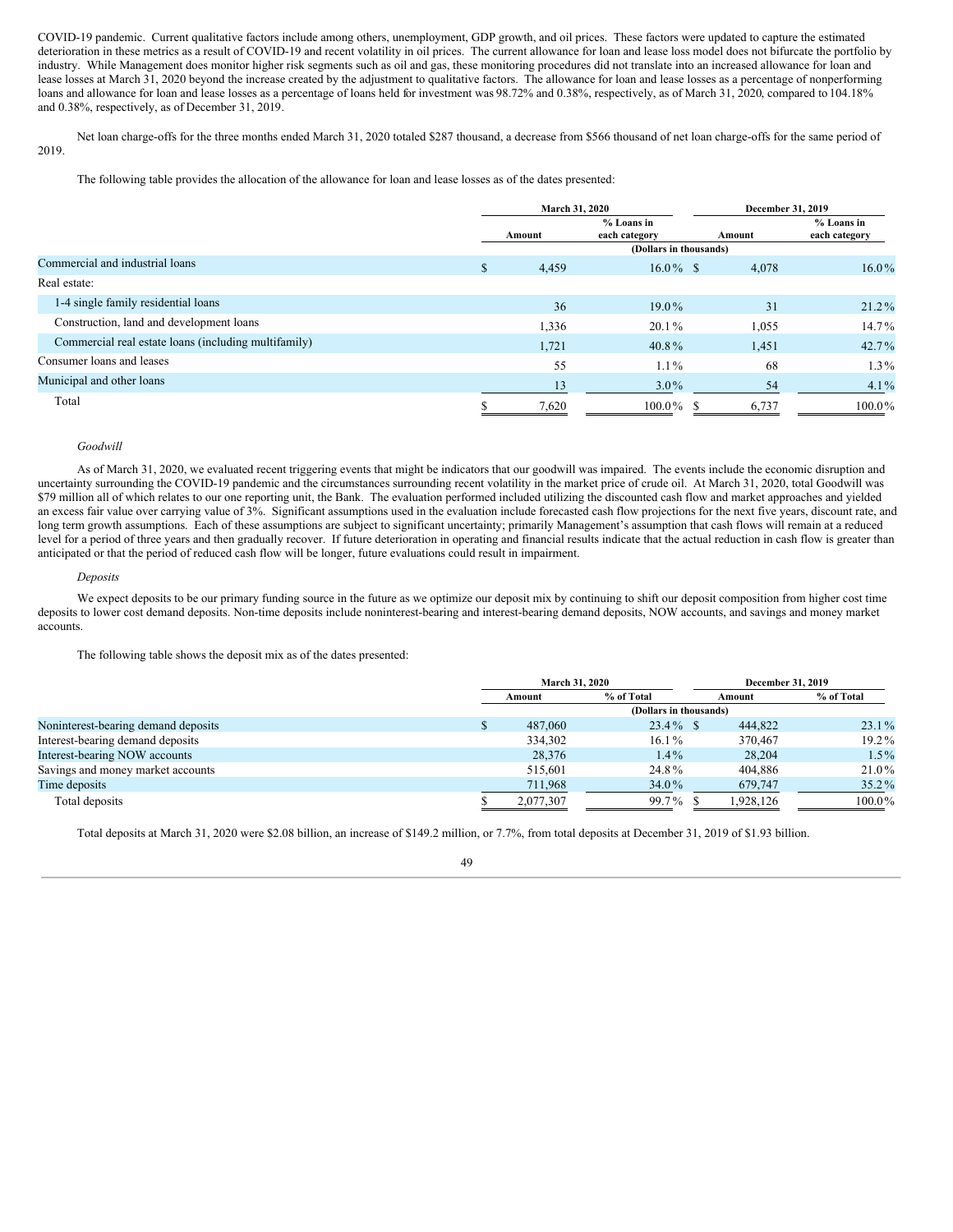The average cost of deposits for the three months endedMarch 31, 2020 was 0.93%. This represents a decrease of 12 basis points compared to the average cost of deposits of 1.05% for the three months endedMarch 31, 2019. For the three months endedMarch 31, 2020, the average rate paid on time deposits was 1.90% compared to 1.78% for the three months endedMarch 31, 2019.

The following table shows the remaining maturity of time deposits of \$100,000 and greater as of the date indicated:

|                                                                | <b>March 31, 2020</b>  |
|----------------------------------------------------------------|------------------------|
|                                                                | (Dollars in thousands) |
| Time deposits \$100,000 or greater with remaining maturity of: |                        |
| Three months or less                                           | 118,402                |
| After three months through six months                          | 120,276                |
| After six months through twelve months                         | 198,391                |
| After twelve months                                            | 133,430                |
| Total                                                          | 570,499                |

*Borrowings*

In addition to deposits, we utilize advances from the FHLB and other borrowings as a supplementary funding source to finance our operations.

*FHLB borrowings*: The FHLB allows us to borrow, both short and long-term, on a blanket floating lien status collateralized by certain securities and loans. As of March 31, 2020 and December 31, 2019, total remaining borrowing capacity of \$533.5 million and \$381.3 million, respectively, was available under this arrangement.

*Line of credit*: We entered into a line of credit with a third party lender in May 2017 that allows us to borrow up to \$20 million. In January 2019, we increased this line of credit to allow us to borrow up to \$50 million. The interest rate on this line of credit is based upon 90-day LIBOR plus 4.0%, and unpaid principal and interest is due at the stated maturity of May 12, 2022. This line of credit is secured by a pledge of all of the common stock of the Bank. This line of credit may be prepaid at any time without penalty, so long as such prepayment includes the payment of all interest accrued through the date of the repayments, and, in the case of prepayment of the entire loan, the amount of attorneys' fees and disbursements of the lender. During the first quarter, the Company drew \$10 million on the line to support the stock repurchase program. At March 31, 2020, total borrowing capacity of \$40.0 million was available under this line of credit.

Total borrowings consisted of the following as of the dates presented:

|                                   | <b>March 31, 2020</b>  | <b>December 31, 2019</b> |
|-----------------------------------|------------------------|--------------------------|
|                                   | (Dollars in thousands) |                          |
| Short-term FHLB borrowings        | 10,000                 |                          |
| Long-term FHLB borrowings         | 79.732                 | 90,437                   |
| Third-party lender line of credit | 10.000                 |                          |
| Secured borrowings (1)            | 13,543                 | 14,703                   |
| Total borrowings                  | 113.275                | 105,140                  |

(1) See Note 5 to our consolidated financial statements for more detail on secured borrowings.

At March 31, 2020, total borrowings were \$113.3 million, an increase of \$8.1 million, or 7.7%, from \$105.1 million at December 31, 2019.

Short-term borrowings consist of debt with maturities of one year or less. Our short-term borrowings consist of FHLB borrowings. The following table is a summary of short-term borrowings as of and for the periods presented:

|                                                        | As of/For the Three Months Ended March 31. |          |          |
|--------------------------------------------------------|--------------------------------------------|----------|----------|
|                                                        | 2020                                       |          | 2019     |
|                                                        | (Dollars in thousands)                     |          |          |
| Short-term borrowings:                                 |                                            |          |          |
| Maximum outstanding at any month-end during the period |                                            | 10.000   |          |
| Balance outstanding at end of period                   |                                            | 10,000   |          |
| Average outstanding during the period                  |                                            | 2.198    | 1.111    |
| Average interest rate during the period                |                                            | $0.70\%$ | $2.42\%$ |
| Average interest rate at the end of the period         |                                            | $0.70\%$ | $0.00\%$ |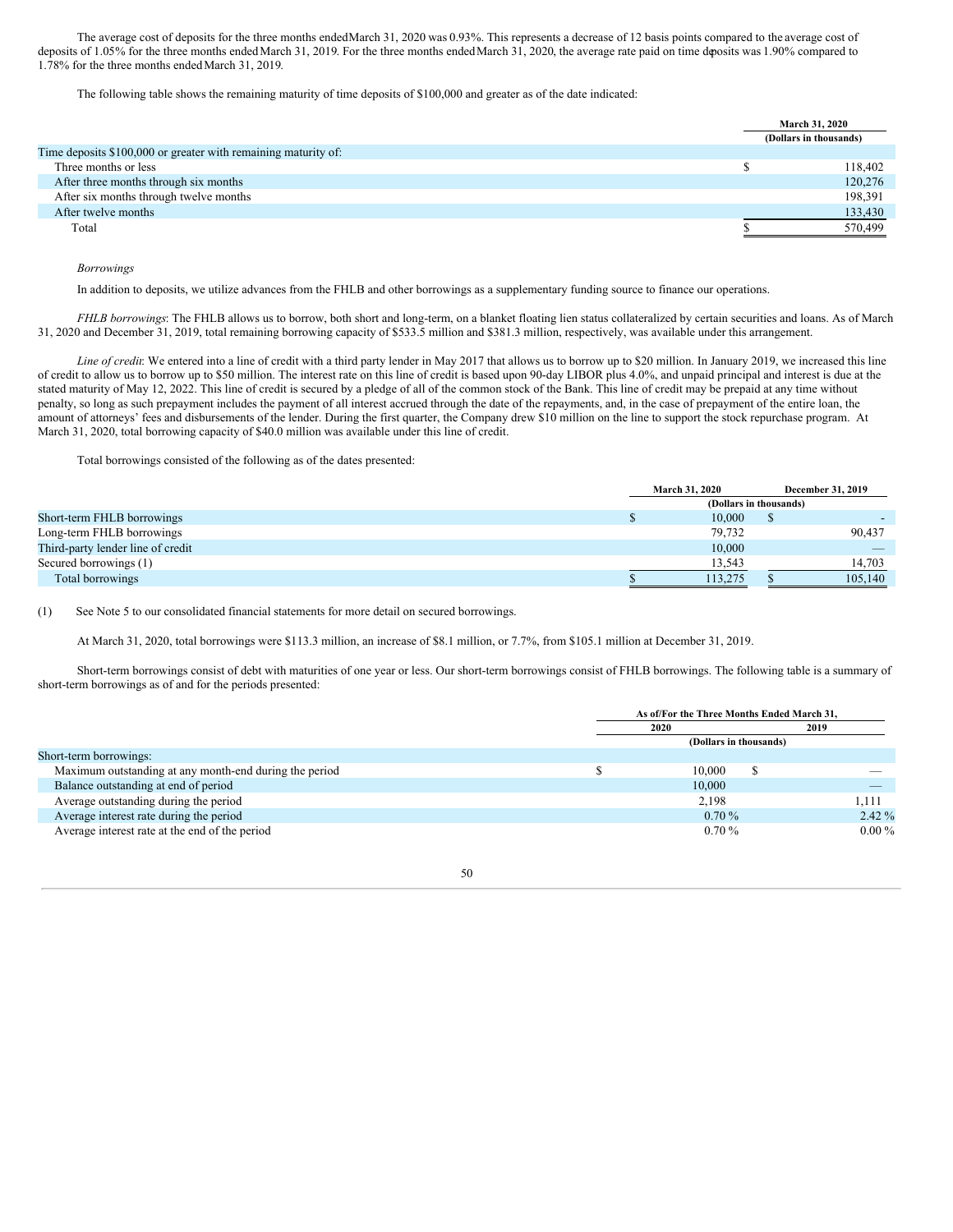#### *Stockholders' Equity*

The following table summarizes the changes in our stockholders' equity for the periods indicated:

|                                        | Three Months Ended March 31, |         |                        |         |
|----------------------------------------|------------------------------|---------|------------------------|---------|
|                                        |                              | 2020    |                        | 2019    |
|                                        |                              |         | (Dollars in thousands) |         |
| Balance at beginning of period         |                              | 345,705 | ъ                      | 198,796 |
| Net income                             |                              | 4,074   |                        | 3,810   |
| Shares issued in offering, net         |                              | _       |                        |         |
| Exercise of stock options and warrants |                              | 401     |                        | 1,103   |
| Stock-based compensation               |                              | 377     |                        | 117     |
| Treasury stock purchases               |                              | (4,805) |                        |         |
| Other comprehensive income (loss)      |                              | 65      |                        | 150     |
| Balance at end of period               |                              | 345,817 |                        | 203,976 |

Net income totaled \$4.1 million for the three months ended March 31, 2020, an increase of \$264 thousand, compared to \$3.8 million for the three months ended March 31, 2019. Our results of operations for the three months ended March 31, 2020 produced an annualized return on average assets of 0.68% compared to 1.11% for the three months ended March 31, 2019. Our results of operations for the three months ended March 31, 2020 produced an annualized return on average stockholders' equity of 4.72% compared to 7.65% for the three months ended March 31, 2019.

Stockholders' equity was \$345.8 million as of March 31, 2020, an increase of \$112 thousand from \$345.7 million as of December 31, 2019. The increase was primarily driven net income and offset by share repurchases.

# *Of -Balance Sheet Arrangements*

In the normal course of business, we enter into various transactions, which, in accordance with U.S. Generally Accepted Accounting Principles ("GAAP"), are not included on our consolidated balance sheets. We enter into these transactions to meet the financing needs of our customers. These transactions include commitments to extend credit and commercial and standby letters of credit, which involve, to varying degrees, elements of credit risk and interest rate risk in excess of the amounts recognized on our consolidated balance sheets.

We enter into contractual loan commitments to extend credit, normally with fixed expiration dates or termination clauses, at specified rates and for specific purposes. Since a portion of the commitments are expected to expire without being drawn upon, the total commitment amounts do not necessarily represent our future cash requirements. Substantially all of our commitments to extend credit are contingent upon customers maintaining specific credit standards until the time of loan funding. We seek to minimize our exposure to loss under these commitments by subjecting them to prior credit approval and ongoing monitoring procedures. We assess the credit risk associated with certain commitments to extend credit and establish a liability for probable credit losses. As of March 31, 2020 and December 31, 2019, our reserve for unfunded commitments totaled \$98 thousand.

Commercial and standby letters of credit are written conditional commitments issued by us to guarantee the performance of a customer to a third party. In the event the customer does not perform in accordance with the terms of the agreement with the third party, we would be required to fund the commitment. The maximum potential amount of future payments we could be required to make is represented by the contractual amount of the commitment. If the commitment is funded, we would be entitled to seek recovery from the customer. Our policies generally require that standby letter of credit arrangements contain security and debt covenants similar to those contained in loan agreements.

The following table summarizes our commitments as of the dates presented:

|                                          | March 31,<br>2020      | December 31,<br>2019 |
|------------------------------------------|------------------------|----------------------|
|                                          | (Dollars in thousands) |                      |
| Unfunded loan commitments                | 314,908                | 243,568              |
| Commercial and standby letters of credit | 2.232                  | 1.232                |
| Total                                    | 317,140                | 244,800              |

Management believes that we have adequate liquidity to meet all known contractual obligations and unfunded commitments, including loan commitments over the next twelve months. Additionally, management believes that our off-balance sheet arrangements have not had or are not reasonably likely to have a current or future material effect on our financial condition, revenues, expenses, results of operations, liquidity, capital expenditures or capital resources.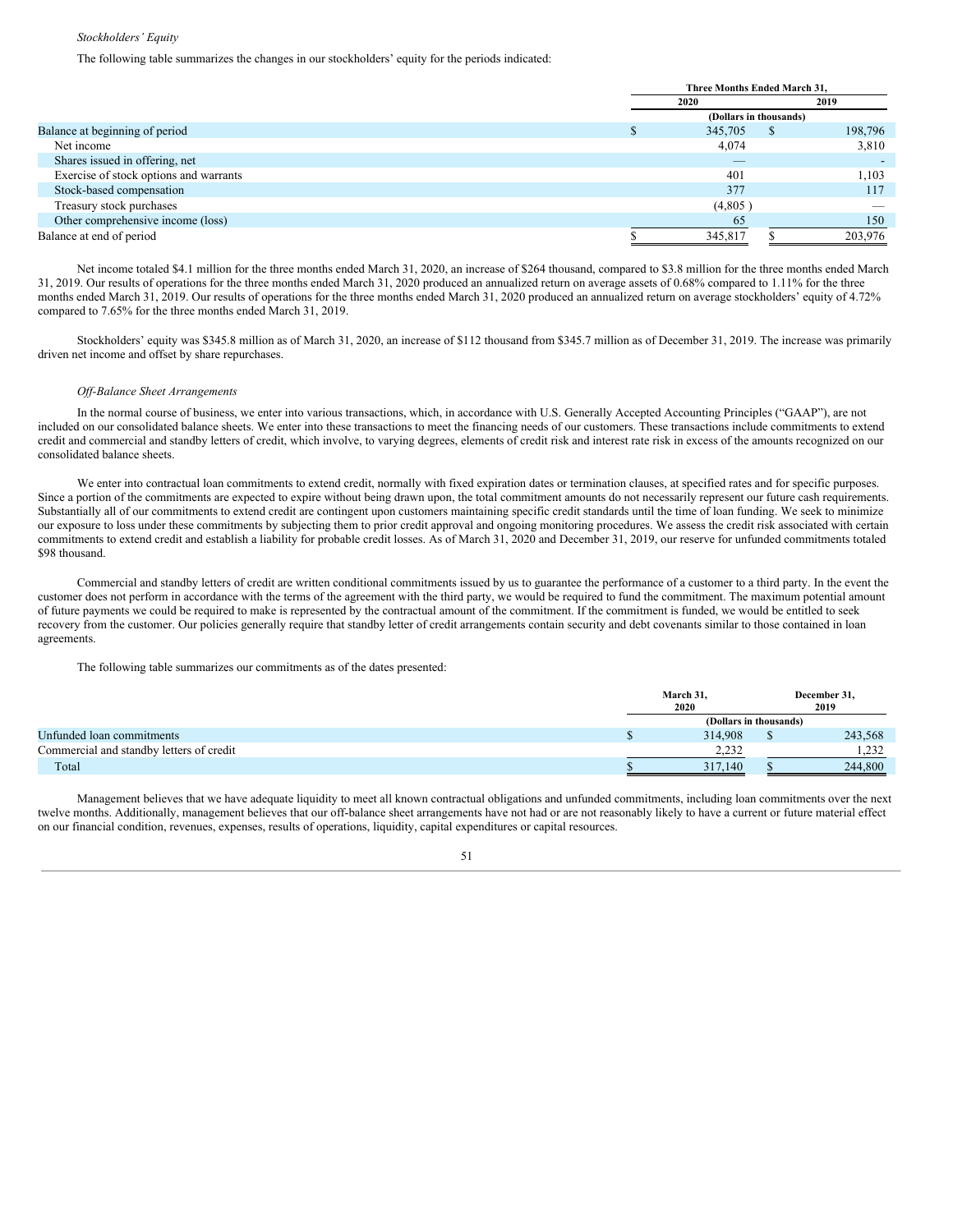#### *Capital Resources*

We are required to comply with certain "risk-based" capital adequacy guidelines issued by the Federal Reserve and the FDIC. The risk-based capital guidelines assign varying risk weights to the individual assets held by a bank. The guidelines also assign weights to the "credit-equivalent" amounts of certain off-balance sheet items, such as letters of credit and interest rate and currency swap contracts.

Under the Basel III rules, we are required to maintain a leverage ratio of 4.0% (5.0% to be considered "well capitalized"), common equity tier 1 capital to risk-weighted assets ratio of 4.5% (6.5% to be considered "well capitalized"), a tier 1 capital to risk-weighted assets ratio of 6.0% (8.0% to be considered "well capitalized"), and a total capital to risk-weighted assets ratio of 8.0% (10.0% to be considered "well capitalized"). In addition, the risk-weighted capital ratios include a capital conservation buffer of 2.5%, which is in addition to the minimum risk-based capital standards. Institutions that do not maintain this required capital conservation buffer will become subject to progressively more stringent limitations on the percentage of earnings that can be paid out in dividends or used for stock repurchases and on the payment of discretionary bonuses to senior executive management. The capital conservation buffer was phased in over four years beginning in 2016, such that the buffer was fully phased-in as of January 1, 2019. We have included the 1.875% and 2.5% increases for 2018 and 2019, respectively, in our minimum capital adequacy ratios in the table below. The capital conservation buffer effectively raised the minimum required common equity tier 1 capital ratio to 7.0%, the tier 1 capital ratio to 8.5%, and the total capital ratio to 10.5% on a fully phased-in basis on January 1, 2019.

The risk-based capital ratios measure the adequacy of a bank's capital against the riskiness of its assets and off-balance sheet activities. Failure to maintain adequate capital is a basis for "prompt corrective action" or other regulatory enforcement action. In assessing a bank's capital adequacy, regulators also consider other factors such as interest rate risk exposure; liquidity, funding and market risks; quality and level of earnings; concentrations of credit, quality of loans and investments; risks of any nontraditional activities; effectiveness of bank policies; and management's overall ability to monitor and control risks.

The following table sets forth the regulatory capital ratios, excluding the impact of the capital conservation buffer, as of the dates indicated:

|                                    |                           | Minimum<br>Capital          |                              |                   |                      |
|------------------------------------|---------------------------|-----------------------------|------------------------------|-------------------|----------------------|
|                                    | <b>Minimum</b><br>Capital | Requirement<br>with Capital | Minimum<br><b>To Be Well</b> | March 31,<br>2020 | December 31,<br>2019 |
|                                    | Requirement               | Buffer                      | Capitalized                  | Actual            | Actual               |
| Capital ratios (Company):          |                           |                             |                              |                   |                      |
| Tier 1 leverage ratio              | $4.0\%$                   | $4.0\%$                     | N/A                          | 10.96%            | $12.11\%$            |
| Common equity tier 1 capital ratio | 4.5%                      | $7.0\%$                     | N/A                          | 12.68%            | 14.56%               |
| Tier 1 risk-based capital ratio    | $6.0\%$                   | $8.5\%$                     | N/A                          | 12.68%            | 14.81%               |
| Total risk-based capital ratio     | 8.0%                      | 10.5%                       | N/A                          | 13.07%            | 15.37%               |
|                                    |                           |                             |                              |                   |                      |
| Capital ratios (Bank):             |                           |                             |                              |                   |                      |
| Tier 1 leverage ratio              | $4.0\%$                   | $4.0\%$                     | $5.0\%$                      | $10.79\%$         | 11.04%               |
| Common equity tier 1 capital ratio | 4.5%                      | $7.0\%$                     | $6.5\%$                      | $12.02\%$         | 12.38%               |
| Tier 1 risk-based capital ratio    | $6.0\%$                   | 8.5%                        | $8.0\%$                      | 12.02%            | 12.38%               |
| Total risk-based capital ratio     | $8.0\%$                   | $10.5\%$                    | $10.0\%$                     | $12.39\%$         | 12.94%               |

At March 31, 2020, both we and the Bank met all the capital adequacy requirements to which we and the Bank were subject. At March 31, 2020, the Bank was "well capitalized" under the regulatory framework for prompt corrective action. Management believes that no conditions or events have occurred since March 31, 2020 that would materially adversely change such capital classifications. From time to time, we may need to raise additional capital to support our and the Bank's further growth and to maintain the Bank's "well capitalized" status.

As of March 31, 2020, we had a tier 1 leverage ratio of 10.96%. As of March 31, 2020, the Bank had a tier 1 leverage ratio of 10.79%, which provided \$68.2 million of excess capital relative to the minimum requirements to be considered "well capitalized." Section 4012 of the CARES Act temporarily lowers the community bank leverage ratio to 8%. Beginning in the second quarter of 2020 and until the end of the year, an organization that has a leverage ratio of 8% or greater and meets certain other criteria may elect to use the community bank leverage ratio framework. The Company is evaluating whether to make this election.

#### *Liquidity*

Liquidity involves our ability to raise funds to support asset growth and acquisitions or reduce assets to meet deposit withdrawals and other payment obligations, to maintain reserve requirements and otherwise to operate on an ongoing basis and manage unexpected events. At March 31, 2020 and December 31, 2019, our liquidity needs were primarily met by core deposits, security and loan maturities and amortizing investment and loan portfolios. Although access to brokered deposits, purchased funds from correspondent banks and overnight advances from the FHLB are available and have been utilized on occasion to take advantage of investment opportunities, we do not generally rely on these external funding sources. The Bank maintained five Federal Funds lines of credit with commercial banks which provide for extensions of credit with an availability to borrow up to an aggregate \$90.0 million

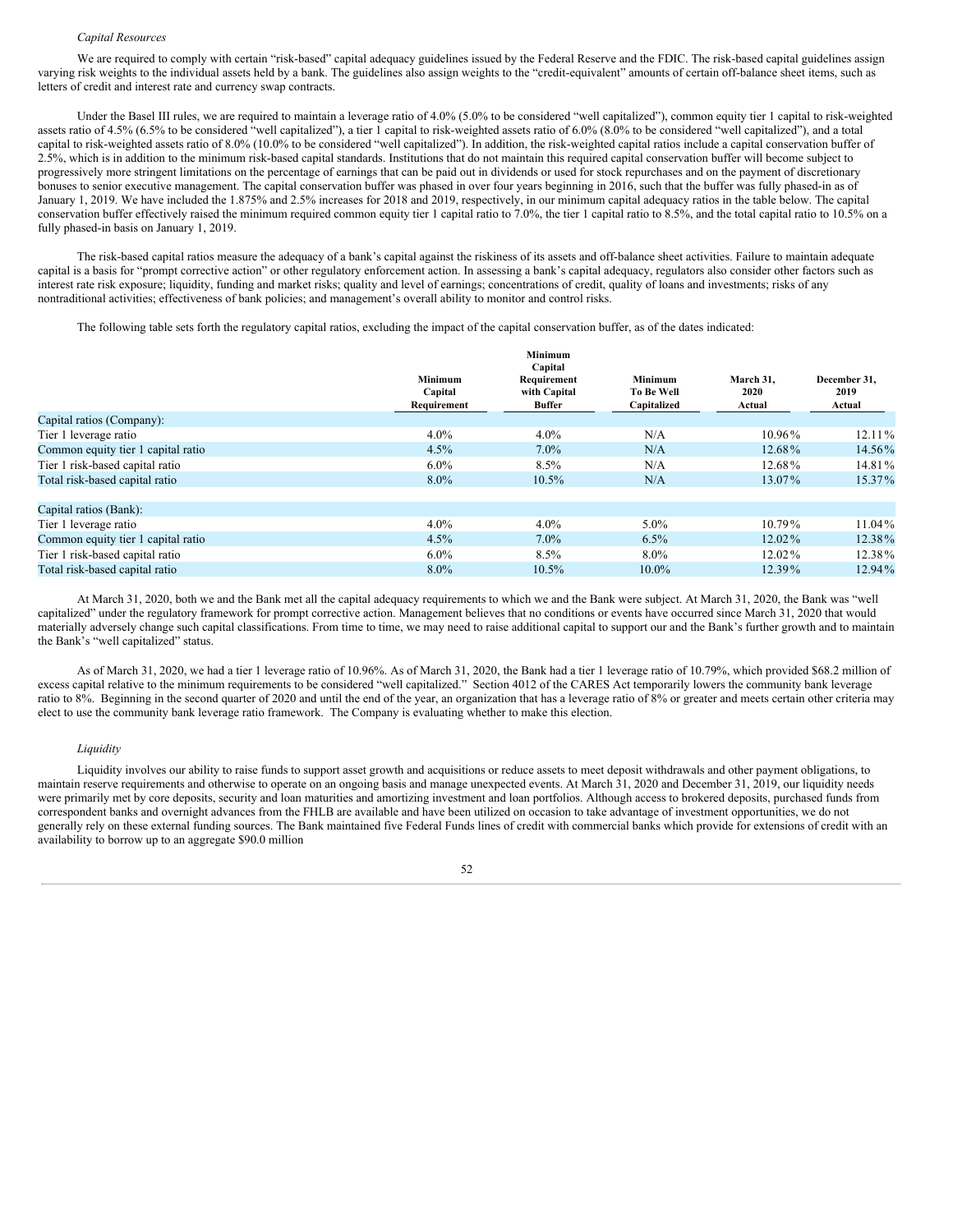#### as of March 31, 2020 and December 31, 2019. There were no advances under these lines of credit outstanding as of March 31, 2020 or December 31, 2019.

Our primary source of funds is deposits, and our primary use of funds is loans. We do not expect a change in the primary source or use of our funds in the foreseeable future. We predominantly invest excess deposits in overnight deposits with the Federal Reserve, securities, interest-bearing deposits at other banks or other short-term liquid investments until needed to fund loan growth. Our securities portfolio had a weighted average life of 2.00 years and an effective duration of 1.63 years as of March 31, 2020.

As of March 31, 2020, we had outstanding \$314.9 million in commitments to extend credit and \$2.2 million in commitments associated with outstanding commercial and standby letters of credit. Since commitments associated with letters of credit and commitments to extend credit may expire unused, the total outstanding may not necessarily reflect the actual future cash funding requirements.

As of March 31, 2020, we believe we had no exposure to future cash requirements associated with known uncertainties. Capital expenditures, including buildings and construction in process, for the three months ended March 31, 2020 and 2019 were \$2.4 million and \$1.1 million, respectively.

#### *Treasury Stock*

On June 13, 2019, the Company approved a stock buyback program pursuant to which the Company may, from time to time, purchase up to \$11.7 million of its outstanding shares of common stock (the "Stock Buyback Program"). The shares may be repurchased from time to time in privately negotiated transactions or the open market, including pursuant to Rule 10b5-1 trading plans, and in accordance with applicable regulations of the SEC. The timing and exact amount of any repurchases will depend on various factors including, the performance of the Company's stock price, general market and other conditions, applicable legal requirements and other factors. The Stock Buyback Program has an expiration date of June 14, 2020. The Stock Buyback Program may be terminated or amended by the Company's board of directors at any time prior to the expiration date.

The following table summarizes the share repurchase activity for the three months ended March 31, 2020.

|                   |                     |                       |                                | <b>Maximum Dollar Amount</b>   |
|-------------------|---------------------|-----------------------|--------------------------------|--------------------------------|
|                   |                     |                       | <b>Total Dollar Amount</b>     | <b>Remaining Available for</b> |
|                   | <b>Total Shares</b> | <b>Average Price</b>  | <b>Purchased Pursuant to</b>   | <b>Repurchase Pursuant to</b>  |
|                   | Repurchased         | <b>Paid Per Share</b> | <b>Publicly-Announced Plan</b> | <b>Publicly-Announced Plan</b> |
| January 2020      | 13.822              | 20.73                 | 575,787                        | 11,124,213                     |
| February 2020     | 85,979              | 20.23                 | 2,320,854                      | 8,803,359                      |
| <b>March 2020</b> | 221,409             | 12.85                 | 5,094,533                      | 6,029,680                      |
| Total             | 321,210             |                       |                                |                                |

During the three months ended March 31, 2020, the Company purchased 321,210 shares of its common stock at a weighted average price of \$16.20 per share for an aggregate amount of \$4.8 million. The Company accounted for the transaction under the cost method. These transactions are recorded as "Treasury stock purchases" in the accompanying consolidated statements of changes in stockholders' equity.

#### **Non-GAAP Financial Measures**

Our accounting and reporting policies conform to GAAP, and the prevailing practices in the banking industry. However, we also evaluate our performance based on certain additional financial measures discussed in this Form 10-Q as being a non-GAAP financial measures. We classify a financial measure as being a non-GAAP financial measure if that financial measure excludes or includes amounts, or is subject to adjustments that have the effect of excluding or including amounts, that are included or excluded, as the case may be, in the most directly comparable measure calculated and presented in accordance with GAAP as in effect from time to time in the United States in our statements of income, balance sheets or statements of cash flows. Non-GAAP financial measures do not include operating and other statistical measures or ratios or statistical measures calculated using exclusively financial measures calculated in accordance with GAAP.

The non-GAAP financial measures that we discuss in this Form 10-Q should not be considered in isolation or as a substitute for the most directly comparable or other financial measures calculated in accordance with GAAP. Moreover, the manner in which we calculate the non-GAAP financial measures that we discuss in this Form 10-Q may differ from that of other banking organizations reporting measures with similar names. You should understand how such other banking organizations calculate their financial measures similar or with names similar to the non-GAAP financial measures we have discussed in this prospectus when comparing such non-GAAP financial measures.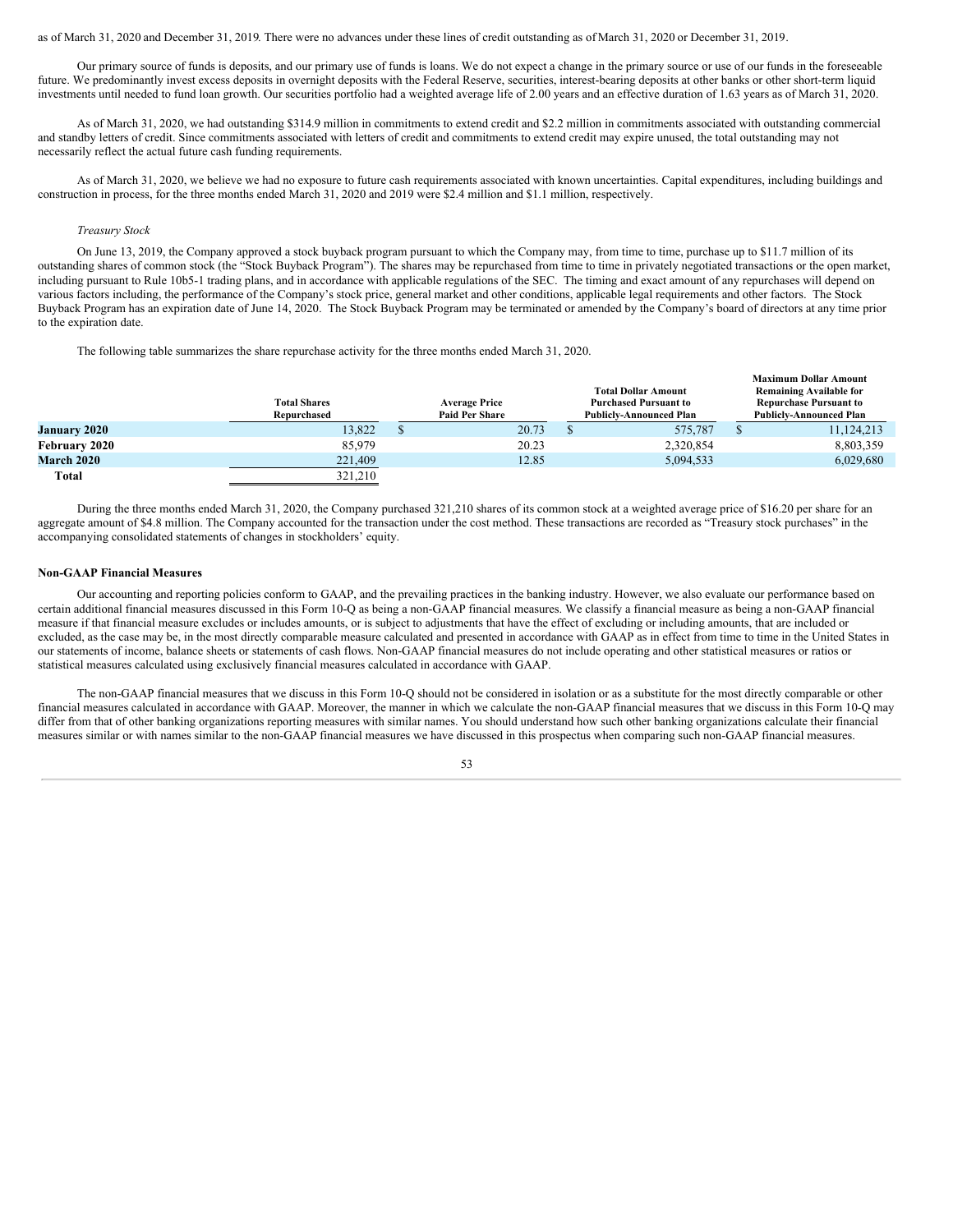# *Net Interest Margin*

We show net interest margin on a fully taxable equivalent basis, which is a non-GAAP financial measure.

We believe the fully tax equivalent basis is the preferred industry measurement basis for net interest margin and that it enhances comparability of net interest income arising from taxable and tax-exempt sources.

The following table reconciles, as of the dates set forth below, net interest margin on a fully taxable equivalent basis:

|                                                                             |               | As of or for the<br>Three Months Ended March 31. |               |           |  |
|-----------------------------------------------------------------------------|---------------|--------------------------------------------------|---------------|-----------|--|
|                                                                             |               | 2020                                             |               | 2019      |  |
|                                                                             |               | (Dollars in thousands, except per share data)    |               |           |  |
| Net interest margin - GAAP basis:                                           |               |                                                  |               |           |  |
| Net interest income                                                         | S             | 23,798                                           | <sup>\$</sup> | 15,435    |  |
| Average interest-earning assets                                             |               | 2,179,501                                        |               | 1,346,104 |  |
| Net interest margin                                                         |               | 4.38 %                                           |               | 4.65 $%$  |  |
| Net interest margin - Non-GAAP basis:                                       |               |                                                  |               |           |  |
| Net interest income                                                         | $\sigma$<br>ж | 23,798                                           | \$            | 15,435    |  |
| Plus:                                                                       |               |                                                  |               |           |  |
| Impact of fully taxable equivalent adjustment                               |               | 92                                               |               | 138       |  |
| Net interest income on a fully taxable equivalent basis                     |               | 23,890                                           |               | 15,573    |  |
| Average interest-earning assets                                             |               | 2,179,501                                        |               | 1,346,104 |  |
| Net interest margin on a fully taxable equivalent basis -<br>Non-GAAP basis |               | 4.40 $\%$                                        |               | 4.69 $%$  |  |

# *Adjusted Net Income and Adjusted Earnings per Common Share – Basic and Diluted*

Adjusted earnings per common share – basic and diluted is a non-GAAP financial measure that excludes merger related expenses and the impact of the net operating loss carryback. In our judgment, the adjustments made to net income allow investors and analysts to better assess our basic and diluted earnings per common share by removing the volatility that is associated with the items that are unrelated to our core business.

Merger related expenses for the three months ended March 31, 2020 consisted of \$1.3 million of after-tax merger related expenses. Merger related expenses for the three months ended March 31, 2019 consisted of \$1.4 million of after-tax merger related expenses. Income tax expense was reduced by \$575 thousand during the quarter due to the ability to carryback a net operating loss to a prior period with a higher effective tax rate.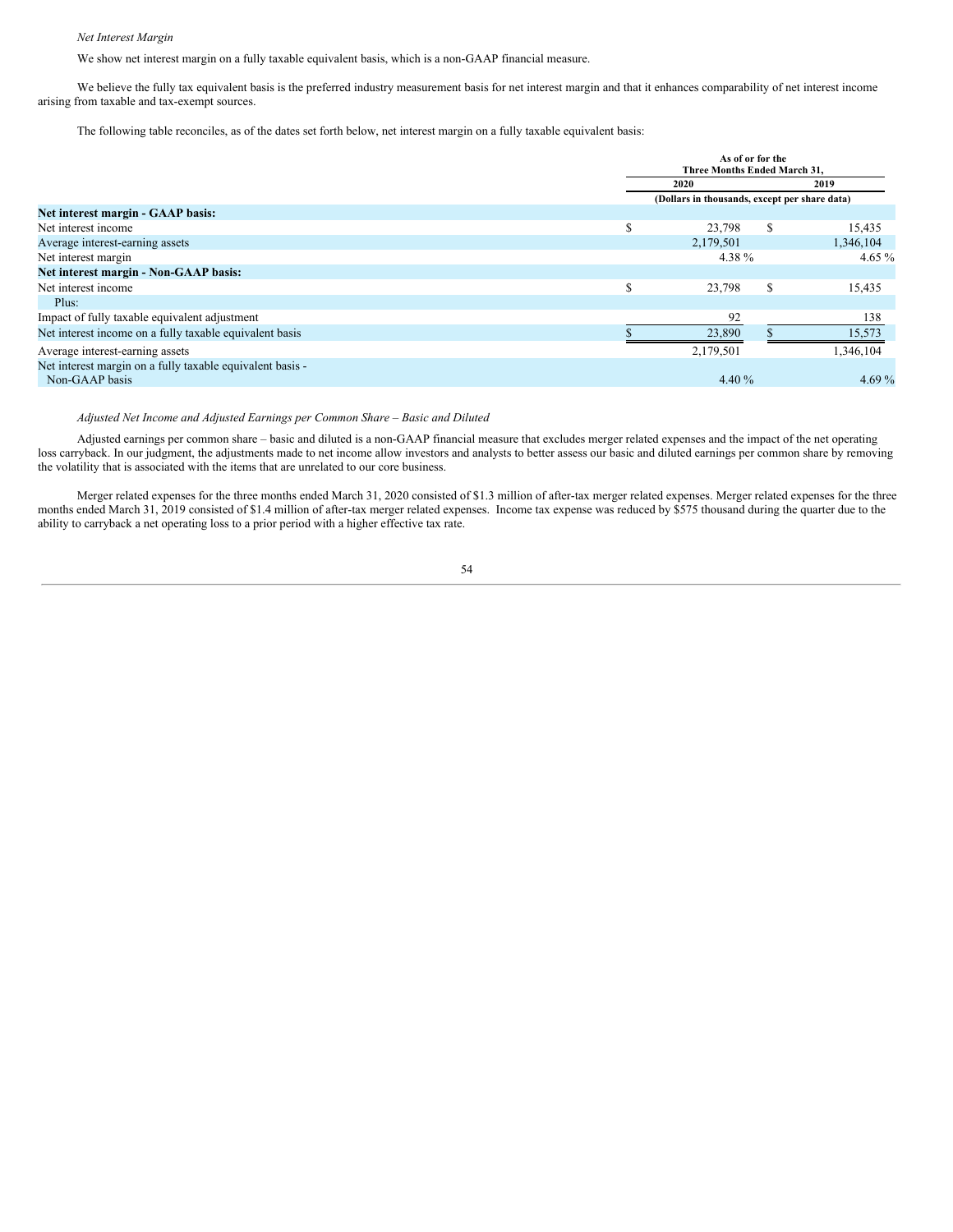The following table reconciles, as of the date set forth below, basic and diluted earnings per common share and presents our basic and diluted earnings per common share exclusive of the impact of our merger related adjustments:

|                                                        |    | As of or for the<br>Three Months Ended March 31, |    |            |
|--------------------------------------------------------|----|--------------------------------------------------|----|------------|
|                                                        |    | 2020                                             |    | 2019       |
|                                                        |    | (Dollars in thousands, except per share data)    |    |            |
| Basic and diluted earnings per share - GAAP basis:     |    |                                                  |    |            |
| Net income available to common stockholders            |    | 4,074                                            |    | 3,810      |
| Weighted average number of common shares - basic       |    | 18,184,110                                       |    | 12,152,558 |
| Weighted average number of common shares - diluted     |    | 18,441,977                                       |    | 12,607,445 |
| Basic earnings per common share                        |    | 0.22                                             | \$ | 0.31       |
| Diluted earnings per common share                      |    | 0.22                                             |    | 0.30       |
| Basic and diluted earnings per share - Non-GAAP basis: |    |                                                  |    |            |
| Net income available to common stockholders            | S  | 4,074                                            | \$ | 3,810      |
| Pre-tax adjustments:                                   |    |                                                  |    |            |
| Noninterest income                                     |    |                                                  |    |            |
| Gain on the sales of investment securities             | \$ |                                                  | \$ | (1,081.00) |
| Noninterest expense                                    |    |                                                  |    |            |
| Merger related expenses                                |    | 1.614                                            |    | 1,778      |
| Taxes:                                                 |    |                                                  |    |            |
| <b>NOL Carryback</b>                                   |    | (575)                                            |    |            |
| Tax effect of adjustments                              |    | (331)                                            |    | (146)      |
| Adjusted net income                                    |    | 4,782                                            |    | 4,361      |
| Weighted average number of common shares - basic       |    | 18,184,110                                       |    | 12,152,558 |
| Weighted average number of common shares - diluted     |    | 18,441,977                                       |    | 12,607,445 |
| Basic earnings per common share - Non-GAAP basis       |    | 0.26                                             |    | 0.36       |
| Diluted earnings per common share - Non-GAAP basis     |    | 0.26                                             |    | 0.35       |
|                                                        |    |                                                  |    |            |

# *Tangible Book Value Per Share*

Tangible book value per share is a non-GAAP financial measure generally used by investors, financial analysts and investment bankers to evaluate financial institutions. We calculate (1) tangible book value per share as tangible equity divided by shares of common stock outstanding at the end of the respective period, and (2) tangible equity as common stockholders' equity less goodwill and other intangible assets, net of accumulated amortization. The most directly comparable GAAP financial measure for tangible book value per share is book value per share.

We believe that this measure is important to many investors in the marketplace who are interested in changes from period to period in book value per share exclusive of changes in intangible assets. Goodwill and other intangible assets have the effect of increasing total book value while not increasing our tangible book value.

The following table reconciles, as of the dates set forth below, total stockholders' equity to tangible equity and presents our tangible book value per share compared to our book value per share:

|                                                |          | March 31, 2020                                | December 31, 2019 |
|------------------------------------------------|----------|-----------------------------------------------|-------------------|
|                                                |          | (Dollars in thousands, except per share data) |                   |
| Total stockholders' equity                     | <b>J</b> | 345,817                                       | 345,705           |
| Less:                                          |          |                                               |                   |
| Goodwill and other intangible assets           |          | 89,545                                        | 79,975            |
| Tangible stockholders' equity                  |          | 256,272                                       | 265,730           |
| Shares outstanding                             |          | 17,969,012                                    | 18,258,222        |
| Book value per share                           |          | 19.25                                         | 18.93             |
| Less:                                          |          |                                               |                   |
| Goodwill and other intangible assets per share |          | 4.98                                          | 4.38              |
| Tangible book value per share                  |          | 14.28                                         | 14.55             |

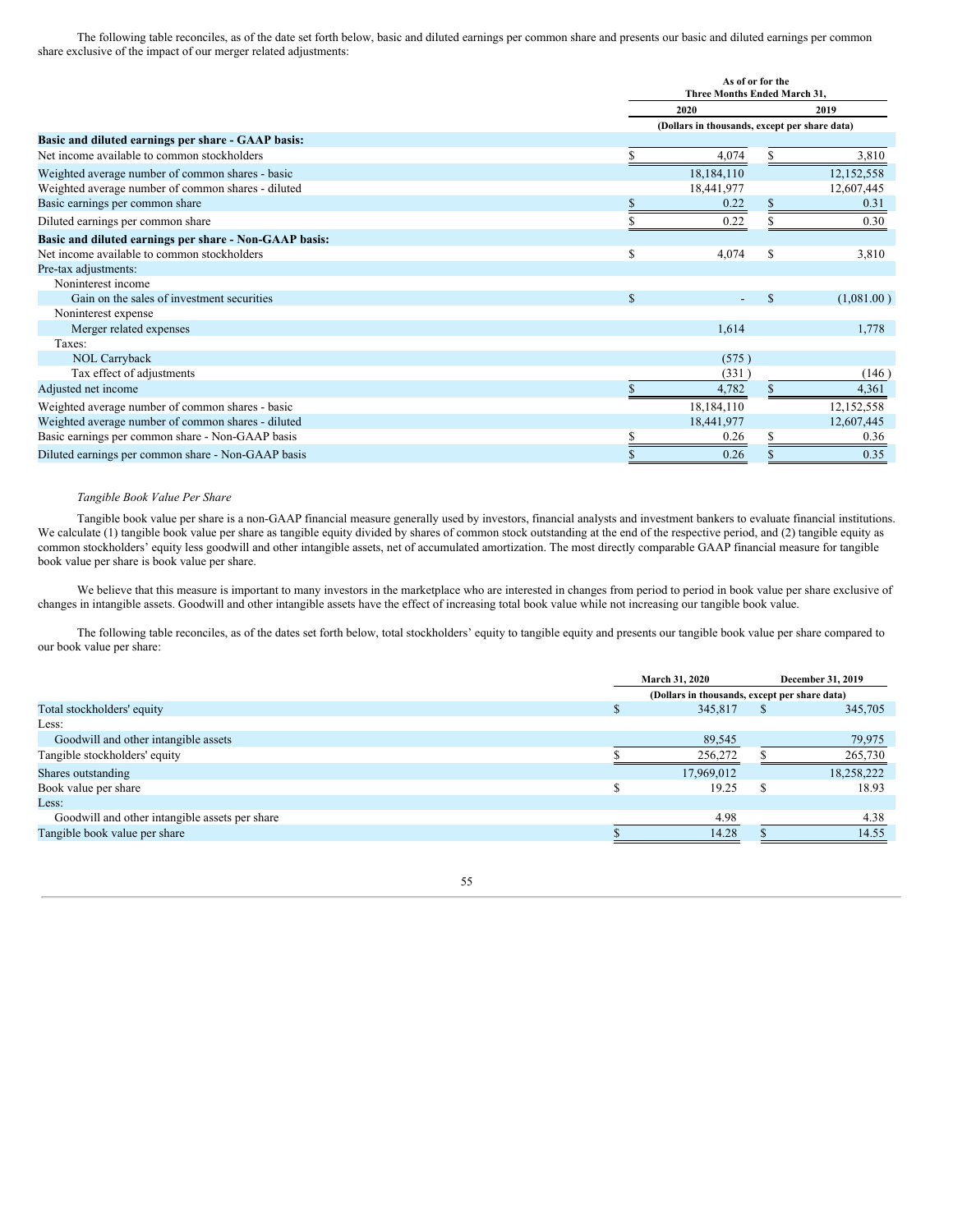#### **Critical Accounting Policies**

Our financial reporting and accounting policies conform to GAAP. The preparation of financial statements in conformity with GAAP requires management to make estimates and assumptions that affect the reported amounts of assets and liabilities and disclosure of contingent assets and liabilities at the date of the consolidated financial statements and the reported amounts of revenues and expenses during the reporting period. Actual results could differ from those estimates.

Our accounting policies and estimates are described in greater detail in Note 1, Summary of Significant Accounting Policies, in the notes to our consolidated financial statements included elsewhere in this Form 10-Q.

We have identified the following accounting policies and estimates that, due to the difficult, subjective or complex judgments and assumptions inherent in those policies and estimates and the potential sensitivity of our financial statements to those judgments and assumptions, are critical to an understanding of our financial condition and results of operations. We believe that the judgments, estimates and assumptions used in the preparation of our financial statements are appropriate. Our accounting policies are integral to understanding our results of operations.

# *Allowance for Loan and Lease Losses*

Management's ongoing evaluation of the adequacy of the allowance for loan and lease losses is based on our past loan loss experience, the volume and composition of our lending, adverse situations that may affect a borrower's ability to repay, the estimated value of any underlying collateral, current economic conditions and other factors affecting the known and inherent risk in the portfolio. The allowance for loan and lease losses is increased by charges to income through the provision for loan and lease losses and decreased by charge-offs (net of recoveries). The allowance is maintained at a level that management, based upon its evaluation, considers adequate to absorb losses inherent in the loan portfolio. This evaluation is inherently subjective as it requires material estimates including, among others, the amount and timing of expected future cash flows on impacted loans, exposure at default, value of collateral, and estimated losses on our loan portfolio. All of these estimates may be susceptible to significant change.

The allowance consists of specific allowances for impaired loans and a general allowance on the remainder of the portfolio. Although management determines the amount of each element of the allowance separately, the allowance for loan and lease losses is available for the entire loan portfolio.

Management establishes an allowance on certain impaired loans for the amount by which the discounted cash flows, observable market price, or fair value of collateral if the loan is collateral dependent, is lower than the carrying value of the loan. A loan is considered to be impaired when, based upon current information and events, it is probable that we will be unable to collect all amounts due according to the contractual terms of the loan. A delay or shortfall in amount of payments does not necessarily result in the loan being identified as impaired.

Management also establishes a general allowance on non-impaired loans to recognize the inherent losses associated with lending activities, but which, unlike specific allowances, have not been allocated to particular loans. This general valuation allowance is determined by segregating the loans by loan category and assigning allowance percentages based on our historical loss experience, delinquency trends, and management's evaluation of the collectability of the loan portfolio.

Management also evaluates classified loans, which are not impaired. We segregate these loans by category and assign qualitative factors to each loan based on inherent losses associated with each type of lending and consideration that these loans, in the aggregate, represent an above-average credit risk and that more of these loans will prove to be uncollectible compared to loans in the general portfolio. Classification of a loan within this category is based on identified weaknesses that increase the credit risk of the loan.

The allowance is adjusted for significant factors that, in management's judgment, affect the collectability of the portfolio as of the evaluation date. These significant factors may include changes in lending policies and procedures, changes in existing general economic and business conditions affecting its primary lending areas, credit quality trends, collateral value, loan volumes and concentrations, seasoning of the loan portfolio, loss experience in particular segments of the portfolio, duration of the current business cycle, and bank regulatory examination results. The applied loss factors are re-evaluated each reporting period to ensure their relevance in the current economic environment.

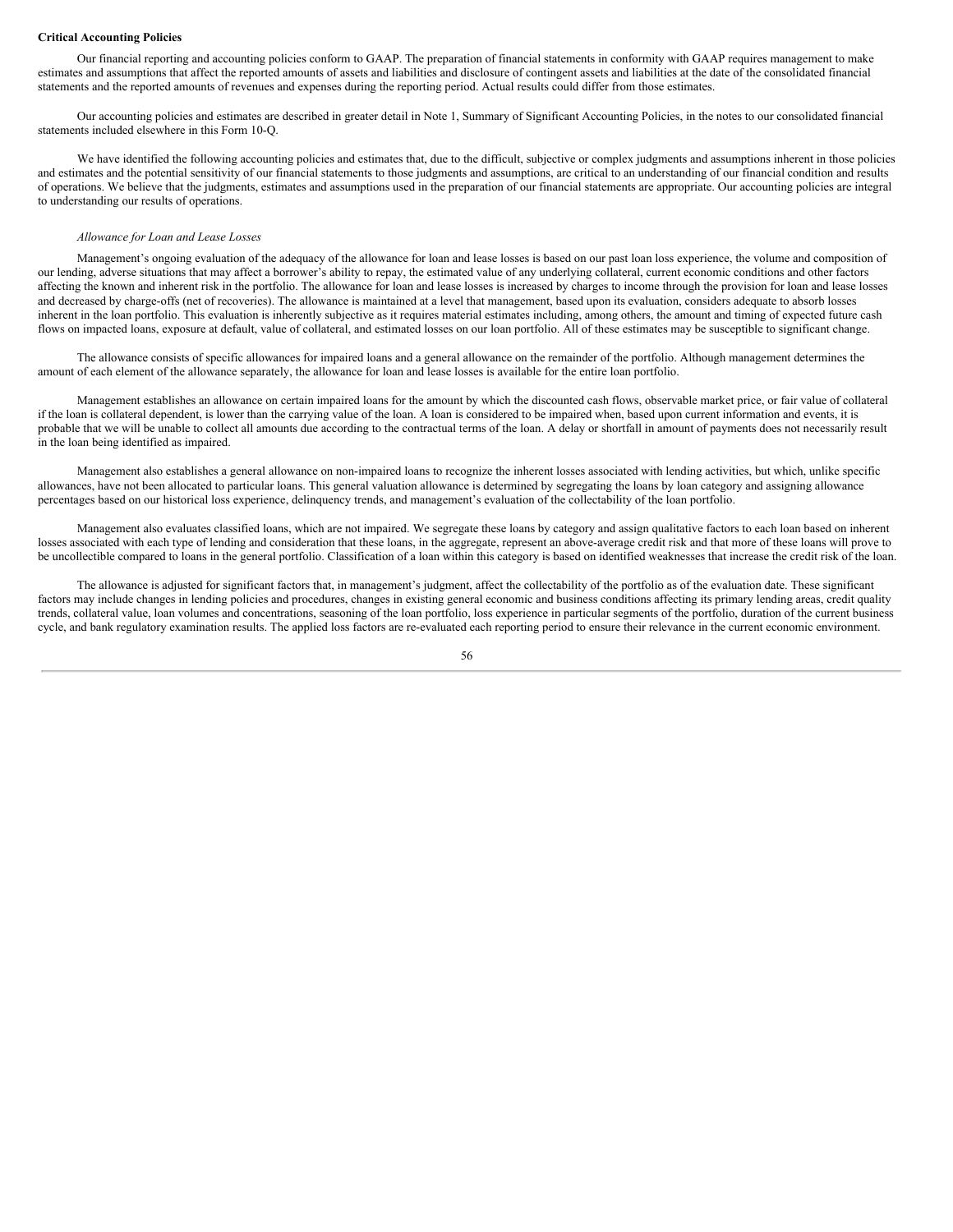While management uses the best information known to it in order to make loan loss allowance valuations, adjustments to the allowance may be necessary based on changes in economic and other conditions, changes in the composition of the loan portfolio, or changes in accounting guidance. In times of economic slowdown, either regional or national, the risk inherent in the loan portfolio could increase resulting in the need for additional provisions to the allowance for loan and lease losses in future periods. An increase could also be necessitated by an increase in the size of the loan portfolio or in any of its components even though the credit quality of the overall portfolio may be improving. Historically, the estimates of the allowance for loan and lease losses have provided adequate coverage against actual losses incurred.

#### *Goodwill and Other Intangible Assets*

Goodwill represents the excess of consideration transferred in business combinations over the fair value of tangible and identifiable intangible assets acquired. Goodwill is assessed annually for impairment or more frequently if events or circumstances indicate that impairment may have occurred. As of March 31, 2020, we evaluated recent potential triggering events that might be indicators that our goodwill was impaired. The events include the economic disruption and uncertainty surrounding the COVID-19 pandemic and the circumstances surrounding recent volatility in the market price of crude oil. Based on our evaluation, we concluded that our goodwill was not more than likely impaired as of that date.

Goodwill acquired in a purchase business combination that is determined to have an indefinite useful life, is not amortized, but tested for impairment as described above. We perform our annual impairment test in the fourth quarter. Goodwill is the only intangible asset with an indefinite life on our balance sheet.

Core deposit intangible ("CDI") is a measure of the value of checking and savings deposit relationships acquired in a business combination. The fair value of the CDI stemming from any given business combination is based on the present value of the expected cost savings attributable to the core deposit funding relative to an alternative source of funding. CDI is amortized over the estimated useful lives of the existing deposit relationships acquired, but does not exceed 12 years. We evaluate such identifiable intangibles for impairment when events and circumstances indicate that its carrying amount may not be recoverable.

# *Income Taxes*

Management makes estimates and judgments to calculate various tax liabilities and determine the recoverability of various deferred tax assets, which arise from temporary differences between the tax and financial statement recognition of revenues and expenses. Management also estimates a reserve for deferred tax assets if, based on the available evidence, it is more likely than not that some portion or all of the recorded deferred tax assets will not be realized in future periods. These estimates and judgments are inherently subjective. Historically, management's estimates and judgments to calculate the deferred tax accounts have not required significant revision.

In evaluating our ability to recover deferred tax assets, management considers all available positive and negative evidence, including the past operating results and forecasts of future taxable income. In determining future taxable income, management makes assumptions for the amount of taxable income, the reversal of temporary differences and the implementation of feasible and prudent tax planning strategies. These assumptions require management to make judgments about the future taxable income and are consistent with the plans and estimates used to manage the business. Any reduction in estimated future taxable income may require management to record a valuation allowance against the deferred tax assets. An increase in the valuation allowance would result in additional income tax expense in the period and could have a significant impact on future earnings.

#### *SBA Servicing Asset*

A servicing asset related to SBA loans is initially recorded when these loans are sold and the servicing rights are retained. The servicing asset is recorded on the balance sheet. An updated fair value of the servicing asset is obtained from an independent third party on a quarterly basis and any necessary adjustments are included in SBA loan servicing fees on the consolidated statements of income. The valuation begins with the projection of future cash flows for each asset based on their unique characteristics, market-based assumptions for prepayment speeds and estimated losses and recoveries. The present value of the future cash flows are then calculated utilizing market-based discount ratio assumptions. In all cases, we model expected payments for every loan for each quarterly period in order to create the most detailed cash flow stream possible. We use various assumptions and estimates in determining the impairment of the SBA servicing asset. These assumptions include prepayment speeds and discount rates commensurate with the risks involved and comparable to assumptions used by participants to value and bid serving rights available for sale in the market.

#### **Recently Issued Accounting Pronouncements**

See Note 1, Summary of Significant Accounting Policies, in the notes to our consolidated financial statements included elsewhere in this Form 10-Q regarding the impact of new accounting pronouncements which we have adopted.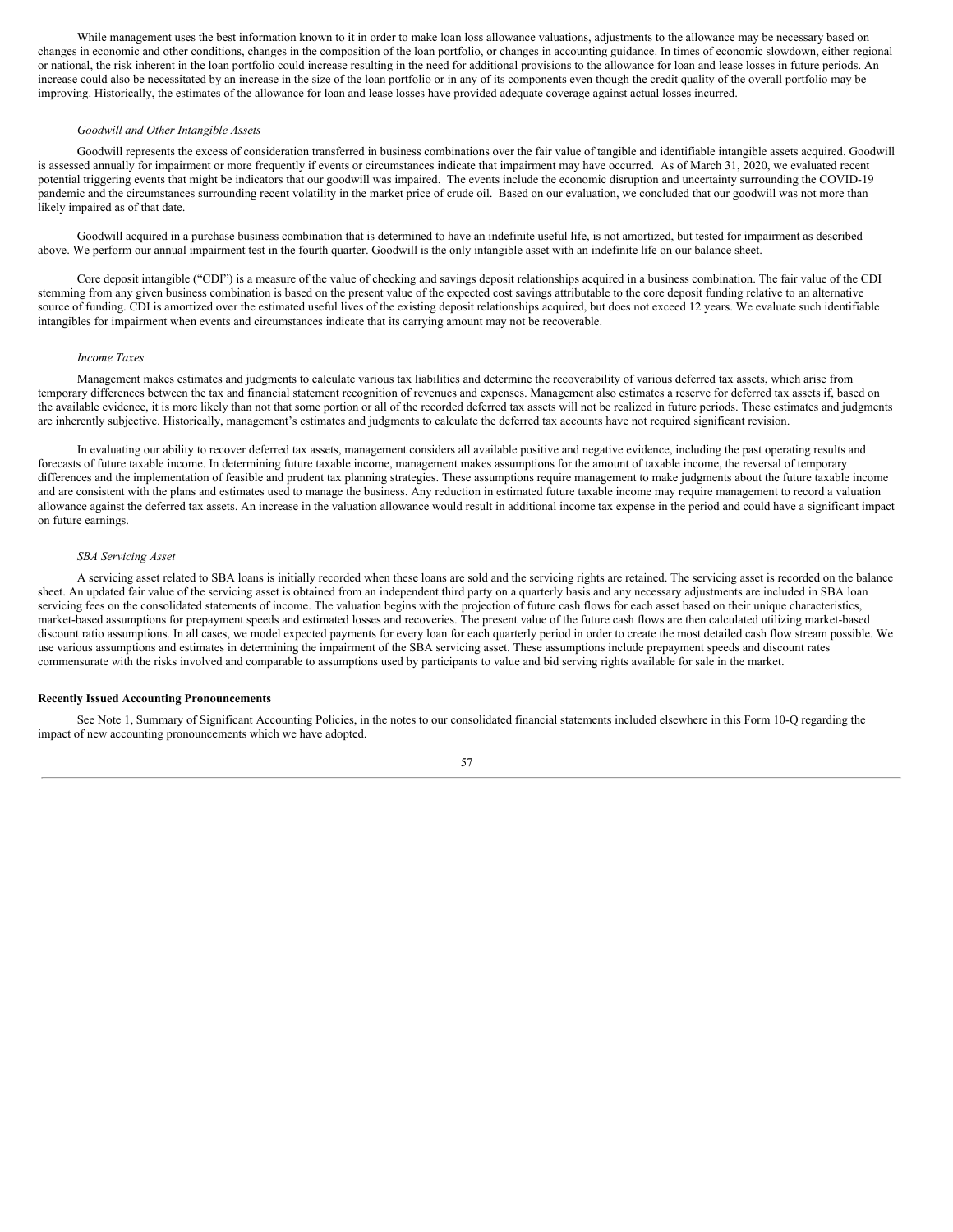#### <span id="page-58-0"></span>**Item 3. Quantitative and Qualitative Disclosure about Market Risk**

As described in more detail in our Annual Report on Form 10-K for the year ended December 31, 2019, risk management involves the monitoring and evaluation of interest rate risk, liquidity risk, operational risk, compliance risk and strategic and/or reputation risk. The Company has not experienced any material change in these risks from December 31, 2019 to March 31, 2020. For additional disclosure of our market risks, see our Annual Report on Form 10-K for the year ended December 31, 2019.

#### <span id="page-58-1"></span>**Item 4. Controls and Procedures**

# *Evaluation of Disclosure Controls and Procedures*

As of the end of the period covered by this Form 10-Q, the Company carried out an evaluation, under the supervision and with the participation of its management, including its Chief Executive Officer and Interim Chief Financial Officer, of the effectiveness of the design and operation of its disclosure controls and procedures. In designing and evaluating the disclosure controls and procedures, management recognizes that any controls and procedures, no matter how well designed and operated, can provide only reasonable assurance of achieving the desired control objectives, and management was required to apply judgment in evaluating its controls and procedures. Based on this evaluation, the Company's Chief Executive Officer and Interim Chief Financial Officer concluded that the Company's disclosure controls and procedures (as defined in Rules 13a-15(e) and 15d-15(e) under the Securities Exchange Act of 1934, as amended ("Exchange Act") were effective as of the end of the period covered by this Form 10-Q.

# *Internal Control over Financial Reporting*

There were no changes in the Company's internal control over financial reporting (as such term is defined in Rules 13a-15(f) and 15d-15(f) under the Exchange Act) that occurred during the three months ended March 31, 2020 that have materially affected, or are reasonably likely to materially affect, the Company's internal control over financial reporting.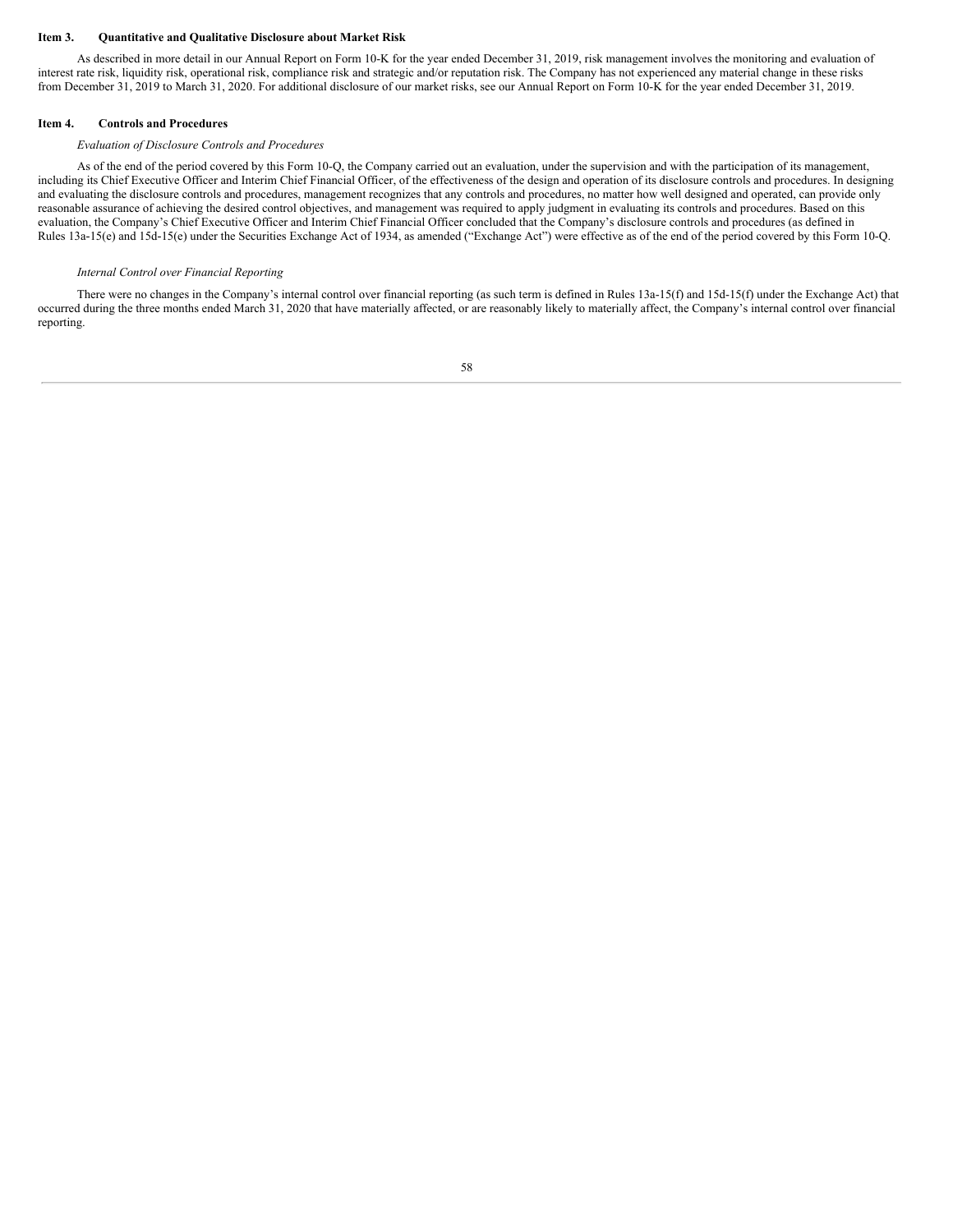# <span id="page-59-0"></span>**PART II. OTHER INFORMATION**

# <span id="page-59-1"></span>**Item 1. Legal Proceedings**

The Company, from time to time, is involved as plaintiff or defendant in various legal actions arising in the normal course of business. While the ultimate outcome of any such proceedings cannot be predicted with certainty, it is the opinion of management, based upon advice of legal counsel, that no proceedings exist, either individually or in the aggregate, which, if determined adversely to the Company, would have a material effect on the Company's consolidated balance sheet, results of operations or cash flows. See Note 13 "Commitments and Contingencies" in the "Notes to Consolidated Financial Statements."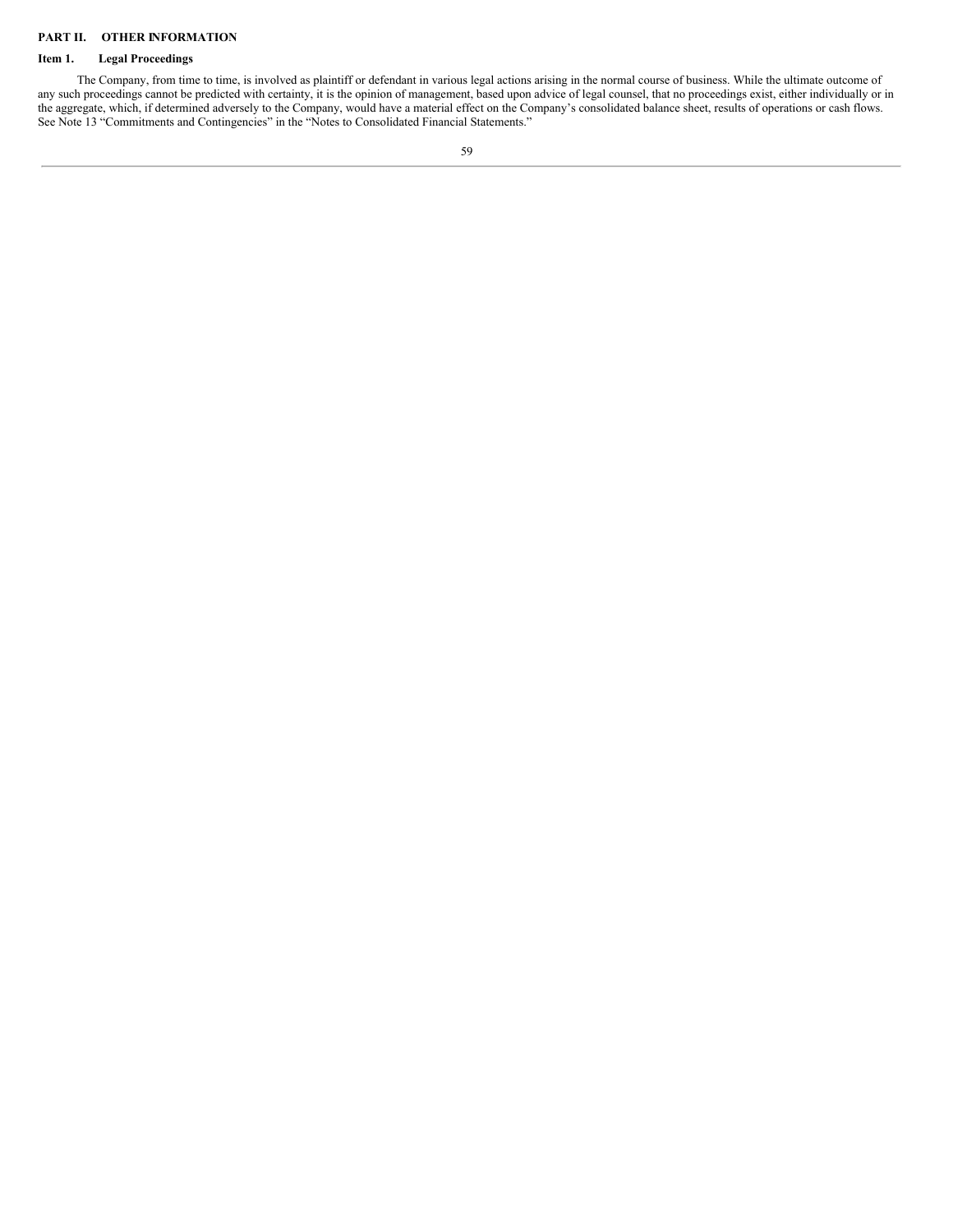#### <span id="page-60-0"></span>**Item 1A. Risk Factors**

In evaluating an investment in any of our securities, investors should consider carefully, among other things, information under the heading "Cautionary Note Regarding Forward-Looking Statements" in this Form 10-Q, the risk factors previously disclosed under the heading "Risk Factors" in our Annual Report on Form 10-K for the year ended December 31, 2019, and such other risk factors as we may disclose in other reports and statements filed with the SEC. The following risk factors represent material changes in the risk factors disclosed by the Company in its Annual Report on Form 10-K for the year ended December 31, 2019.

# The COVID-19 pandemic is adversely affecting us and our customers, employees, and third-party service providers, and the adverse impacts on our business, financial *position, results of operations, and prospects could be significant.*

The COVID-19 pandemic has negatively impacted the global economy, disrupted global supply chains, lowered equity market valuations, created significant volatility and disruption in financial markets, increased unemployment levels and decreased consumer confidence generally. In addition, the pandemic has resulted in temporary closures of many businesses and the institution of social distancing and sheltering in place requirements in many states and communities. The pandemic could influence the recognition of credit losses in our loan portfolios and increase our allowance for credit losses, particularly as businesses remain closed and as more customers are expected to draw on their lines of credit or seek additional loans to help finance their businesses. Furthermore, the pandemic could affect the stability of our deposit base as well as our capital and liquidity position, impair the ability of borrowers to repay outstanding loans, impair the value of collateral securing loans, result in lost revenue and cause us to incur additional expenses. Similarly, because of changing economic and market conditions affecting issuers, we may be required to recognize other-than-temporary impairments in future periods on the securities we hold as well as reductions in other comprehensive income.

The extent of the impact of the COVID-19 pandemic on our capital, liquidity, and other financial positions and on our business, results of operations, and prospects will depend on a number of evolving factors, including: (i) the duration, extent, and severity of the pandemic, (ii) the response of governmental and nongovernmental authorities, (iii) the effect on our customers, counterparties, employees, and third-party service providers*,* (iv) the effect on economies and markets, and (v) the success of hardship relief efforts to bridge the gap to reopening the economy*.*

The duration of the pandemic and the resulting business interruptions and related impacts on our business and operations, which will depend on future developments, are highly uncertain and cannot be reasonably estimated at this time. The pandemic could cause us to experience higher credit losses in our lending portfolio, impairment of our goodwill and other financial assets, reduced demand for our products and services, and other negative impacts on our financial position, results of operations, and prospects.

The U.S. government has implemented programs to directly compensate individuals and grant or loan money to businesses in an effort to provide funding while the economy is shut down. Many banks, including Spirit of Texas Bank, have implemented hardship relief programs that include payment deferral and short-term funding options. The success of these programs could mute the effect on the Company's credit losses, which may be difficult to determine.

A significant number of our borrowers have requested and received short-term loan payment deferrals. These deferrals may negatively impact our revenue and other results of operations in the near term and, if not effective in mitigating the effect of COVID-19 on our customers, may adversely affect our business and results of operations more substantially over a longer period of time. Moreover, the cumulative effects of COVID-19 and the measures implemented by governments to combat the pandemic on the mortgaged properties may cause borrowers to be unable to meet their payment obligations under mortgage loans that we hold and may result in significant losses.

The extent to which COVID-19 impacts our business, results of operations and financial condition will depend on future developments, which are highly uncertain and are difficult to predict, including, but not limited to, the duration and spread of the pandemic, its severity, the actions to contain the virus or treat its impact, and how quickly and to what extent normal economic and operating conditions can resume. Even after COVID-19 has subsided, we may continue to experience materially adverse impacts to our business as a result of the virus's global economic impact, including the availability of credit, adverse impacts on our liquidity and any recession that has occurred or may occur in the future.

There are no comparable recent events that provide guidance as to the effect the spread of COVID-19 as a global pandemic may have, and, as a result, the ultimate impact of the outbreak is highly uncertain and subject to change. We do not yet know the full extent of the impacts on our business, our operations or the global economy as a whole. However, the effects could have a material impact on our results of operations and heighten many of our known risks described in the "Risk Factors" section of our Annual Report on Form 10-K for the fiscal year ended December 31, 2019.

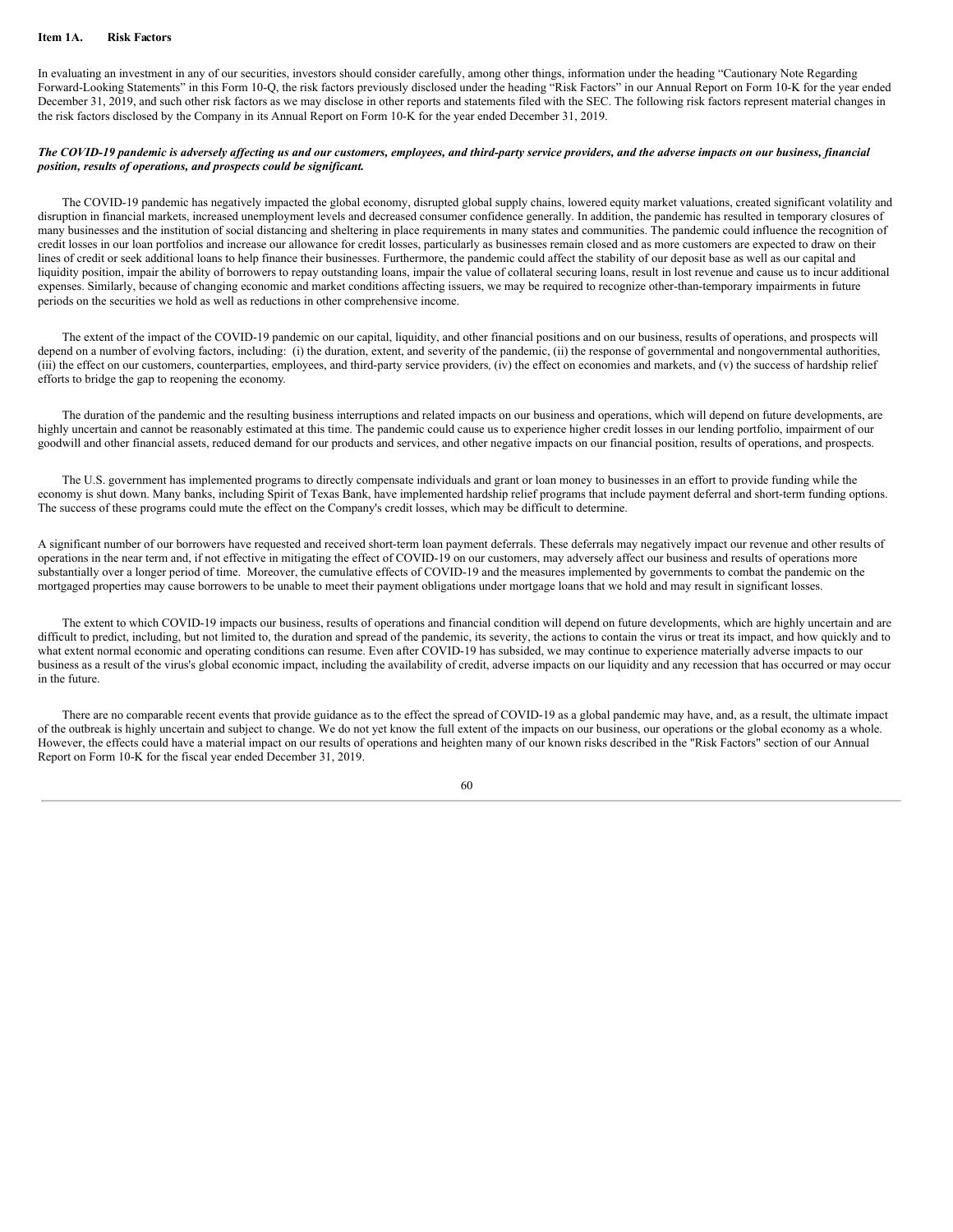Current and future restrictions on our workforce's access to our facilitiesand our reliance on third parties could limit our ability to meet customer servicing expectations and have a material adverse effect on our operations. We rely on business processes and profit center activity that largely depend on people, technology, and the use of complex systems and models to manage our business, including access to information technology systems and models as well as information, applications, payment systems and other services provided by third parties. In response to COVID-19, we have modified our business practices with a majority of our employees working remotely from their homes to have our operations uninterrupted as much as possible. Further, technology in employees' homes may not be as robust as in our offices and could cause the networks, information systems, applications, and other tools available to employees to be more limited or less reliable than in our offices, the continuation of these work-from-home measures introduces additional operational risk, especially including increased cybersecurity risk. These cyber risks include greater phishing, malware, and other cybersecurity attacks, vulnerability to disruptions of our information technology infrastructure and telecommunications systems for remote operations, increased risk of unauthorized dissemination of confidential information, limited ability to restore the systems in the event of a systems failure or interruption, great risk of a security breach resulting in destruction or misuse of valuable information, and potential impairment of our ability to perform critical functions, including wiring funds, all of which could expose us to risks of data or financial loss, litigation and liability and could seriously disrupt our operations and the operations of any impacted customers.

Moreover, we rely on many third parties in our business operations, including appraisers of real property collateral, vendors that supply essential services such as loan servicers, providers of financial information, systems and analytical tools and providers of electronic payment and settlement systems, and local and federal government agencies, offices, and courthouses. In light of the developing measures responding to the pandemic, many of these entities have limited the availability and access of their services. For example, loan origination could be delayed due to the limited availability of real estate appraisers for the collateral. Loan closings could be delayed related to reductions in available staff in recording offices or the closing of courthouses in certain counties, which slows the process for title work, mortgage and UCC filings in those counties. If the third party service providers continue to have limited capacities for a prolonged period or if additional limitations or potential disruptions in these services materialize, it may negatively affect our operations.

# Changes in market interest rates or capital markets, including volatility resulting from the COVID-19 pandemic, could affect our revenues and expenses, the value of assets *and obligations, and the availability and cost of capital or liquidity.*

The COVID-19 pandemic has significantly affected the financial markets and has resulted in a number of Federal Reserve actions. Market interest rates have declined significantly. On March 3, 2020, the 10-year Treasury yield fell below 1.00% for the first time, and the Federal Reserve reduced the target federal funds rate by 50 basis points to 1.00% to 1.25%. On March 15, 2020, the Federal Reserve further reduced the target federal funds rate by 100 basis points to 0.00% to 0.25% and announced a \$700 billion quantitative easing program in response to the expected economic downturn caused by the COVID-19 pandemic. The Federal Reserve reduced the interest that it pays on excess reserves from 1.60% to 1.10% on March 3, 2020, and then to 0.10% on March 15, 2020. We expect that these reductions in interest rates, especially if prolonged, could adversely affect our net interest income and margins and our profitability.

Given our business mix, and the fact that most of our assets and liabilities are financial in nature, we tend to be sensitive to market interest rate movements and the performance of the financial markets. Our primary source of income is net interest income, which is the difference between the interest income generated by our interestearning assets (consisting primarily of loans and, to a lesser extent, securities) and the interest expense generated by our interest-bearing liabilities. Prevailing economic conditions, fiscal and monetary policies and the policies of various regulatory agencies all affect market rates of interest and the availability and cost of credit, which, in turn, significantly affect financial institutions' net interest income. If the interest we pay on deposits and other borrowings increases at a faster rate than increases in the interest we receive on loans and investments, net interest income, and, therefore, our earnings, could be affected. Earnings could also be affected if the interest we receive on loans and other investments falls more quickly than the interest we pay on deposits and other borrowings.

In addition, the continued spread of COVID-19 has also led to disruption and volatility in financial markets, which could increase our cost of capital and adversely affect our ability to access financial markets, which may in turn affect the value of the subordinated notes. This market volatility has resulted in a significant decline, and we may continue to experience further declines, in our stock price and market capitalization, which could result in goodwill impairment charges.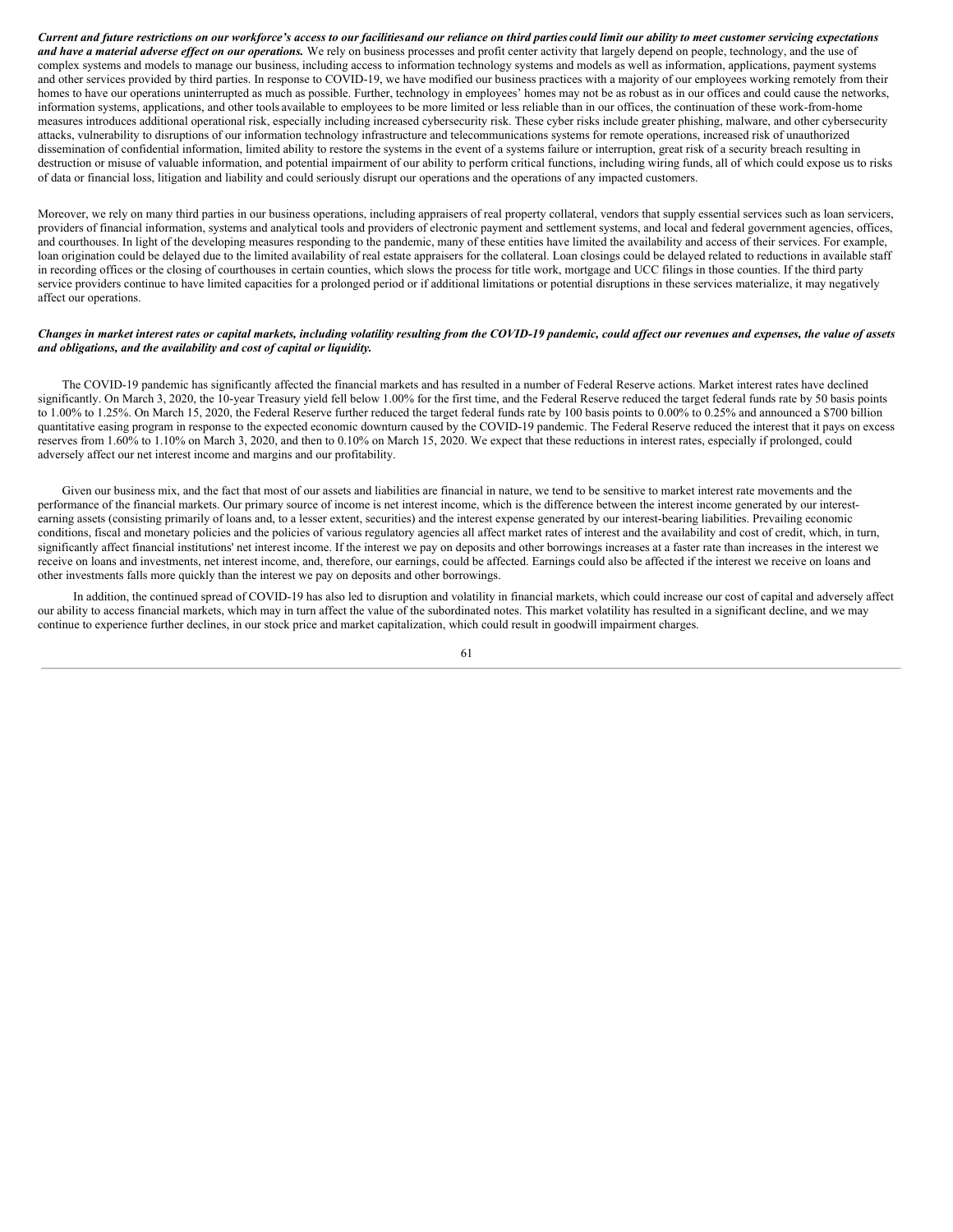# The Bank's participation in the Small Business Administration's ("SBA") Paycheck Protection Program may result in operational, credit or other shortfalls that may *adversely af ect our financial condition, results of operations, and future prospects.*

In response to the COVID-19 pandemic, President Trump signed into law the CARESAct on March 27, 2020. Among other things, the CARES Act created a new facility, titled the "Paycheck Protection Program," to the SBA's 7(a) Loan Program. As of May 7, 2020, the Bank had closed or approved with the SBA, over 3,000 loans under the Paycheck Protection Program, representing \$448 million in funding. Due to the accelerated implementation of the Paycheck Protection Program, the Bank, like other financial institutions has funded loans under the Paycheck Protection Program as the SBA and U.S. Department of Treasury release interpretive guidance, nearly daily, on the operational and logistical functions of the program. There are several aspects of the Paycheck Protection Program that have not yet been addressed by the SBA or U.S. Department of Treasury, including how forgiveness on loans under the program will be calculated. We cannot predict what operational, credit, or other shortfalls may arise as a result of the Bank making loans under the Paycheck Protection Program or how such shortfalls may adversely affect our financial condition, results of operations and future prospects.

# <span id="page-62-0"></span>**Item 2. Unregistered Sales of Equity Securities and Use of Proceeds**

# *Repurchase of Common Stock*

On June 13, 2019, the Company's board of directors approved the Stock Buyback Program pursuant to which the Company may, from time to time, purchase up to \$11.7 million of its outstanding shares of common stock. The shares may be repurchased from time to time in privately negotiated transactions or the open market, including pursuant to Rule 10b5-1 trading plans, and in accordance with applicable regulations of the SEC. The timing and exact amount of any repurchases will depend on various factors including, the performance of the Company's stock price, general market and other conditions, applicable legal requirements and other factors. The Stock Buyback Program has an expiration date of June 14, 2020. The Stock Buyback Program may be terminated or amended by the Company's board of directors at any time prior to the expiration date.

The following table summarizes the share repurchase activity for the three months ended March 31, 2020.

|                     |                     |                       |                                | <b>Maximum Dollar Amount</b>   |
|---------------------|---------------------|-----------------------|--------------------------------|--------------------------------|
|                     |                     |                       | <b>Total Dollar Amount</b>     | <b>Remaining Available for</b> |
|                     | <b>Total Shares</b> | <b>Average Price</b>  | <b>Purchased Pursuant to</b>   | <b>Repurchase Pursuant to</b>  |
|                     | Repurchased         | <b>Paid Per Share</b> | <b>Publicly-Announced Plan</b> | <b>Publicly-Announced Plan</b> |
| <b>January 2020</b> | 13,822              | 20.73                 | 575,787                        | 11,124,213                     |
| February 2020       | 85.979              | 20.23                 | 2,320,854                      | 8,803,359                      |
| <b>March 2020</b>   | 221,409             | 12.85                 | 5.094.533                      | 6,029,680                      |
| <b>Total</b>        | 321.210             |                       |                                |                                |

# <span id="page-62-1"></span>**Item 3. Defaults upon Senior Securities**

Not applicable.

# <span id="page-62-2"></span>**Item 4. Mine Safety Disclosures**

Not applicable.

#### <span id="page-62-3"></span>**Item 5. Other Information**

None.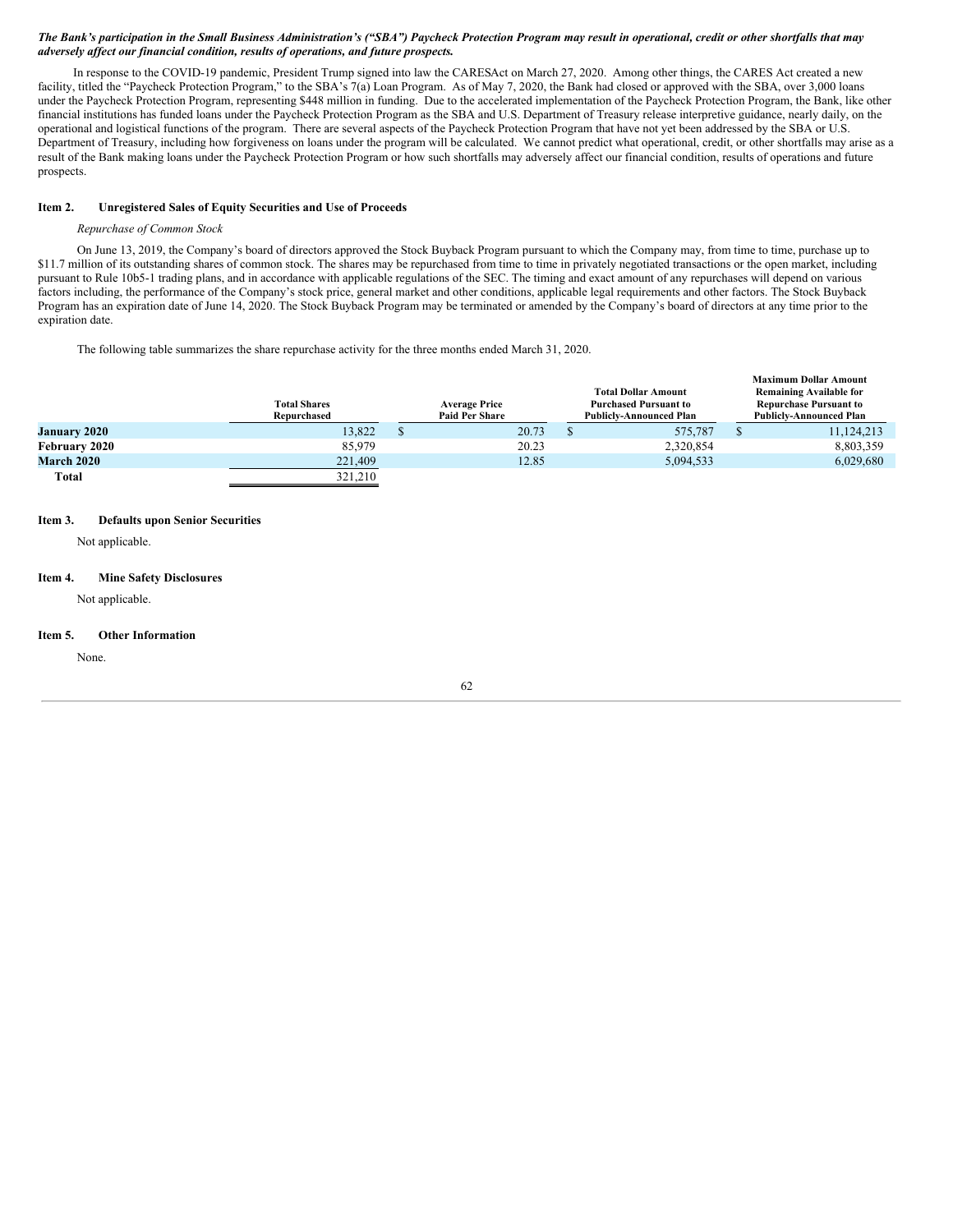<span id="page-63-0"></span>

| Item 6.<br>Exhibit<br>Number | <b>Exhibits</b><br><b>Description</b>                                                                                                                                                                                                                                                                                                                                                                                                                                                                                                                   |
|------------------------------|---------------------------------------------------------------------------------------------------------------------------------------------------------------------------------------------------------------------------------------------------------------------------------------------------------------------------------------------------------------------------------------------------------------------------------------------------------------------------------------------------------------------------------------------------------|
| 2.1                          | Agreement and Plan of Reorganization, dated as of November 27, 2018, by and among Spirit of Texas Bancshares, Inc. and First Beeville Financial<br>Corporation (incorporated herein by reference to Exhibit 2.1 to Current Report on Form 8-K filed with the SEC on November 28, 2018 (File No. 001-38484))<br>(schedules and exhibits have been omitted pursuant to Item 601(a)(5) of Regulation S-K; however, the registrant hereby agrees to furnish a copy of any<br>omitted schedule or similar attachment to the SEC upon request)                |
| 2.2                          | Agreement and Plan of Reorganization, dated as of July 24, 2019, by and between Spirit of Texas Bancshares, Inc. and Chandler Bancorp, Inc., and joined in<br>by Kidd Partners, Ltd. (incorporated by reference to Exhibit 2.1 to the Company's Form 8-K filed with the Commission on July 24, 2019) (File No. 001-<br>38484) (schedules and exhibits have been omitted pursuant to Item 601(a)(5) of Regulation S-K; however, the registrant hereby agrees to furnish a copy of any<br>omitted schedule or similar attachment to the SEC upon request) |
| 2.3                          | Branch Purchase and Assumption Agreement, dated as of December 20, 2019, by and between Spirit of Texas Bank, SSB and Simmons Bank (incorporated<br>herein by reference to Exhibit 2.1 to Current Report on Form 8-K filed with the SEC on December 23, 2019 (File No. 001-38484)) (schedules and exhibits<br>have been omitted pursuant to Item 601(a)(5) of Regulation S-K; however, the registrant hereby agrees to furnish a copy of any omitted schedule or similar<br>attachment to the SEC upon request).                                        |
| 3.1                          | Second Amended and Restated Certificate of Formation of Spirit of Texas Bancshares, Inc. (incorporated by reference to Exhibit 3.1 to the Company's Form<br>S-1 filed with the Commission on April 6, 2018) (File No. 333-224172)                                                                                                                                                                                                                                                                                                                       |
| 3.2                          | Amended and Restated Bylaws of Spirit of Texas Bancshares, Inc. (incorporated by reference to Exhibit 3.2 to the Company's Form S-1 filed with the<br>Commission on April 6, 2018) (File No. 333-224172)                                                                                                                                                                                                                                                                                                                                                |
| 3.3                          | Certificate of Amendment to the Second Amended and Restated Certificate of Formation of Spirit of Texas Bancshares, Inc. (incorporated by reference to<br>Exhibit 3.3 to the Company's Form S-1 filed with the Commission on April 6, 2018) (File No. 333-224172)                                                                                                                                                                                                                                                                                       |
| 10.1                         | Registration Rights Agreement dated as of July 24, 2019, by and between Spirit of Texas Bancshares, Inc. and Kidd Partners, Ltd. (incorporated by reference<br>to Exhibit 10.2 to the Company's Form 8-K filed with the Commission on July 24, 2019) (File No. 001-38484)                                                                                                                                                                                                                                                                               |
| $31.1*$                      | Certification of Principal Executive Officer pursuant to Section 302 of the Sarbanes-Oxley Act of 2002.                                                                                                                                                                                                                                                                                                                                                                                                                                                 |
| $31.2*$                      | Certification of Principal Financial Officer pursuant to Section 302 of the Sarbanes-Oxley Act of 2002.                                                                                                                                                                                                                                                                                                                                                                                                                                                 |
| $32.1**$                     | Certification of Chief Executive Officer pursuant to Section 906 of the Sarbanes-Oxley Act of 2002.                                                                                                                                                                                                                                                                                                                                                                                                                                                     |
| $32.2**$                     | Certification of Chief Financial Officer pursuant to Section 906 of the Sarbanes-Oxley Act of 2002.                                                                                                                                                                                                                                                                                                                                                                                                                                                     |
| $101*$                       | The following material from Spirit of Texas Bancshares, Inc.'s Form 10-Q for the quarter ended March 31, 2020, formatted in iXBRL (Inline eXtensible<br>Business Reporting Language), filed herewith: (i) Consolidated Balance Sheets, (ii) Consolidated Statements of Income, (iii) Consolidated Statements of<br>Comprehensive Income, (iv) Consolidated Statements of Changes in Stockholders' Equity, (v) Consolidated Statements of Cash Flows, and (vi) Notes to<br>Unaudited Consolidated Financial Statements.                                  |

104\* Cover Page Interactive Data File (formatted as inline XBRL and contained in Exhibit 101)

<sup>\*</sup> Filed with this Form 10-Q

<sup>\*\*</sup> Furnished with this Form 10-Q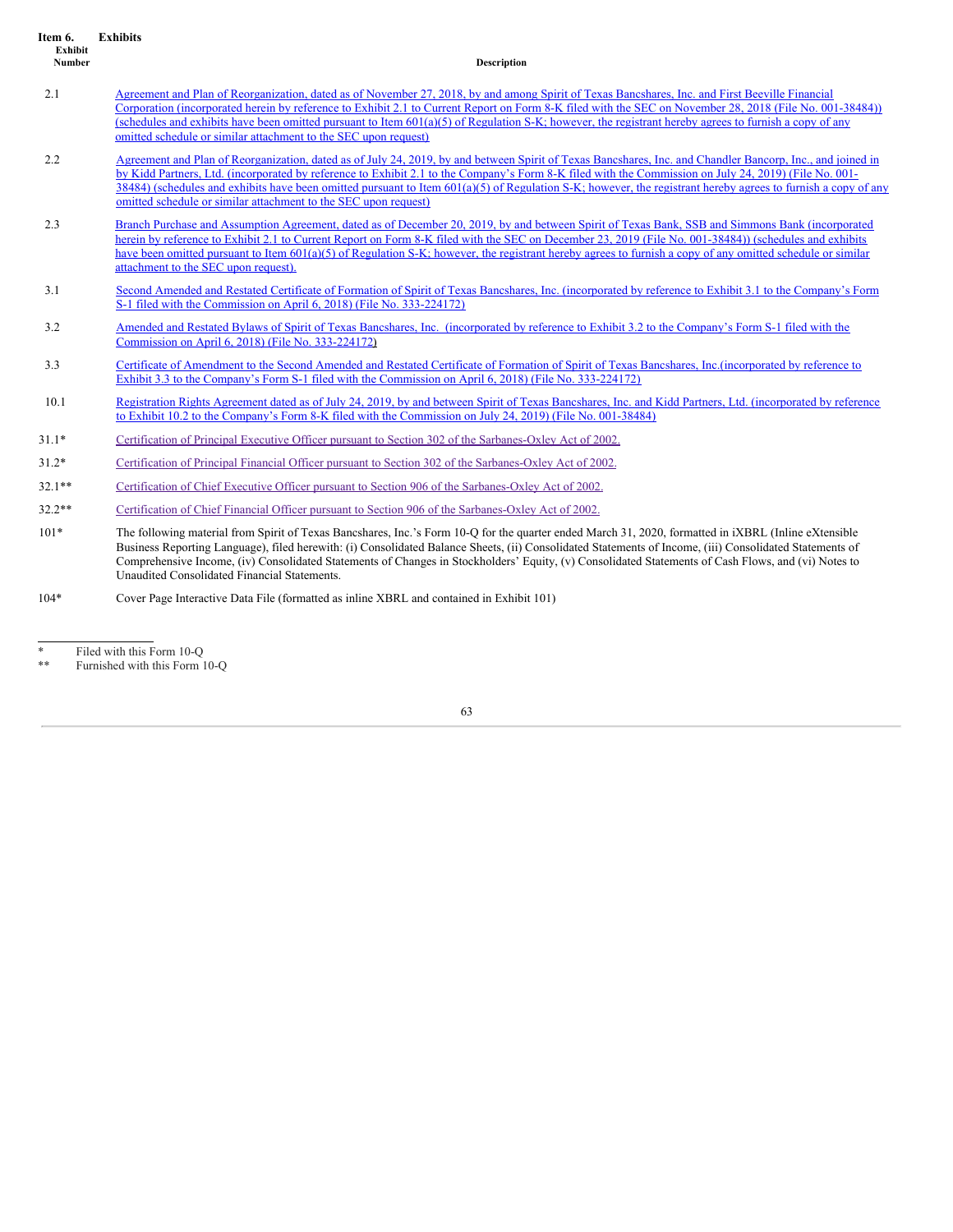# **SIGNATURES**

<span id="page-64-0"></span>Pursuant to the requirements of the Securities Exchange Act of 1934, the registrant has duly caused this report to be signed on its behalf by the undersigned thereunto duly authorized.

Date: May 15, 2020

Date: May 15, 2020

# **Spirit of Texas Bancshares, Inc.**

| By: | /s/ Dean O. Bass                     |
|-----|--------------------------------------|
|     | Dean O. Bass                         |
|     | Chairman and Chief Executive Officer |
| By: | /s/ Allison S. Johnson               |
|     |                                      |

Allison S. Johnson SVP and Interim Chief Financial Officer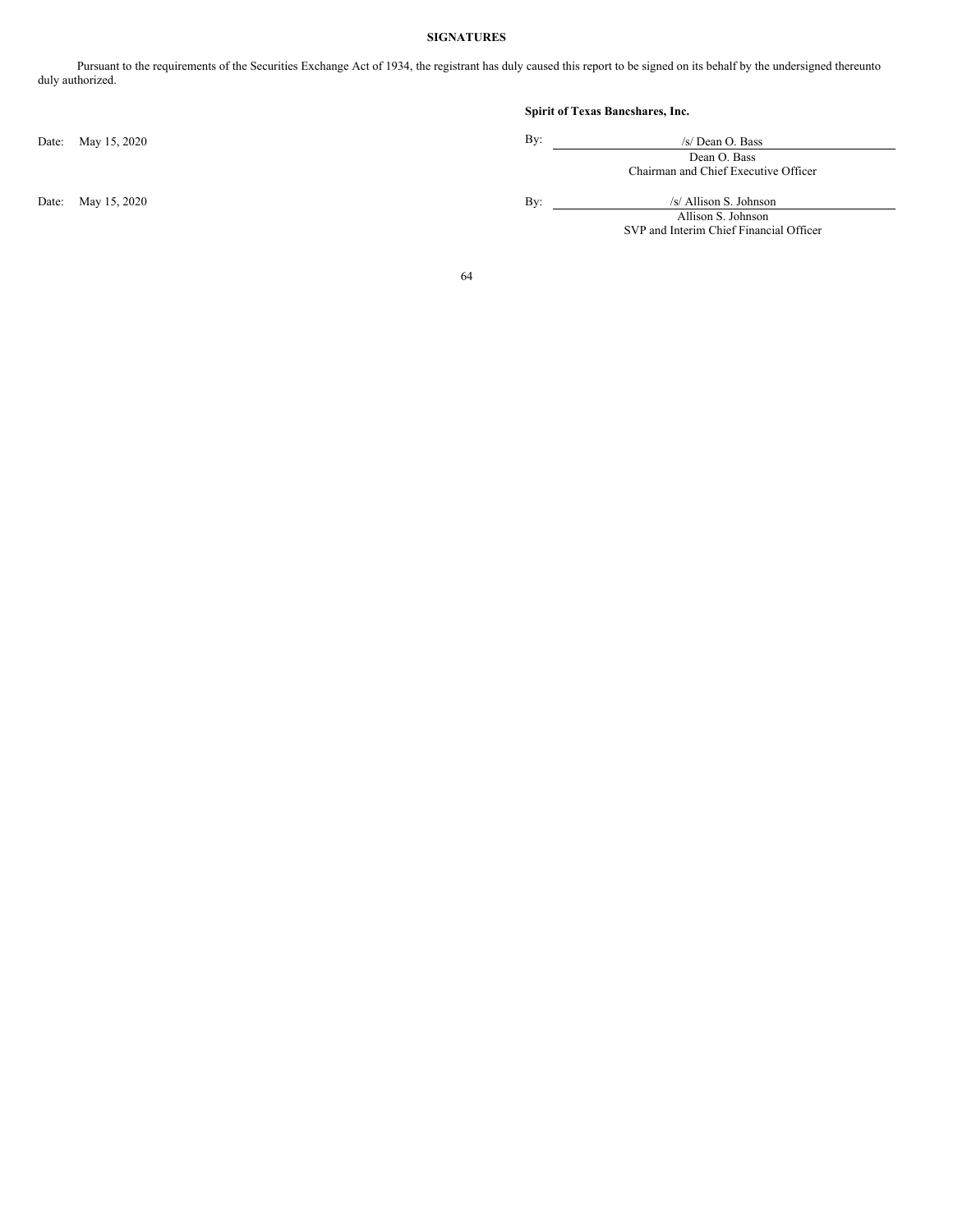#### **CERTIFICATION PURSUANT TO RULES 13a-14(a) AND 15d-14(a) UNDER THE SECURITIES EXCHANGE ACT OF 1934, AS ADOPTED PURSUANT TO SECTION 302 OF THE SARBANES-OXLEY ACT OF 2002**

<span id="page-65-0"></span>I, Dean O. Bass, certify that:

- 1. I have reviewed this Quarterly Report on Form10-Q of Spirit of Texas Bancshares, Inc. for the quarter ended March 31, 2020;
- 2. Based on my knowledge, this report does not contain any untrue statement of a material fact or omit to state a material fact necessary to make the statements made, in light of the circumstances under which such statements were made, not misleading with respect to the period covered by this report;
- 3. Based on my knowledge, the financial statements, and other financial information included in this report, fairly present in all material respects the financial condition, results of operations and cash flows of the registrant as of, and for, the periods presented in this report;
- 4. The registrant's other certifying officer and I are responsible for establishing and maintaining disclosure controls and procedures (as defined in Exchange Act Rules 13a-15(e) and 15d-15(e)) for the registrant and have:
	- (a) Designed such disclosure controls and procedures, or caused such disclosure controls and procedures to be designed under our supervision, to ensure that material information relating to the registrant, including its consolidated subsidiaries, is made known to us by others within those entities, particularly during the period in which this report is being prepared;
	- (b) Evaluated the effectiveness of the registrant's disclosure controls and procedures and presented in this report our conclusions about the effectiveness of the disclosure controls and procedures, as of the end of the period covered by this report based on such evaluation; and
	- (c) Disclosed in this report any change in the registrant's internal control over financial reporting (as defined in the Exchange Act Rules 13a-15(f) and 15d-15(f)) that occurred during the registrant's most recent fiscal quarter (the registrant's fourth fiscal quarter in the case of an annual report) that has materially affected, or is reasonably likely to materially affect, the registrant's internal control over financial reporting; and
- 5. The registrant's other certifying officer and I have disclosed, based on our most recent evaluation of internal control over financial reporting, to the registrant's auditors and the audit committee of the registrant's board of directors (or persons performing the equivalent functions):
	- (a) All significant deficiencies and material weaknesses in the design or operation of internal control over financial reporting which are reasonably likely to adversely affect the registrant's ability to record, process, summarize and report financial information; and
	- (b) Any fraud, whether or not material, that involves management or other employees who have a significant role in the registrant's internal control over financial reporting.

Date: May 15, 2020 /s/ Dean O. Bass

Dean O. Bass Chairman and Chief Executive Officer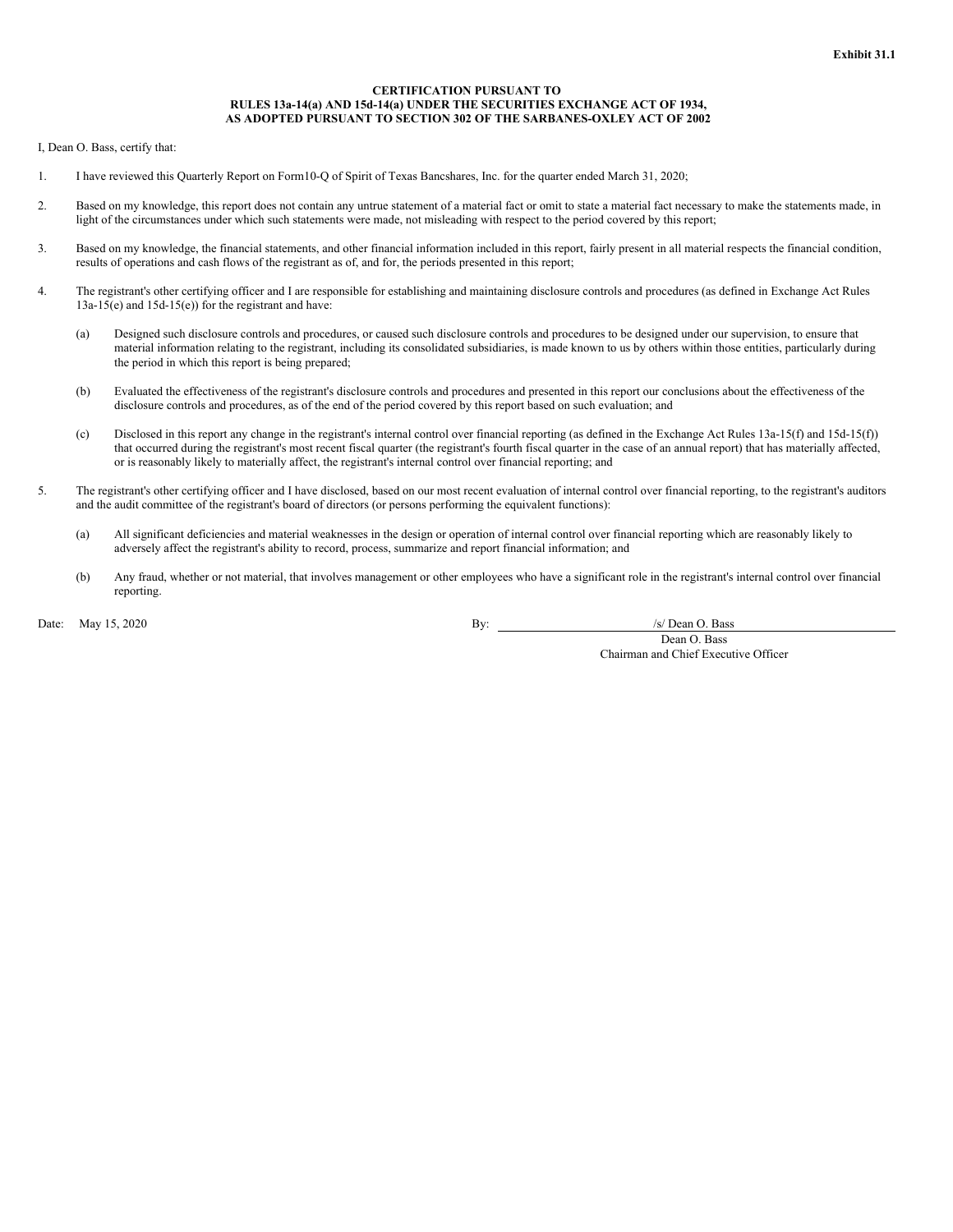#### **CERTIFICATION PURSUANT TO RULES 13a-14(a) AND 15d-14(a) UNDER THE SECURITIES EXCHANGE ACT OF 1934, AS ADOPTED PURSUANT TO SECTION 302 OF THE SARBANES-OXLEY ACT OF 2002**

<span id="page-66-0"></span>I, Allison S. Johnson, certify that:

- 1. I have reviewed this Quarterly Report on Form 10-Q of Spirit of Texas Bancshares, Inc. for the quarter ended March 31, 2020;
- 2. Based on my knowledge, this report does not contain any untrue statement of a material fact or omit to state a material fact necessary to make the statements made, in light of the circumstances under which such statements were made, not misleading with respect to the period covered by this report;
- 3. Based on my knowledge, the financial statements, and other financial information included in this report, fairly present in all material respects the financial condition, results of operations and cash flows of the registrant as of, and for, the periods presented in this report;
- 4. The registrant's other certifying officer and I are responsible for establishing and maintaining disclosure controls and procedures (as defined in Exchange Act Rules 13a-15(e) and 15d-15(e)) for the registrant and have:
	- (a) Designed such disclosure controls and procedures, or caused such disclosure controls and procedures to be designed under our supervision, to ensure that material information relating to the registrant, including its consolidated subsidiaries, is made known to us by others within those entities, particularly during the period in which this report is being prepared;
	- (b) Evaluated the effectiveness of the registrant's disclosure controls and procedures and presented in this report our conclusions about the effectiveness of the disclosure controls and procedures, as of the end of the period covered by this report based on such evaluation; and
	- (c) Disclosed in this report any change in the registrant's internal control over financial reporting (as defined in Exchange Act Rules 13a-15(f) and 15d-15(f)) that occurred during the registrant's most recent fiscal quarter (the registrant's fourth fiscal quarter in the case of an annual report) that has materially affected, or is reasonably likely to materially affect, the registrant's internal control over financial reporting; and
- 5. The registrant's other certifying officer and I have disclosed, based on our most recent evaluation of internal control over financial reporting, to the registrant's auditors and the audit committee of the registrant's board of directors (or persons performing the equivalent functions):
	- (a) All significant deficiencies and material weaknesses in the design or operation of internal control over financial reporting which are reasonably likely to adversely affect the registrant's ability to record, process, summarize and report financial information; and
	- (b) Any fraud, whether or not material, that involves management or other employees who have a significant role in the registrant's internal control over financial reporting.

Date: May 15, 2020 By: /s/ Allison S. Johnson

Allison S. Johnson Interim Chief Financial Officer and Chief Accounting Officer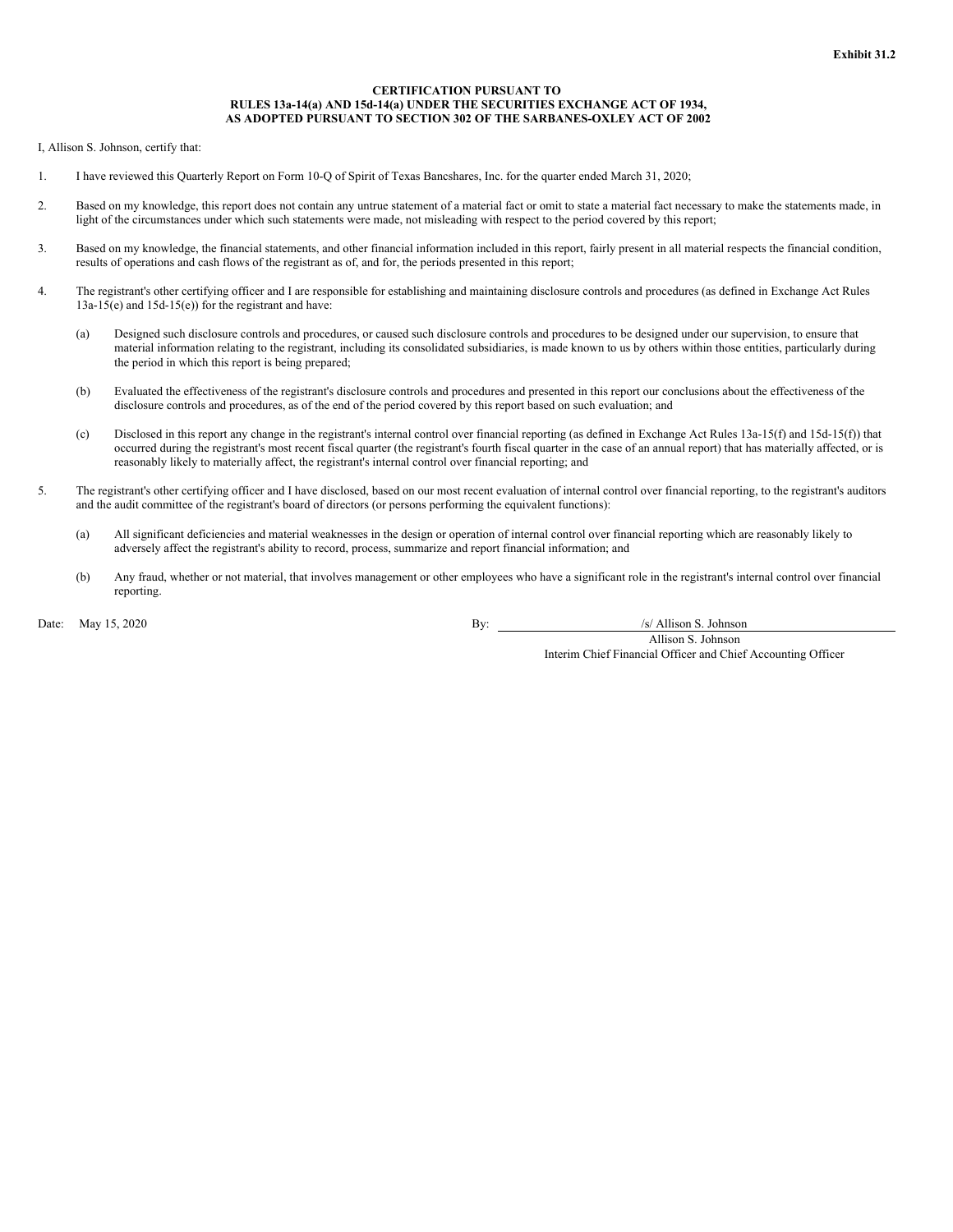# **CERTIFICATION PURSUANT TO 18 U.S.C. SECTION 1350, AS ADOPTED PURSUANT TO SECTION 906 OF THE SARBANES-OXLEY ACT OF 2002**

<span id="page-67-0"></span>In connection with the Quarterly Report on Form 10-Q of Spirit of Texas Bancshares, Inc. (the "Company") for the quarter ended March 31, 2020 (the "Report"), as filed with the Securities and Exchange Commission on the date hereof, I certify, pursuant to 18 U.S.C. § 1350, as adopted pursuant to § 906 of the Sarbanes-Oxley Act of 2002, that to the best of my knowledge:

- (1) The Report fully complies with the requirements of section 13(a) or 15(d) of the Securities Exchange Act of 1934, as amended; and
- (2) The information contained in the Report fairly presents, in all material respects, the financial condition and results of operations of the Company.

Date: May 15, 2020 / /s/ Dean O. Bass /s/ Dean O. Bass /s/ Dean O. Bass /s/ Dean O. Bass /s/ Dean O. Bass /s/ Dean O. Bass /s/ Dean O. Bass /s/ Dean O. Bass /s/ Dean O. Bass /s/ Dean O. Bass /s/ Dean O. Bass /s/ Dean O. Ba

Dean O. Bass Chairman and Chief Executive Officer